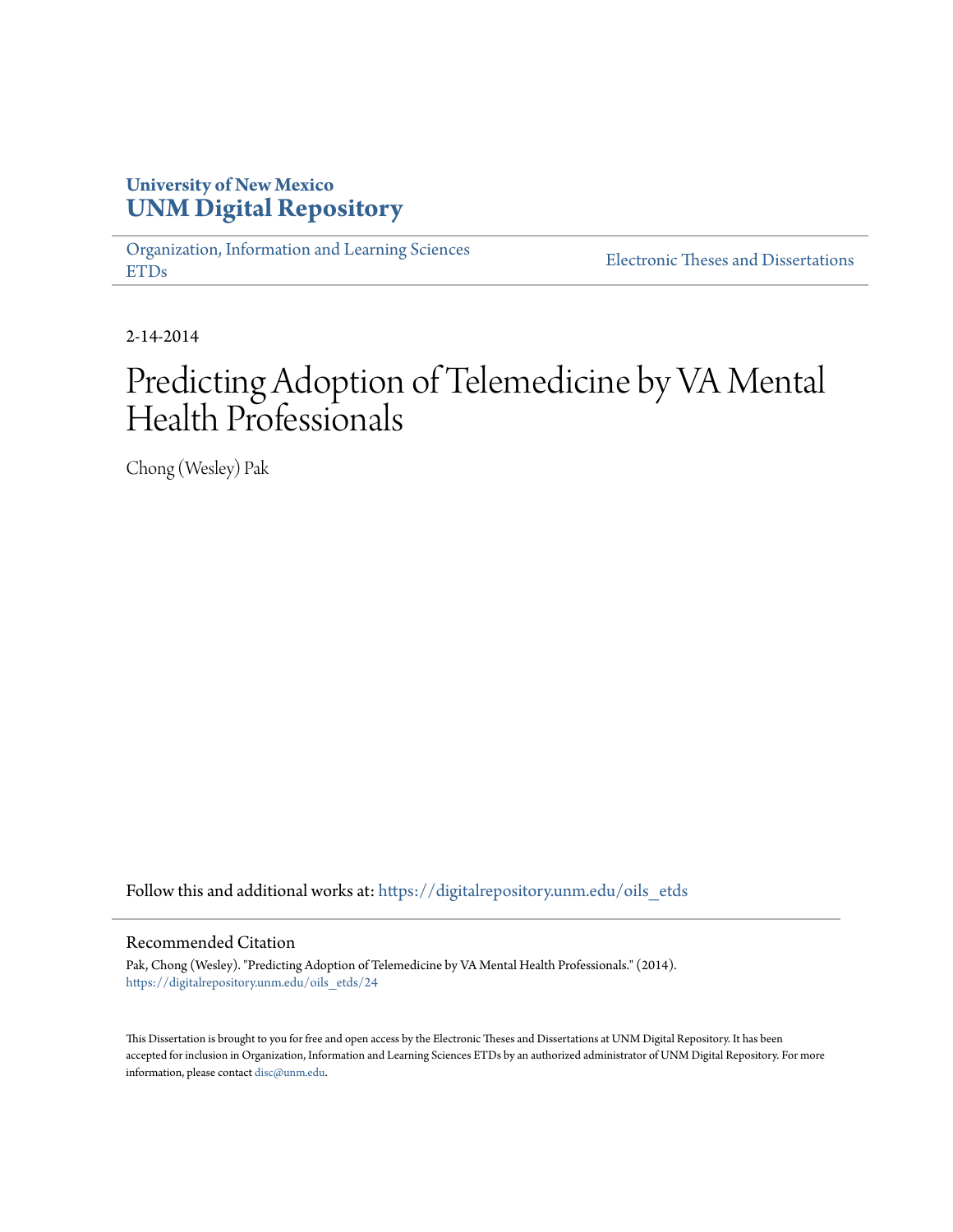Wesley (Chong) Y. Pak<br>Candidate

Organization, Information & Learning Sciences Department

This dissertation is approved, and it is acceptable in quality and form for publication.

Approved by the Dissertation Committee:

mau **Chairperson** 

 $u_{\rm u}$  $\mathcal{A}$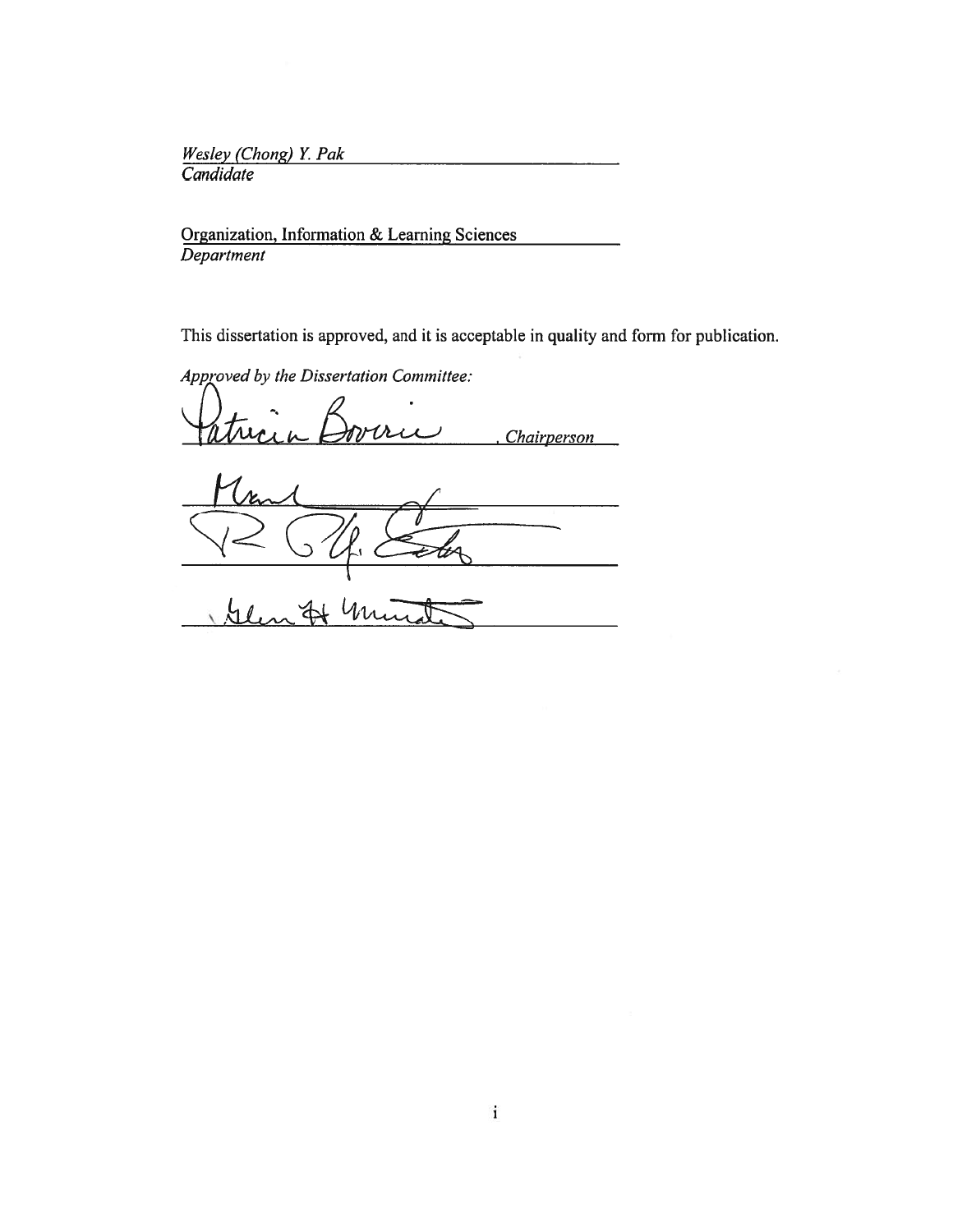## Predicting Adoption of Telemedicine by VA Mental Health Professionals

BY

Wesley (Chong) Y. Pak

B.S., Information System Management, University of Maryland, Baltimore, 2002

M.B.A., Business Administration University of Phoenix, Albuquerque, 2008

## DISSERTATION Submitted in Partial Fulfillment of the Requirements for the Degree of

Doctor of Philosophy Organization, Information & Learning Sciences

> The University of New Mexico Albuquerque, New Mexico

> > December 2013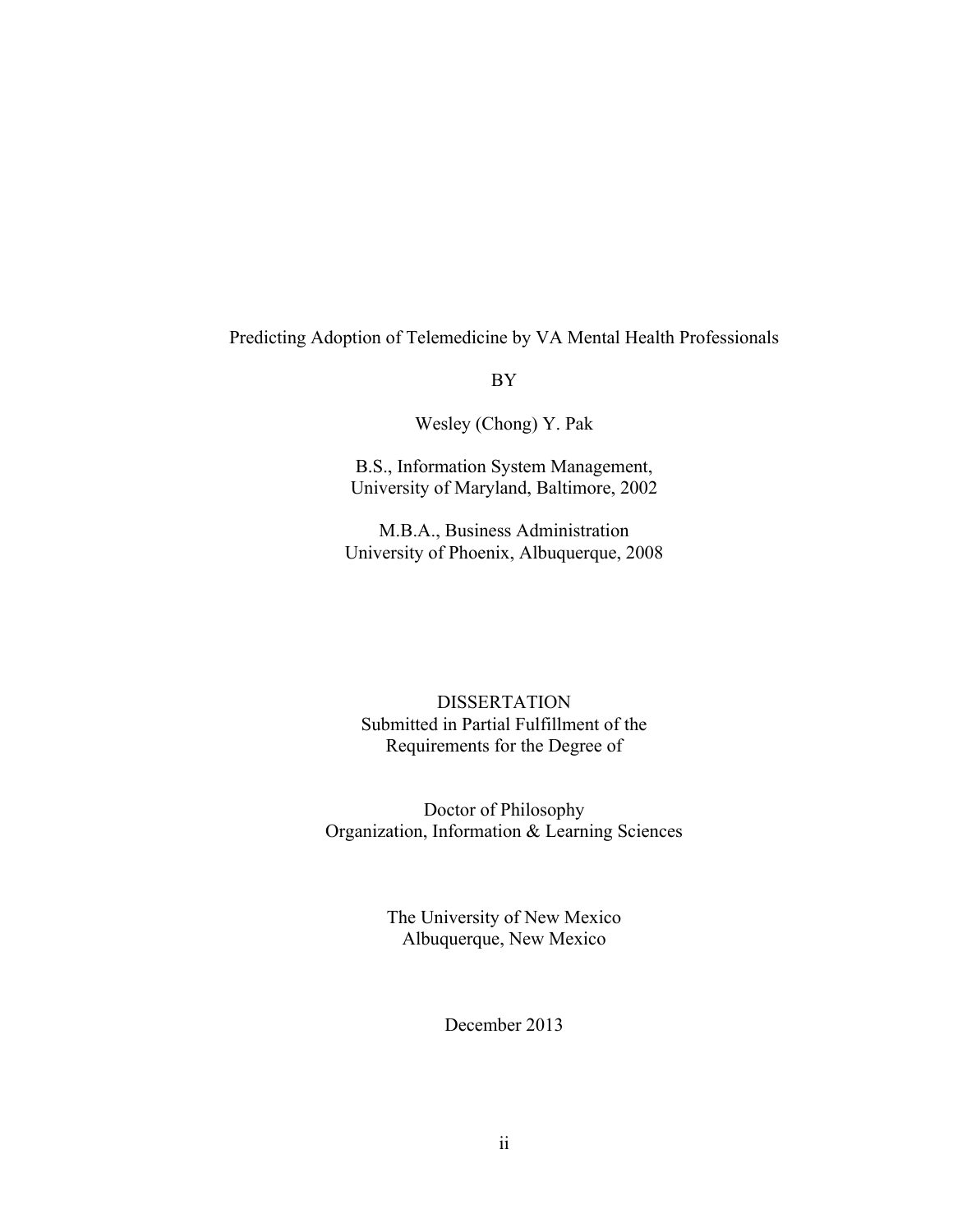## **DEDICATION**

To my wife, Julie, who supported me each step of the way.

To my parents, Insuk & Jinsim, who sold their only house to send their three sons to the

United States for a better future.

To my boys, Aaron and Noah for their love.

To all the men and women who gave their lives serving our country.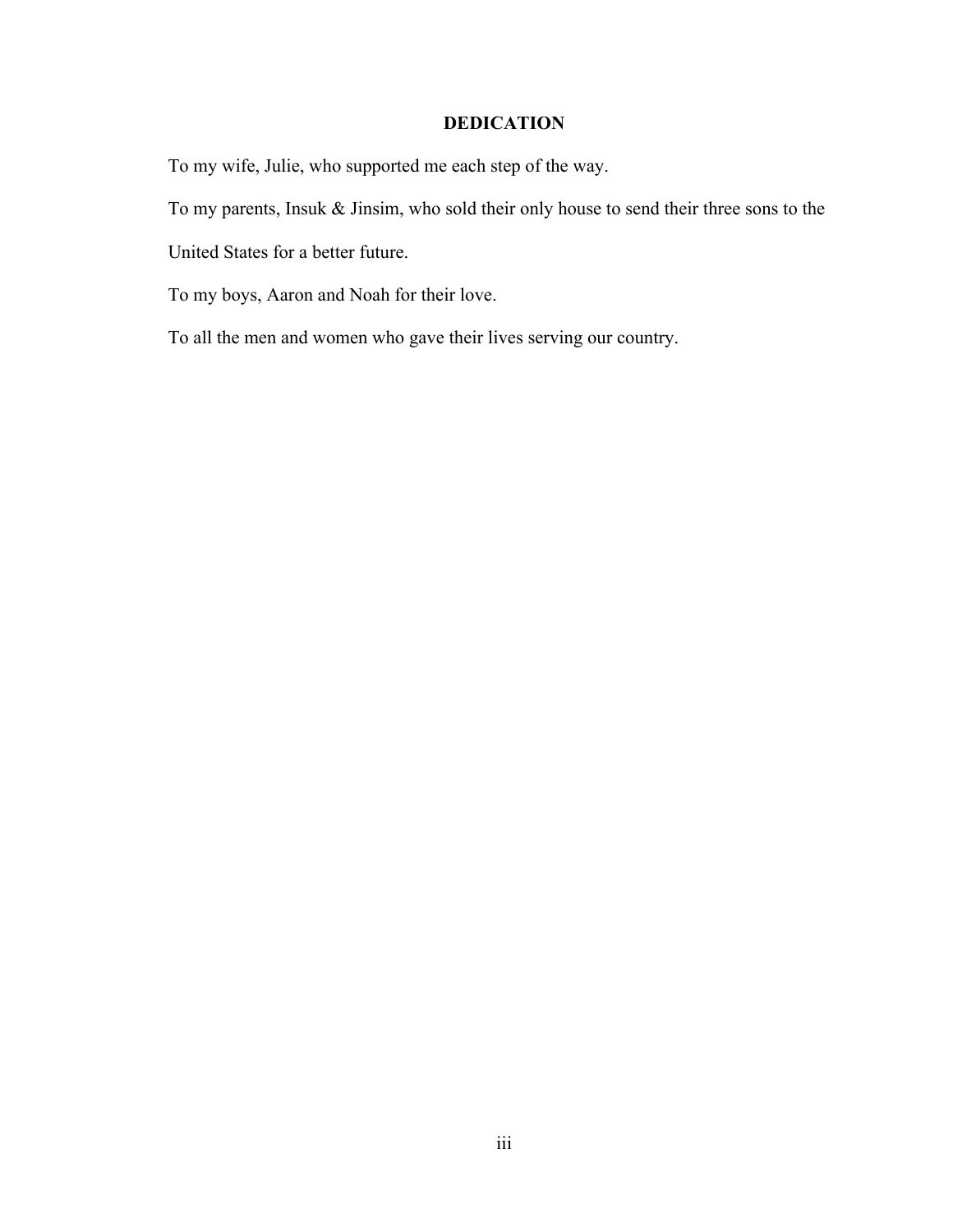#### ACKNOWLEDGMENTS

Though the following dissertation is an individual work, this dissertation wouldn't have been possible without the help of so many people in so many ways. I would like to express the deepest appreciation to my committee chair, Professor Patricia Boverie, for her guidance and kind words. I do not think I can ever repay the debt I owe you.

To Dr. Glen Murata for his immerse interest in my research and for providing access to the Department of Veterans Affairs. Without his wise words and persistent help, this dissertation wouldn't have been possible.

To Dr. Philip Eaton for his keen interest on me at every stage of my research and for being so generous for spending time with me despite his busy schedule.

To Dr. Mark Salisbury for mentoring me throughout the years. I can't thank you enough for friendship, trust, and support.

To Dr. Patricio Escalona for your generosity. I'm truly grateful that I was given the opportunity to conduct research at your department.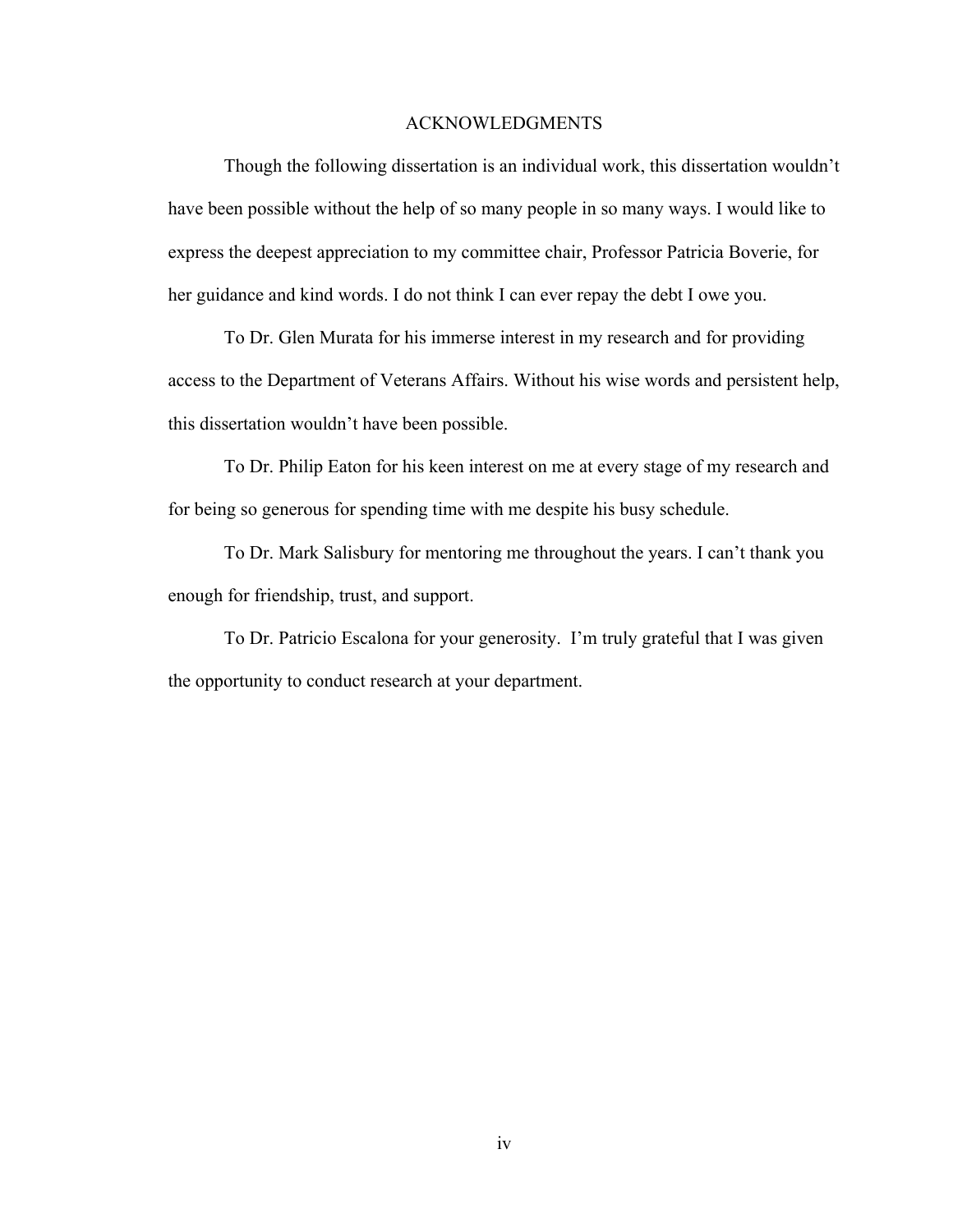#### Predicting Adoption of Telemedicine by VA Mental Health Professionals

#### BY

Wesley (Chong) Y. Pak

B.S., Information System Management, University of Maryland, Baltimore, 2002

M.B.A., Business Administration University of Phoenix, Albuquerque, 2008

#### Abstract

Providing primary health and specialty services to 3.4 million rural and highly rural veterans is a challenging task because of geographic barriers and the uneven distribution of rural healthcare providers. Although the Veterans Health Administration is hoping that technology such as telemedicine expands availability of specialties' access to rural veteran patients, the adoption of telemedicine has been slow.

The purpose of this study was to investigate factors that affect the telemedicine adoption rate by mental health professionals in Veterans Affairs. The research study involved psychiatrists, psychologist, primary care providers, clinical social workers, and other mental health professionals from VA medical centers and Community-Based Outpatient Clinics that have experience in telemedicine or are about to use telemedicine. Rogers' theory of diffusion of innovations provided a framework for analysis of the diffusion of innovation at a complex systems level taking into account the differences in users' rate of adoption.

The data for this analysis were collected using an online survey that remained open for 14 weeks and also from Veterans Affairs' electronic medical records for gathering the number of telemedicine encounters. The survey questions consisted of

v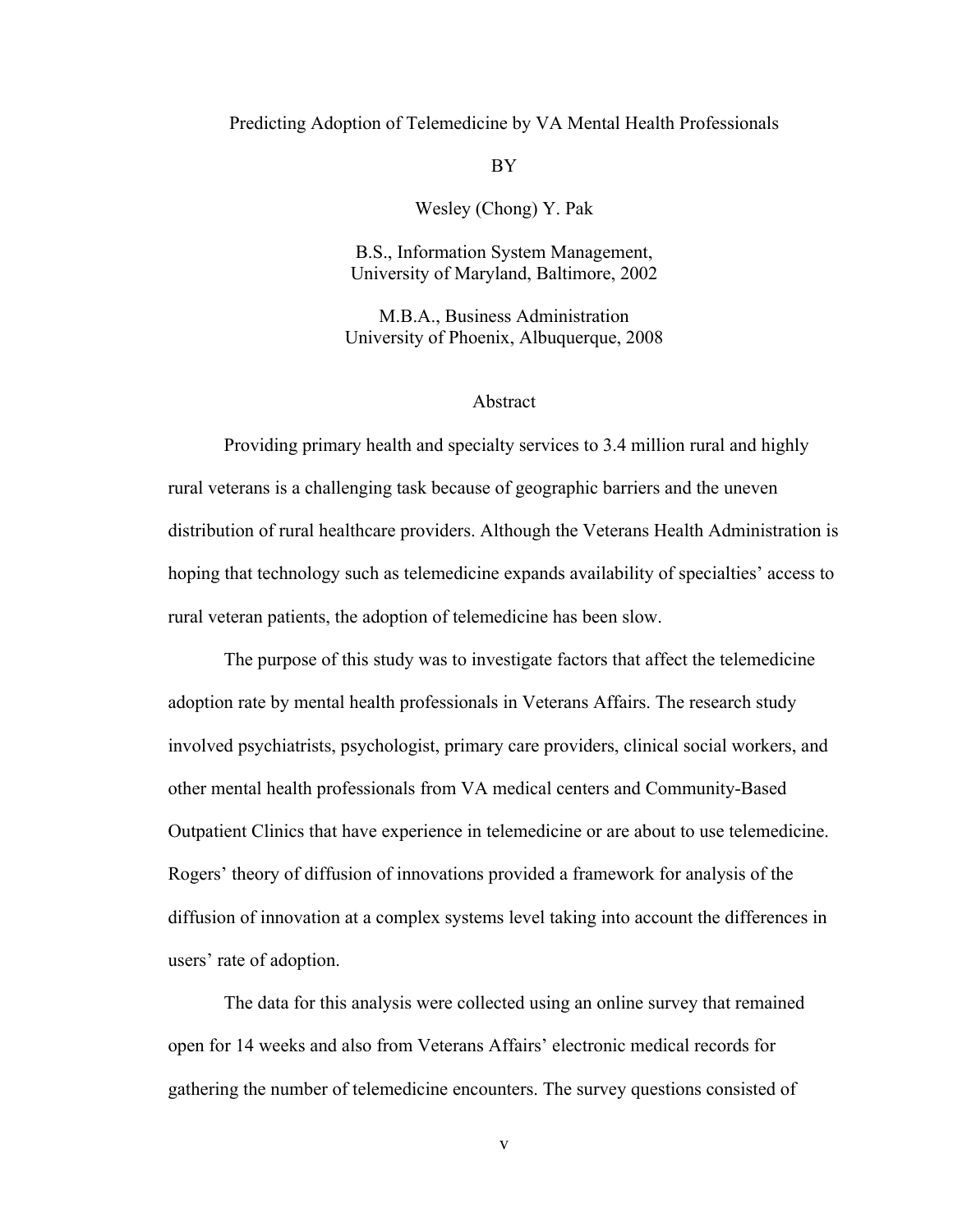demographic, perceived characteristics, self-reported usage, and recommendation rate on the VA telemedicine. The survey contained 33 items to measure the perceptions of adopting telemedicine focused on variables that were found to affect the rate of adoption.

Correlations were used with adoption rate in order to discover whether using Clinical Video Tele-Heath increased the strength of agreement with the innovation attributes. As Moore and Benbasat predicted, voluntariness negatively correlated with adoption rate, and all other constructs were positively correlated except Image.

Pearson Correlation was conducted to examine potential multi-collinearity problems. None of the squared correlations was close to 0.80 to suggest a problem with multi-collinearity among the research variables (Hair, Anderson, Tatham, & Black, 1995). Therefore, there was no evidence of significant multi-collinearity among the research variables.

A stepwise multiple regression was conducted to evaluate eight perceived characteristics of innovation that were necessary to predict telemedicine adoption by VA mental health professionals at the Department of Veterans Affairs. The multiple correlation coefficient was .75 for trialability and compatibility, indicating approximately 55.5 percent of the variance of the adoption rate could be accounted for by trialability and compatibility.

vi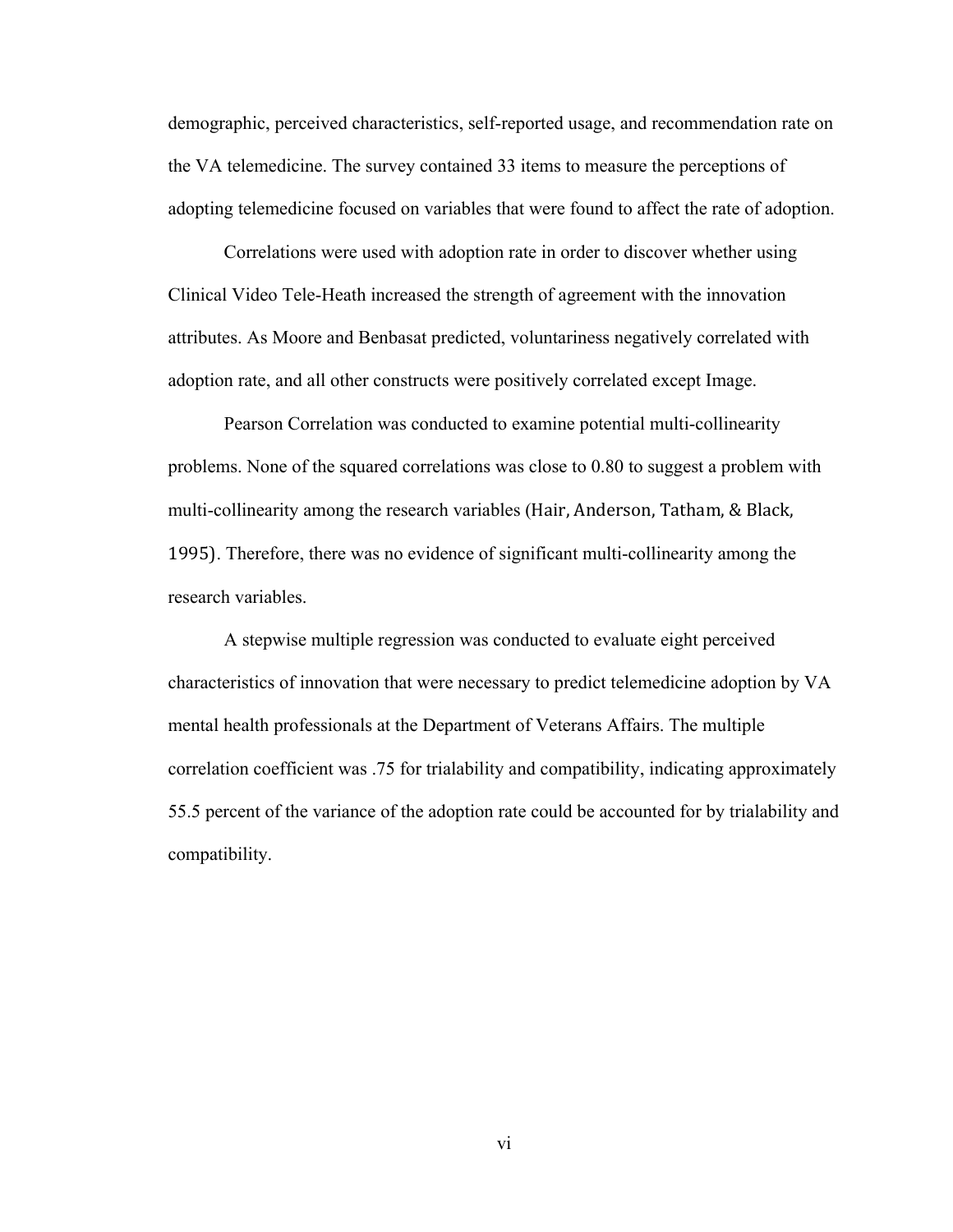| <b>TABLE OF CONTENTS</b>                                             |  |
|----------------------------------------------------------------------|--|
|                                                                      |  |
|                                                                      |  |
|                                                                      |  |
|                                                                      |  |
|                                                                      |  |
|                                                                      |  |
|                                                                      |  |
|                                                                      |  |
|                                                                      |  |
|                                                                      |  |
|                                                                      |  |
|                                                                      |  |
| Development of Perceived Characteristics of Innovations Instrument32 |  |
|                                                                      |  |
|                                                                      |  |
|                                                                      |  |
|                                                                      |  |
|                                                                      |  |
|                                                                      |  |
|                                                                      |  |
|                                                                      |  |
|                                                                      |  |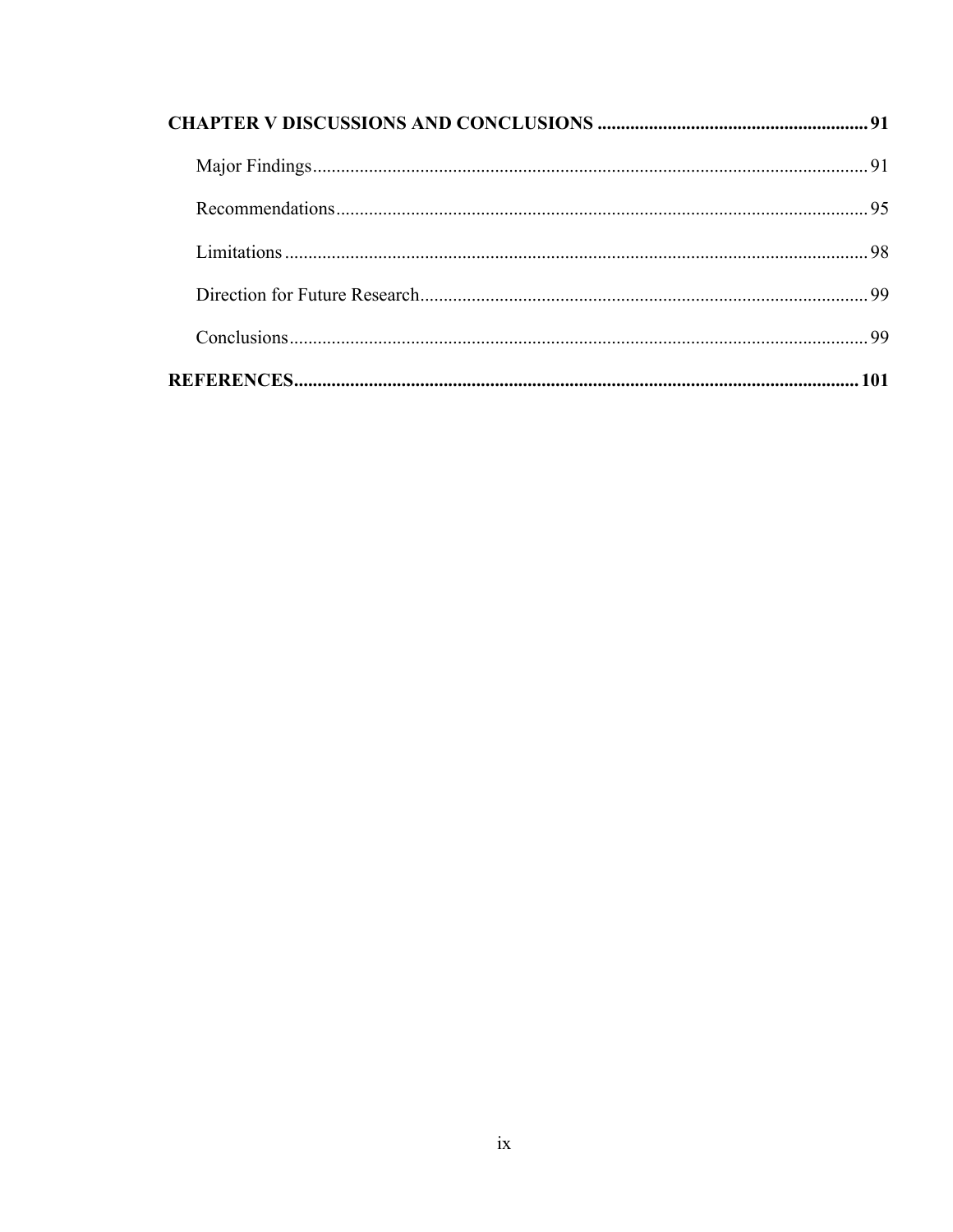## **LIST OF FIGURES**

| Figure 2. Modification by Moore & Benbasat Based on Rogers' Diffusion Theory32 |  |
|--------------------------------------------------------------------------------|--|
|                                                                                |  |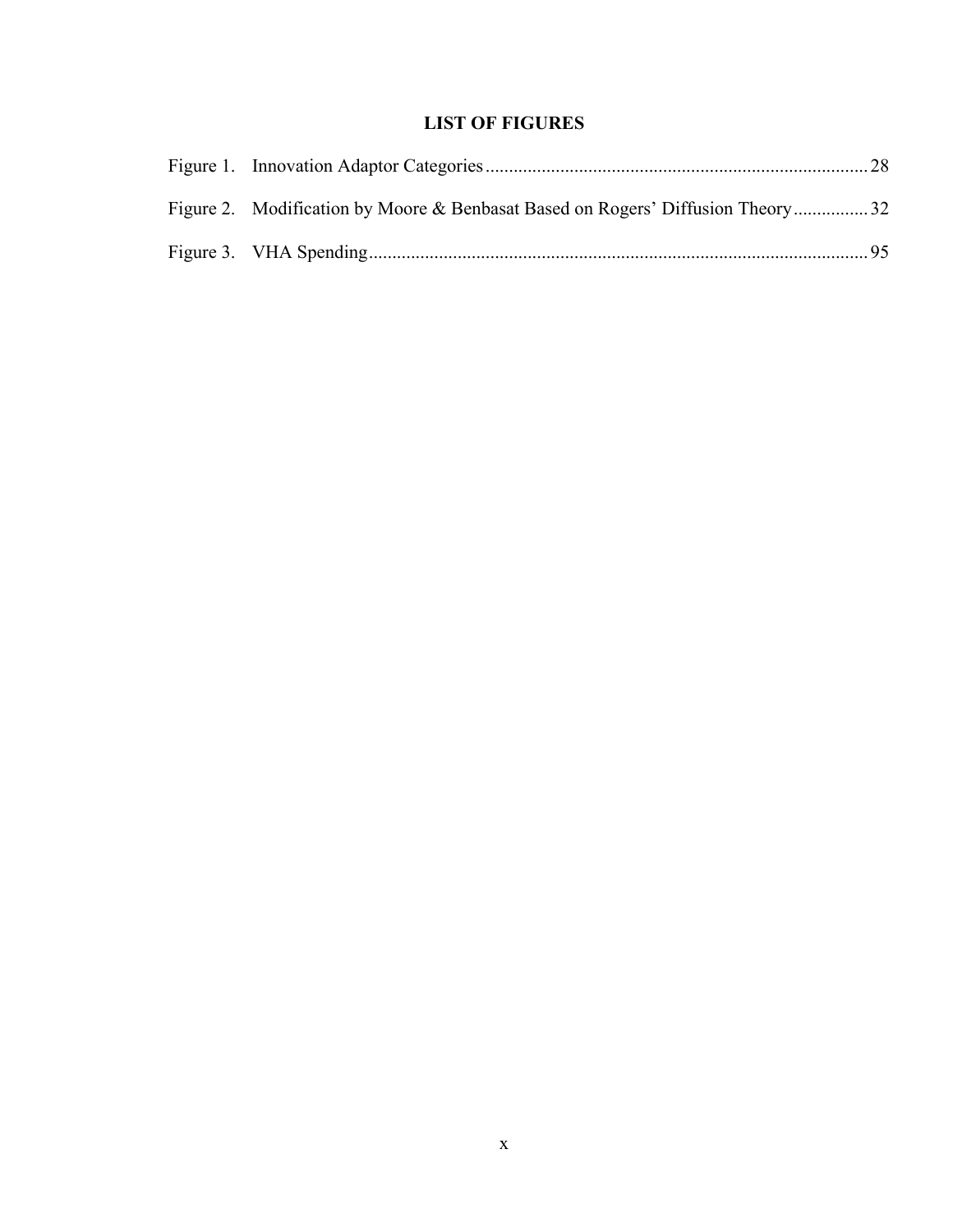## **LIST OF TABLES**

| Table1.                                                                       |  |
|-------------------------------------------------------------------------------|--|
| Table 2.                                                                      |  |
| Table 3.                                                                      |  |
|                                                                               |  |
|                                                                               |  |
| Table 4.3. Correlation Matrix between Perceived Characteristics of Innovation |  |
|                                                                               |  |
|                                                                               |  |
|                                                                               |  |
|                                                                               |  |
|                                                                               |  |
|                                                                               |  |
|                                                                               |  |
|                                                                               |  |
|                                                                               |  |
|                                                                               |  |
|                                                                               |  |
|                                                                               |  |
|                                                                               |  |
|                                                                               |  |
|                                                                               |  |
|                                                                               |  |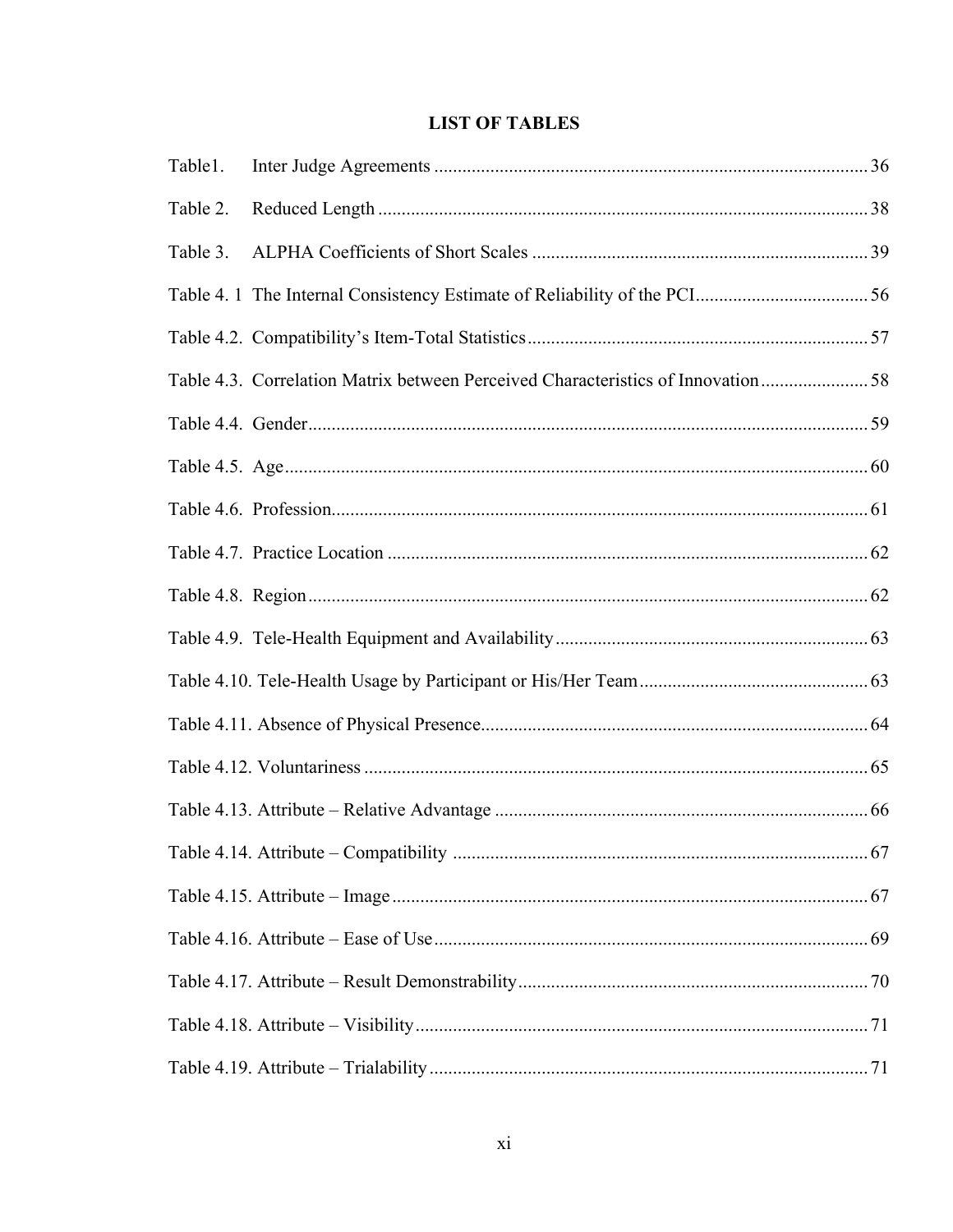| Table 4.27. Tele-Health Usage by Participant or His/Her team (Adopters vs Non-    |  |
|-----------------------------------------------------------------------------------|--|
|                                                                                   |  |
|                                                                                   |  |
| Table 4.29. Perceptions of Innovation Attributes (Adopters vs Non-Adopters)       |  |
| Table 4.30. Correlation Matrix for Adoption Rate and Perceived Characteristics 86 |  |
|                                                                                   |  |
|                                                                                   |  |
|                                                                                   |  |
|                                                                                   |  |
|                                                                                   |  |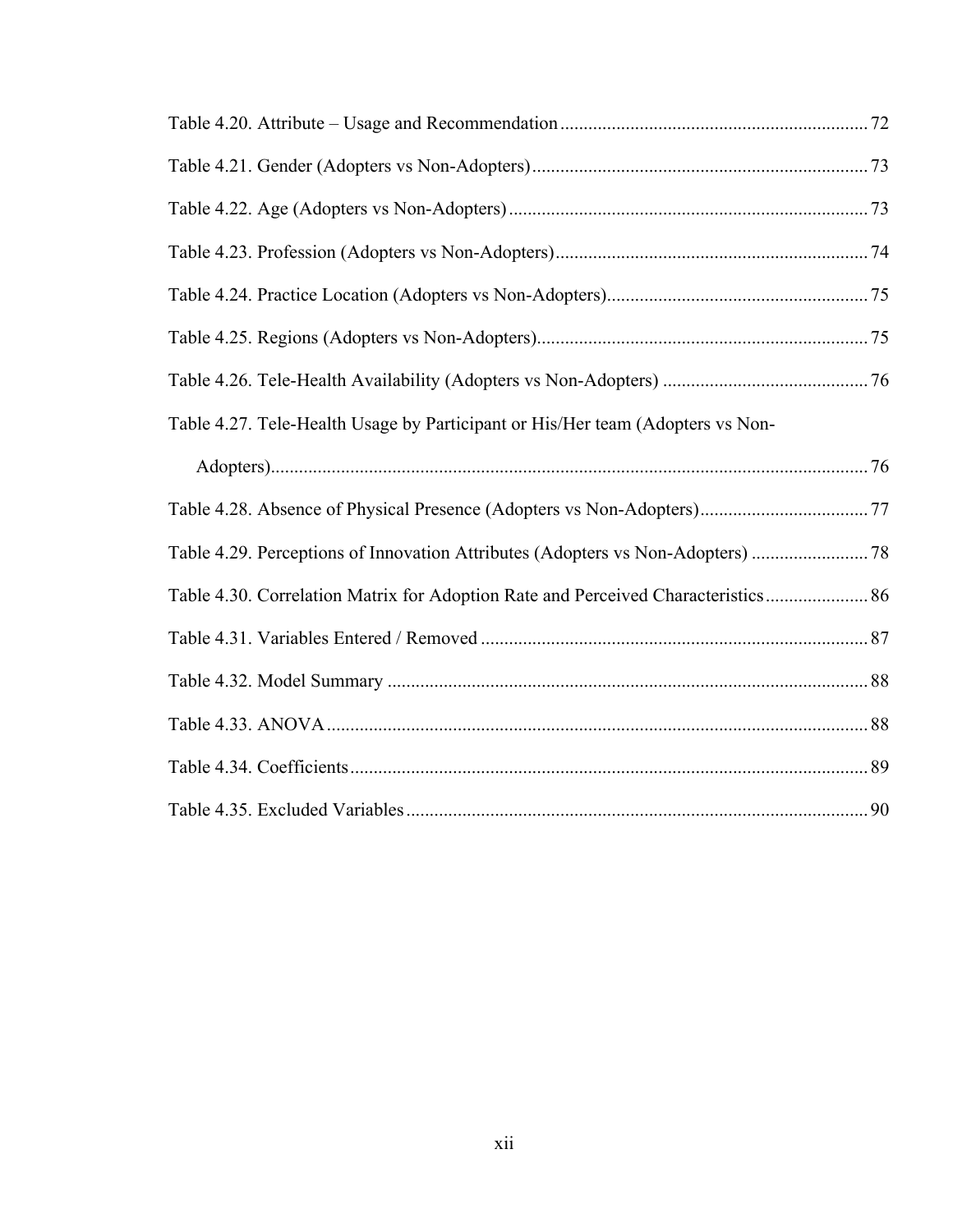#### Chapter 1

#### Introduction and Purpose

#### *Background*

The Department of Veterans Affairs (VA) was established in 1930 to provide assistance to veterans. Since then it has grown from 54 hospitals to 153 medical centers, 1,400 community-based outpatient clinics (CBOCs), community living centers, veterans centers, and domiciliaries. The VA Health Administration (VHA) is the United States' largest integrated health care system providing comprehensive health care services to more than 8.3 million veterans each year with a budget of \$47 billion and 239,000 staff (U.S. Department of Veterans Affiars, 2012).

About 41 percent of these 8.3 million veterans live in rural or highly rural areas (VHA Office of Rural Health, 2012). To enhance access to and quality of health care for 3.4 million veterans residing in rural regions of the country, the VHA began implementing community-based outpatient clinics in 1995. Since the VHA began its CBOC initiative, more than 800 clinics have opened throughout the United States (Panangala & Mendez, 2010).

A CBOC is defined as "a fixed health care site that is geographically distinct or separate from its parent medical facility" (Panangala & Mendez, 2010). Although services delivered to veterans at CBOCs vary, primary care, mental health, and specialty referral services are available in most places. Primary care includes assessment, diagnosis, and medically necessary treatment(s) for physiological and pathological conditions. Many sites include at least one mental health provider, most of whom are psychologists. Rosenheck's study (2000) indicates that CBOCs not only improve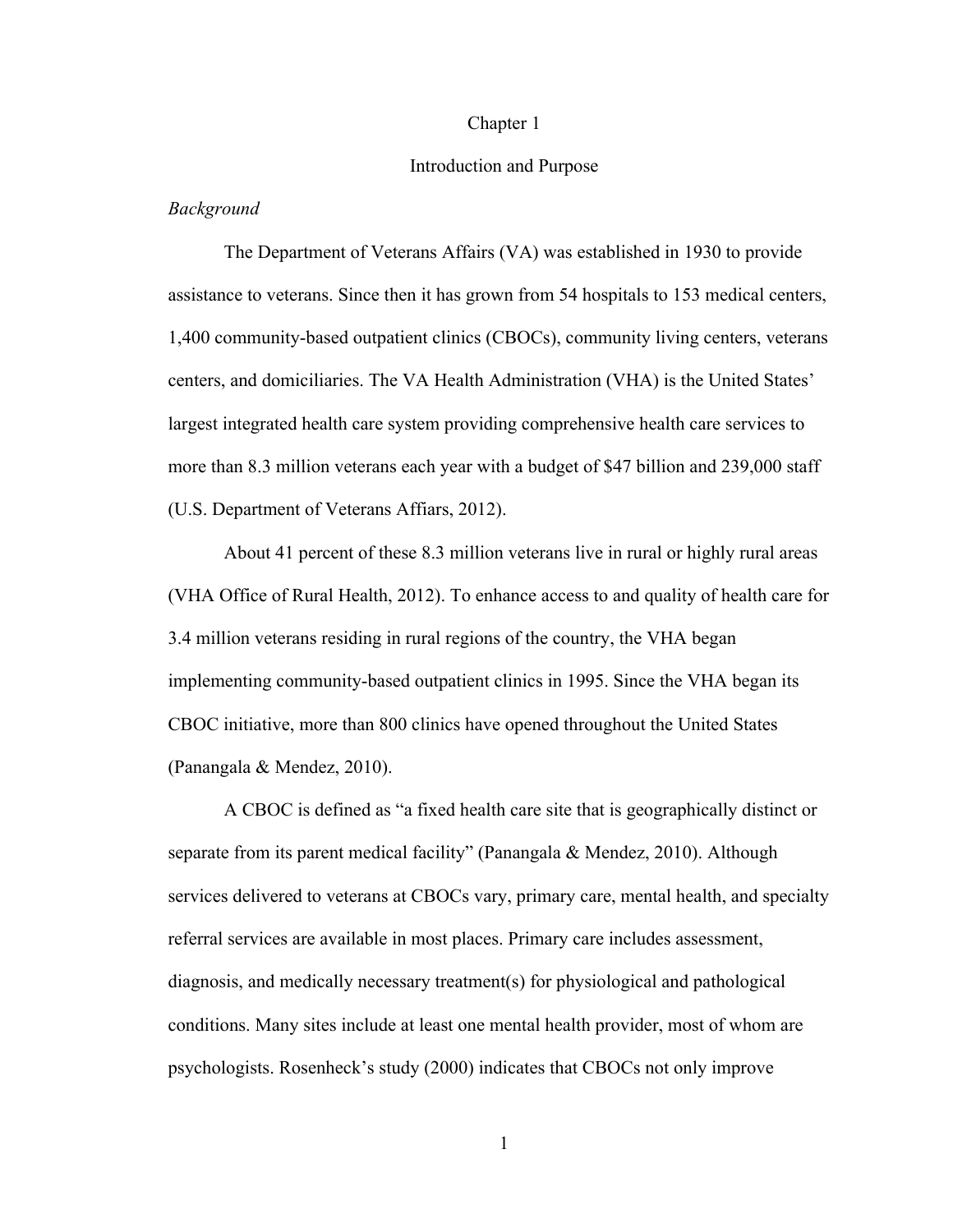geographic access to primary care, particularly for veterans in rural areas but also access to mental health services for veterans leading to a dramatic increase in the number of veterans served from these rural areas.

Veterans from rural areas have huge barriers, however, in terms of receiving specialty services. Since CBOCs do not offer a diverse range of health care services at rural locations, these patients still have to travel long distances to receive the specialty services to which they are entitled. Traveling to the nearest VA medical center can be a difficult and arduous task. The health care challenges facing rural veterans are similar to those that face all rural Americans: distance from health care facilities, transportation issues, lack of specialty care, and difficulty in recruiting and retaining medical providers. For patients who have conditions such as traumatic brain injury (TBI) or spinal cord injury, travel becomes even more complicated. Travel time is also time away from the veteran's work and family.

One of the biggest challenges for the VA's CBOCs is recruiting and retaining medical doctors at rural locations. The distribution of physicians has long been unbalanced between urban and rural areas in the United States. Although rural regions constitute 20 percent of the U.S. population, only 11 percent of physicians practice in rural vicinities (Ricketts, 2000). This shortage of professionals creates a huge impediment for the VHA when attempting to create stable medical teams in CBOCs. The problem also affects patients directly, with a high turnover of primary care doctors translating to a patient having to meet new and different doctors frequently rather than receiving care from a single doctor who knows the patient's condition and family history. Recruiting and retaining medical specialists in rural areas is almost impossible when demand in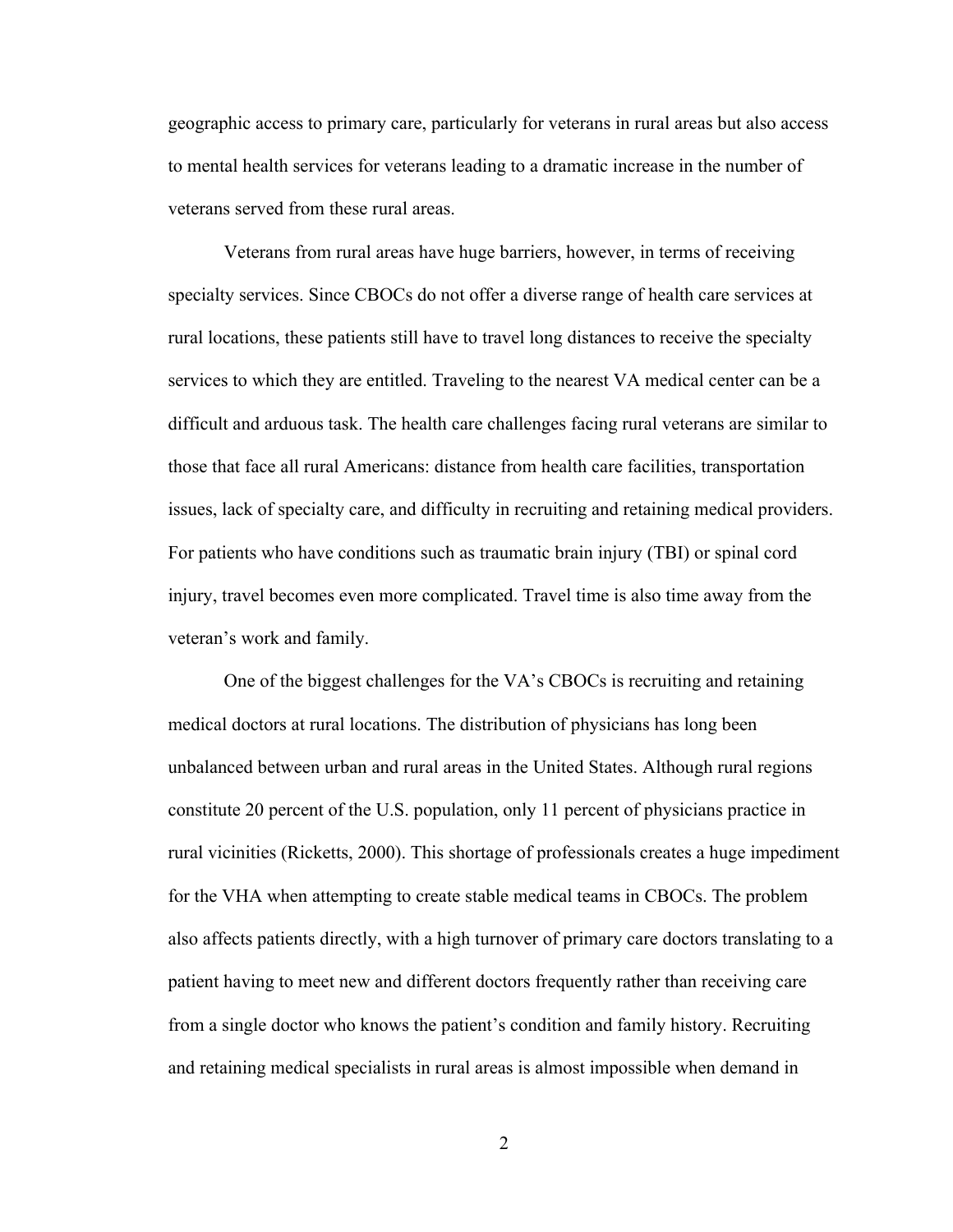urban areas is high. Rural patients with chronic diseases have no choice but to drive long distances in order to receive the care that they need.

Hart (2000) has described telemedicine as the single most important way to equalize the difference in resource availability between rural and urban areas. Telemedicine removes time and distance barriers for delivering health care services by allowing patients to stay in their own hometown and connecting with specialists by video teleconference. In 1977 the VHA was piloting the use of telemedicine in Nebraska and started a major expansion of telemedicine infrastructure throughout the country since the 1990s.

Approximately 1,000 clinical video conferencing devices are currently available within the VA's clinical enterprise network, linking VA medical centers with 500 CBOCs. In 2011 the VA telemedicine program provided more than 250,000 consults and expected to see a 50 percent growth by the end of 2012. The VA clinical video telemedicine program currently provides poly-trauma, tele-mental health, telerehabilitation, and tele-surgery. However, telemedicine programs wouldn't work effectively without making patients' data available to medical professionals from VA medical centers and CBOCs. Telemedicine systems must be integrated with electronic medical records in order to provide safe and effective medical services to patients. Treating patients with incomplete or without patient information could lead to a misdiagnosis, which could result in serious consequences. Collaboration between specialists at the medical centers and the clinicians at CBOCs is key to this successful telemedicine program.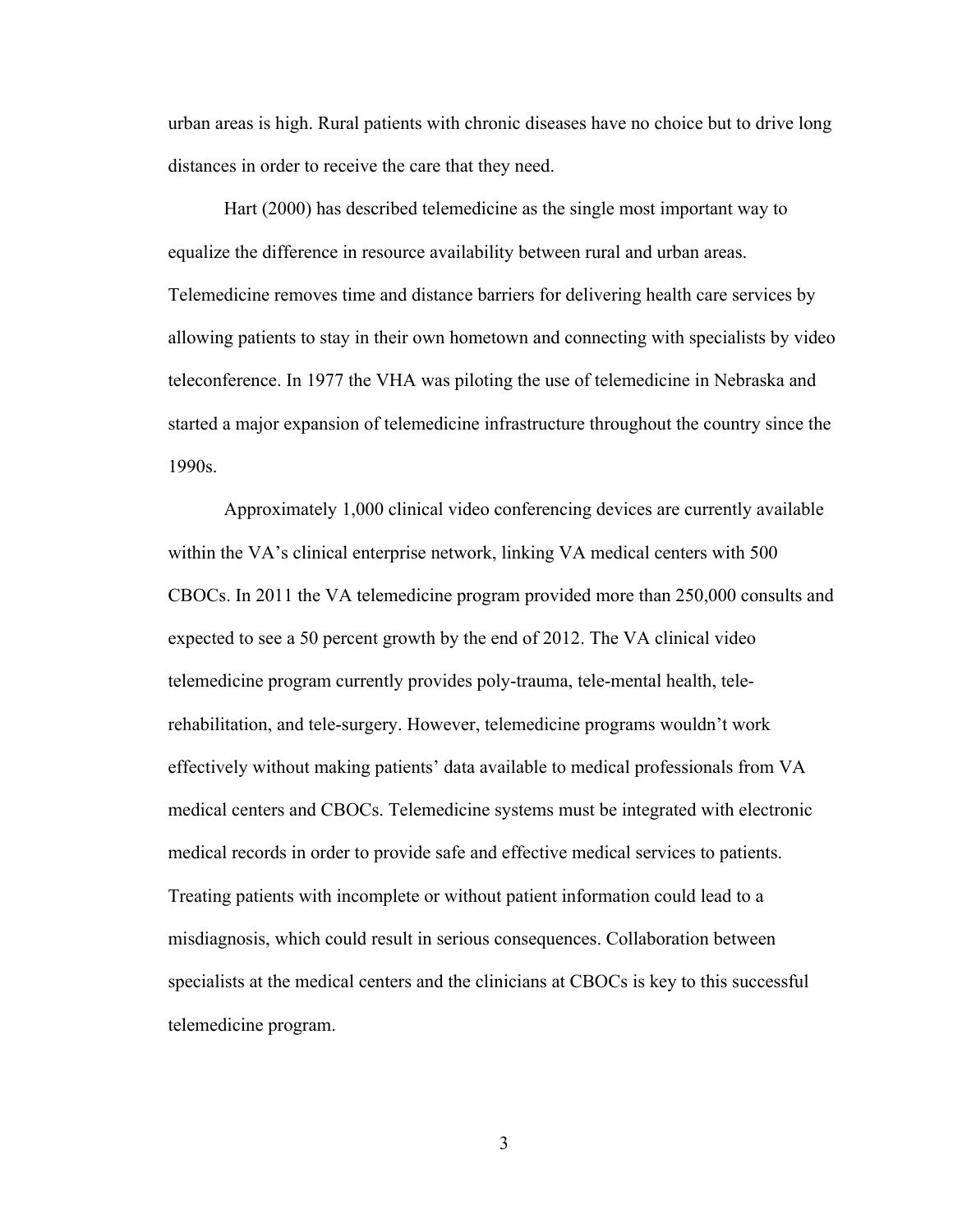In their *New England Journal of Medicine* article, "Use of Electronic Health Records in U.S. Hospitals," Jha, DesRoches, Campbell, Donelan, Rao, Ferris, and Blumenthal (2009) reported that only 1.5 percent of U.S. hospitals have a comprehensive electronic records system, and an additional 7.5 percent have a basic system. Computerized provider order entry for medications has been implemented in only 17 percent of hospitals. On the other hand, the VA has implemented electronic medical records (EMR) at every VA medical center and CBOC throughout the country. The Veterans Health Information Systems and Technology Architecture (VistA) is the VA's health information technology platform designed to store inpatient and outpatient electronic health records for VA patients, as well as handle administrative functions. The VistA system consists of more than 160 integrated software modules for clinical care, financial functions, and infrastructure and serves as one of the world's models for health care information technology.

The benefits of using EMR are obvious. Integration of all the patients' record keeping creates efficiency and preserves critical medical information for patients and providers. EMR improves legibility, accuracy, and completeness resulting in less potential for medical error, such as allergic and adverse drug reactions. A clinical decision support (CDS) system integrated with VistA is designed to assist medical professionals with decision-making tasks at the point of care for the individual patient and to alert medical providers with important reminders and recommendations based on best-practice guidelines. According to a systematic review of 100 studies, CDS improved practitioner performance by 64 percent and improved patient outcomes in 13 percent of the studies (Adhikari, Beyene, Sam, & Haynes, 2005). Most importantly, VistA allows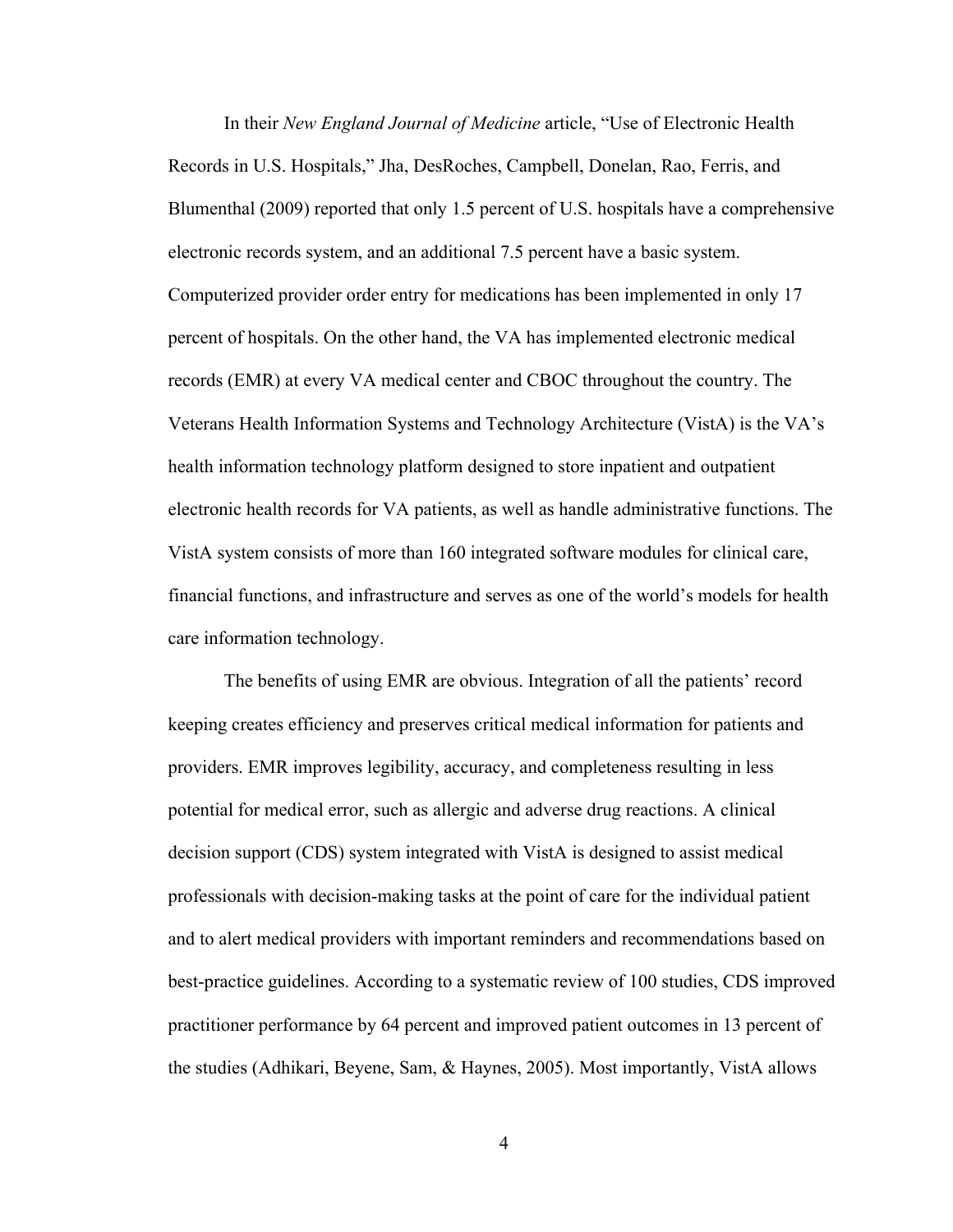specialists at medical centers and clinicians at CBOCs to exchange patients' information securely for telemedicine consultations.

According to Dr. Andrew Watson from the Center for Connected Medicine, three top barriers to telemedicine adoption exist:

- 1. Lack of an adequate plan for telemedicine reimbursement,
- 2. Inadequate sharing of health information, and
- 3. Mind-sets that need to be more open to telemedicine's possibilities (Watson, 2012).

Telemedicine reimbursement distribution isn't an issue at the VA, because all VA medical centers and VA CBOCs are under one administration. Also, as mentioned above, the VA already has a state-of-the-art electronic medical record keeping system, and every VA facility has a VistA system that allows clinicians to exchange patient information between medical centers and CBOC. According to Adam Darkins (2013), director of the VA national telemedicine program, the implementation of telemedicine was championed by VA senior leadership.

Although telemedicine seems to be the perfect fit for veteran patients who live in rural areas, the adoption of telemedicine has been slow. Large numbers of patients from rural areas are still driving to VA medical centers to receive specialty care that telemedicine could provide in their own hometowns. The VA is in a unique position to conduct research to better understand the adoption of telemedicine without considering reimbursement and electronic medical records integration issues.

According to the 2012 VA Office of Public Health report, approximately 2.4 million troops have served since the beginning of the conflicts in Iraq and Afghanistan.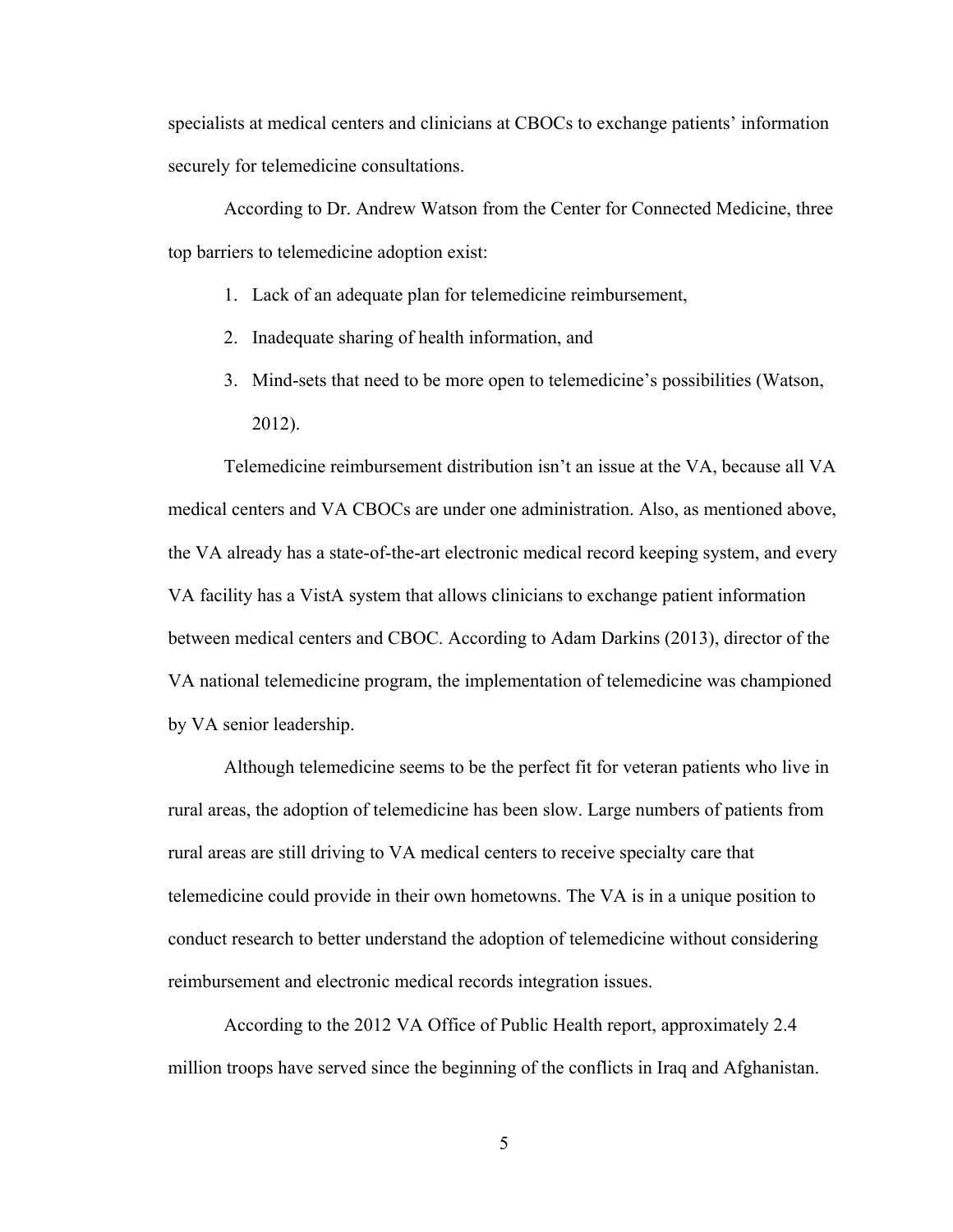About 1.5 million Operations Enduring Freedom, Operation Iraqi Freedom, and Operation New Dawn (OEF/OIF/OND) veterans left active duty and became eligible for VA healthcare. About 53 percent (424,803) of OEF/OIF/OND veterans who are enrolled and obtained VA health care have received mental disorders services. Addressing PTSD (Post-Traumatic Stress Disorder), depression, and traumatic brain injury (TBI) among those who deployed to Afghanistan and Iraq is a national priority.

To align with the high priority that the VA has placed on behavioral health assessment, treatment, and program and to eliminate the variability in terms of adopting different types of telemedicine, this research is focused on tele-mental service. *Purpose of Study*

The purpose of this study was to investigate factors that affect the telemedicine adoption rate by mental health professionals at the VA. The research study involved psychiatrists, psychologists, primary care providers, clinical social workers, and other mental health professionals from VA medical centers and CBOCs that have experience in telemedicine or about the use of telemedicine. Rogers' (1983) theory of diffusion of innovations provided a framework for analysis of the flow of innovation at a complex systems level, taking into account the differences in users, rate of adoption, types of information and decisions, and communication channels, while simultaneously facilitating identification of highly specific attributes of an innovation that affects dissemination.

Rogers identified five perceived characteristics of innovations that a variety of diffusion studies have shown to consistently influence adoption: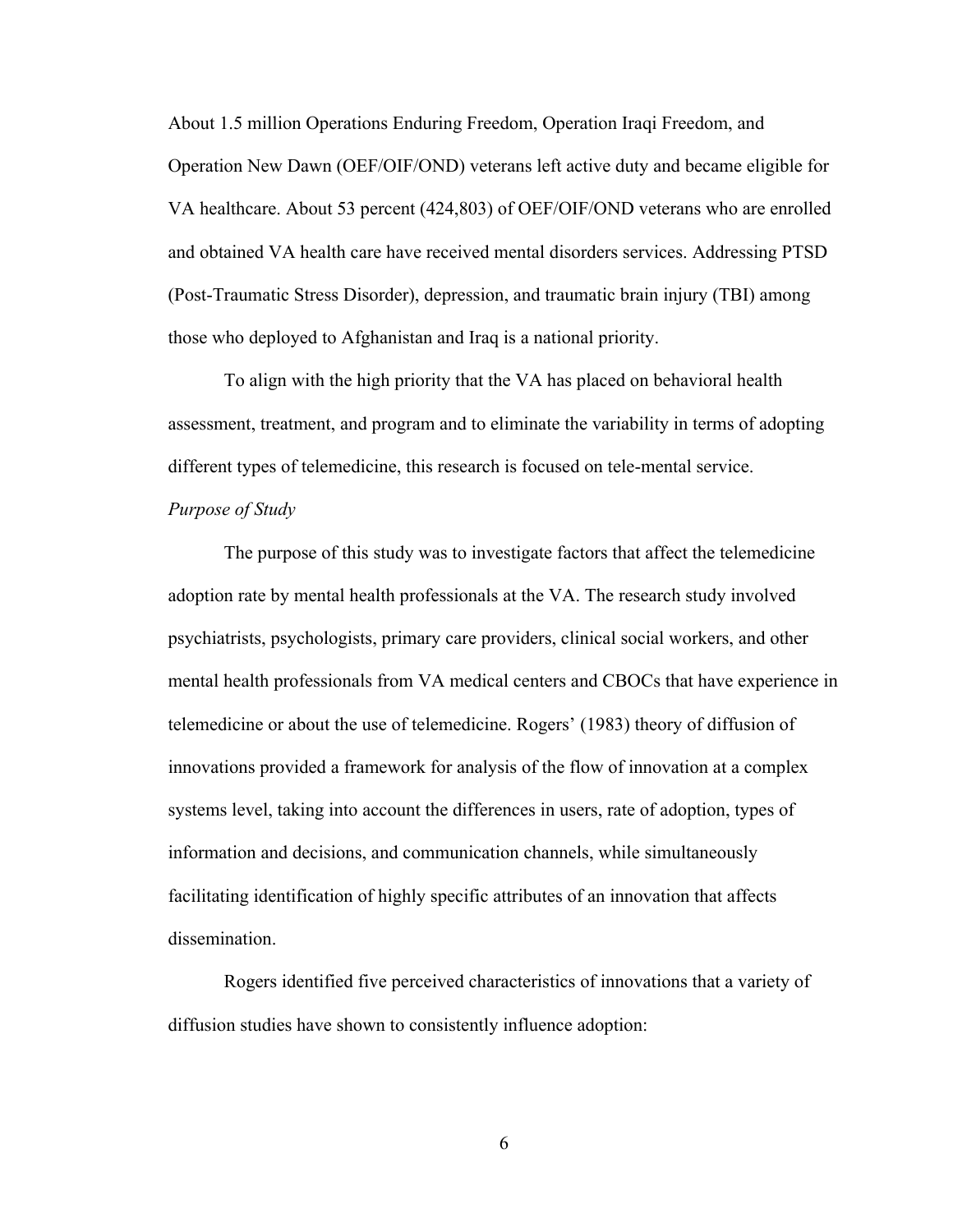- 1. Relative Advantage the degree to which an innovation is perceived as being better than its precursor;
- 2. Compatibility the point at which an innovation is perceived as being consistent with the existing values, needs, and past experiences of potential adopters;
- 3. Complexity the extent to which an innovation is perceived as being difficult to use;
- 4. Observability the measure of results of an innovation are observable to others; and
- 5. Trialability the degree to which an innovation may be experimented with before adoption.

Moore and Benbasat (1991) identified two more constructs beyond Rogers' classification that were thought important factors in the decision of adopting innovation in the organizations:

- Image the degree to which use of innovation is perceived to enhance one's image or status in one's social system, and
- Voluntariness of use the scale to which use of the innovation is perceived as being voluntary or of free will.

The objective of this study was to:

- Contribute to current research on telemedicine adoption,
- Diffuse innovations, and
- Provide recommendations to VA policy makers on improving the usage of telemedicine.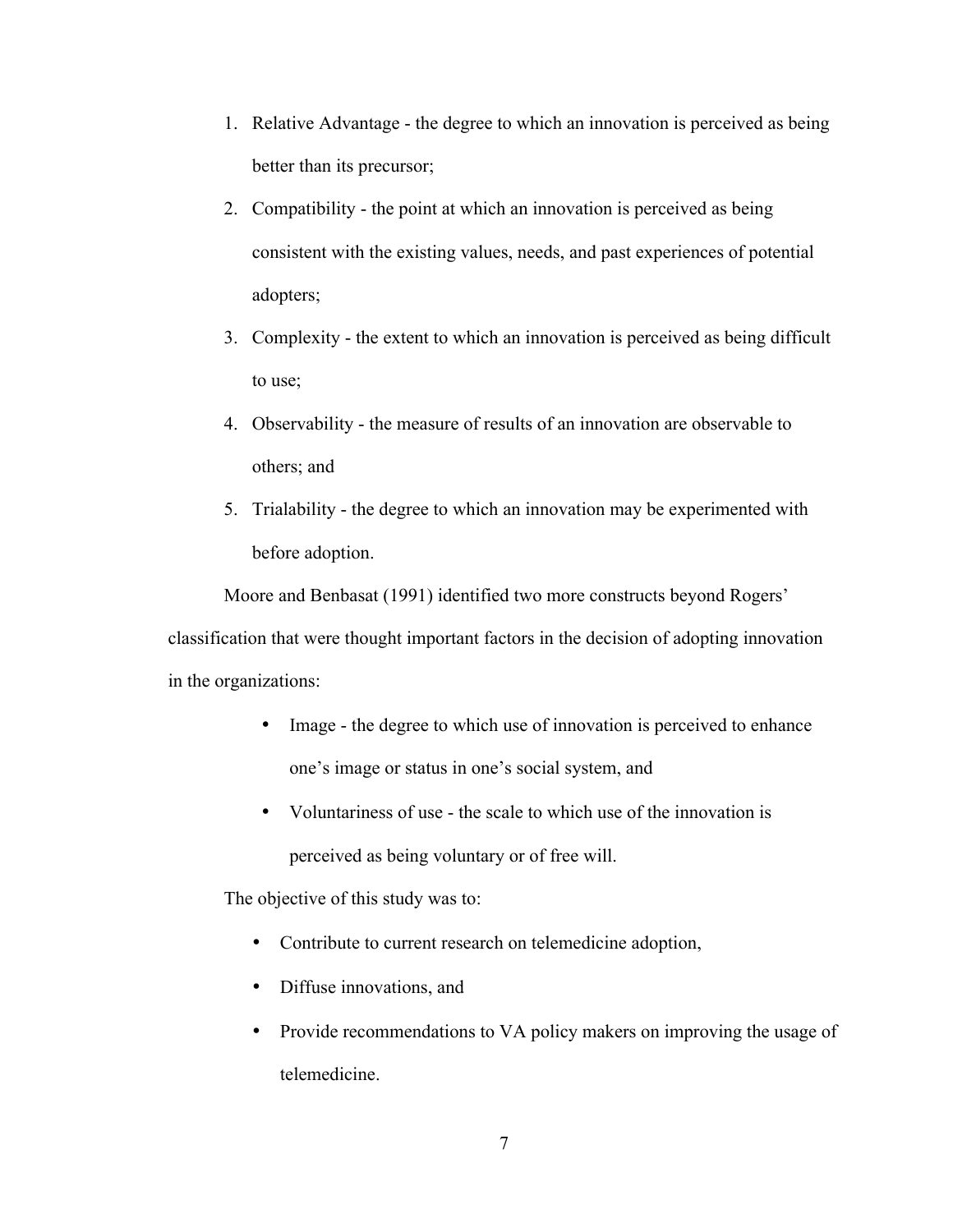#### *Research Question*

The core research question was:

What perceived characteristics of innovation predict telemedicine's rate of adoption by VA mental health professionals?

The sub-research question was:

What combination of perceived characteristics of innovation best predicted telemedicine's rate of adoption by VA mental health professionals?

The perceived characteristics of innovation are explored within these questions.

#### *Summary*

Providing primary health and specialty services to rural veterans is a challenging task because of geographic barriers and the uneven distribution of rural health care providers. The VHA hopes that technology such as telemedicine changes the uneven distribution, yet the adoption has been slow. A large number of veteran mental health patients from rural areas are still traveling long distances to see specialists for their care. This study investigated factors that affect the telemedicine adoption rate by VA mental health professionals.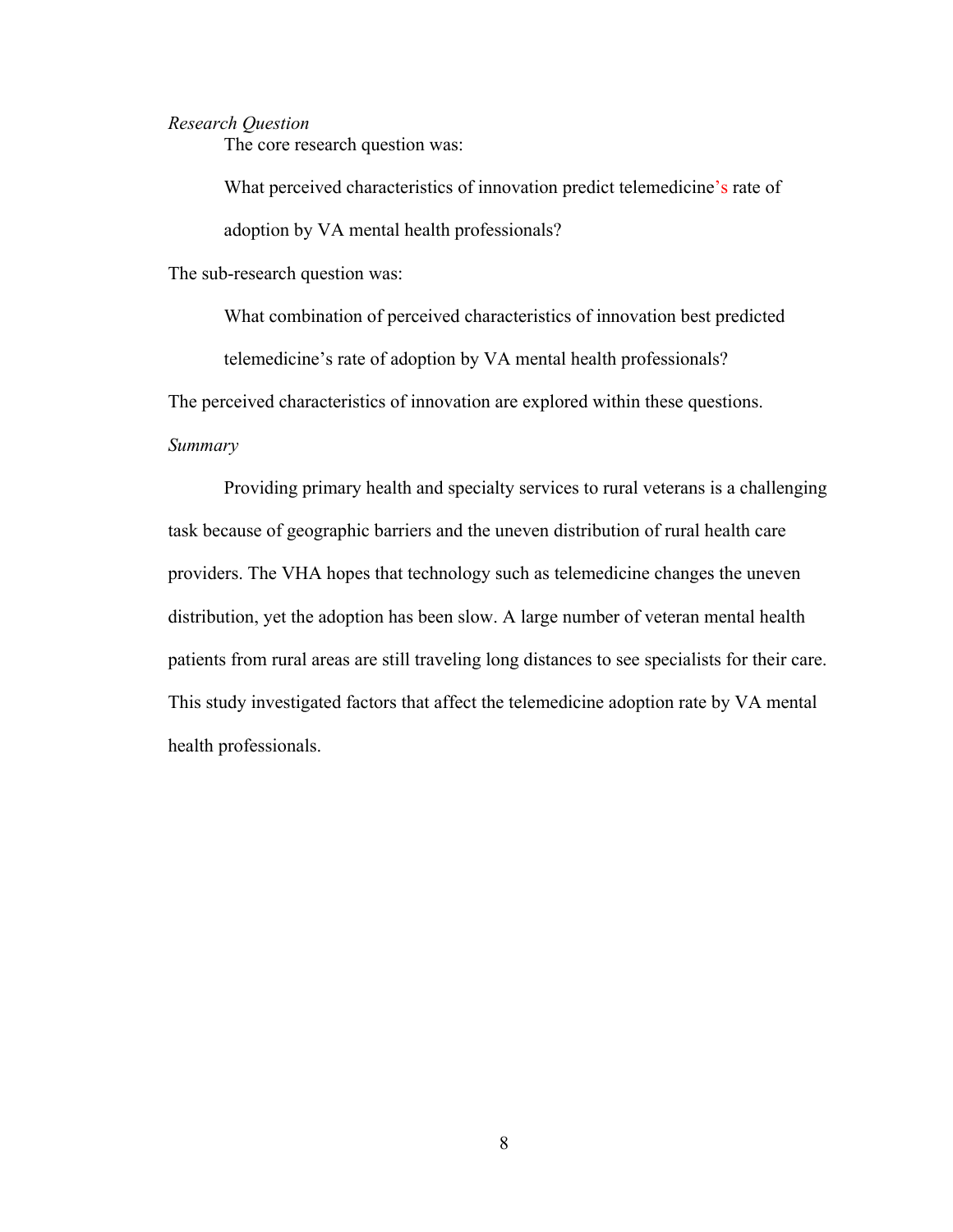#### *Definition of Terms*

*Community-Based Outpatient Clinics* (*CBOCs*) - A VA-operated clinic or a VA-funded or reimbursed health care facility or site that is geographically distinct or separate from the parent medical facility.

*Department of Veterans Affairs* (*VA*) - Established as an independent agency under President Herbert Hoover by Executive Order 5398 on July 21, 1930, the VA was elevated to cabinet level on March 15, 1989 (Public Law No. 100-527). The VA's mission is to serve U.S. veterans and their families with dignity and compassion and to be their principal advocate in ensuring that they receive medical care, benefits, social support, and lasting memorials promoting the health, welfare, and dignity of all veterans in recognition of their service to the United States. The VA comprises a central office located in Washington, DC and field facilities throughout the country administered by its three major line organizations: the Veterans Health Administration, the Veterans Benefits Administration, and the National Cemetery Administration. Services and benefits are provided through a nationwide network of 153 hospitals, 784 community-based outpatient clinics, 134 community living centers, 90 domiciliary residential rehabilitation treatment programs, 264 vet centers, 57 veterans' benefits regional offices, and 131 national cemeteries.

*Domiciliary -* A VA facility that provides care on an ambulatory, self-care basis for veterans disabled by age or disease who are not in need of acute hospitalization and who do not need the skilled nursing services that a nursing home provides.

*VA Medical Center* (*VAMC*) - VA hospital facilities that provide a diverse range of health care services to veterans.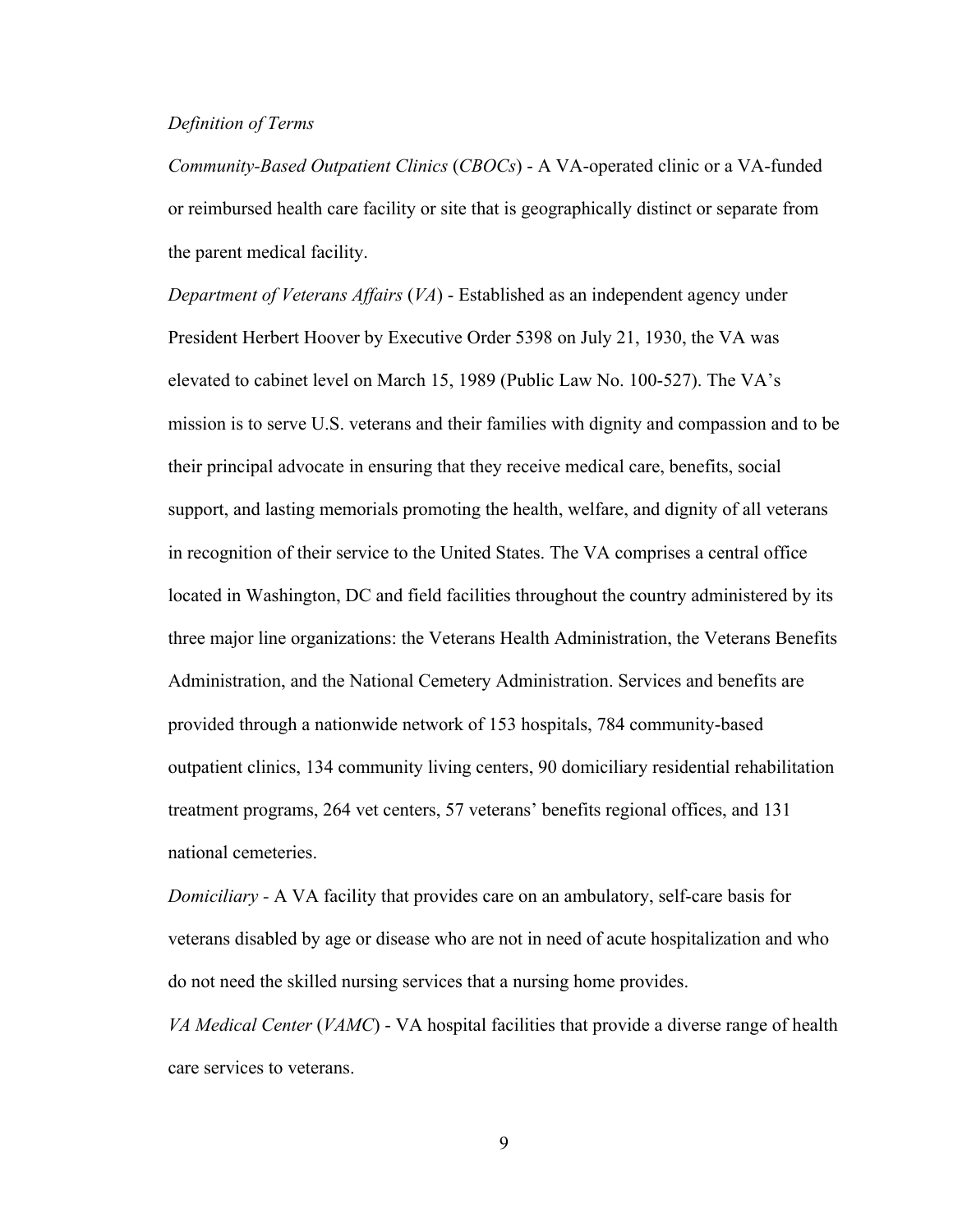*Veterans Health Administration* (*VHA*) - VA organizational component that is responsible for coordinating and providing health care for all enrolled veterans based upon need and service. With over 160 VA medical centers (VAMCs) nationwide, VHA manages one of the largest health care systems in the United States. VAMCs within a Veterans Integrated Service Network work together to provide efficient, accessible health care to veterans in their areas. Additionally, the VHA conducts research and provides education as well as emergency medical preparedness information.

*Veterans Integrated Service Network* (*VISN*) - This organizational element within the VA's health care system includes a total of 21 VISNs that provide geographic oversight to a collection of health care facilities within the established jurisdictions.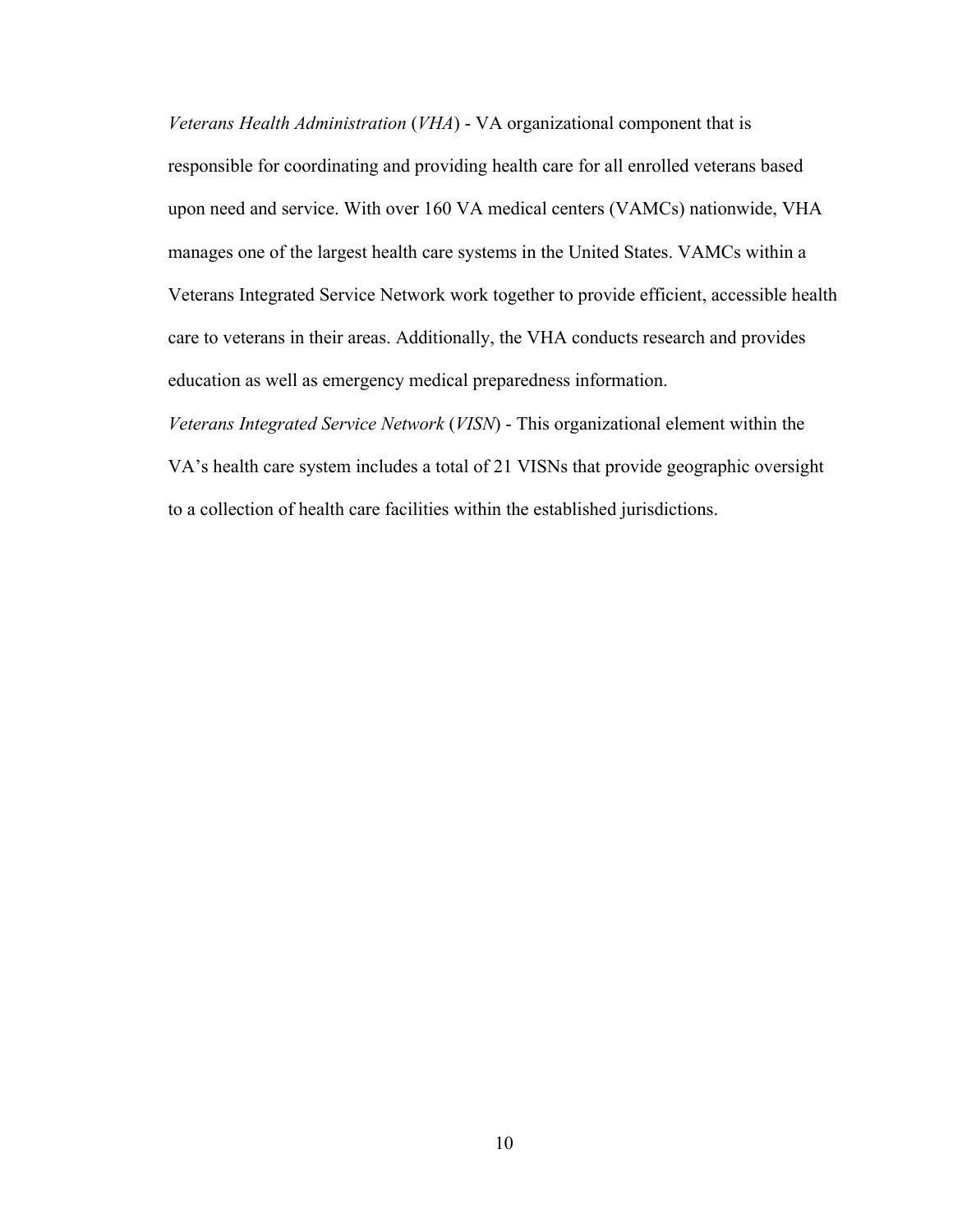#### Chapter 2

#### Literature Review

This chapter reviewed the most current literature on rural veterans, mental health veterans, telemedicine, diffusion of innovations, and the development of perceived characteristics of innovations instrument.

#### *Rural Veterans*

The U.S. Census Bureau defines "urban" as "comprising all territory, population, and housing units in urbanized areas and in places of 2,500 or more persons outside urbanized areas." "Rural" encompasses all population, housing, and territory not included within an urban area. Rural areas have fewer than 2,500 persons outside of an urban area, and highly rural areas have fewer than 7 persons per square mile in a rural setting (U.S. Census Bureau, 2010). About 3.4 million veterans, or 41 percent of Veterans Administration (VA) enrolled patients, live in rural or highly rural areas (VHA Office of Rural Health, 2012).

There is a significant shortage of rural health care providers in the United States. Only 11 percent of the available physicians are currently providing care to 20 percent of the total U.S. population (U.S. Department of Health and Human Services Health Resources and Services Administration, 2010). Although only 20 percent of Americans live in rural areas, almost 50 percent of all military recruits come from small towns and rural areas. According to the Department of Defense (DOD) casualty figures in 2005, 42.9 percent of service members killed in action during Operation Iraqi Freedom and 43.9 percent of the service members killed in action during Operation Enduring Freedom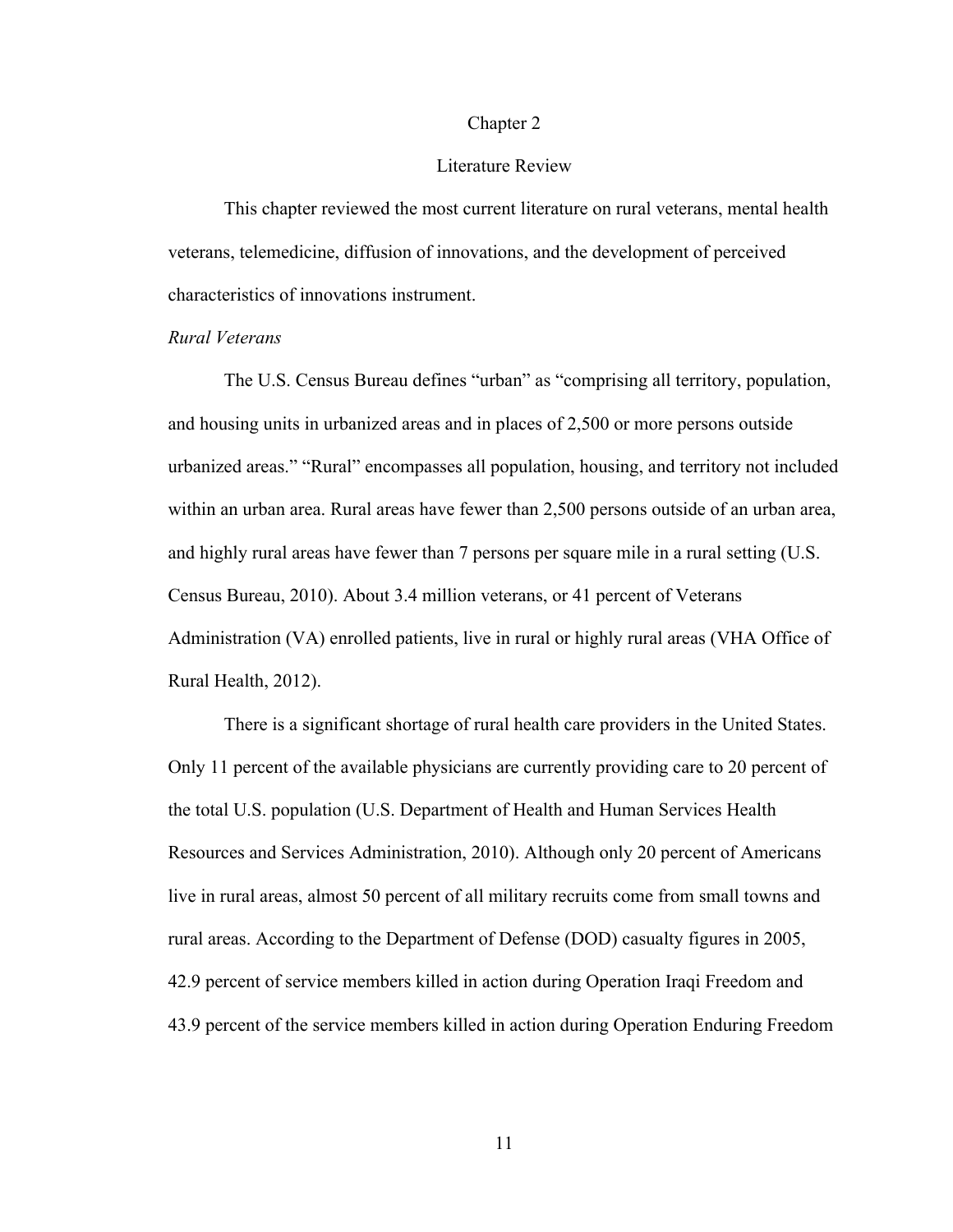were from rural cities and towns (Heady, 2011; U.S. Department of Defense Office of the Under Secretary of Defense Personnel and Readiness, 2008).

Not only a disproportionate measure of veterans from rural and highly rural areas, rural veterans face difficulties receiving health care service**.** In the late 1970s the Veterans Health Administration (VHA) started reimbursing eligible veterans for their travel to VA medical centers in order to address their needs (Nelson, Hicken, West, & Rupper, 2011). In 1995 the VHA started building community-based outpatient services. Distance from health care facilities, transportation issues, lack of specialty care, and difficulty in recruiting and retaining medical providers have been critical issues for rural veterans. As a result of these and other issues, rural populations tend to be in poorer health (Hedeen, Heagerty, Fortney, Borowsky, Walder & Chapko, 2002).

The rural population in the United States is usually older, has lower socioeconomic status, is more likely to be uninsured, in fair or poor health, suffer from chronic disease, and have higher mortality rates associated with chronic disease compared to the urban population. Rural veterans exhibit the same characteristics as the rural population. Compared to urban veterans, rural veterans are older, have greater physical and mental comorbidities, have lower physical and mental quality-of-life scores, and live much farther away from VA and non-VA health care facilities. Although rural veterans have more health issues, they use VA health care services less than urban veterans (Morgan, Teal, Reddy, Ford, & Ashton, 2005).

According to Morgan et al. (2005), veterans represent a distinct and special population. As a group, they are predominately male, more educated, and better off financially compared to the U.S. general population (Klein, 2001; Klein & Stockford,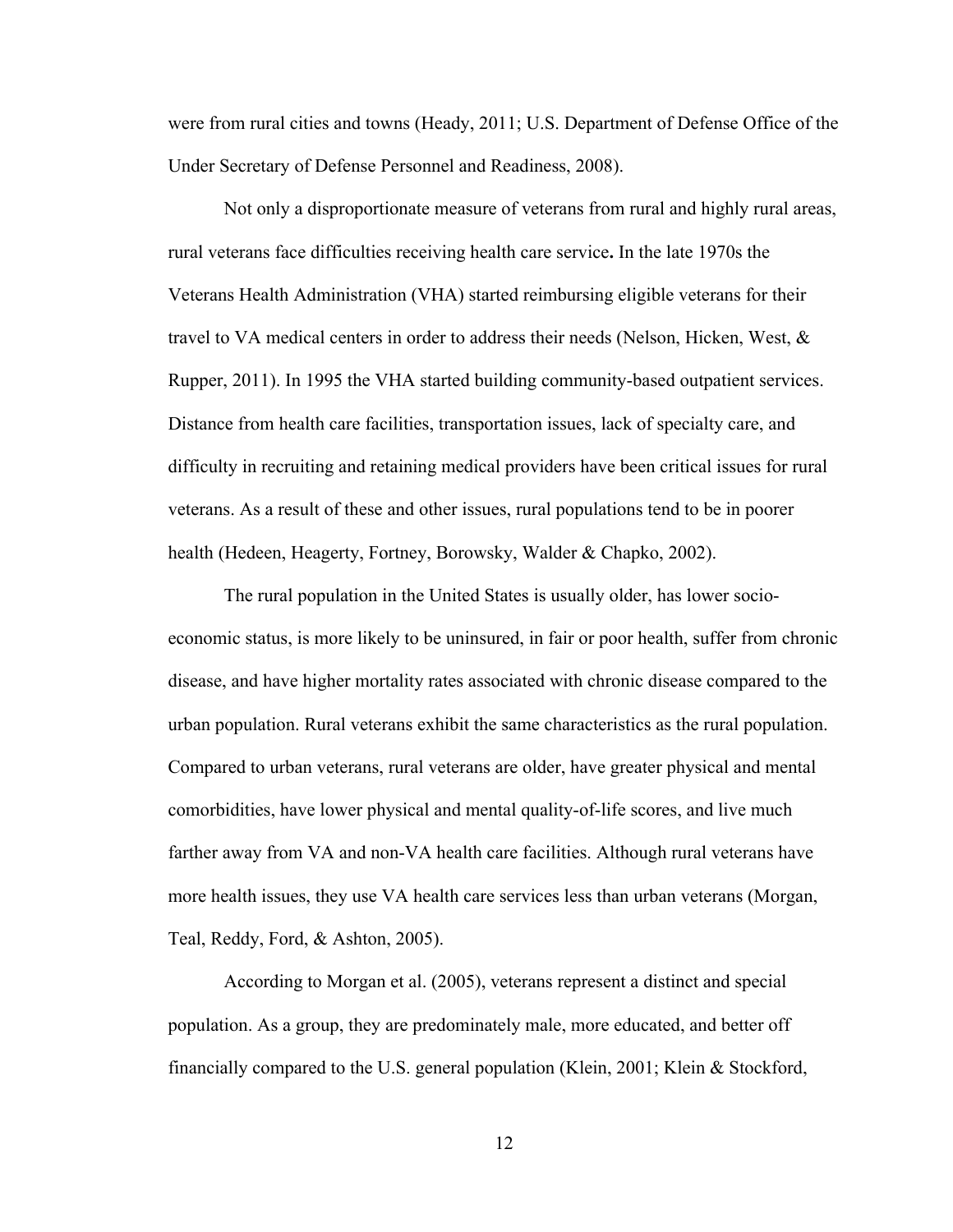2001). Most veterans at the time of the research had served in World War II, the Korean War, and the Vietnam War. Their median age was 55, with veterans comprising a majority of all civilian males older than 65 (Morgan et al., 2005). Surprisingly, veterans who qualify to use VA Health Administration services are an even more highly select population of veterans. Although all honorably discharged service members are eligible to receive care through VHA facilities, priority for care goes to veterans who have service-related disabilities or who meet specific criteria for financial need. Others can receive care with co-payments and a lower priority for their care (Morgan et al., 2005).

Users of VA facilities are poorer, older, less educated, more likely unemployed or underemployed, more likely to report poorer physical and mental health, and more chronic health conditions than either the general population or veterans who do not use the VA health care system (Weeks, Wallace, Wang, Lee  $\&$  Kazis, 2006). The median self-reported household income of enrolled veterans is \$20,400 for those from urban areas, \$19,632 from rural areas, and \$18,528 from highly rural areas (Bair, n.d.). An estimated 15 percent of homeless veterans live in rural areas. Heady (2011) once called them "invisible heroes" - invisible because the public is unaware that a disproportionate number of veterans reside in rural and highly rural areas where they lack the health care services to which they are entitled.

In 2006 President George Bush signed the Rural Veterans Care Act to develop centers of excellence to improve health care services for rural veterans, making them more effective and closer to home (Weeks, Wallace, West, Heady & Hawthorne, 2008). This act was initiated for the following reasons: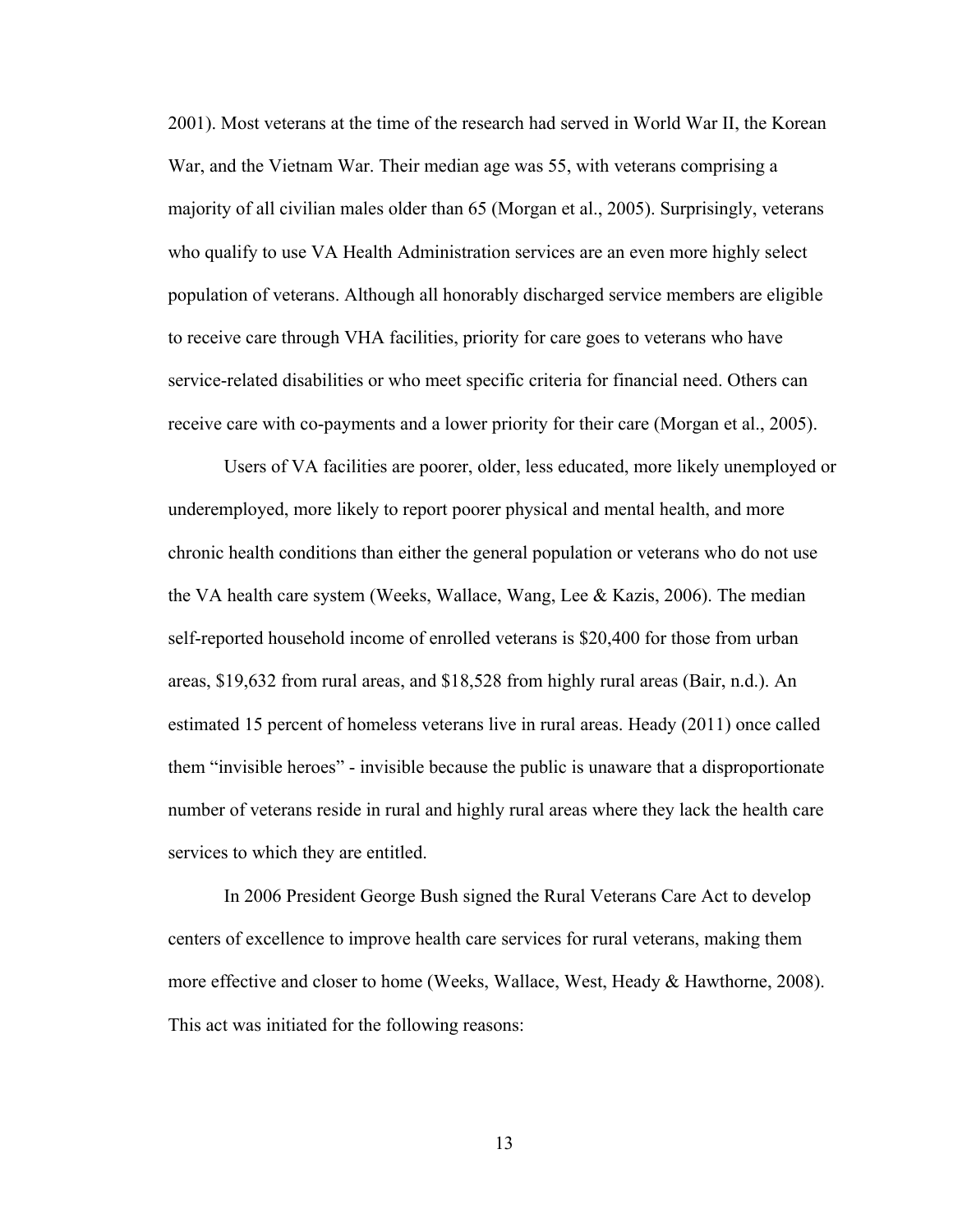- 1. Veterans from rural areas have lower health-related quality-of-life scores than urban veterans, in aggregate, after risk adjustment and across disease categories.
- 2. Although the VA has improved access to primary care services by establishing hundreds of CBOCs, access to specialty and inpatient care services is still lacking. More than 35 percent of veterans still had restricted access to primary care services, according to the VA's Capital Asset Realignment in 2001.
- 3. Forty-one percent of veteran patients currently reside in rural or highly rural areas (VHA Office of Rural Health, 2012).

In 2007 the VA Office of Rural Health (ORH) was developed to "improve access and quality of care for enrolled rural and highly rural Veterans by developing evidencebased policies and innovative practices to support the unique needs of enrolled Veterans residing in geographically remote areas" (VHA Office of Rural Health, 2012).

Providing primary health and specialty services to rural veterans is a challenging task because of geographic barriers and the uneven distribution of rural health care providers. The VHA and ORH hope that technology such as telemedicine changes the uneven distribution.

#### *Mental Health Veterans*

According to the 2012 VA Office of Public Health report, approximately 2.4 million troops have served since the beginning of the conflicts in Iraq and Afghanistan. About 1.5 million Operations Enduring Freedom, Operation Iraqi Freedom, and Operation New Dawn (OEF/OIF/OND) veterans have left active duty and become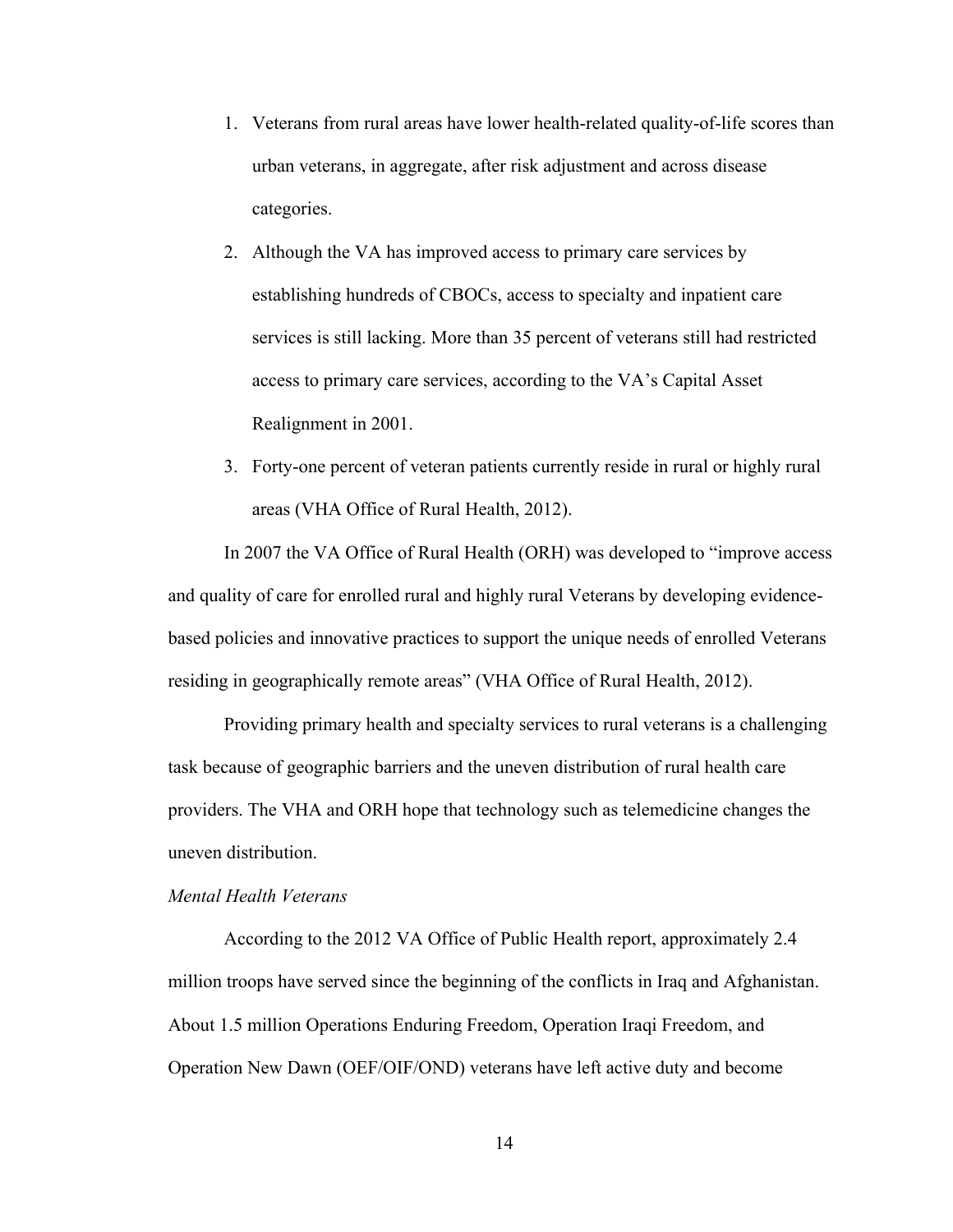eligible for VA health care (VA Office of Public Health, 2012). It is unprecedented that not only a high proportion of the armed forces are being deployed but also the duration of deployment has been longer and redeployment to combat has been common (Hosek & Kavanagh, 2006). Due to the advancement of combat medicine and body armor, the casualty rates of killed or wounded are much lower compare to Vietnam and Korea wars (Regan, 2004; Warden, 2006). More wounded soldiers are surviving war experiences that would have led to death in prior wars. Although it is great news that more service members are surviving, it's creating a different kind of casualty – invisible wounds, such as mental health conditions and cognitive impairments.

Significant numbers of service members returning from Iraq and Afghanistan have suffered traumatic brain injuries (TBI), and many have shown symptoms of posttraumatic stress disorder (PTSD) and depression. They find that readjusting their lives off battlefield and reconnecting at home, work, and school is an ongoing struggle. RAND Corporation (2008) conducted a survey with 1,965 veterans who returned from Operations Enduring Freedom and Operation Iraqi Freedom (OEF/OIF) regarding trauma exposure. It reported that almost 50 percent of all participants experienced tragic events such as

- 1. Having a friend who was seriously wounded or killed,
- 2. Seeing dead or seriously injured noncombatants, and/or

3. Witnessing an accident resulting in serious injury or death.

Iraq and Afghanistan Veterans of America (IAVA, 2013) also reported in the 2013 member survey that 30 percent of respondents have thought about taking their own lives, and 45 percent of respondents know an Iraq/Afghanistan veteran who has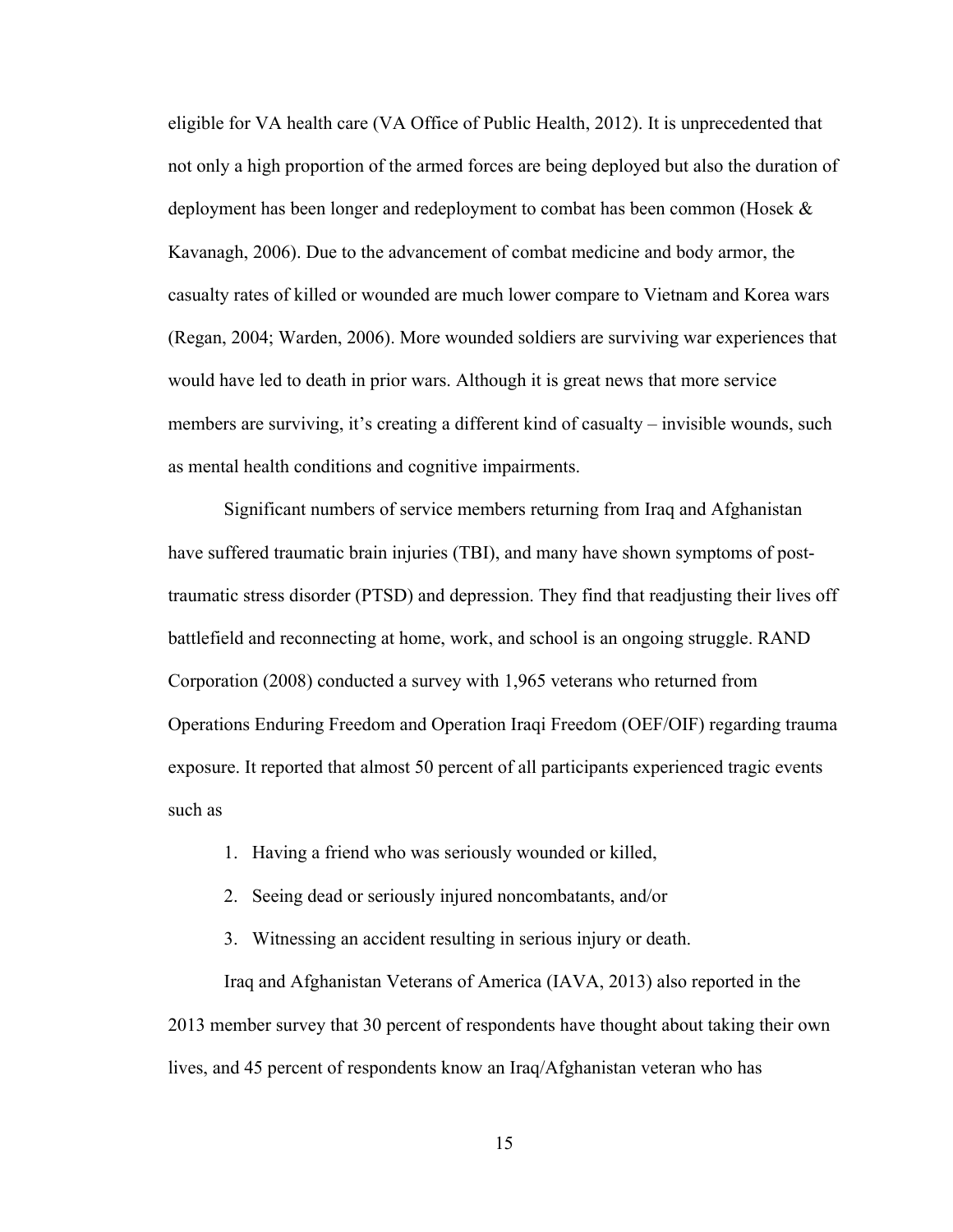attempted suicide. Since 2001 about 3,000 active duty service members have committed suicide. Although addressing PTSD, depression, and TBI among those who deployed to Afghanistan and Iraq is a national priority, the VA is struggling to meet the demand.

According to the VA, any vet asking for help is supposed to be evaluated within 24 hours and start treatment within two weeks, but a new investigation by the agency's inspector general says this isn't happening. A report from the Center for Investigative Journalism (Glantz, 2013) shows that it takes 273 average days for veterans to go through VA admission processing claims, and veterans from major cities such as San Francisco, Los Angeles, and New York could wait for almost two years.

Some veterans refused to get mental health treatments due to the fear of losing respect from colleagues and hurting their careers. Stigma associated with mental illness is a major barrier for veterans in need of mental health care. Privacy and confidentiality are crucial for those who are considering mental health care. According to the Substance Abuse and Mental Health Services Administration (SAMHSA) (2012), service members frequently expressed fear of personal embarrassment, disappointing family, and dishonorable discharge as motivations to hide symptoms of mental illness.

Veterans seeking mental health care in rural areas may not have access to any psychiatrists at all without traveling long distance to VA medical centers. The VHA and ORH (Office of Rural Health) hope that telemedicine changes the uneven distribution in behavioral health services.

#### *Telemedicine*

The World Health Organization (WHO) makes a distinction between tele-health and telemedicine. "Tele-health is the integration of telecommunications systems into the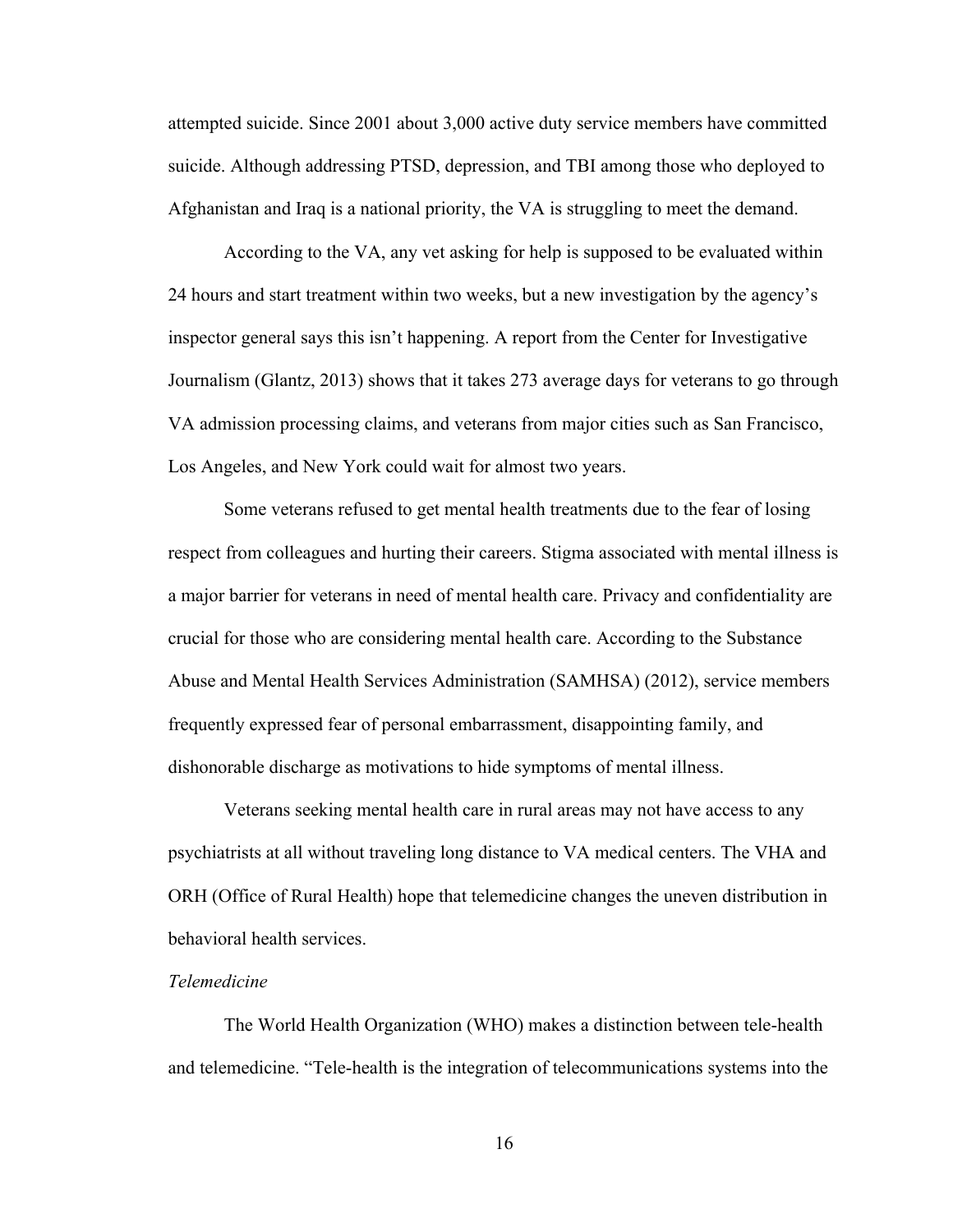practice of protecting and promoting health, while telemedicine is the incorporation of these systems into curative medicine" (World Health Organization, 1997). Adam Darkins, the director of the VA telemedicine program, believes that telemedicine is a subset of tele-health (Darkins & Cary, 2000). This paper uses the words "tele-health" and "telemedicine" interchangeably.

Telemedicine is the transfer of patients' data - including high-resolution images, audio, video, and patients' records - from one location to another. This transfer may take place in a variety of forms of telecommunications technology, including landline, ISDN (Integrated Services Digital Network), DSL (Digital Subscriber Line), the Internet, satellite, etc. (Ramos, 2010).

Even as early as 1764, Dr. William Cullen used mail as a form of telemedicine writing 200 consultation letters per year to communicate with his patients. He learned that getting quantitative data such as a patient's pulse was more informative than seeing actual patients in some instances.

Physicians and patients were exchanging medical information during the late 1800s and the early 1900s through the use of telegraph, telephone, and radio. In 1862 during the American Civil War, Major Albert Myer, a surgeon and a medical officer in the Union Army, became the first chief signal officer to use a telegraph to request medical supplies and arrange the transportation of patients. In the early 1900s people living in rural areas used two-way radios to communicate with doctors in Australia. In 1905 Einthoven successfully transmitted and received heart impulses via a telephone line from the University of Leiden Hospital (Netherlands) to his laboratory about a mile away from each other (Blackburn, 1957). He was also able to notify physicians from a distance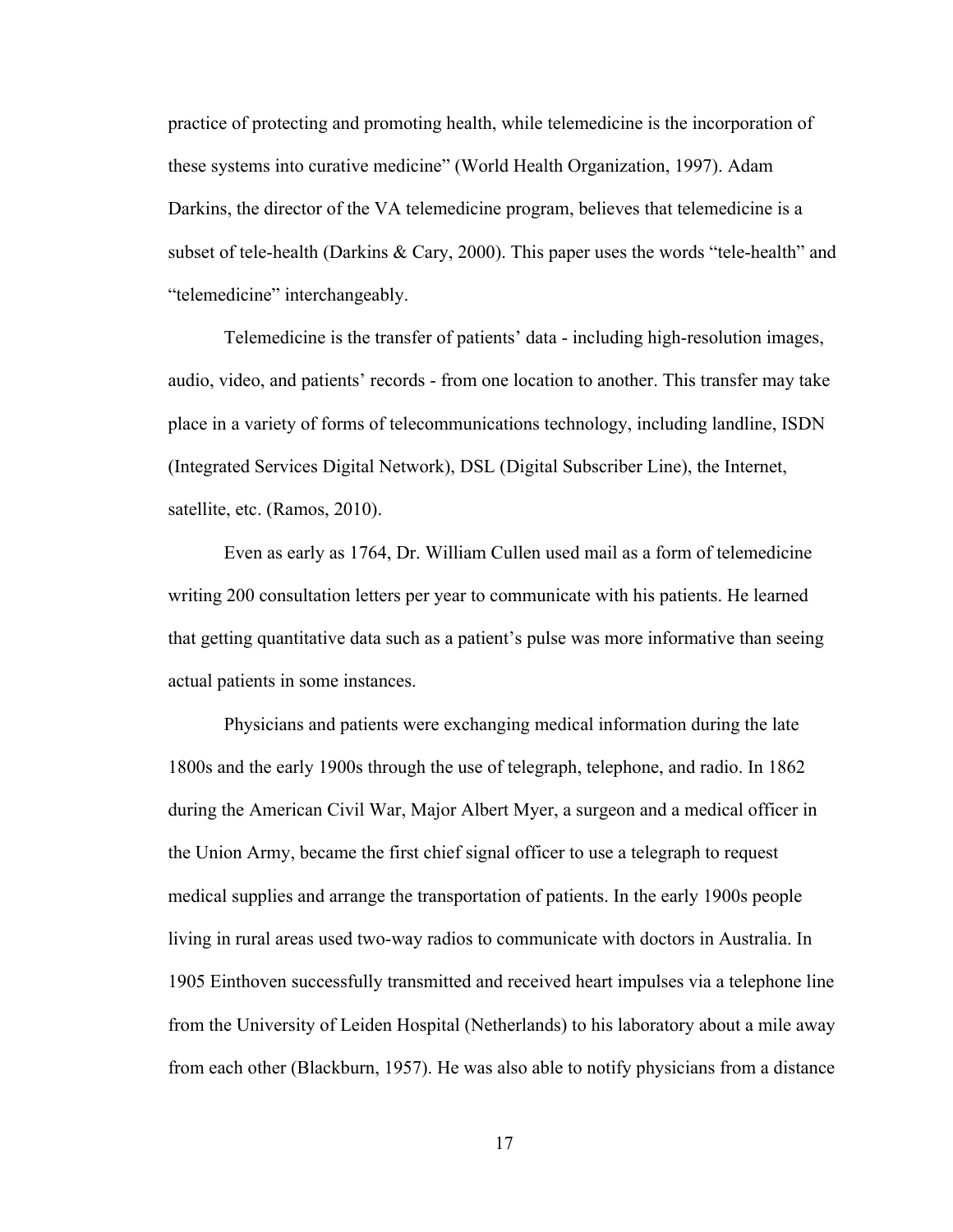when a patient's heart had dropped a beat. He was awarded the Nobel Prize in physiology and medicine in 1924 for improving the electrocardiograph and his related research (Einthoven, 2003) and is known as the father of telemedicine.

In 1910 Sidney Brown invented the first electrical stethoscope by using a telephone relay. He replaced the telephone headpiece with a transformer and the stethoscope and was able to transmit the sound of the heart over several miles from his house to doctors in various parts of London. He stated, "The sounds received in the telephone were as good and clear as when heard locally" (Brown, 1910; Gregory, 1951).

In 1920 telecommunications was being used on a large scale for medical purposes in Norway (Rafto, 1955). Bergen's Haukeland hospital implemented a remote radio service for ships at sea whereby medical personnel were able to communicate with doctors at the hospital for diagnoses and recommendations for treatments. Doctors were able to guide ship providers to conduct even complicated surgical operations by radio. In 1947 Johns Hopkins televised a black and white surgical operation TV program for educational purposes (Castle, 1963). The following year the American Medical Association (AMA) used a color television to provide continuing medical education (Richards, 1978). The transmission of the Roentgenogram (X-ray) was also taking place in the 1950s (Gershon-Cohen & Cooley, 1950).

In the 1950s there was serious concern about caring for large numbers of mental patients with only limited medical personnel around the country. Tucker, Lewis, Martin, and Over (1957) from Agnews State Hospital in California investigated the effectiveness of closed-circuit television for mass therapy. Tucker and his colleagues demonstrated the closed-circuit television program to administrators and employees from numerous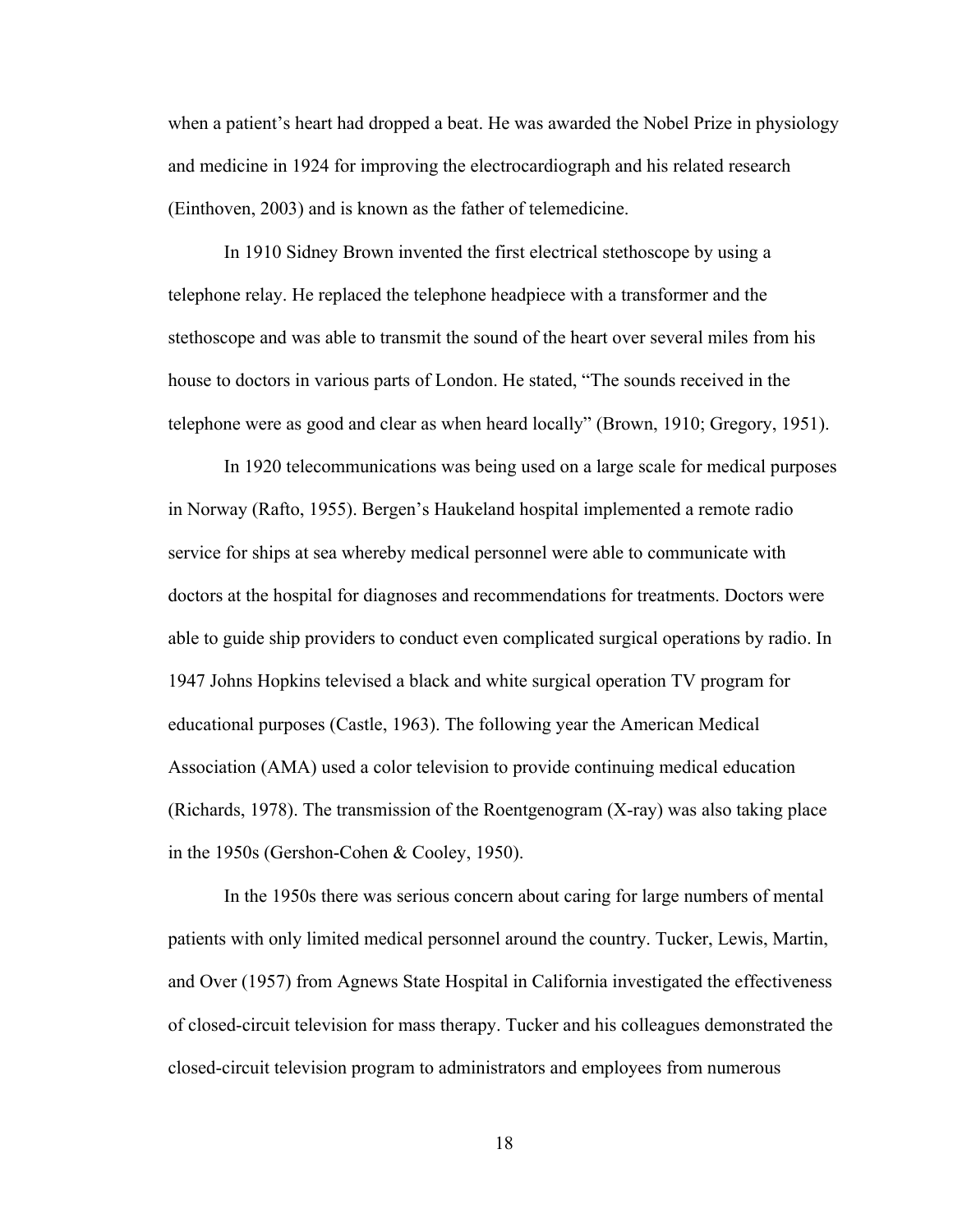departments. There was general consensus that closed-circuit television would be a useful tool for mental hospitals. According to their surveys, 73 percent indicated that the system would be useful for educational and training purposes, 38 percent indicated that it would be useful for group care and group therapy, and only 13 percent felt that it would be useful for individual therapy.

Eventually the project closed due to the systemic inability to deliver the service economically to large numbers of patients. While this test was going on in California, the Nebraska Psychiatric Program also started testing closed-circuit two-way television in psychiatric consultations and group therapy. The test proved in 1957 that the providers and patients were able to interact and consult effectively over long distance (Tucker, Lewis, Martin, and Over, 1957).

Due to the success of the tele-psychiatry pilot project in Nebraska, the National Institute of Mental Health (NIMH) awarded a seven-year grant to implement telepsychiatry services between the Nebraska Psychiatric Institute in Omaha and the Norfolk State Hospitals in 1964 (Benschoter, 1971). Through closed-circuit television, they were able to provide psychiatric, neurological, and other related specialized medical consultations to patients and educational and in-service trainings for Norfolk State Hospital staff at all levels, despite the 112 mile distance. The project met every primary goal of the grant; in addition, family members who lived in the Omaha area were able to have virtual visits with institutionalized patients, and discharged patients were able to use the system as well. Unfortunately, the program wasn't able to prove that it was financially sustainable beyond the funding period. The cost of transmission was \$5.80 per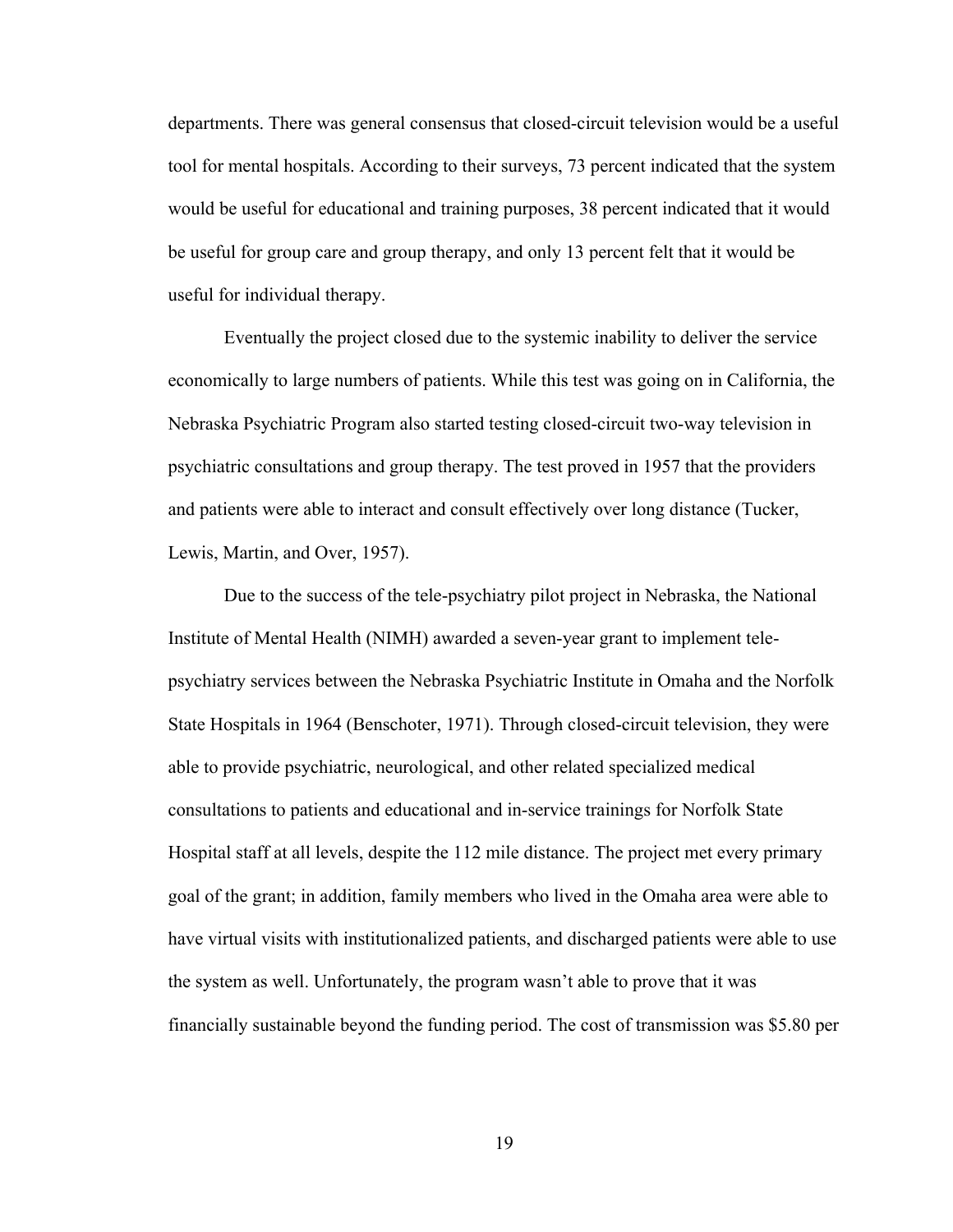hour in 1960 for the dedicated use of the microwave link between the two cities (\$40.60 per hour in 2008 dollars).

In 1968 the very first complete prototype telemedicine system was established in Boston (Park, 1974). Unlike the Nebraska program, which only provided psychiatric consultations, the new system provided a wide range of primary care and emergency services to the employees as well as the traveling public at Logan International Airport by linking with Massachusetts General Hospital (MGH). This same system was expanded to the Department of Veterans Affairs Psychiatric Hospital in Bedford, MA. The MGH and VA hospital telemedicine link was designed for tele-consultation services, including speech pathology and psychiatric services that allow doctor-to-doctor consultation while the patient is present during the session. However, the VA's medical professional staff was reluctant to adopt the tele-consultation system, because they weren't comfortable receiving critiques from another doctor in front of patients.

Established in 1968, the New Hampshire–Vermont Medical Interactive Television Network (INTERACT) (Hays, 1973) was the first telemedicine program connecting ten health facilities in two different states receiving \$1.1 million from several federal agencies (about \$6.4 million in 2008 dollars). This project was the largest telemedicine program to that point. Since the system was connected to multiple sites, the cost of transmission was about \$75 per hour (approximately \$400 per hour in 2008 dollars). INTERACT was used mostly for educational and training purposes and was being utilized for direct patient care only 10 percent of the time. By 1970 it became obvious that INTERACT wasn't financially sustainable due to the high operational cost. It was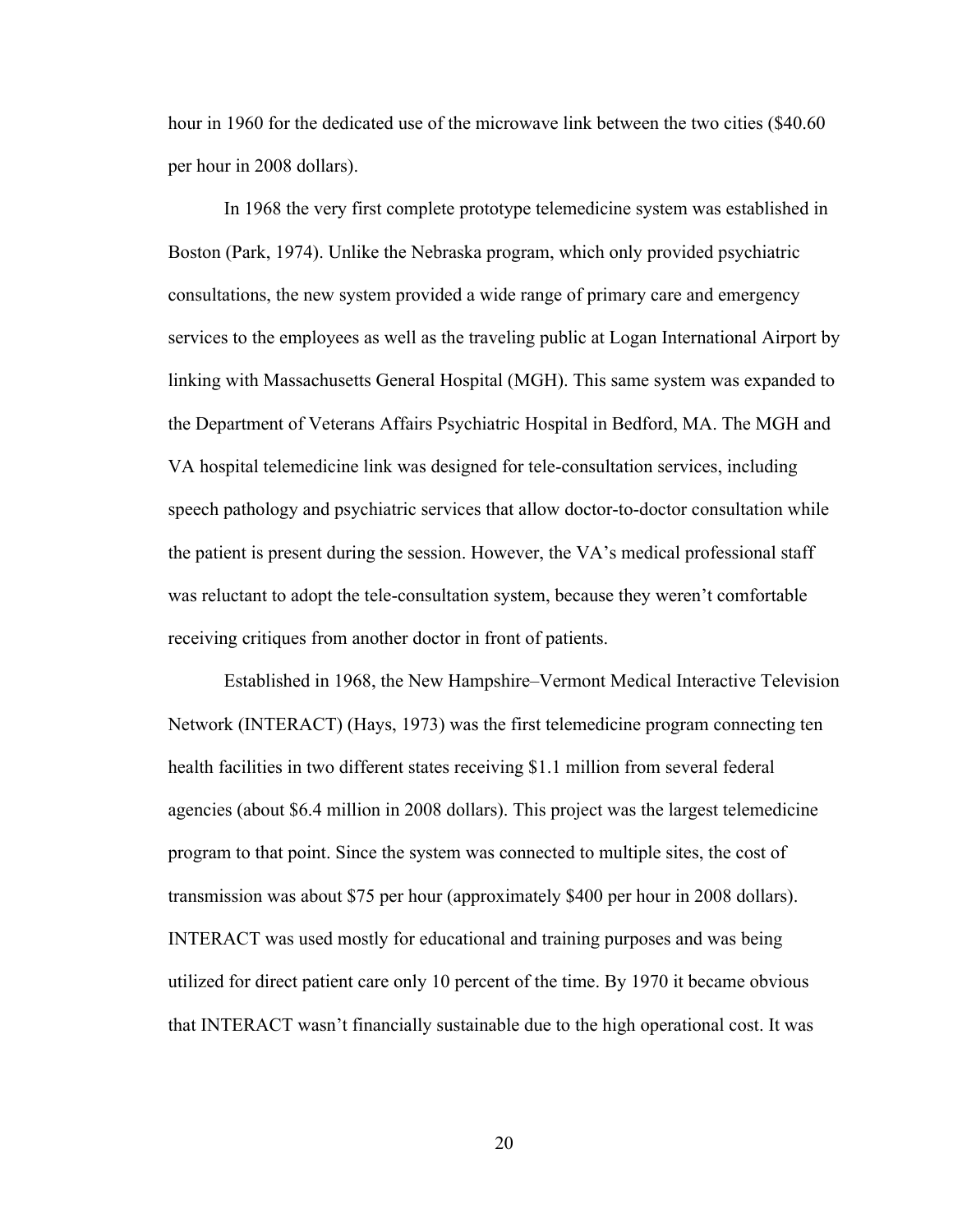reported, "Efforts to achieve self-sufficiency and improve the efficiency and effectiveness of operations were not successful" (Hageboeck & Rosenberg, 1975).

Nebraska's Psychiatric Institute, Boston's Logan Airport Medical Station, and the Vermont–New Hampshire network also closed down after funding was exhausted, mostly due to highly overpriced transmission costs. These programs weren't able to establish a critical mass of applications or financial suitability. Up until recently, telemedicine has utilized expensive telecommunications technologies such as telegraph, telephone, radio, and closed-circuit television. In the 1970s the emergence of telemedicine on a large scale was imminent as the nation committed to an electronic highway system called the "wired nation" (Smith, 1972). Just as the United States developed a new interstate highway system to modernize the flow of automotive traffic beginning in the 1950s**,** it was about to change the way of exchanging information and ideas by developing the communication superhighway.

In the midst of this new era of telecommunication, the Health Care Technology Division (HCTD) of the U.S. Department of Health provided funding to seven telemedicine projects to investigate the potential of telecommunications to "cut costs and improve the efficiency of health care services" (Bashshur & Shannon, 2009). This initiative was designed for three implementation stages:

- 1. To identify the appropriate technology infrastructure for telemedicine;
- 2. To generate estimates of future telemedicine utilization requirements including technological configurations, human resources, and logistics; and
- 3. To establish cost effective communication and transportation networks for telemedicine. (p.210)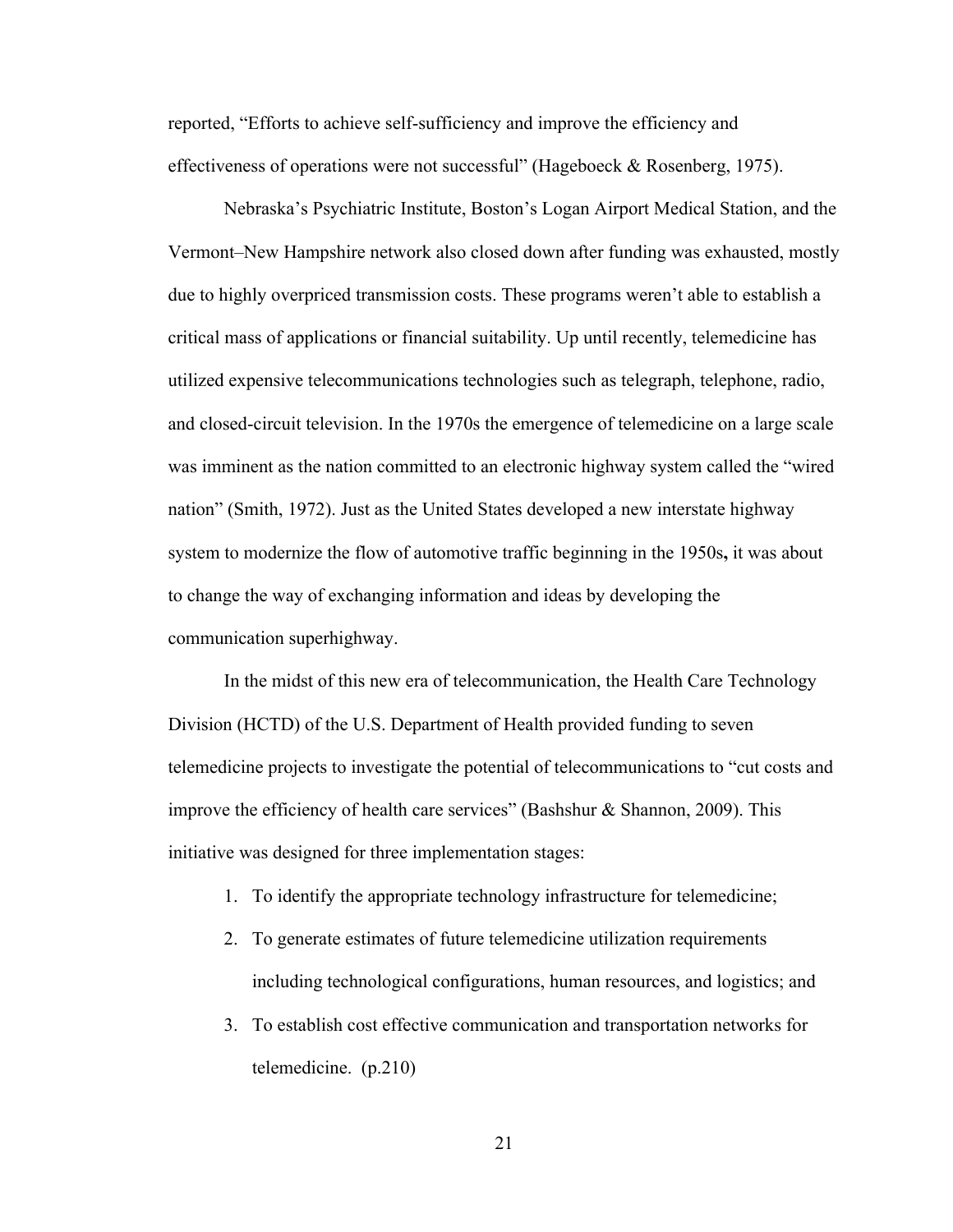As both the government and the funded projects started to implement telemedicine infrastructures, they realized that they underestimated the complexity of building the system while feeling political pressure to demonstrate success to receive continued funding. Unfortunately, the three implementation stages quickly became one stage; grantees spent most of the time in the beginning trying to set up a robust technology infrastructure. Regrettably, they weren't able to demonstrate financial sustainability at the end. The purpose of the grant was to establish successful telemedicine projects that would become part of mainstream medical care, but all of the projects closed down after funding expired. All of the project managers expressed that the acceptance level for telemedicine from patients and medical professionals was high, and patients didn't find telemedicine impersonal or invasive (Park, 1974).

From a long-term historical perspective, the diffusion of tele-health was erratic until the late 1980s when state-based initiatives motivated the development of large networks within states. According to a survey conducted in 1996, 28 states were very interested in developing tele-health, and 16 states had already taken the initiative of developing tele-health infrastructures (Lipson & Henderson, 1996). Georgia, Kansas, Texas, South Dakota, and Louisiana were identified as states having "well-developed" tele-health programs. Important lessons that the state of Georgia learned from developing a large tele-health project are:

• Establishing long-term sustainability through ongoing collaboration among university, state government, and rural community centers is essential to success.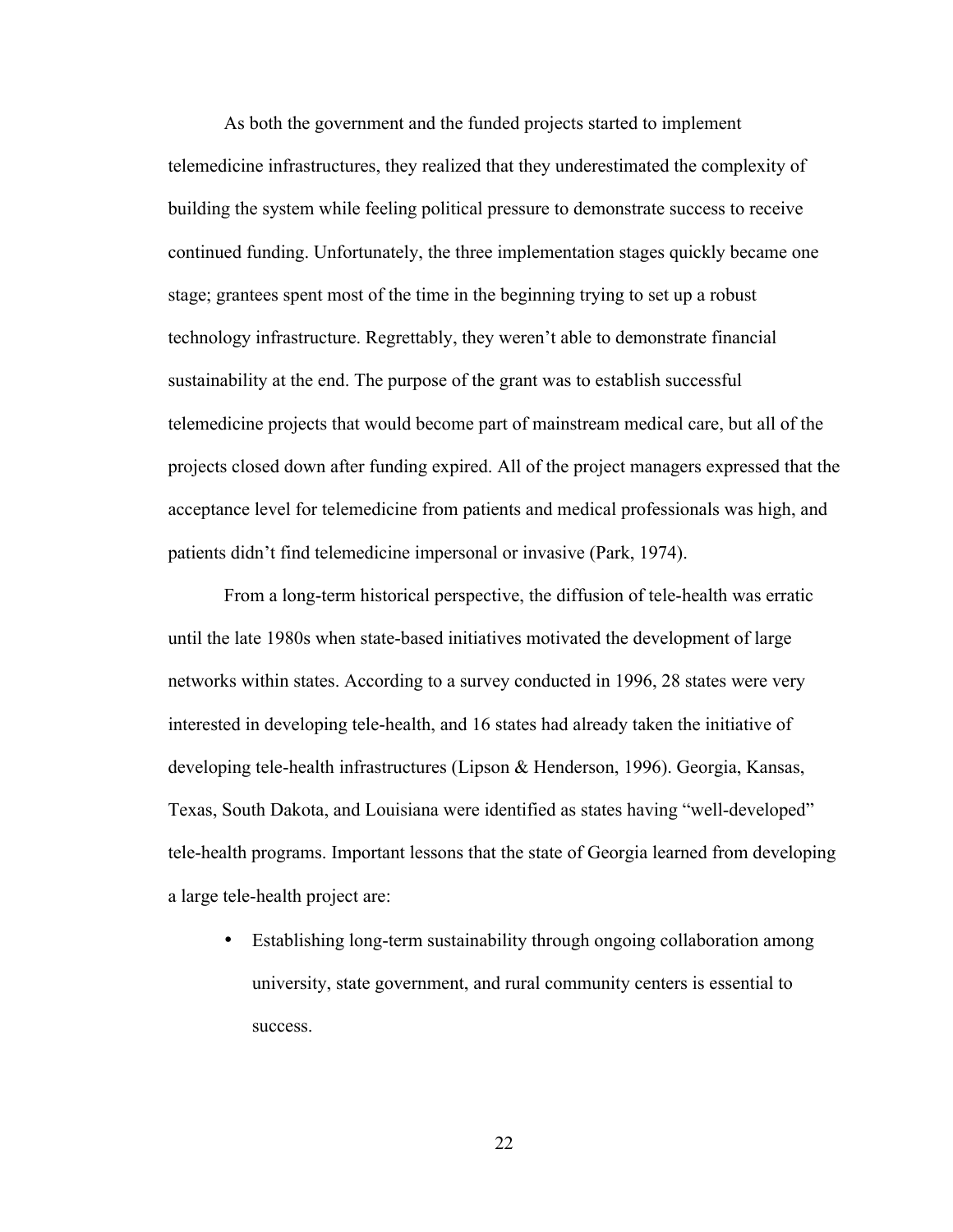- There is no guarantee that patterns of clinical practice and utilization will change as a result of installing a telemedicine system.
- There is no guarantee that physicians and patients will use a telemedicine system even if the technology is available (Stachura, 2001).

Georgia's telemedicine project had its beginnings in a financial settlement with a telecommunications carrier. Out of \$140 million that Georgia received, the state used \$73 million to promote statewide programs in telemedicine and distance education between 1992 and 2003. Georgia had little planning for or consideration of an ongoing revenue stream to sustain its operation. Unfortunately, the program had to cease operations (GHSU Telehealth, 2012).

Texas has two separate telemedicine programs, one in the eastern section of the state and the other in the western section - both supported by state and federal funds. Due to reimbursement issues, expansion of the telemedicine project was limited (Field, 1996)

Alaska is the largest state in the United States - twice as large as Texas and bigger than France. About 75 percent of communities in Alaska have no road connection to a hospital (Hudson, 2005) and have a doctor shortage of 30 percent (Tanner, 2007). Additionally, traveling to certain areas is hazardous due to extreme weather conditions. Although Alaska's telemedicine program received multiple rounds of funding, that state couldn't sustain the program.

On the other hand, the Arizona Telemedicine Network didn't have the luxury of starting the project immediately due to insufficient funds, so the network had to carefully create a business plan, form partnerships, and develop a sustainable model for building a statewide telemedicine system. Unlike telemedicine in Georgia, Arizona's program has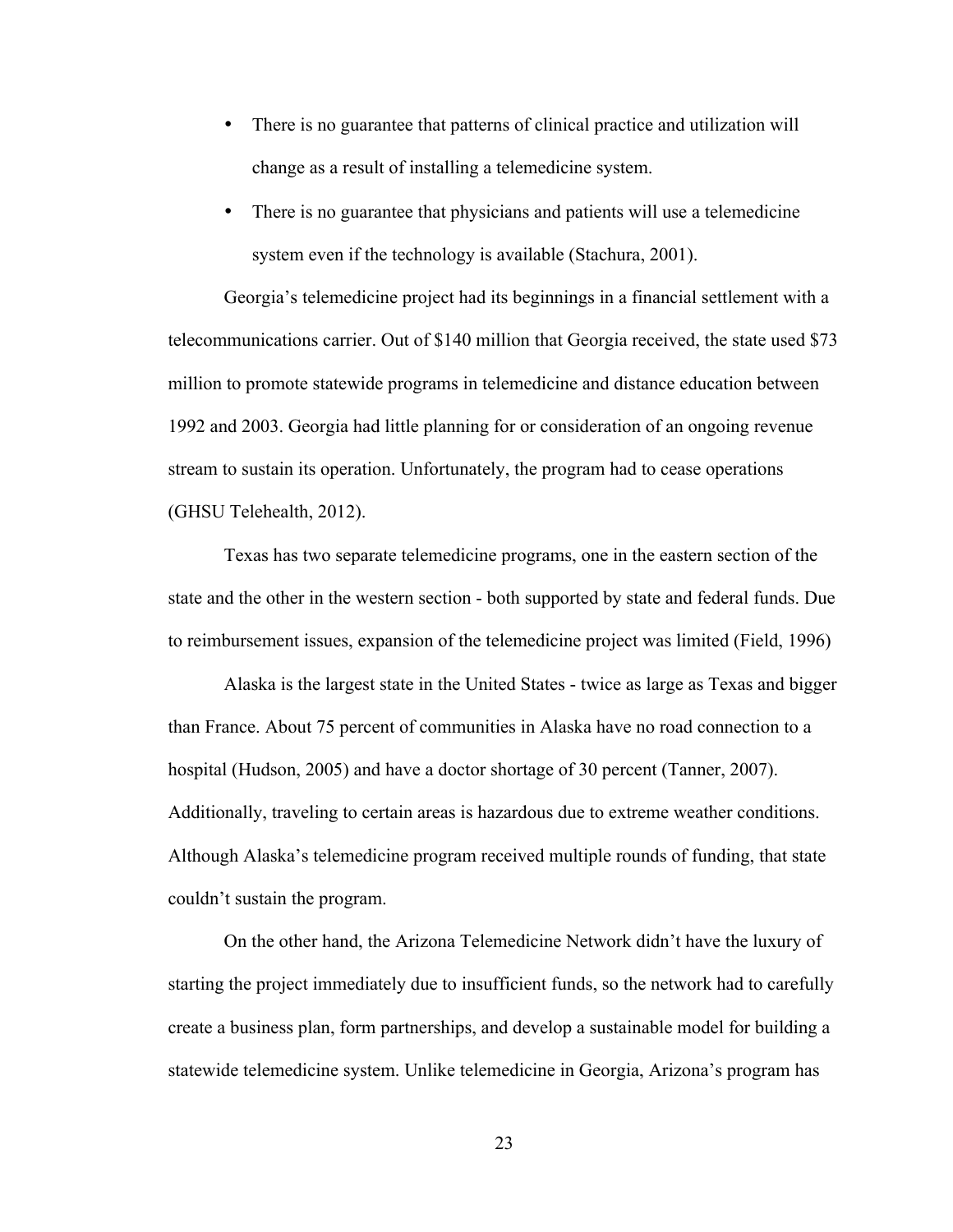been able to sustain its operations and became a great example for other states interested in developing telemedicine.

Since the 1990s, the VA has invested in a major expansion of telemedicine infrastructure throughout the country. The VA clinical video telemedicine program currently provides poly-trauma, tele-mental health, tele-rehabilitation, and tele-surgery. Tele-mental is currently the most used telemedicine service among all telemedicine services the VA provides. According to Dr. Linda Godleski, director of the national telemental health center for the Department of Veterans Affairs, the number of patients who received mental health care by telemedicine each year grew from 8,000 to 55,000 VA patients. The VA's tele-mental program began with remote medication management in the early 2000s, but today it offers an entire spectrum of mental health services. Dr. Godleski said, "In addition to medication management, today's services include individual therapy, couples therapy, group therapy, family therapy, behavior therapy, and psychological testing. Treated disorders include affective disorders, anxiety disorders, post-traumatic stress disorder, psychotic disorders, and substance abuse disorders" (Zoler, 2012).

In a recent publication by Godleski, Darkins, and Peters (2012), they compared clinical outcomes of tele-mental patients and non-tele-mental patients between 2006 and 2010 and found that patients who received mental health care by telemedicine had 24 percent fewer psychiatric hospital admissions than patients who had face–to-face encounters with mental health providers. Although they can't explain the clear association between the use of telemedicine and decreased hospitalization rates, they believed that remote tele-mental services may circumvent the need for hospitalization by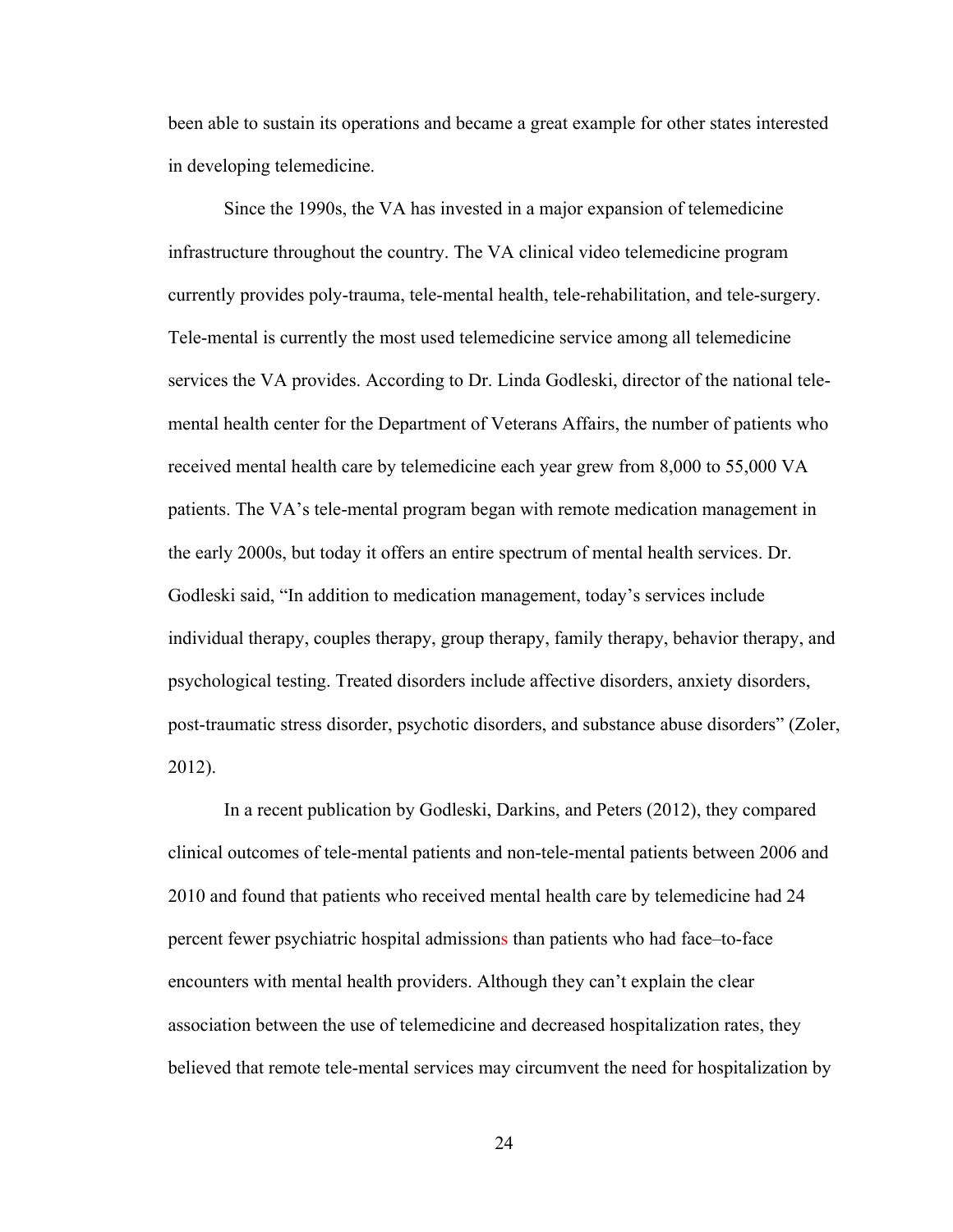making mental health clinicians readily available for patients on the verge of decompensation or dangerousness.

Despite the conclusive evidences that telemedicine technology is an effective way to provide health care services to patients, questions still remain about the costs and benefits of telemedicine delivery compared to in-person care. Therefore, the diffusion of telemedicine has been slow and limited. According to Bashshur (1997), "When technological innovations are not accepted or implemented properly, generally failure may be traced to a poor fit between the nature of the innovation and the vested interests, resources, and expectations of its major gatekeepers." These major gatekeepers include payers, providers, policy makers, engineers, and consumers.

Telemedicine is a sector "in perpetual pilot phase . . . just waiting . . . the pending market breakthrough . . . the devices, sensors, software and services that will see rapid market growth and acceptance. We are still waiting," according to John Moore, who moderated the MIT Enterprise Forum Event in 2011, "What Does Telemedicine Say about Technology Adoption?" (Jacobson, 2011). Panelists who are entrepreneurs and pioneers in telemedicine stated that they are optimistic that sometime in the next ten years telemedicine will be mainstream in the United States.

#### *Diffusion of Innovation*

The benefits of telemedicine for rural areas are obvious. Rural veteran patients can simply drive to local clinics to see a specialist through a clinical videoconference system instead of driving several hours to see the same doctor. The question still remains: Why aren't more VA mental health professionals using telemedicine? According to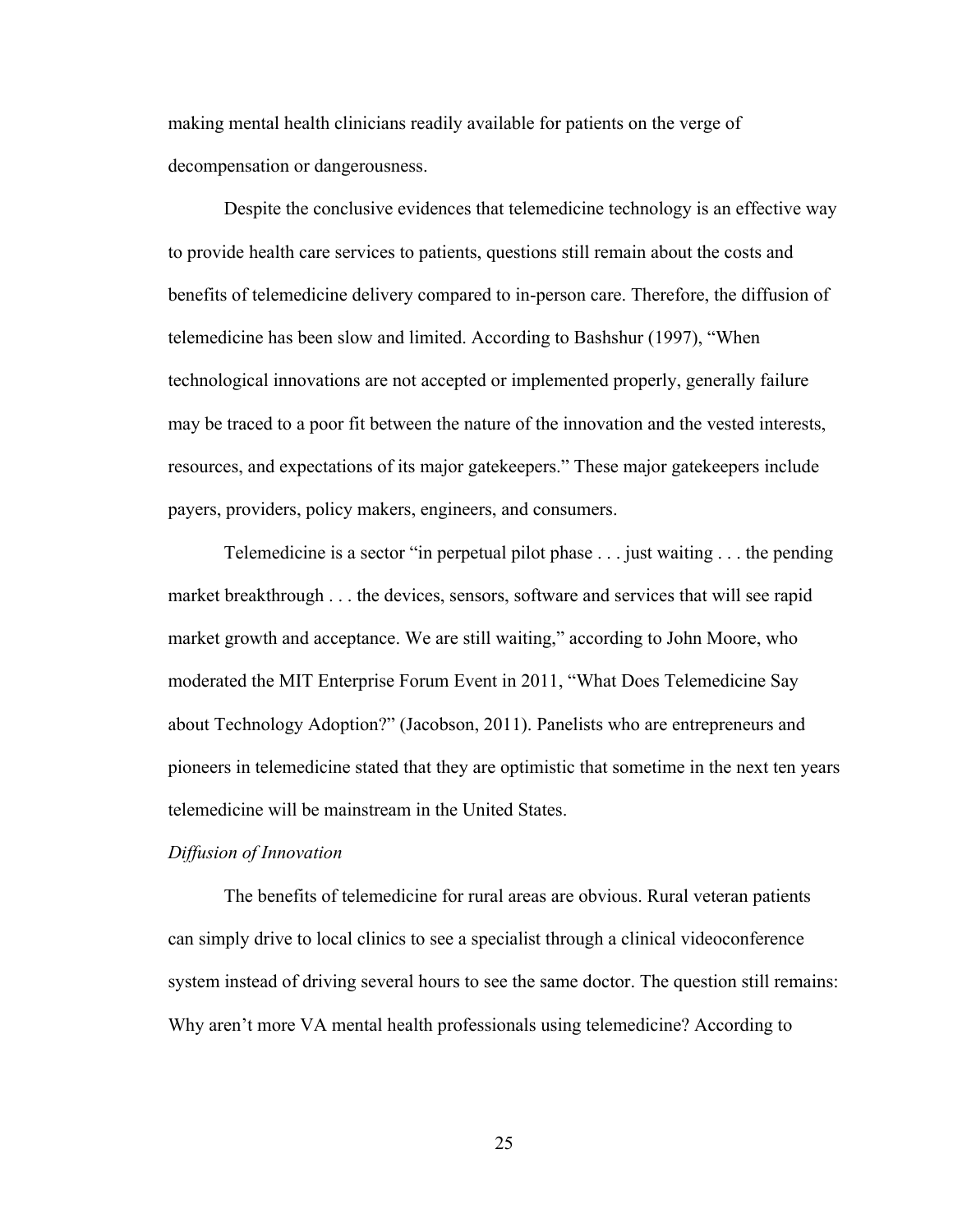Rogers (2003), "Getting a new idea adopted, even when it has obvious advantages, is difficult."

As described previously, telemedicine technology has been around at least 100 years. Studies have shown repeatedly that it is an effective way to get treated, and the satisfaction of patients who use telemedicine is also high. Nonetheless, adoption seems to be slow within the VA as well as non-VA organizations. Several barriers to telemedicine exist in a non-VA health care setting, including lack of telemedicine reimbursement, electronic medical records not connected among hospitals and clinics, and lack of organizational buy-in. Unlike the private sector, the VA has one payer source, electronic medical records are being used since 1997, and VA senior leadership fully supports the use telemedicine technology. Telemedicine seems to be a perfect fit at the VA, yet adoption of telemedicine has been slow.

Diffusion is a special type of communication in which the messages are about a new idea. Good ideas aren't always adopted just because they are good ideas. Rather, a good idea is sometimes adopted because innovation is "communicated through certain channels over time among the members of a social system" (Rogers, 2003, p. 5). A good example is the Dvorak keyboard. After years of research, Professor August Dvorak at the University of Washington in 1932 created a much more efficient keyboard arrangement than the QWERTY keyboard. At that time everyone was used to using the QWERTY keyboard on which Christopher Sholes had purposefully anti-engineered the letter order to minimize jamming on typewriters. Hence, the QWERTY keyboard was intentionally designed in 1873 to slow down typists. The Dvorak keyboard has proved to be not only faster for typing but also with less jamming**.** Even the American National Standards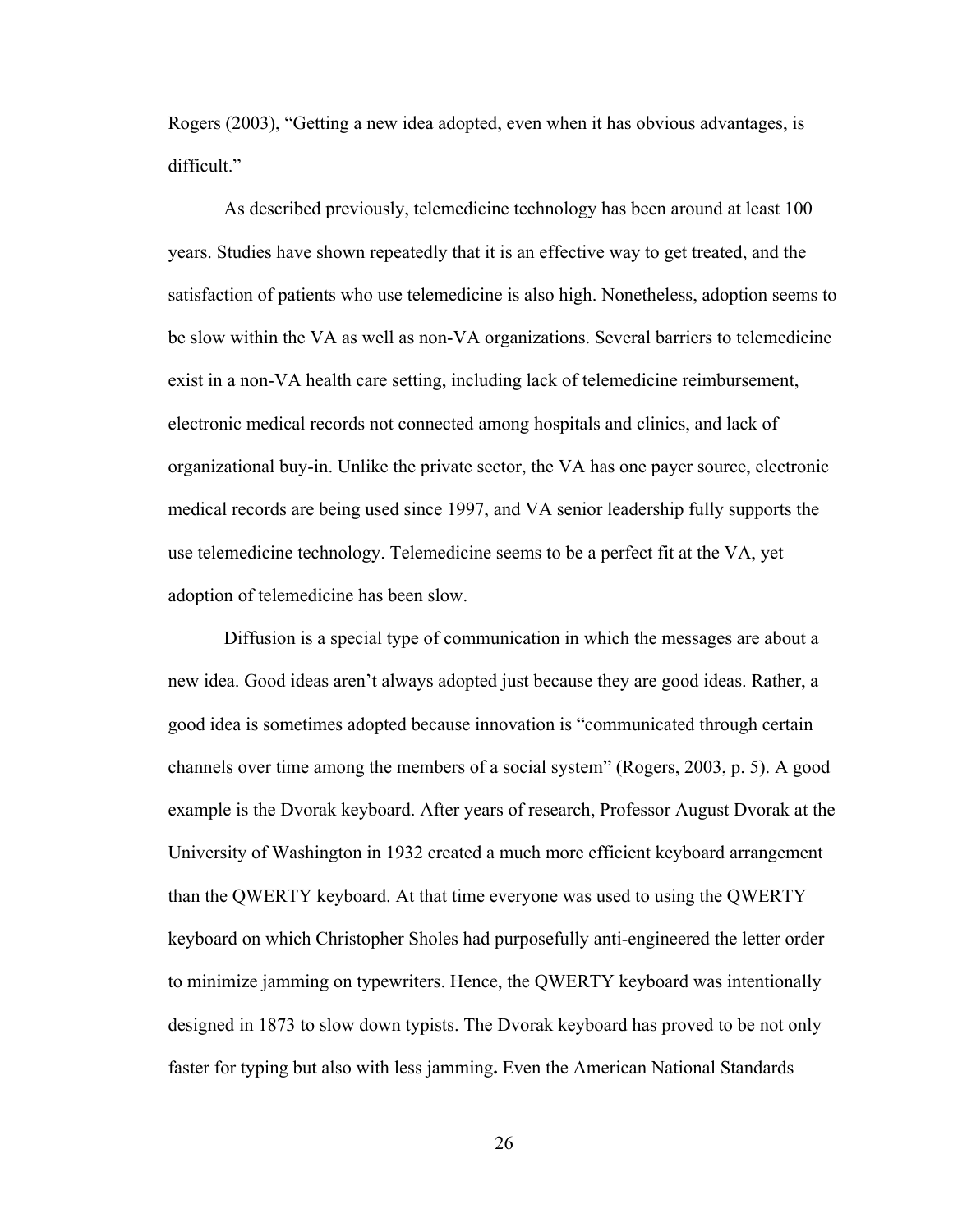Institute and the Equipment Manufacturers Association have approved the Dvorak keyboard. On the basis of its overwhelming advantages, one might expect that the Dvorak keyboard should be adopted, but even after 80 years, almost all typists still use the inefficient QWERTY keyboard (Rogers, 2003, p. 8).

Another example can be found from the British Navy. After 160 men who sailed around the Cape of Good Hope died due to scurvy in 1497, Captain Lancaster decided to serve three teaspoons of lemon juice every day to his sailors during a journey, and every sailor stayed healthy, whereas 100 out of 278 sailors from another ship who weren't given any lemon juice died from scurvy around the same year. These results were clear and obvious, but the British Navy didn't adopt this innovation until almost 300 years later (Rogers, 2003, p. 7).

The cellphone is one of the fastest innovations adopted around the world. In just under 20 years, the cellphone reaches 80 percent of the U.S. population, and, according to Cisco's visual networking index (Cisco, 2013) global mobile data traffic forecast update, the number of mobile devices exceeded the number of the world's population by the end of 2013.

Good ideas can be rejected, slowly adopted, or adopted. Diffusion of innovation theory provides a useful framework for investigating the adoption process. This research has been tested in more than 6,000 research studies and field tests known for one of the most reliable theories in the social sciences. Rogers believes that a population can be broken down into five different segments in terms of adopting a specific innovation: innovators, early adopters, early majority, late majority, and laggards. Each group has its own unique personality toward a particular innovation.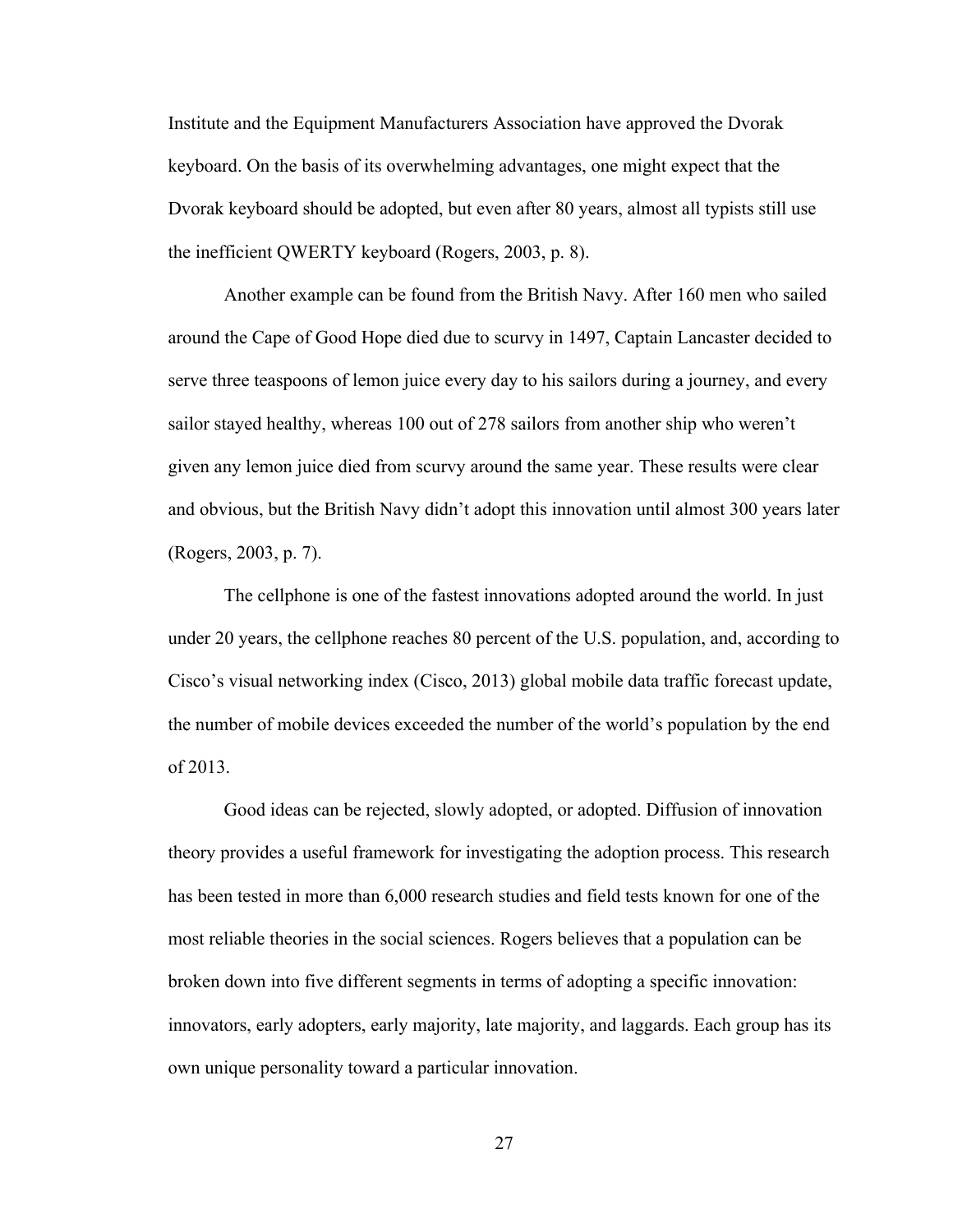Figure 1

Innovation Adaptor Categories



Taken from Rogers (2003)

- Innovators are known as visionary and imaginative people and are usually the first to adopt advancement. They are constantly looking for next new ideas and they are willing to take risks by trying them out.
- Early adopters are the second fastest category of individuals who adopt an innovation; they love to talk about new ideas with their family, friends, and colleagues. They have the highest degree of opinion leadership among the other adopter categories. Opinion leaders can influence others in terms of spreading either positive or negative information about an innovation.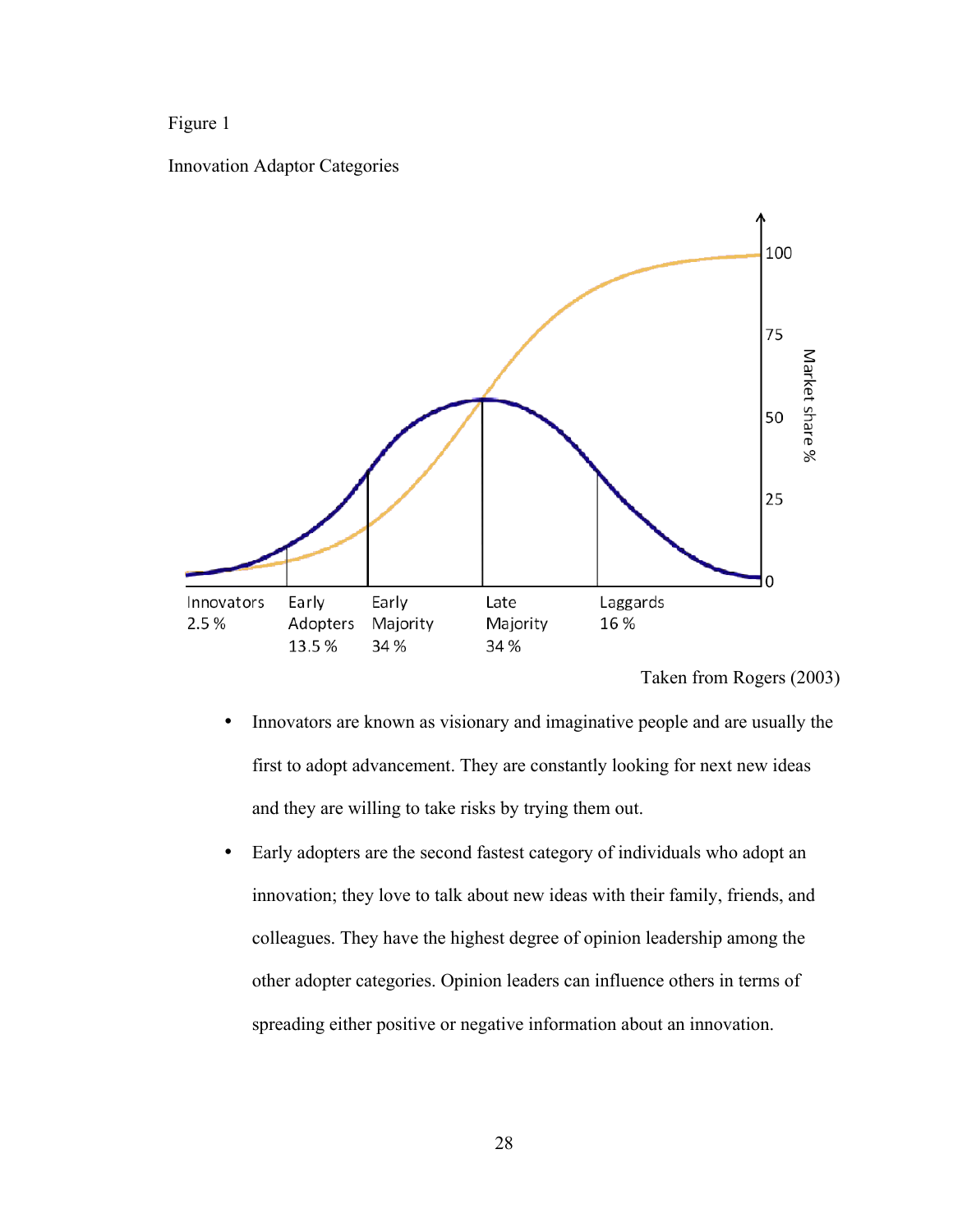- Early majorities take significantly longer than innovators and early adopters in accepting new advancements. They wait until the innovation becomes mainstream. They are comfortable with moderately progressive ideas, but they won't embrace a new revolution without solid proof of benefits.
- Late majorities are typically skeptical about a modernization and are not willing to take risks until the majority of society has adopted the innovation.
- Laggards wait until the bitter end. Unlike other categories, they don't want to take any risk in adopting a particular product. They tend to focus on traditions rather than next new things.

No one is an innovator or a laggard on every new innovation. Most people who are in the majority stay as majority on most innovations, but innovators and laggards become different types of adopters based on specific innovations. It's tempting to come up with a strategy to move laggards into the early adopters segment on a particular innovation, but according to Rogers (2003), each segment is static. The question still remains why certain innovation spreads faster than other innovation.

Rogers (2003) states that five perceived characteristics of innovation determine between 49 and 87 percent of the variation in the adoption of new innovations.

- Relative advantage is the degree to which an innovation is perceived as being better than its precursor (p.250). The greater the perceived relative advantage, the faster the rate of adoption. Relative advantage can be measured in terms of economics, social prestige, convenience, and satisfaction.
- Compatibility is the extent an innovation is recognized as being consistent with the existing values, needs, and past experiences of potential adopters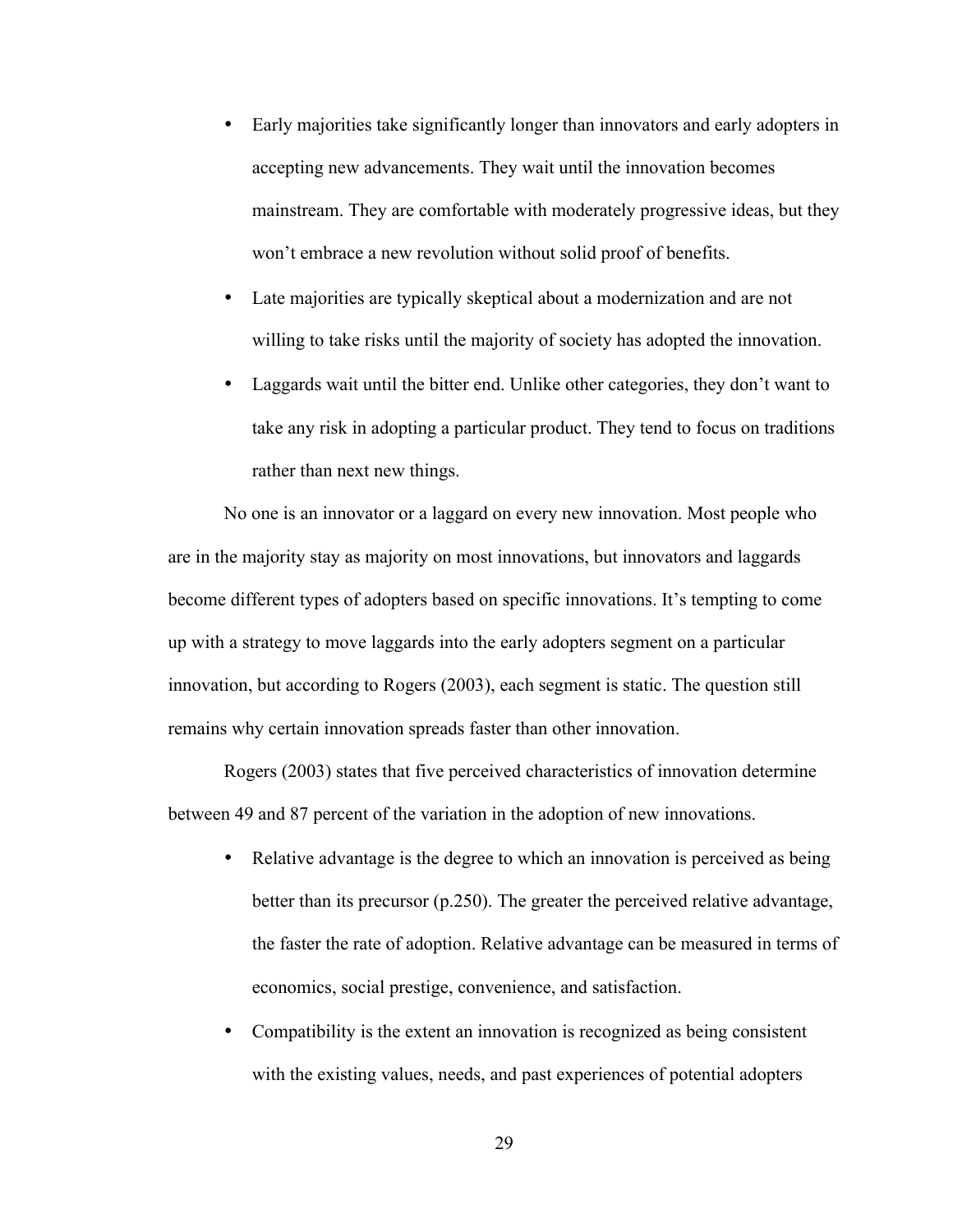(p.250). The rate of adoption increases as the compatibility of the innovation with the adopters increases. A new innovation that is compatible based on the adopter's perception creates less uncertainty and helps to adapt to new innovation. If a new idea is perceived as very similar to past innovation, then the rate of adoption increases. A good example is the cellphone. Everyone knew how to use a landline phone; therefore, adopting a cellphone was easy for them.

- Complexity is the level to which an innovation is perceived as being difficult to use. Any innovation can be viewed on a continuum from simple to complex. The more complicated the innovation, the slower the rate of adoption.
- Observability is the extent of results of an innovation that are observable to others. If the adopters can see the results, they are motivated to communicate with others about the idea and thus increase the rate of adoption .
- Trialability is the point to which an innovation may be experimented with before acceptance (p.251). If potential adopters are able to try new innovation, then it creates less uncertainty; therefore, adoption rate increases.

Rogers (2003) believes that the heart of the diffusion process consists of the modeling and imitation by potential adopters of their network partners who have previously adopted. He also stated that re-invention increases the overall diffusion process. Re-invention is the level to which an innovation is changed or modified by a user in the process of adoption. No product or process can rest on its laurels, but it takes continuous improvement to receive wider adoption.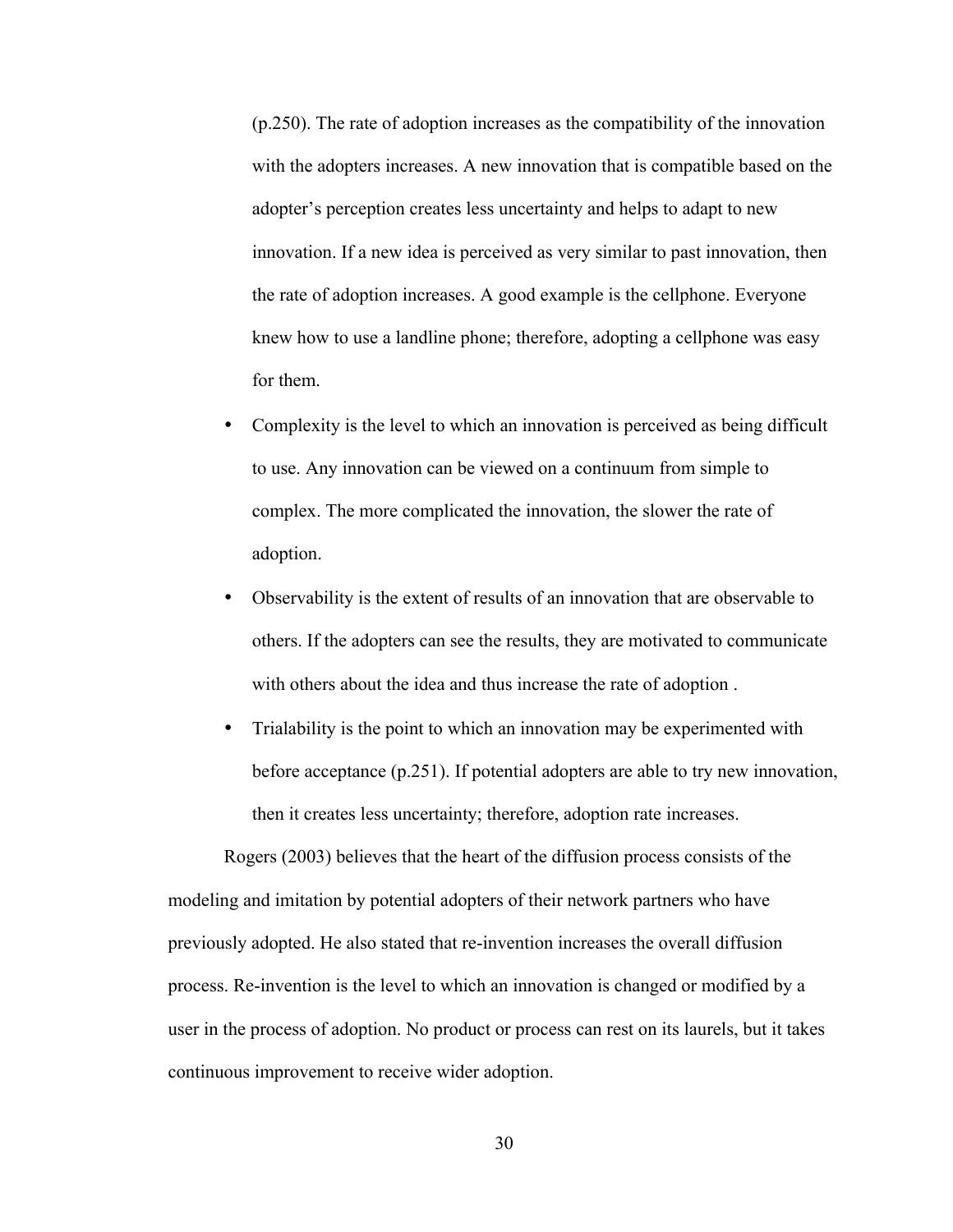Moore and Benbasat (1991) identified two more constructs beyond Rogers' classifications that are important factors in the decision of adopting an innovation in an organization:

- Image the degree to which use of innovation is perceived to enhance one's image or status in one's social system;
- Voluntariness of use the extent to which use of the innovation is perceived as being voluntary or of free will.

Observability construct was separated to show two different dimensions: Result Demonstrability and Visibility. Visibility refers to the observability of the innovation itself, while Result Demonstrability focuses on the observability of the outcomes of using the innovation (Moore & Benbasat, 1991).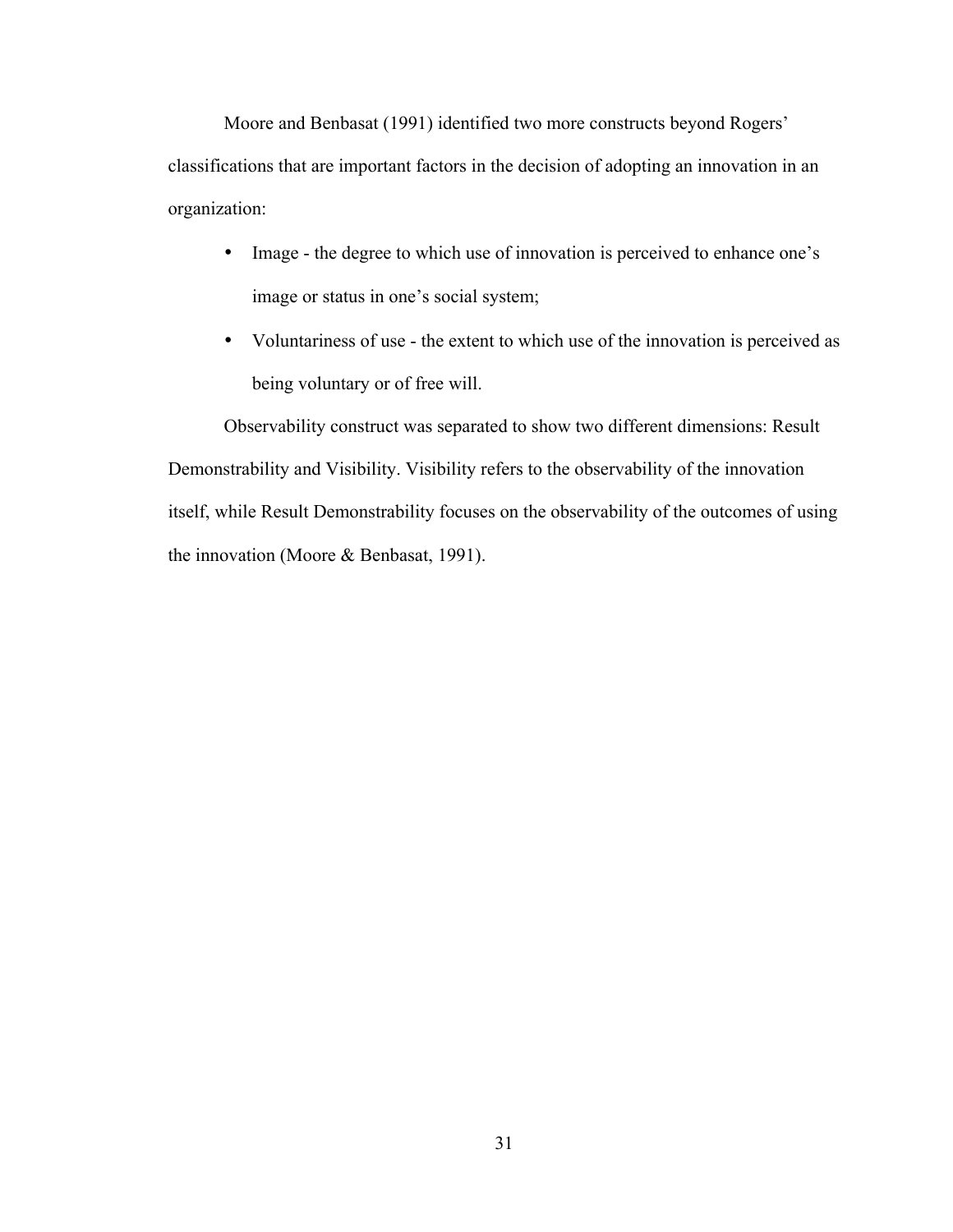### Figure 2

Modification by Moore & Benbasat Based on Rogers' Diffusion Theory



## *Development of Perceived Characteristics of Innovations Instrument*

Although the adoption of information technologies has been an area of much research interest since the inception of computerizations, diffusion research efforts have led to mixed and inconclusive outcomes. Inadequate measurement of constructs created difficulty in diffusion research in a wide variety of topics. Among the authors who have noted the problems with poor operationalization of constructs are:

- Taylor and Benbasat (1980) and Huber (1983) for cognitive styles,
- Ives and Olson (1984) for user involvement,
- Jarvenpaa (1989) for the study of information presentation,
- Treacy (1986) for IT and competitive advantage, and
- Benbasat (1989) for laboratory studies in information system in general.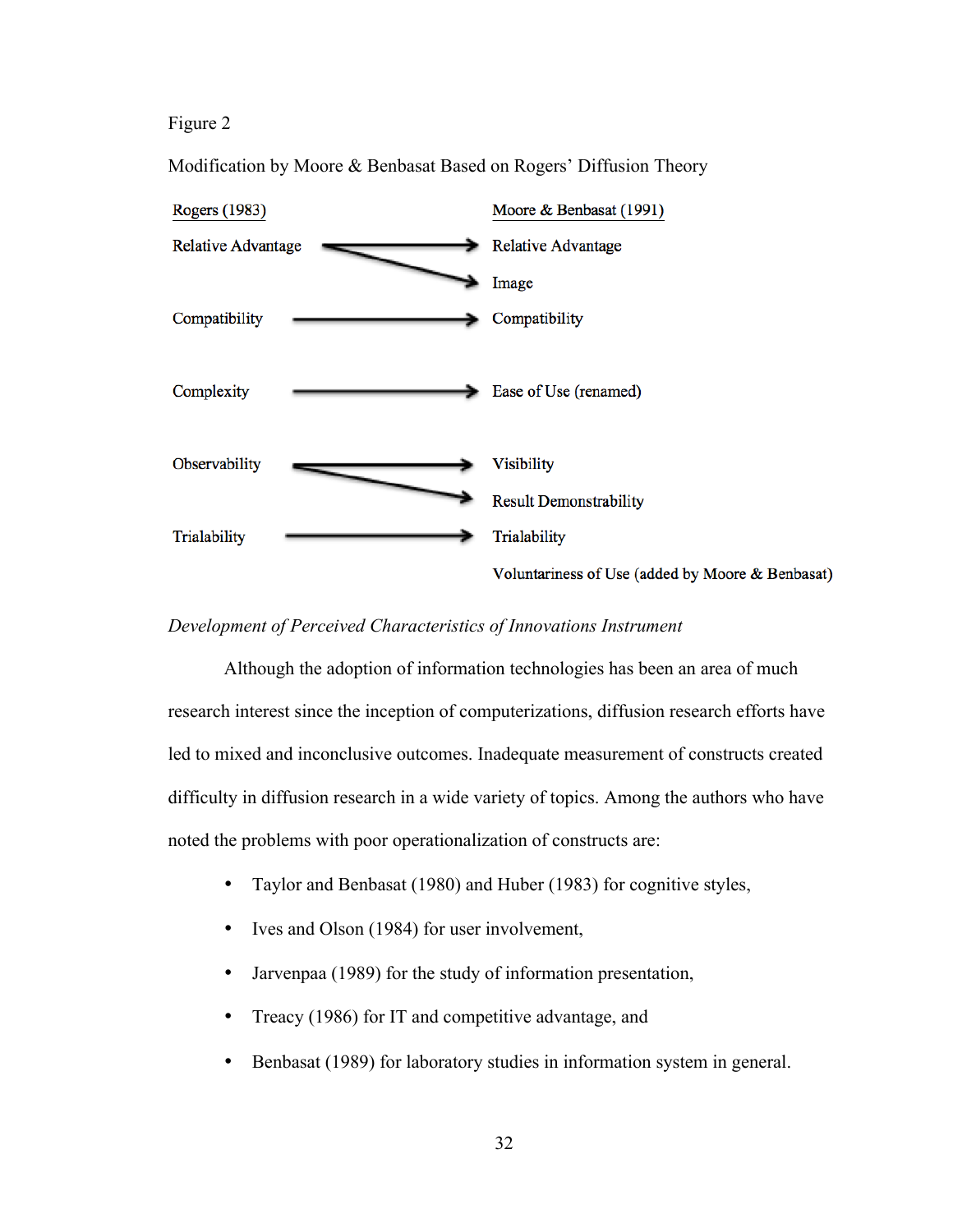As Keen (1980) has argued, the lack of cumulative tradition in information system is one of the serious issues facing the field (Moore & Benbasat, 1991).

In the mid-1980s, researchers in information systems began to rely on the theories of innovation diffusion to investigate implementation problems (Alexander, 1989; Brancheau & Wetherbe, 1990; Johnson & Rice, 1987; Moore, 1987). A major focus in these research studies was potential users' perceptions of the information technology innovation influencing its adoption rather than looking at the primary characteristics of innovations. Previous studies (Downs & Mohr, 1976) examined the primary characteristics of innovation and have shown inconsistency. The behavior of individuals is predicated by their perception of these primary attributes, because different categories of adopters might perceive primary characteristics in different ways. This is the main reason why primary attributes show inconsistency (Moore & Benbasat, 1991). For example, the actual price of a sports car is \$75,000, which is a primary attribute, whereas the perception of cost is a secondary attribute. What might appear costly to one potential adopter could be inexpensive to another, depending on their relative levels of income and perspective. It is argued that it is relative cost that has the greatest effect on buying behavior rather than actual cost.

In spite of the importance of perceived characteristics in diffusion research, most existing instruments designed to tap these characteristics lacked reliability and validity. To fulfill the need of diffusion research, Moore and Benbasat (1991) developed an instrument to measure the perceptions of adopting an information technology innovation based on the extensive work of Rogers' five perceived characteristics of innovations.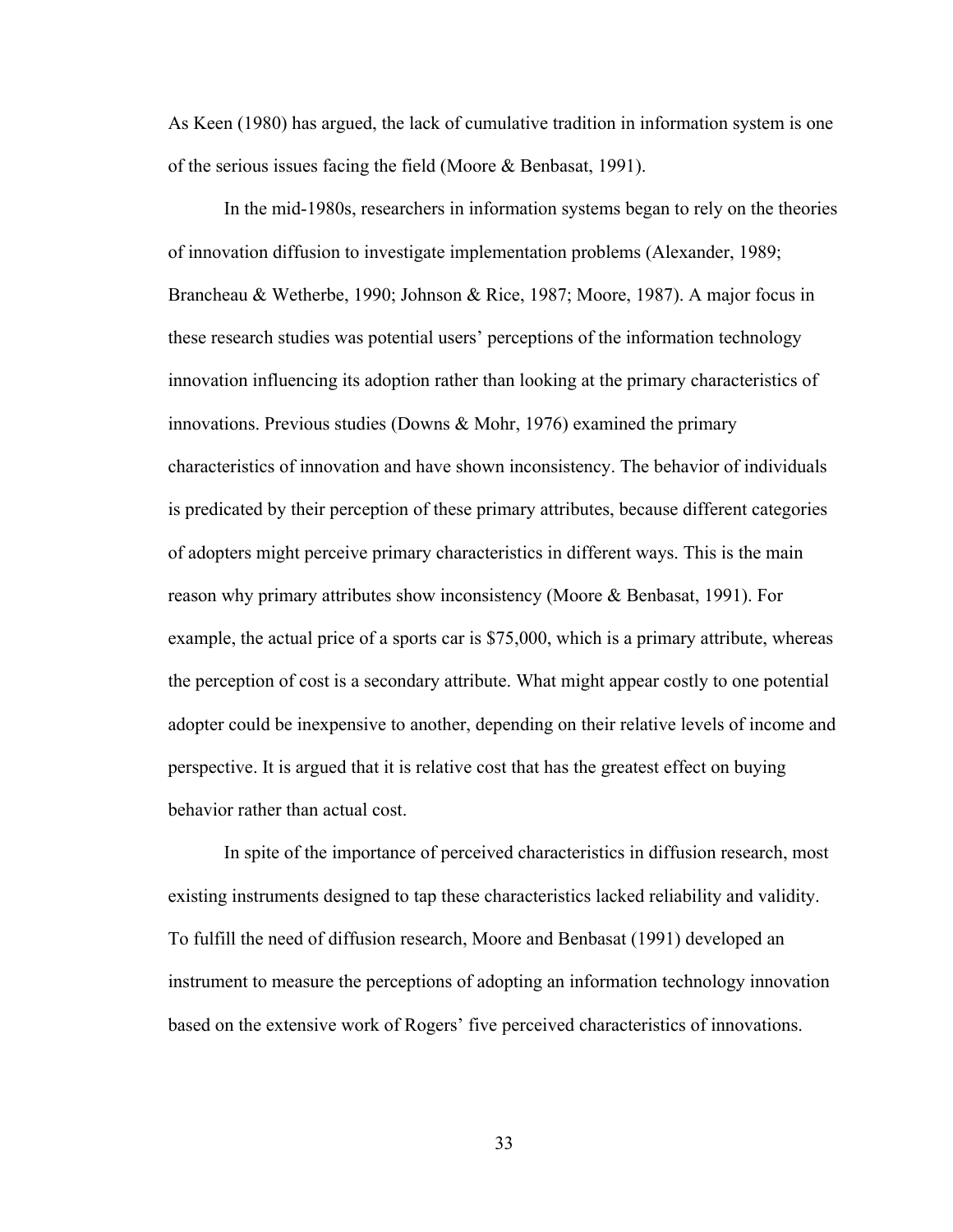Development of the instrument was carried out in three stages: item creation, scale development, and instrument testing.

### *Item Creation*

The purpose of creating pools of items for each perceived characteristic of innovations construct was to cover the definition of its theory holistically to ensure content validity. Items that were identified in the previous research were categorized based on perceived characteristics of innovation, and the items kept were only those that were considered to be applicable to each category. New items were added in order to fulfill all dimensions of the construct.

Moore and Benbasat (1991) stated that Rogers' definitions are based on perceptions of the innovation itself and not on assessments of actually using the innovation. Ajzen and Fishbein (1980, p.8) argued that attitudes towards an object (Ao) can often differ from attitudes toward a particular behavior (Ab) concerning that object. For example, a difference could exist between any employer's attitudes towards a certain interviewee (the object) versus employer's attitude towards hiring that individual (the behavior). An employer might like the individual, but he/she may not hire him/her, because the interviewee might not be a good fit for the organization. Therefore, the attitude towards hiring that individual is negative. For this reason, all characteristics were redefined in terms of the potential adopters' use of the innovation.

*Scale Development* - the objectives of this stage were to assess the construct validity of the various scales being developed and to attempt to identify any particular items that may be ambiguous (Moore & Benbasat, 1991). To accomplish these goals, panels of judges were asked to sort items into concept categories. This sorting technique was used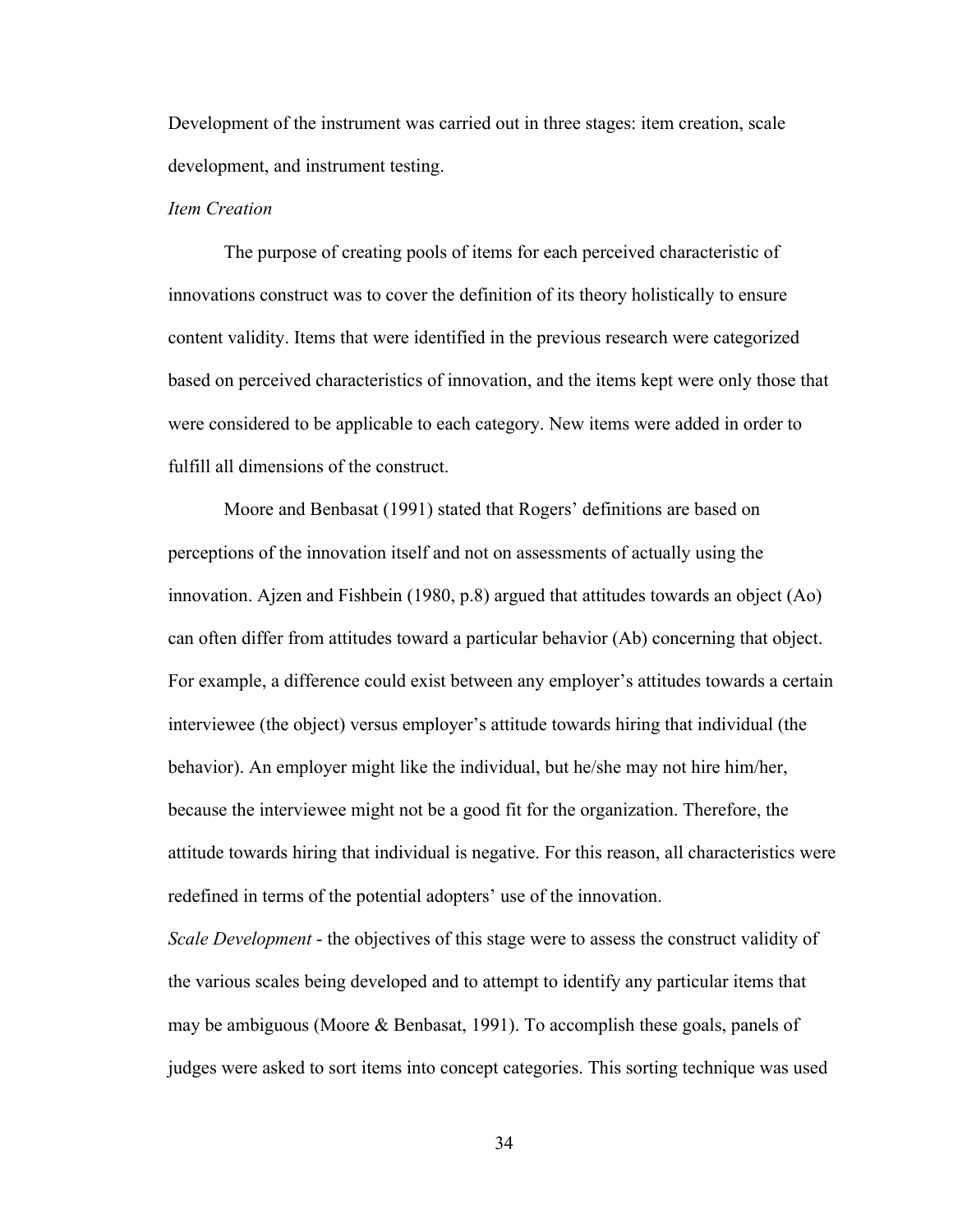by Davis (1986, 1989) who was interested in assessing the coverage of the domain of his theories. Davis asked judges to rank how well the items fit the construct definition he had provided, and then asked the judges to sort items into hypotheses categories. The only difference with this study and Davis's study was that judges were asked to provide their own definition of each construct instead of having the definition be provided for them. According to Moore and Benbasat, if these definitions matched the scale's intent, then their confidence in the idea's validity of the scales increased. Each item was printed on a 3 x 5 inch index card. The printed cards were shuffled into random order. Each judge sorted the cards into each category and labeled the groups of items. During four rounds of sorting, a different set of judges was chosen. For each pair of judges in each sorting step, their level of agreement in categorizing items was measured using statistical measure of inter-rater agreement or Cohen's kappa coefficient (Cohen, 1960). If each item was consistently placed within a specific category, then it was considered to demonstrate convergent validity with the related construct and discriminant validity with the others. If the number of items in each category was consistent during sorting rounds by judges, then scales based on these categories could also be said to demonstrate convergent and discriminant validity. Kappa scores averaged 0.80 in the first round, 0.83 in the second, 0.71 in the third, and 0.82 in the fourth round. The following table shows the result from four rounds of sorting.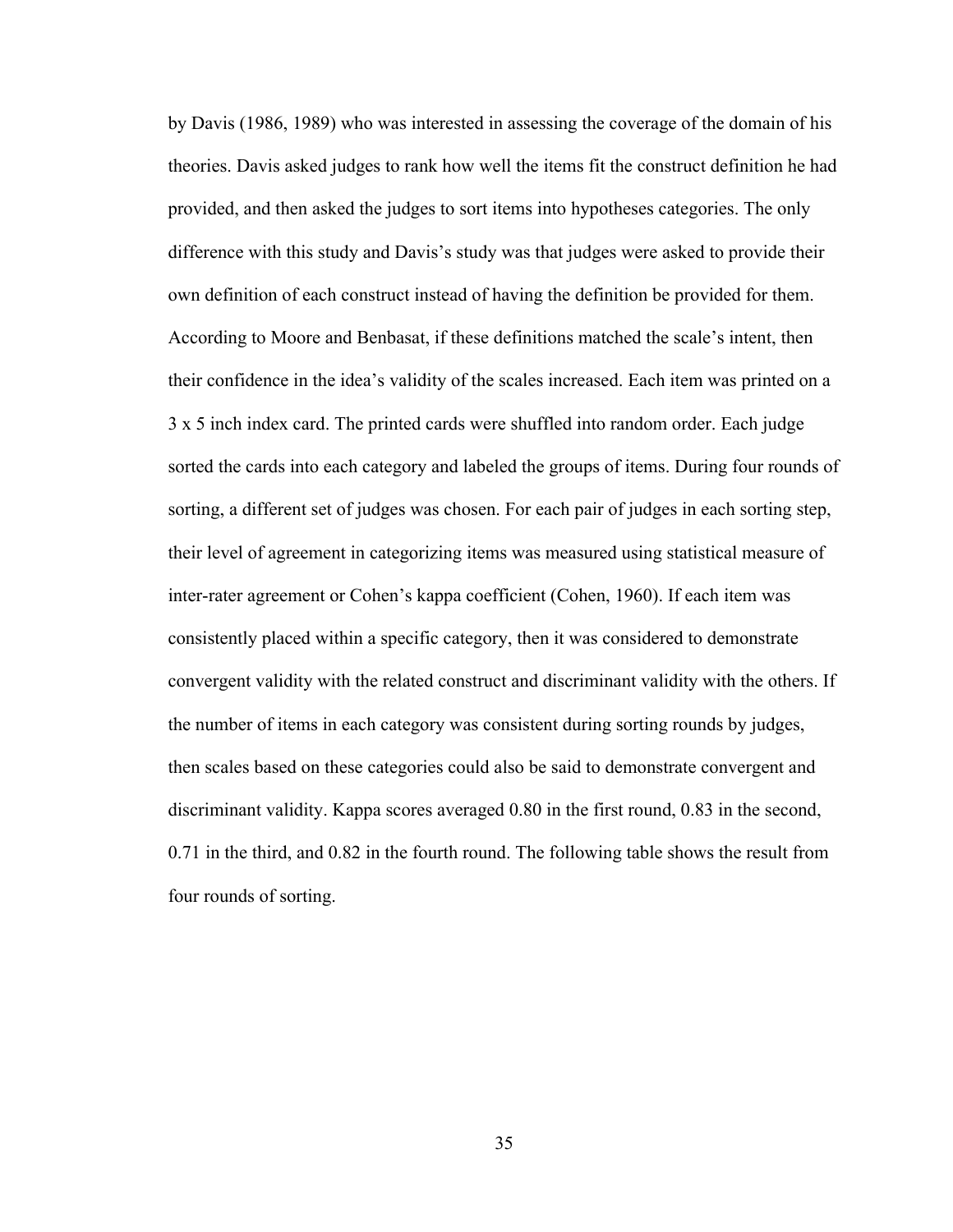# Table 1

# *Inter Judge Agreements*

| Agreement<br>Measure   | Round 1 | Round 2 | Round 3      | Round 4 |
|------------------------|---------|---------|--------------|---------|
| Raw Agreement          | 0.86    | 0.88    | 0.64         | 0.74    |
|                        | 0.74    | 0.87    | 0.60         | 0.74    |
|                        | 0.83    | 0.85    | 0.82         | 0.78    |
|                        | 0.80    | 0.87    | 0.79         | 0.91    |
|                        | 0.85    | 0.86    | 0.74         | 0.96    |
|                        |         |         | 0.94         |         |
|                        |         |         | 0.76         |         |
|                        |         |         | 0.78         |         |
|                        |         |         | 0.75         |         |
| Average                | 0.83    | 0.86    | 0.75         | 0.85    |
| Cohen's Kappa          | 0.84    | 0.86    | 0.58         | 0.70    |
|                        | 0.70    | 0.85    | 0.53         | 0.72    |
|                        | 0.76    | 0.82    | 0.79         | 0.74    |
|                        | 0.82    | 0.84    | 0.76         | 0.89    |
|                        | 0.89    | 0.83    | 0.70         | 0.96    |
|                        | 0.80    | 0.79    | 0.64         | 0.92    |
|                        |         |         | 0.94         |         |
|                        |         |         | 0.70         |         |
|                        |         |         | 0.74         |         |
|                        |         |         |              |         |
|                        |         |         | 0.71         |         |
| Average                | 0.80    | 0.83    | 0.71         | 0.82    |
| <b>Placement Ratio</b> |         |         |              |         |
| Summary                | 0.83    |         |              |         |
| Voluntariness          |         | 0.96    | 0.93<br>0.72 | 1.00    |
| Image                  | 0.91    | 1.00    |              | 0.93    |
| Relative Advantage     | 0.99    | 0.90    | 0.98         | 0.87    |
| Compatiability         | 0.66    | 0.91    | 0.53         | 0.98    |
| Ease of Use            | 0.96    | 0.96    | 1.00         | 0.93    |
| Trialability           | 0.68    | 0.96    | 0.83         | 0.84    |
| Observability          | 0.43    | 0.73    |              |         |
| Result                 |         |         | 0.94         | 0.91    |
| Demonstrability        |         |         |              |         |
| Visibility             |         |         | 0.73         | 0.94    |
| Average                | 0.78    | 0.92    | 0.85         | 0.92    |

Moore & Benbasat, (1991)

Instrument Testing -The purpose of instrument testing was to conduct reliability assessment of the scales by piloting the survey. The initial pilot test was conducted only with 20 participants. The respondents pointed out 75 items were too many for this type of instrument and recommended a reduction in the number of items. Analysis was performed using the six measures of reliability (Guttman, 1945) to drop items.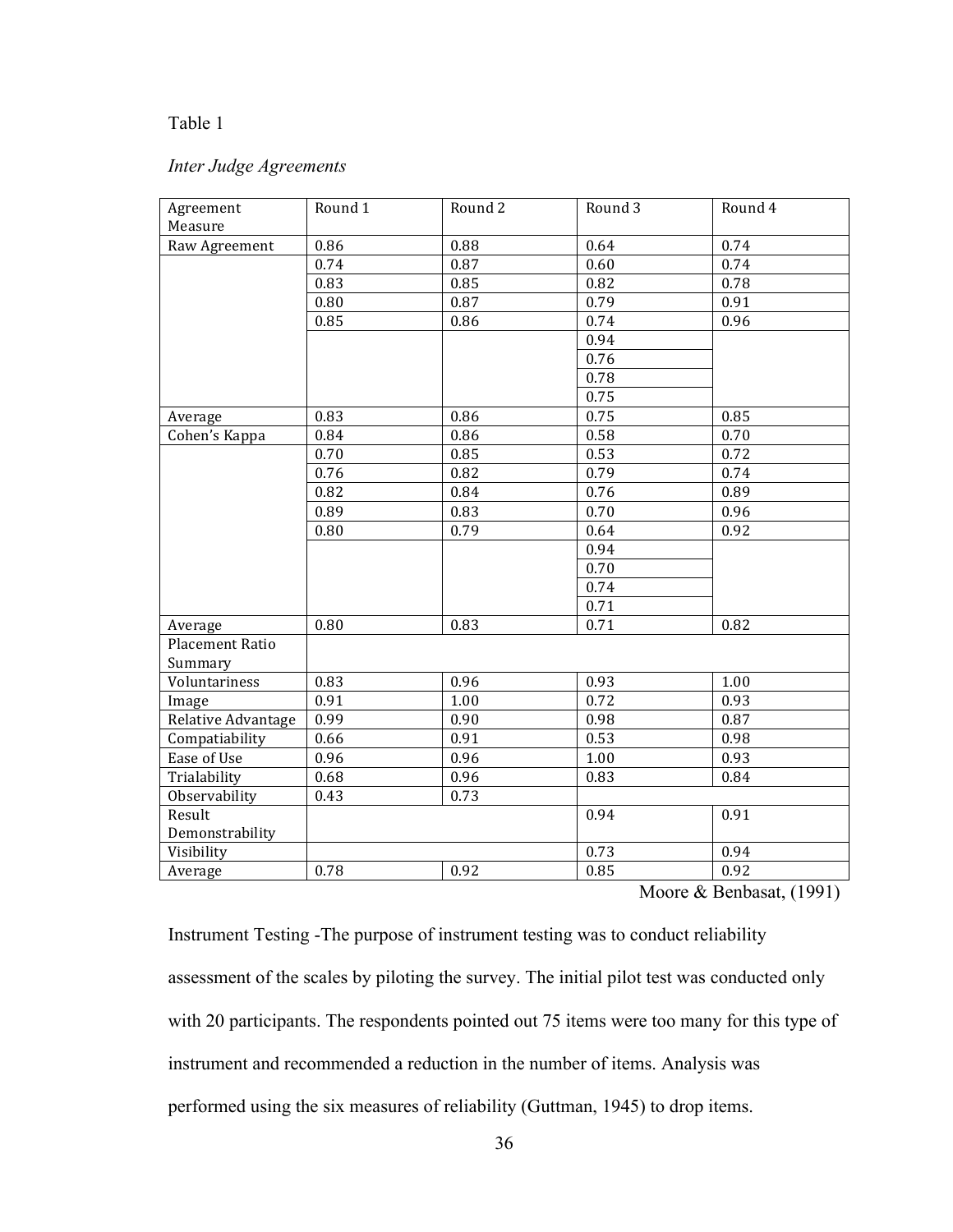The correlation of items within each scale (henceforth item-item), the corrected item-to-total correlations (henceforth item-scale), the effects on ALPHA if the item were deleted, and the item standard deviation scores were used to determine which items were candidates for deletion from the scale. Items with low item-item and item-scale correlations, which would raise ALPHA if deleted, or which showed low variance (and hence would have low explanatory power in any model) were all candidates for elimination. Before any item was deleted, review of the domain coverage (content validity) of the construct was performed to make sure it would not suffer. As a result, 32 items were dropped (Moore & Benbasat, 1991).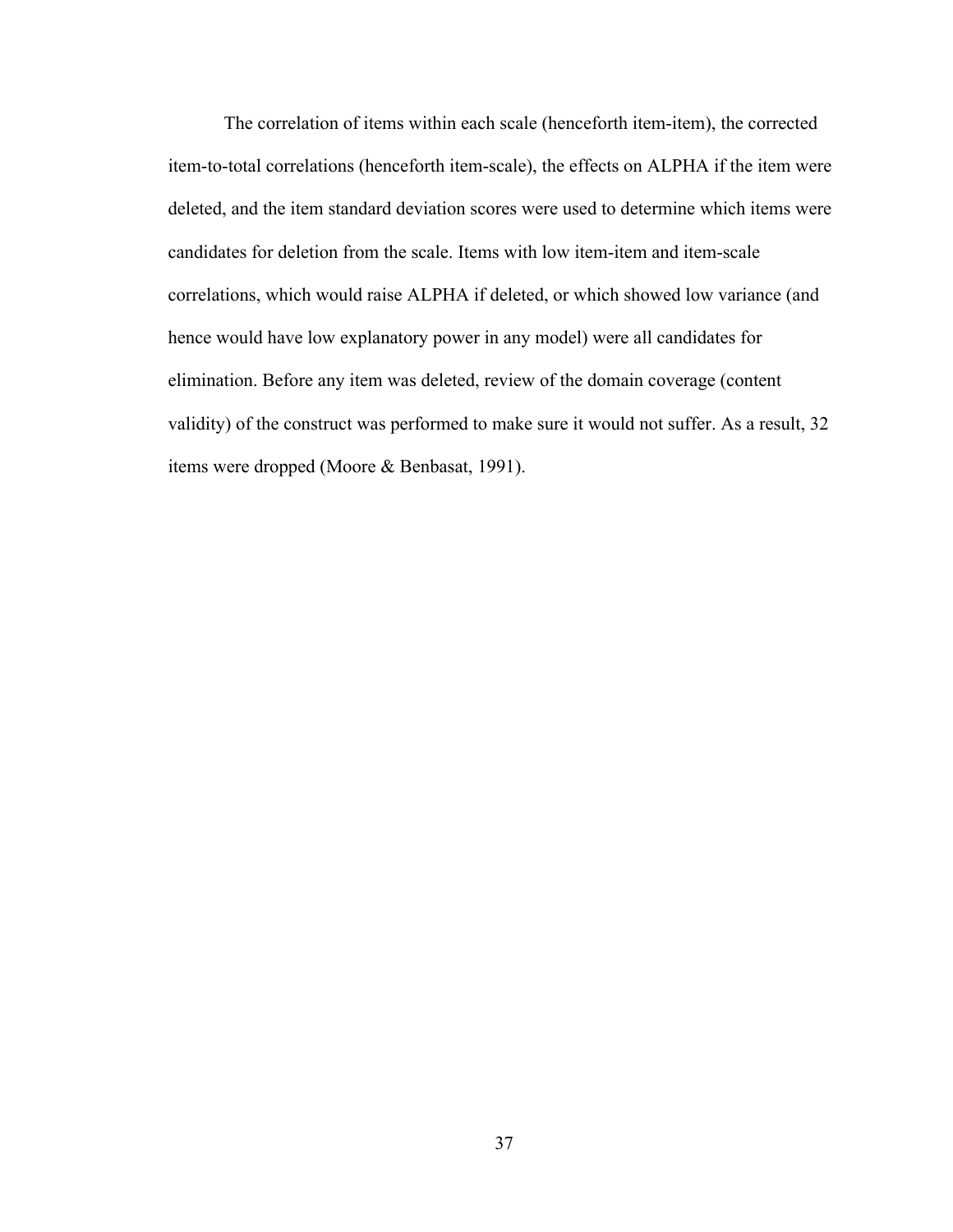### Table 2

## *Reduced Length*

| Scale                         | Original Length | Reduced Length |
|-------------------------------|-----------------|----------------|
| Voluntariness                 | 5               | $\overline{4}$ |
| Image                         | 7               | 5              |
| Relative Advantage            | 14              | 9              |
| Compatibility                 | 11              | $\overline{4}$ |
| Ease of Use                   | 10              | 8              |
| <b>Result Demonstrability</b> | 8               | $\overline{4}$ |
| Trialability                  | 11              | 5              |
| Visibility                    | 9               | $\overline{4}$ |
| Total                         | 75              | 43             |

Moore & Benbasat, (1991)

The second pilot survey was conducted with a larger sample. A survey was distributed to 75 individuals, and only 66 (88%) surveys were completed. The same analysis was conducted as was conducted for the first test focusing on reliabilities and the item-item and item-scale correlations. As a result, small modifications were made for ease of use and trialability. Two items were dropped from ease of use, and one item was dropped to improve ALPHA. Visibility scale retrieved one item, which had been dropped during an earlier culling to improve ALPHA. There was no change to all other constructs.

During the final field test, 800 surveys were distributed, and only 540 (68%) surveys were usable. Instead of analyzing all 540 surveys, they were divided into two: one half was used to refine the scales even further, and the other half was kept for testing any revisions. After conducting factor analysis, the reliability of all scales for the first half final field test were .80 level or above except trialability and visibility. These two constructs were near a .70 lower bound set for the study. Principal components analysis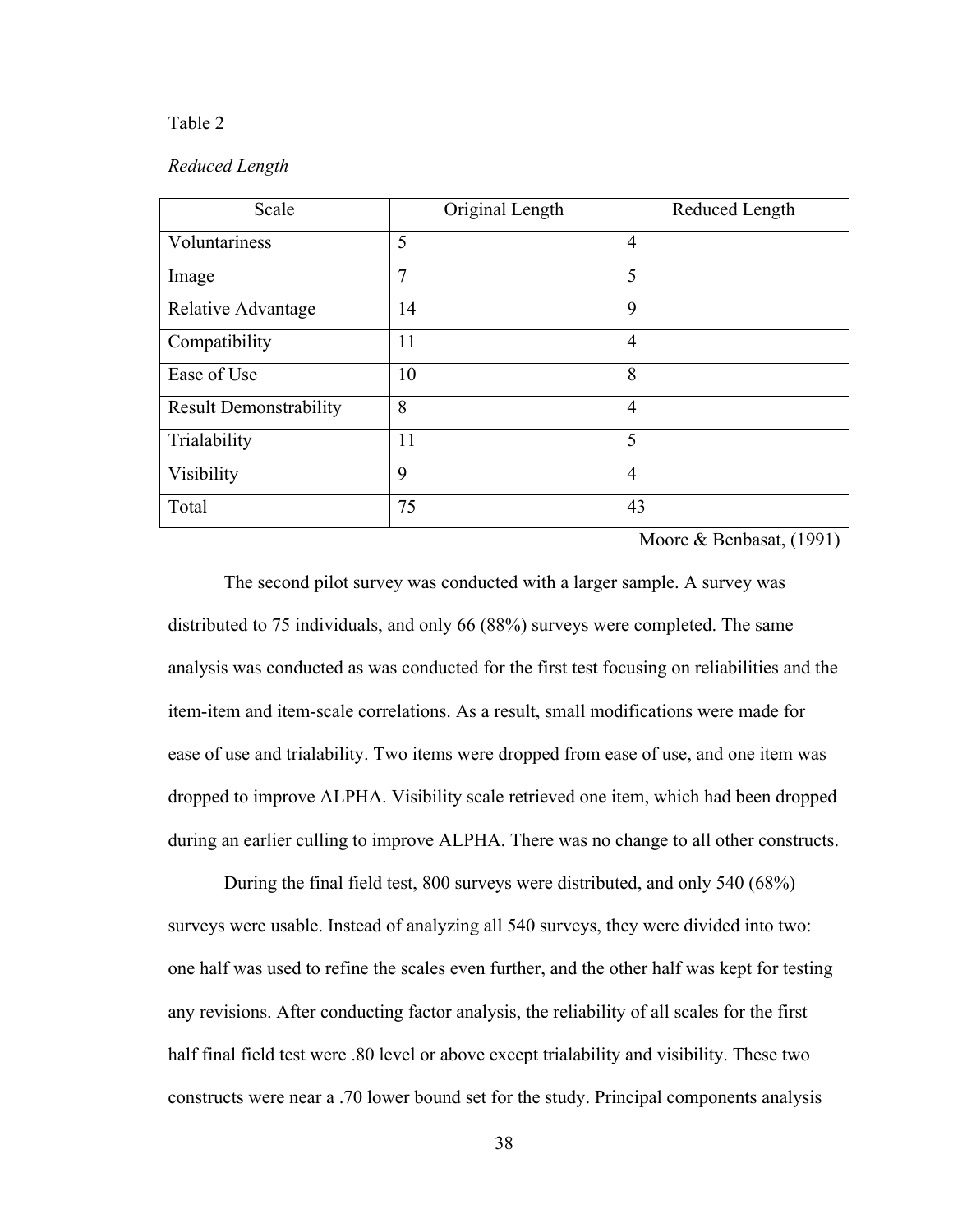was also conducted with VARIMAX rotation, the results of which indicated all factors emerged fairly clean except for compatibility. Although relative advantage and compatibility were separated as two constructs during four rounds of card sorting by judges, respondents viewed them identical or as a causal relationship between the two. After examining rotated factor matrix analysis, five items were identified as being too complex; therefore, researchers deleted those items. Two items from ease of use and one item from each of the relative advantage, image, result demonstrability, and visibility scales were removed.

All scales achieved the minimum reliability scores. ALPHA coefficients of short scales for each construct are as follows.

Table 3

| Construct                     | Items          | <b>ALPHA</b> |
|-------------------------------|----------------|--------------|
| Relative advantage            | 5              | 0.90         |
| Compatibility                 | 3              | 0.86         |
| Ease of Use                   | $\overline{4}$ | 0.84         |
| <b>Result Demonstrability</b> | $\overline{4}$ | 0.79         |
| Image                         | 3              | 0.79         |
| Visibility                    | $\overline{2}$ | 0.83         |
| Trialability                  | $\overline{2}$ | 0.71         |
| Voluntariness                 | $\overline{2}$ | 0.82         |
| <b>Total Number of Items</b>  | 25             |              |

#### *ALPHA Coefficients of Short Scales*

Moore and Benbasat (1991)

The purpose of creating this instrument is to measure various perceptions for using information technology innovation. Moore and Benbasat developed both a 38 item and a 25 item instrument. All of the scales will have Chronback's alpha levels of .71 or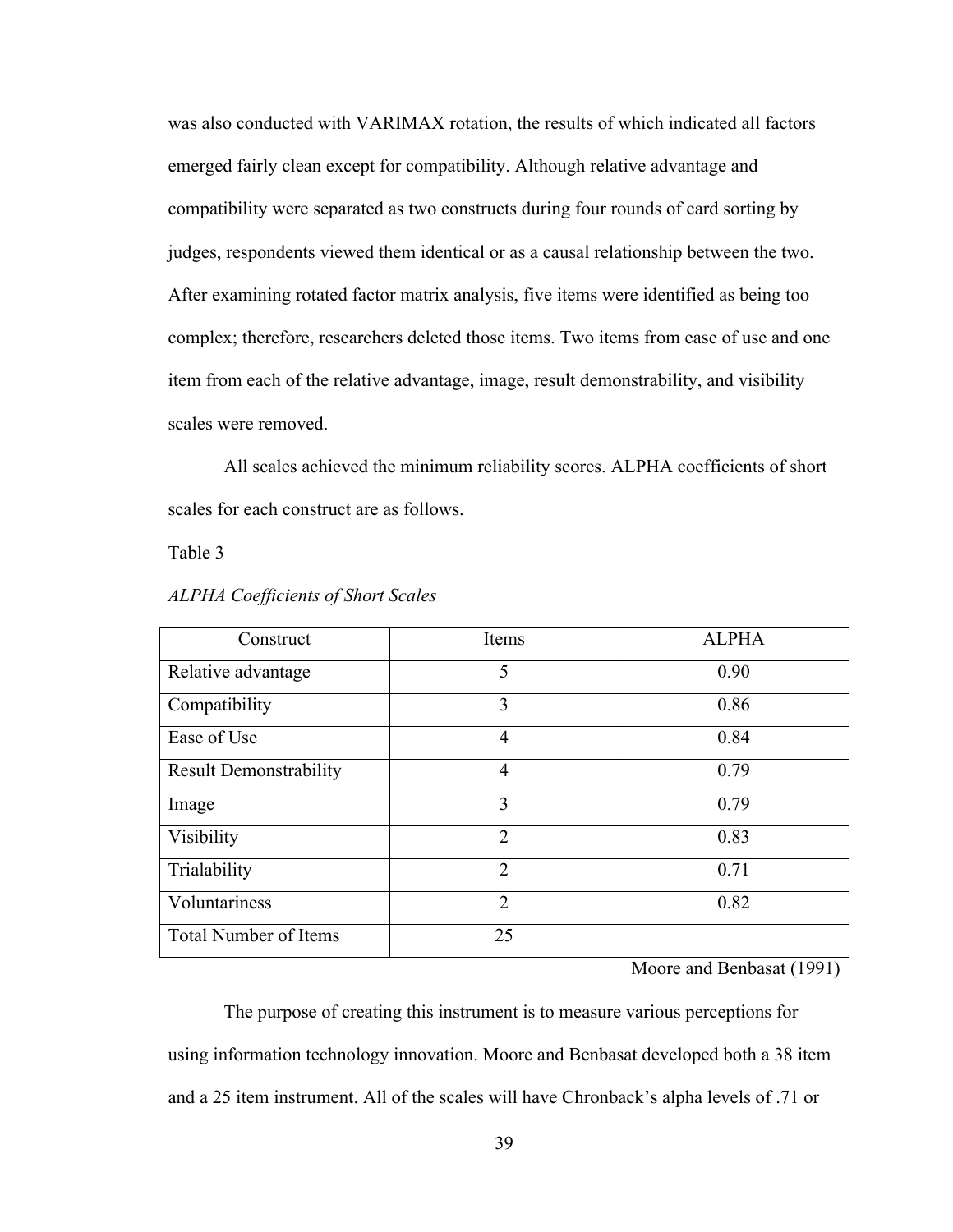above, with the majority  $> 80$ . This instrument has been cited 3,623 times by Google Scholar in September 2012 and has been proven to be useful in investigating how perceptions affect individuals' actual use of information technology.

# *Summary*

Although only 20 percent of Americans live in rural areas, about 41 percent of enrolled veteran patients reside in rural and highly rural areas. Technology such as telemedicine could equalize the uneven distribution of health care resources between urban and rural areas and make mental health services available to rural veteran patients. The question still remains: Why aren't more VA mental health professionals using telemedicine?

This research paper will investigate the perceived characteristics of innovation that predict telemedicine rate of adoption by VA mental health professionals based on Rogers' theory of diffusion of innovations and Moore and Benbasat's perceived characteristics of innovations instrument. Furthermore, the intention of this research paper is to contribute to the body of research to ultimately promote the usage of telemedicine to improve the quality of specialty care for our rural veterans.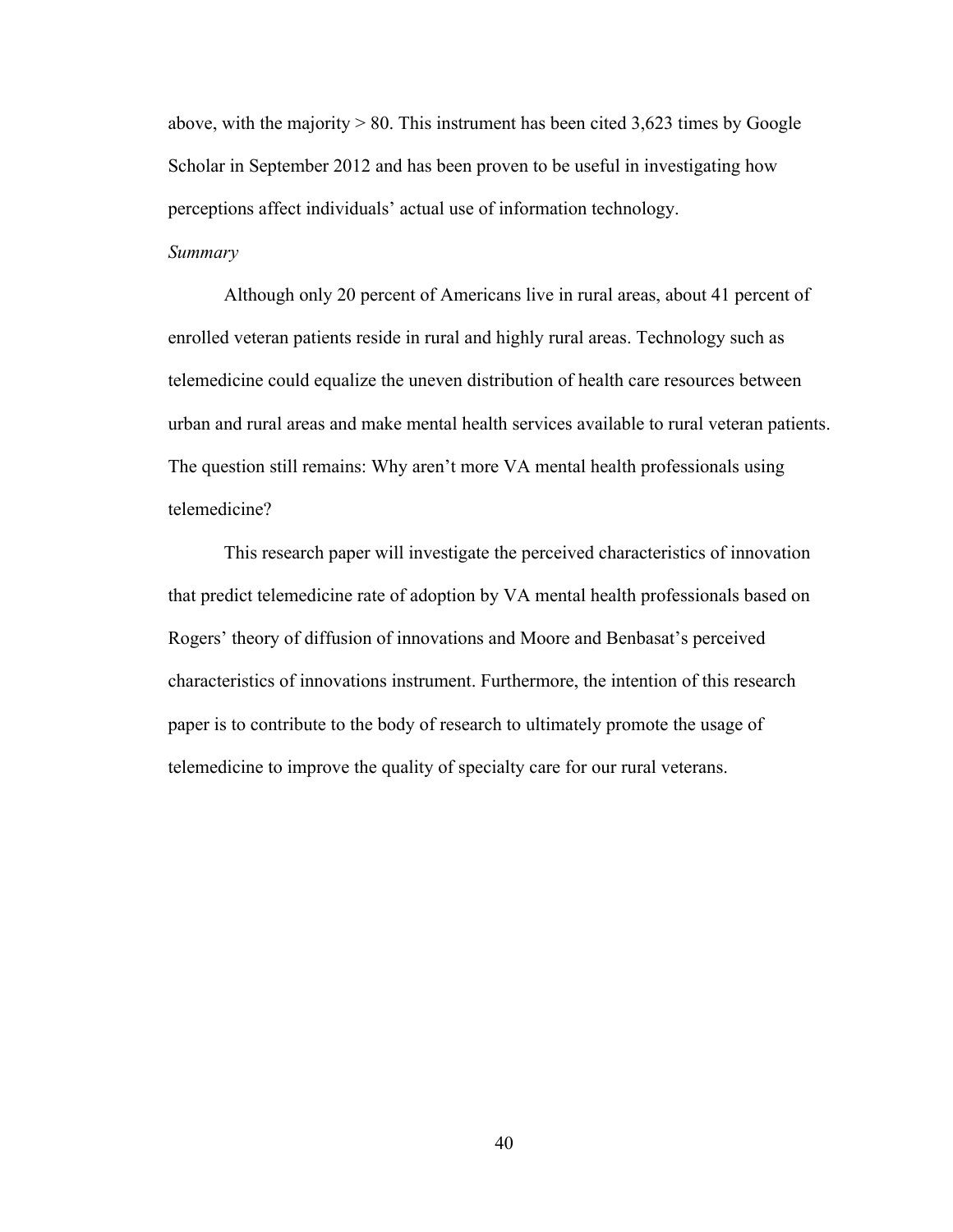## Chapter 3

#### Methods

## *Introduction*

Providing primary health and specialty services to 3.4 million rural and highly rural veterans is a challenging task because of geographic barriers and the uneven distribution of rural health care providers. Although the Veterans Health Administration (VHA) is hoping that technology such as telemedicine expands availability of specialties access to rural veteran patients, the adoption of telemedicine has been slow. Due to Operations Enduring Freedom, Operation Iraqi Freedom, and Operation New Dawn (OEF/OIF/OND), significant numbers of service member have suffered traumatic brain injuries (TBI), and many have shown symptoms of post-traumatic stress disorder (PTSD) and depression. To align with the high priority that the Veterans Administration (VA) has placed on behavioral health assessment, treatment, and program and to eliminate the variability in terms of adopting different types of telemedicine, this research was focused on tele-mental service.

Chapter 1 depicted the importance of telemedicine for rural veterans, and Chapter 2 described the characteristics of rural veterans, mental health veterans, telemedicine, diffusion of innovations, and the perceived characteristics of innovations instrument. This chapter will portray how this research was conducted systematically and address research design, participants, ethical consideration, instrument, procedure, data analysis and limitation of the study in detail.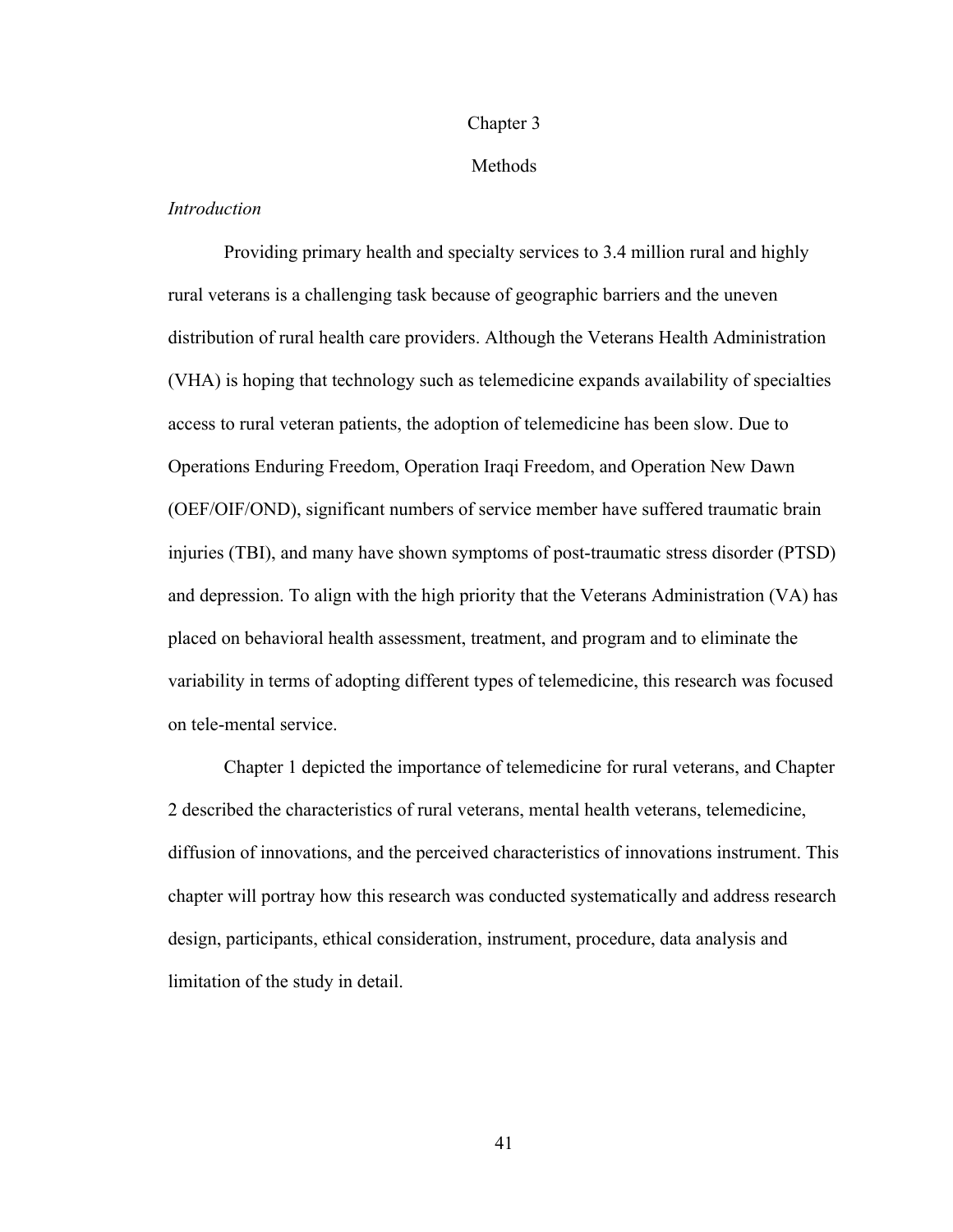#### *Research Design*

The purpose of this study was to investigate factors that affect the telemedicine adoption rate by mental health professionals in Veterans Affairs. The research study involved psychiatrists, psychologists, primary care providers, clinical social workers, and other mental health professionals from Veterans Administration (VA) medical centers and community-based outpatient clinics (CBOC) that have experience in telemedicine or are about to use telemedicine. Rogers' theory of diffusion of innovations provided a framework for analysis of the diffusion of innovation at a complex systems level taking into account the differences in users, rate of adoption, types of information and decisions, and communication channels, while simultaneously facilitating identification of highly specific attributes of an innovation that affects diffusion.

This paper focused on the VA mental health professionals' perceptions regarding the use of telemedicine innovation as explanatory and predictive variables. The core research question is:

What are the perceived characteristics of innovation that best predict the rate of telemedicine by VA mental health professionals?

The sub-research question is:

What combination of perceived characteristics of innovation best predict telemedicine rate of adoption by VA mental health professionals?

Independent variables are perceived characteristics of innovations, and the dependent variable is the participants' telemedicine usage from electronic medical records and self-reported usage from the survey. This study involved online surveys and the analysis of existing electronic medical records to gather the number of telemedicine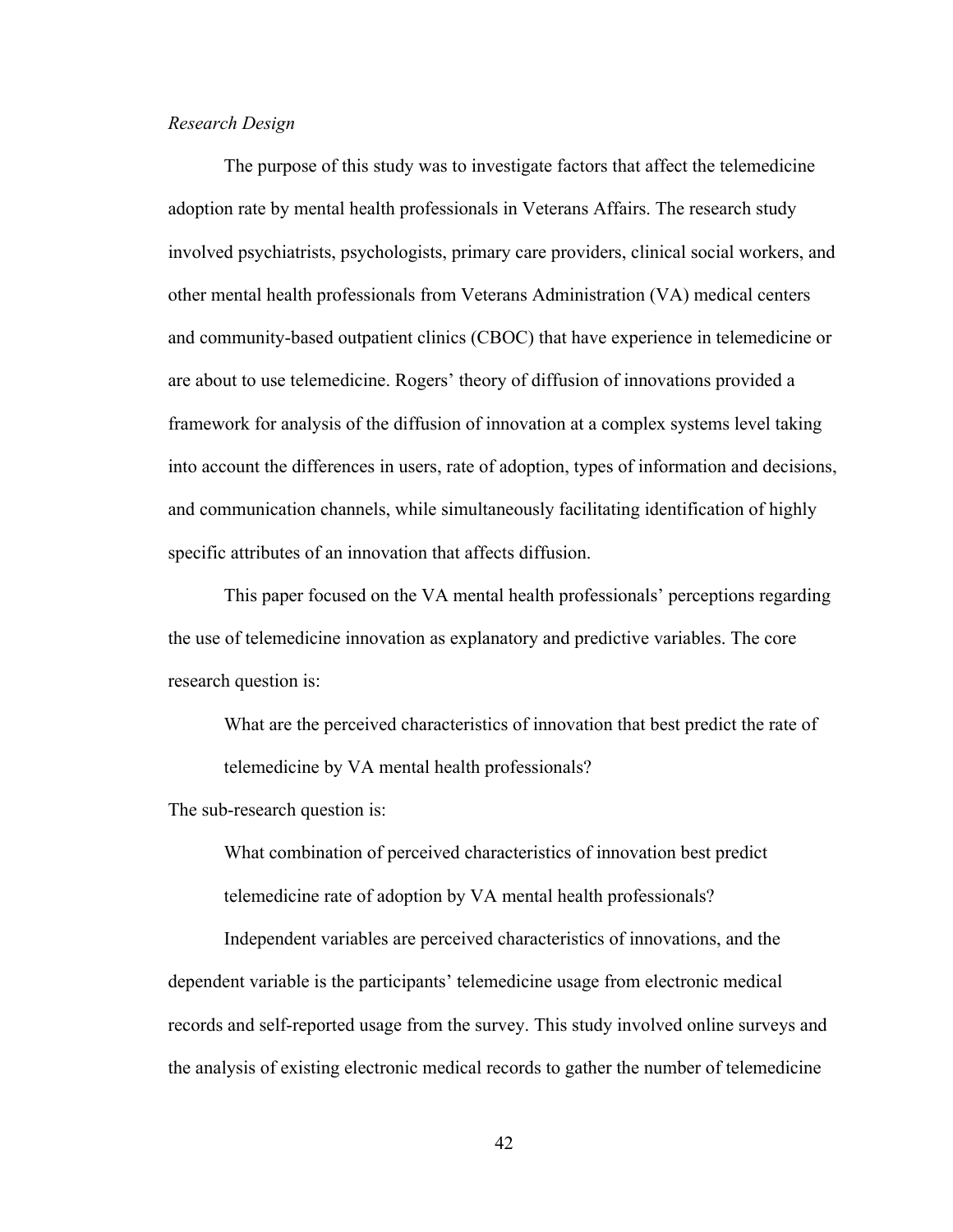encounters by each clinician. Self-reported usage from surveys was compared with the actual number of telemedicine encounters from electronic medical records for accurate usage.

#### *Participants*

The population that plays an important role in diffusing VA tele-mental is VA mental health professionals. Rural veteran patients are recipients of the service, whereas VA mental health professionals are the actual users of telemedicine. Therefore, having an acceptance from this population is crucial in making the service available in rural areas. Adjusting routine workflow to adopt telemedicine in clinics is not an easy task. Skepticism still remains regarding the effectiveness in quality of care to patients. Overwhelming barriers exist for VA mental health professionals, such as five-hour required telemedicine training, three appointments needed to make one telemedicine appointment, and technical difficulties in using telemedicine.

A survey was given to mental health professionals from VA medical centers and CBOCs. The usage of telemedicine was asked in the survey and also extracted from electronic medical records for an accurate number of telemedicine encounters.

## *Ethical Consideration*

The risks of involvement in this study were no greater than those encountered in everyday life. Ms. Murata from the VA Albuquerque Informatics Center acted as an honest broker by providing a firewall between clinical and research activities. Clinical information was stripped of Health Insurance Portability and Accountability Act-denoted personal health identifiers by an honest broker. The data contained only the number of encounters and the type of telemedicine service. The honest broker linked this data with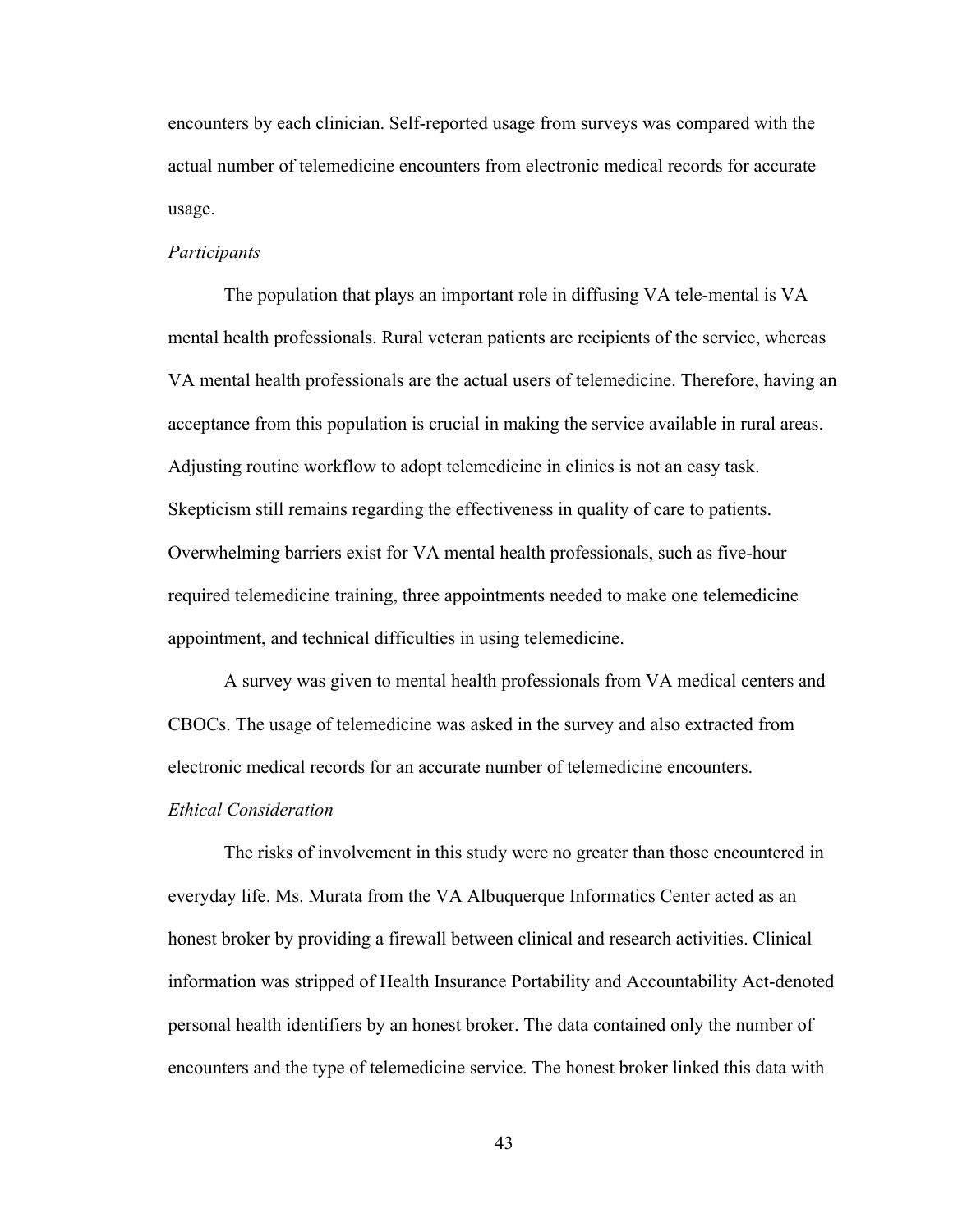each respondent who participated in the survey and provided the report in an aggregate format.

The non-identifiable data was stored in electronic format on the co-PI's computer and analyzed as group-level data. The findings from this study were published in aggregate form. Upon completion of the analyses, the electronic documents were returned to the VA research center and data backup destroyed from the work computer. *Instrument*

Chapter 2 described the development of perceived characteristics of innovations instrument by Moore and Benbasat. This study used their instrument for measuring and predicting perceived characteristics of innovations for the VA tele-mental.

#### *Modification*

The instrument for this study is the intellectual property of Dr. Izak Benbasat. Permission for its use was sought and obtained on July 23, 2012. This study used his instrument with some modifications in order to meet specific needs to this report. The modified survey was designed by interviewing various diffusion research and VA telemedicine experts.

Specialists in diffusion research and telemedicine reviewed the modified items. Dr. Izak Benbasat, author of the original article and an expert in diffusion research, was asked to assess the degree to which individual items measured the intended attributes. Dr. Thomas Klobucar, an authority on VA telemedicine, was asked to review items for accuracy in depicting the telemedicine adoption and to check the definition of its construct holistically to ensure content validity. Based upon these reviews, the primary change made was to restate items to include both positive and negative direction. The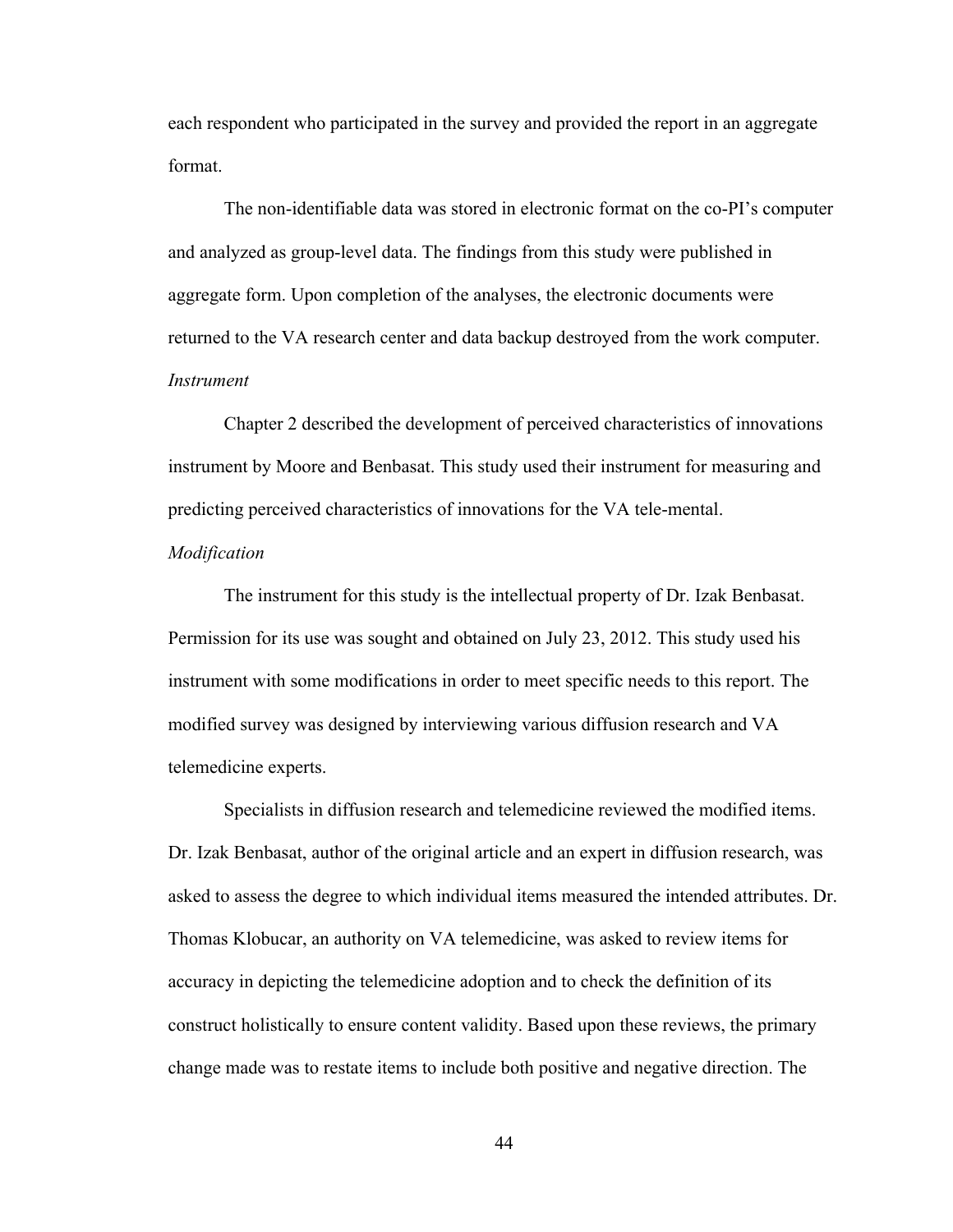items for this survey were written using a Likert scale that ranged from  $1 =$  Strongly Disagree' to 7 = 'Strongly Agree' and were intended to include at least two items for each attribute. The modified survey was designed to measure the response on all eight attributes of adopting VA telemedicine innovation.

*Appendix # - The Survey*

Response: 1-7 Likert (Strongly Disagree – Strongly Agree)

# **Voluntariness**

1. My superiors expect me to use CVT (clinical video tele-health).

2. My use of CVT is voluntary.

3. If I had the time and technology was easily available, I would use CVT voluntarily. Comment:

### **Relative Advantage**

1. Using CVT enables me to accomplish tasks more quickly.

2. Using CVT makes it easier to do my job.

3. The disadvantages of my using CVT far outweigh the advantages for my patients.

4. The disadvantages of my using CVT far outweigh the advantages for me as a care provider.

5. Overall, I find using CVT to be advantageous in my job.

Comment: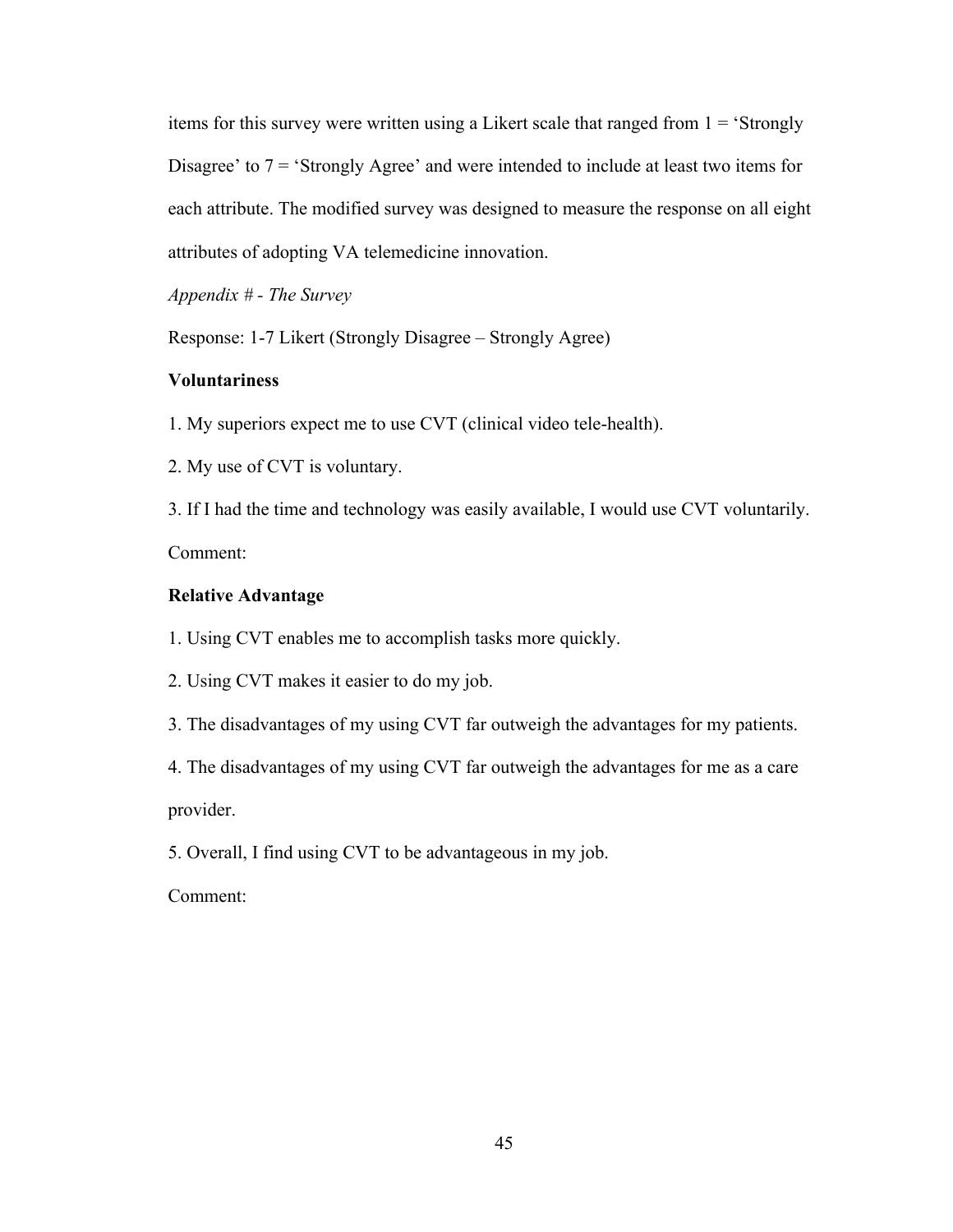# **Compatibility**

- 1. Using CVT is compatible with the way I currently perform my work.
- 2. Using CVT fits into my work style.
- 3. Using CVT requires me to change how I work.

Comment:

## **Image**

1. Using CVT improves my image within my organization.

2. Because of my use of CVT, others in my organization see me as a more valuable

employee.

Comment:

## **Ease of Use**

1. CVT is cumbersome to use.

2. It's easy to get my CVT system to do what I want it to do.

- 3. CVT training is quick and easy.
- 4. It is difficult to schedule a CVT session for patients.
- 5. Reaching a CVT support team is difficult.
- 6. Overall, I believe that CVT is easy to use.
- 7. It's easy to access CVT system in my facility.

## Comment: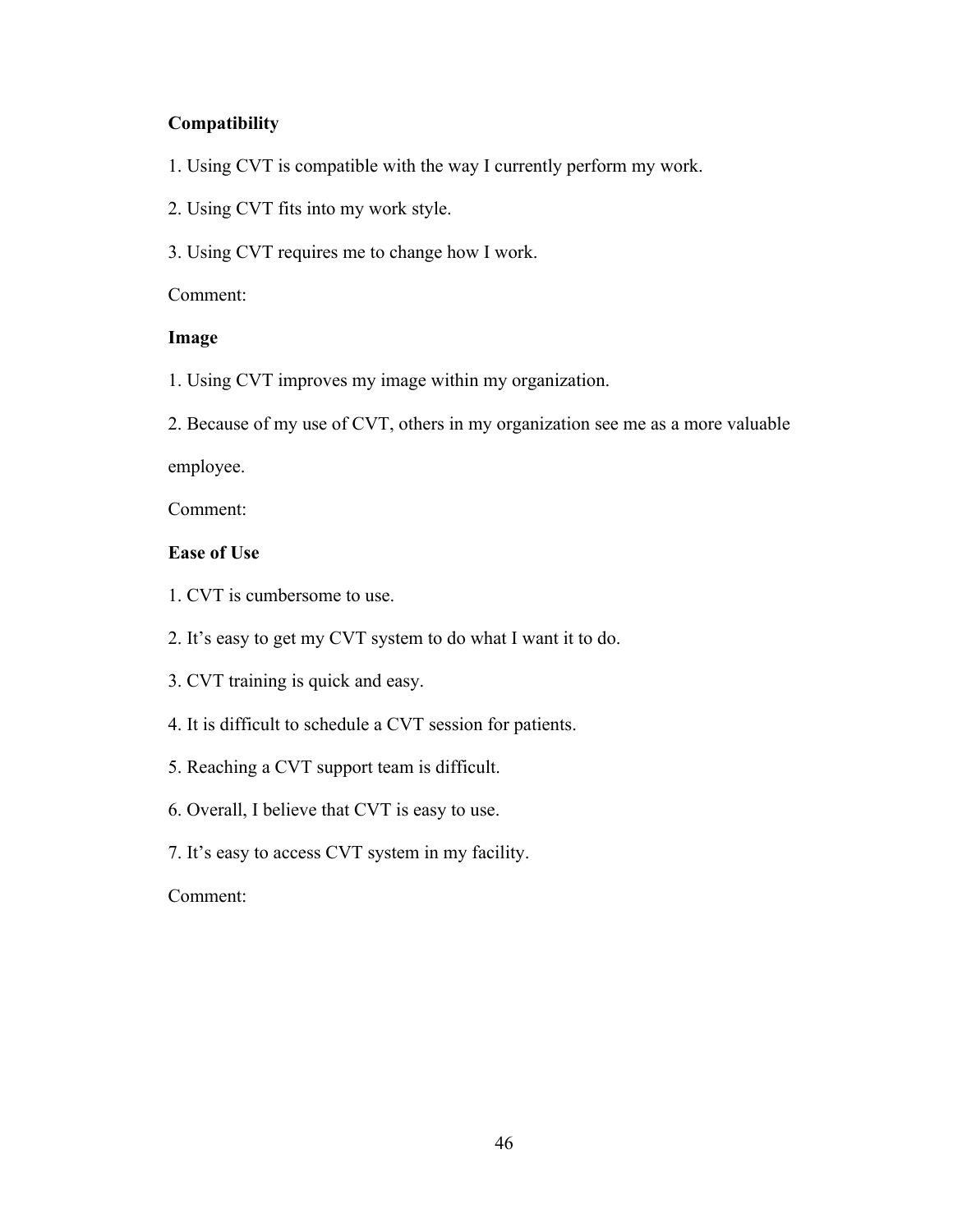## **Result Demonstrability**

- 1. I would have no difficulty telling others about the advantages of CVT.
- 2. I believe that I could communicate to others the reasons for using CVT.
- 3. I would have difficulty explaining why using CVT is beneficial.

Comment:

## **Visibility**

- 1. I have seen others using CVT in my organization.
- 2. I have seen CVT in use outside my organization.
- 3. CVT use is not very visible in my organization.

Comment:

### **Trialability**

- 1. I've had many opportunities to try CVT system.
- 2. I know where I can go to try out a CVT system.

Comment:

### **Usage and Recommendation**

- 1. I consider myself to be a frequent CVT user.
- 2. A lot of my patients receive CVT service(s) in my facility.
- 3. I plan to use CVT in the future.
- 4. I recommend CVT to my colleagues.
- 5. I recommend CVT to my patients.

Comment: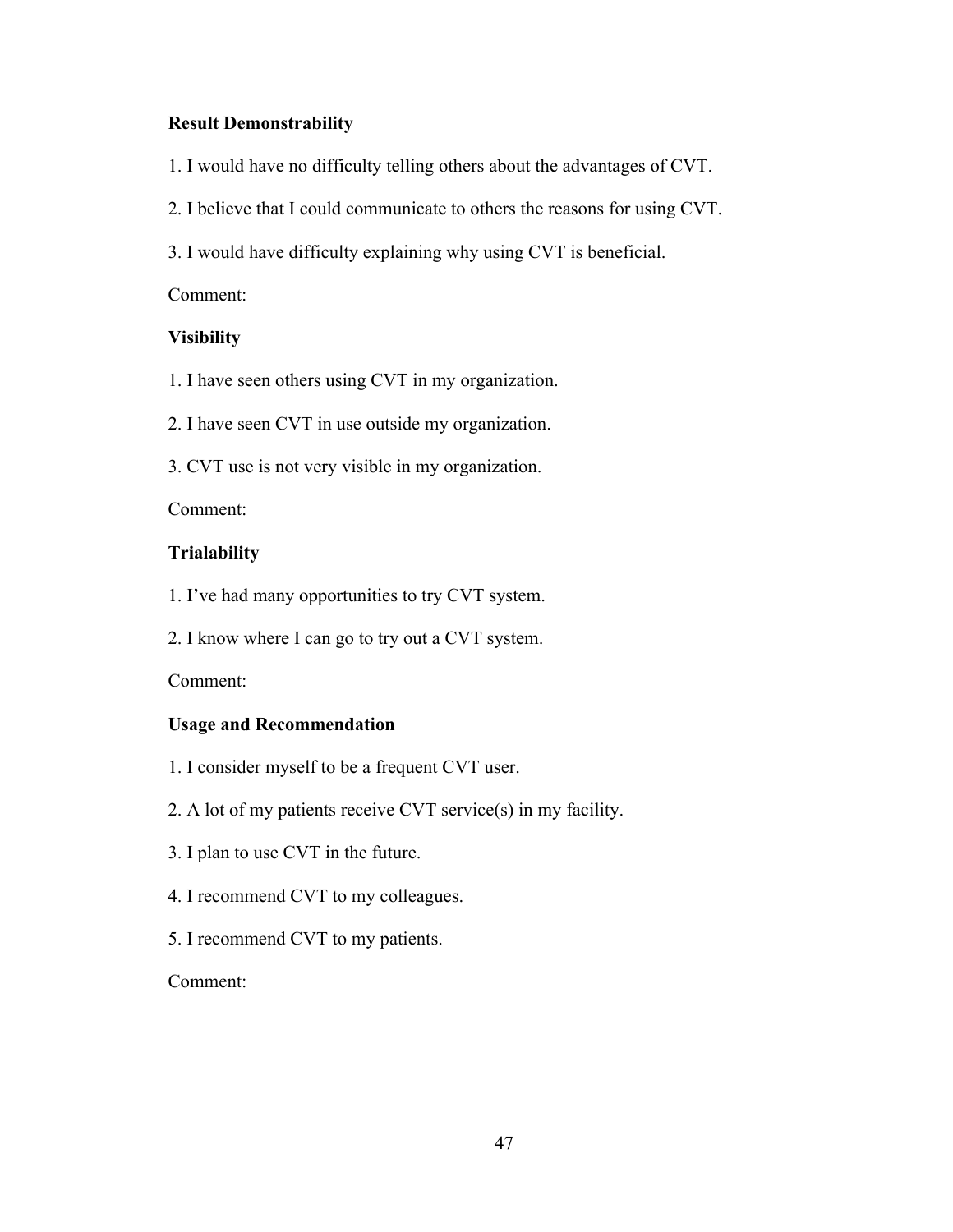### *Data Collection Procedures*

Data was collected from online surveys and electronic medical records. The survey asked identifiable information such as the respondent's name and email address in order to link the survey with telemedicine usage from EMR. The online survey was also available for anyone from the VA Albuquerque region who wished to take it online. Surveymonkey.com was chosen because of its simplicity and clean user interface. The online survey was sent to clinicians and medical professionals in an unsupervised format.

The survey contained three essential components: introduction, confidentiality, and main survey questions.

### *Appendix # - Introduction and Confidentiality*

Glen Murata from the Raymond G. Murphy VA Medical Center and Wesley Pak from the University of New Mexico, Department of Organizational Learning and Instructional Technology are conducting a research study. The purpose of the study is to measure VA mental health professionals' perception in terms of using telemedicine. You are being asked to participate in this study because you are a VA mental health professional. Your participation will involve filling out this survey. The survey should take about 7 minutes to complete. Your involvement in the study is voluntary, and you may choose not to participate.

There are names or identifying information associated with this survey. The reason why we are asking for your name and email address is, we want to correlate your perceptions and actual usage of telemedicine to better understand the perceptions. We will be working with an honest broker, who will ensure that there is a secure separation between clinical and research activities. Clinical information will be stripped of Health Insurance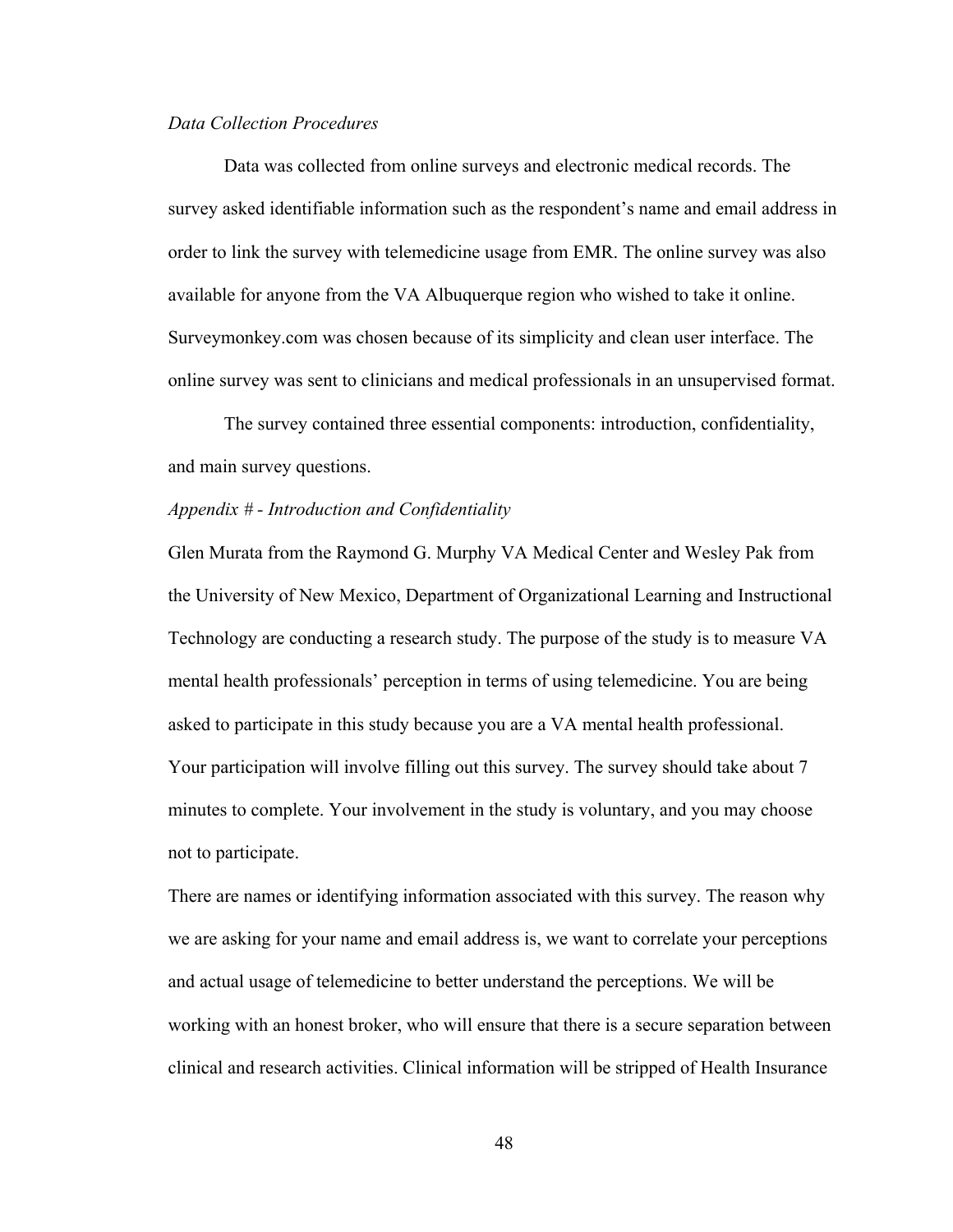Portability and Accountability Act-denoted personal health identifiers by the honest broker. The data contains only the number of encounters and type of telemedicine service. After that, the honest broker linked this data with each respondent who participated in the survey and provided the report in an aggregate format to us.

The survey includes questions such as "Using clinical video tele-health makes it easier to do my job." You can refuse to answer any of the questions at any time. There are no known risks in this study, but some individuals may experience discomfort when answering questions. All data will be kept in a locked file in Dr. Glen Murata's office until the study is closed and then archived with the VA research office; records will be destroyed according to the VA record retention schedule.

The findings from this project will provide information for predicting adoption of telemedicine by VA mental health professionals. If published, results will be presented in summary form only.

If you have any questions about this research project, please feel free to call Wesley Pak at (505) 314-3833 or send email to chong.pak@va.gov. If you have questions regarding your legal rights as a research subject, you may call the UNM Human Research Protections Office at (505) 272-1129.

By filling out this survey, you will be agreeing to participate in the above described research study.

Thank you for your consideration.

Sincerely,

The survey questions consisted of demographic, perceived characteristics, selfreported usage, and recommendation rate on the VA telemedicine. The survey contained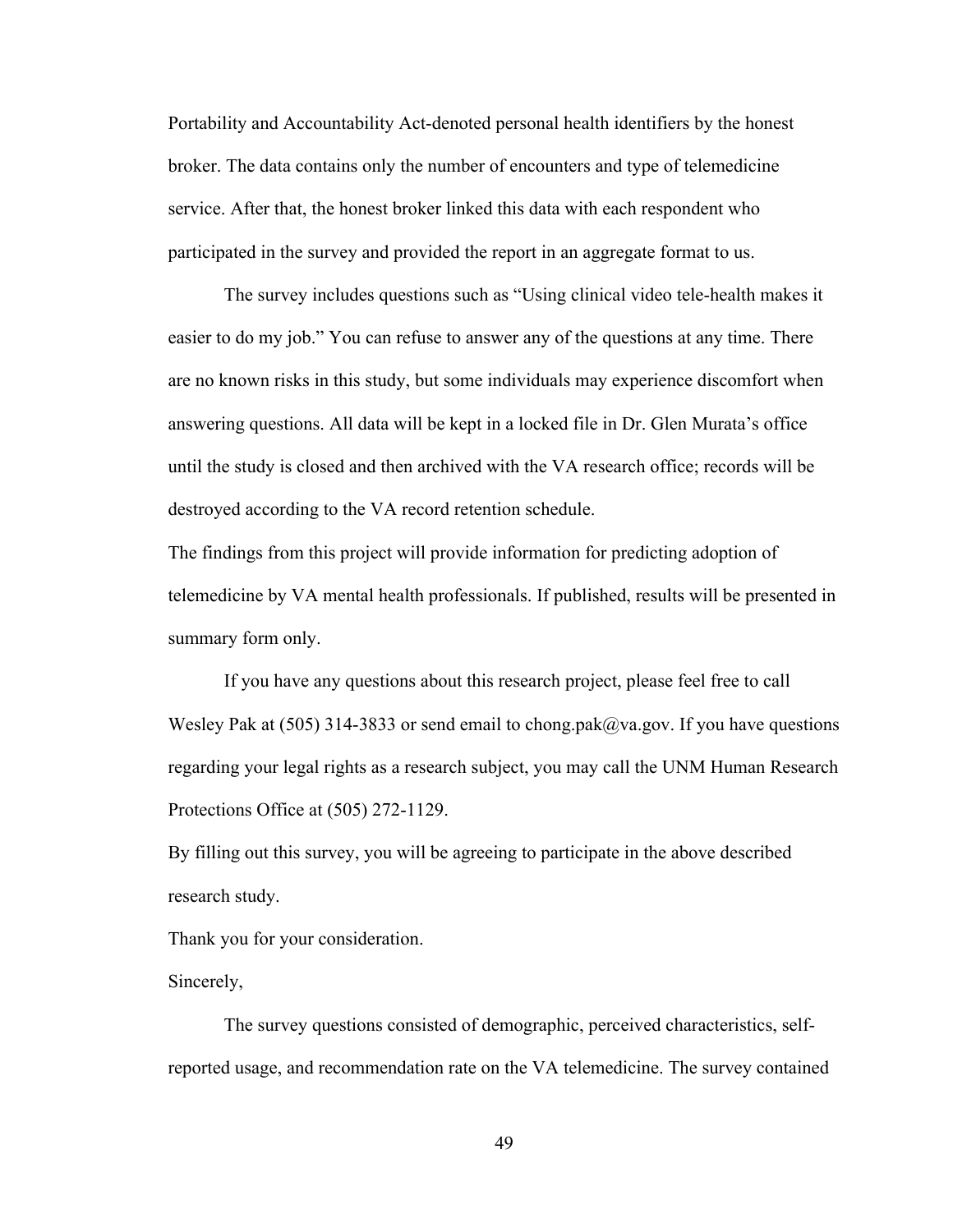33 items to measure the perceptions of adopting telemedicine focused on variables that were found to affect the rate of adoption.

The aim was to have approximately 100 respondents and to distribute to the following VISN 18 networks.

VA VISN 18 - VA Southwest Health Care Network

- Amarillo Amarillo VA Health Care System
- Big Spring West Texas VA Health Care System
- El Paso El Paso VA Health Care System
- Phoenix Phoenix VA Health Care System
- Prescott Northern Arizona VA Health Care System
- Tucson Southern Arizona VA Health Care System

Accidental sampling was used to collect the samples. The primary data was reported as aggregate data and was maintained in a locked cabinet. Electronic aggregate data was secured in the VA network in compliance with VHA policy. Participants were free to choose not to participate or not to answer particular questions, or they could stop the survey at any point by simply exiting the survey. There was no cost for taking the survey and no monetary compensation for participation. It took approximately seven minutes to complete the survey.

Since the research was conducted at the Department of Veterans Affairs, a proposal was first submitted to the VA Research Center and then to the University of New Mexico Health Sciences Center IRB (Institutional Review Board) to receive permission from both institutes. The researcher was required to receive the VA WOC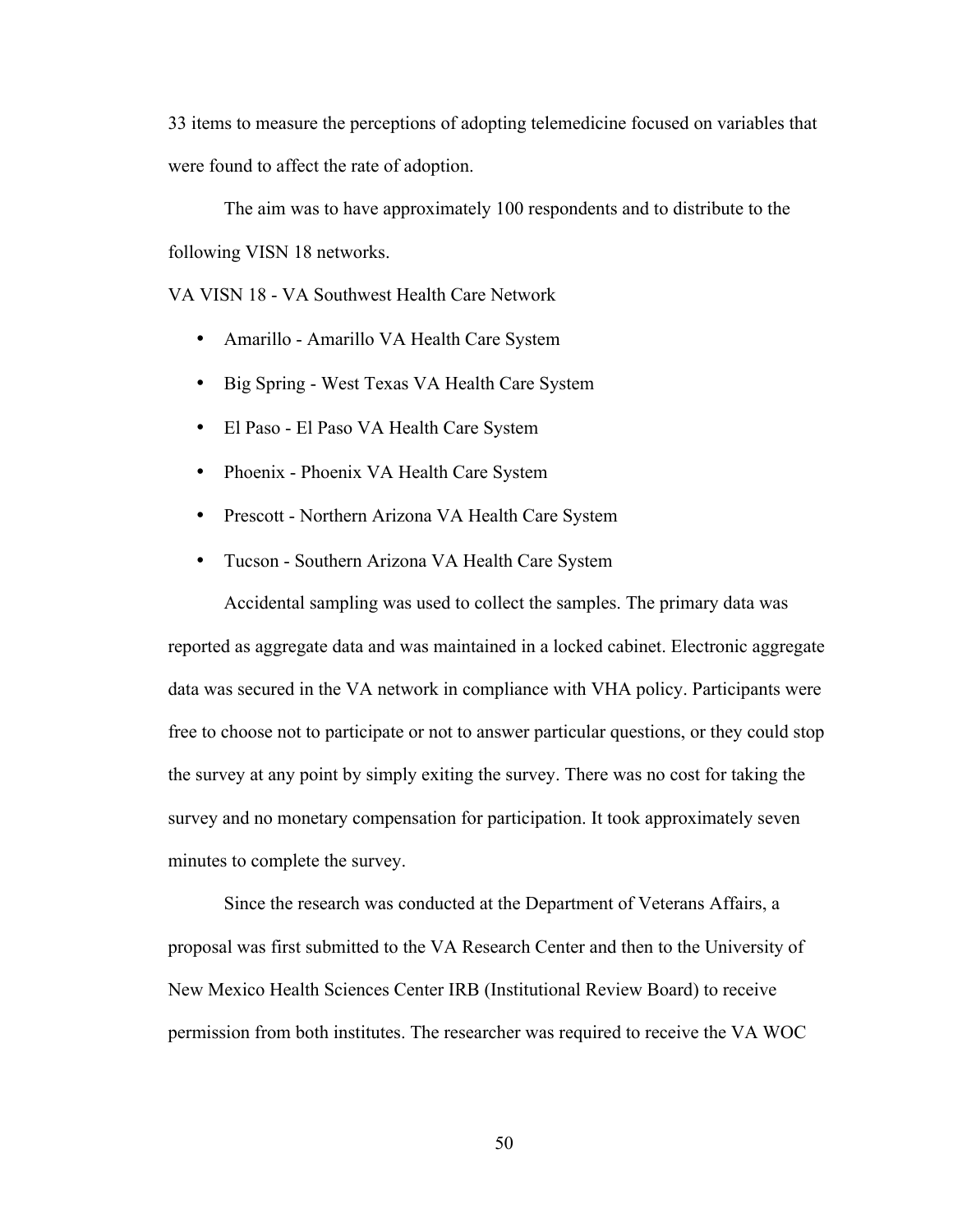(Without Compensation) appointment and attend VA trainings to receive the following certifications.

- CITI VA Human Subjects Protection & Good Clinical Practices Human Studies
- VA Privacy and Information Security Awareness and Rules of Behavior
- Privacy and HIPAA Training
- Information Security 201 for Research & Development Personnel
- Ethics Most Wanted

The VA also conducted a background check as a part of the process. A waiver of informed consent and waiver of HIPAA authorization were requested and accepted, since the researcher worked with an honest broker to retrieve the telemedicine usage from electronic medical records.

#### *Data Analysis*

Research data was gathered from a number of telemedicine encounters in 2011, 2012, and 2013. The primary dependent variable is the number of telemedicine encounters from electronic medical records and the self-reported usage from the survey. Self-reported usage from the surveys were compared and merged with the actual number of telemedicine encounters from electronic medical records for accurate usage. Since telemedicine is between a specialist and a patient, telemedicine encounter wouldn't show "association" with the patient's primary care provider, although it is possible that a patient's primary care provider (PCP) may or may not recommend a telemedicine consultation. Therefore, the number of telemedicine encounters for primary care providers were counted, although the PCP wasn't present during the telemedicine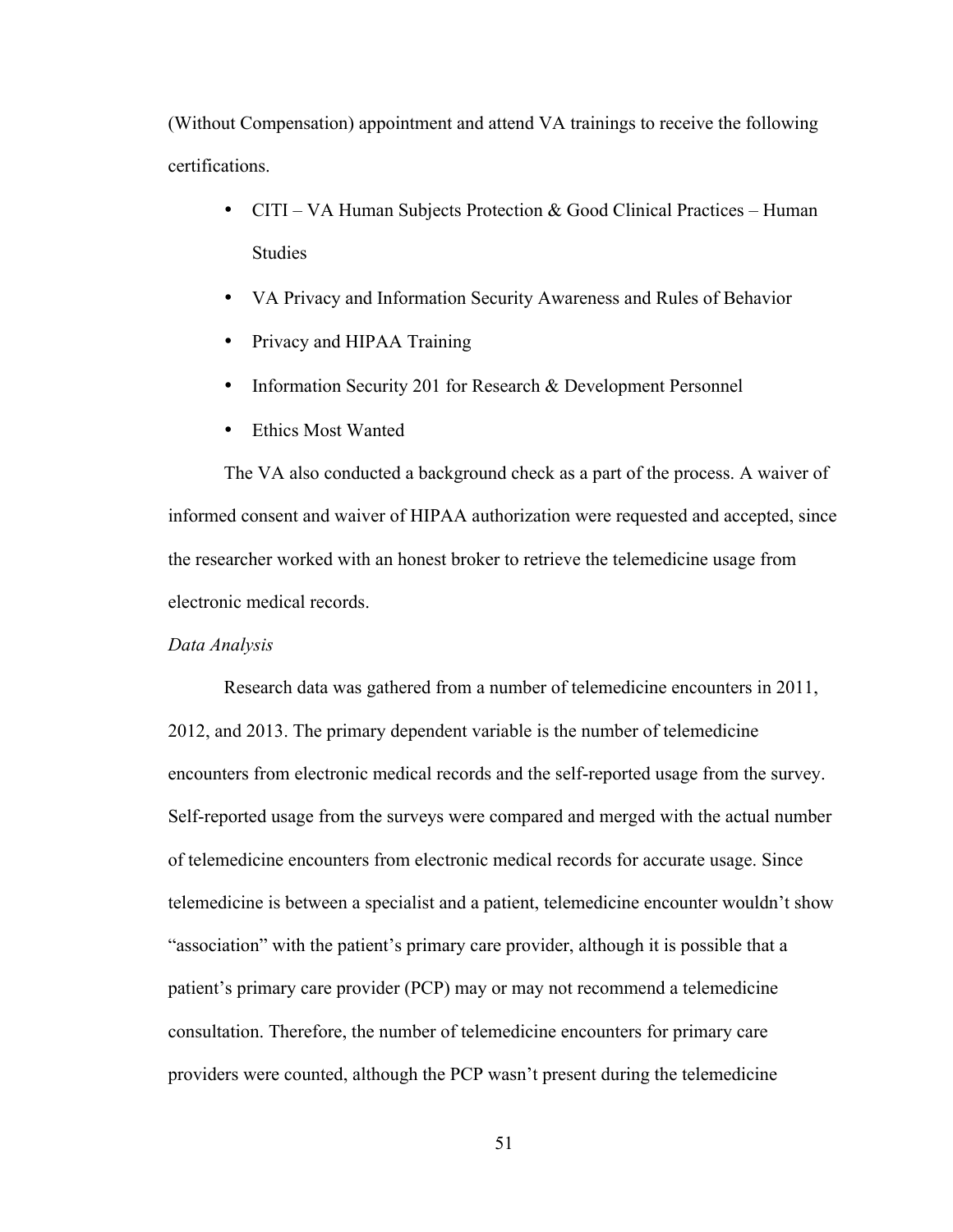consult. For CBOC providers, the number of encounters toward CBOC providers' telemedicine usages were counted, as well as the patients who utilized telemedicine. For specialists from VA medical centers, only the number of telemedicine encounters was counted. VA medical providers were the main participants for this study, but surveys from VA medical professionals such as nurses, tele-health coordinators, and tele-health clinical technicians were also collected to evaluate their perceptions as well.

During the data analysis stage, the research performed reliability analysis using SPSS (Statistical Package for the Social Sciences) to assess reliability of the scales for the modified survey. Cronbach's ALPHA was highlighted in the analysis, as is fairly standard in most discussions of reliability. The correlation of items within each scale (henceforth item-item), the corrected item-to-total correlations (henceforth item-scale), the effects on ALPHA if the item were deleted, and the item standard deviation scores were used to determine which items were candidates for deletion from the scale. Items with low item-item and item-scale correlations, which would raise ALPHA if deleted, or which would show low variance (and hence would have low explanatory power in any model) were all candidates for elimination. Before any item was deleted, a review was conducted to make sure the domain coverage (content validity) of the construct would not suffer.

Correlation analysis was conducted to analyze the relationship among perceived characteristics of innovation (independent variables) and also with telemedicine usage (dependent variables) from VISN 18 data and survey. The Pearson Correlation was also performed to examine potential multi co-linearity problems. To examine the joint impact, a regression analysis was accomplished to investigate what perceived characteristics of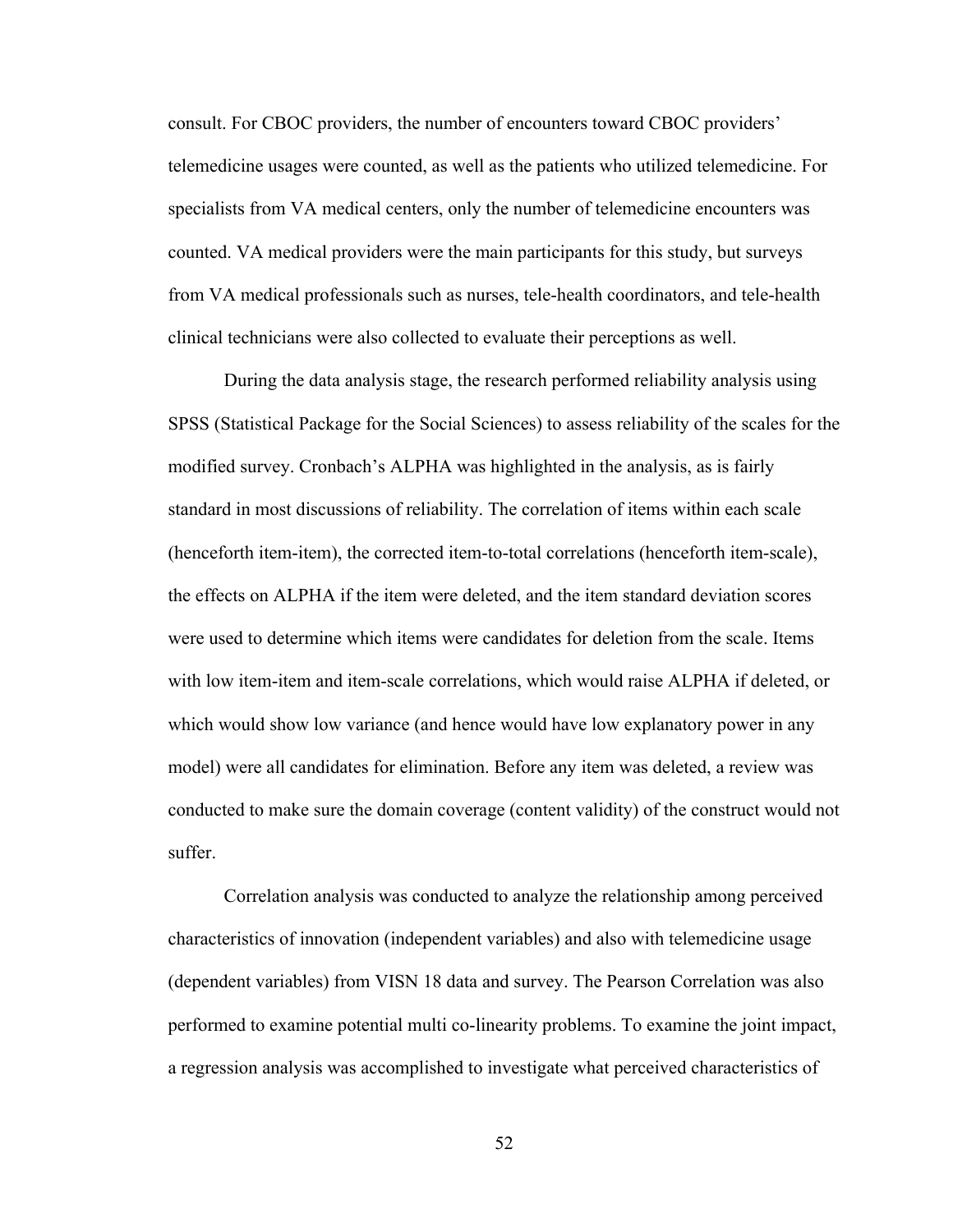innovation predict telemedicine rate of adoption and to also look at the combination of perceived characteristics of innovation that best predict telemedicine' rate of adoption.

According to diffusion theory, adopters should have more positive perceptions of using new innovation than non-adopters, except voluntariness. Therefore, the response to the scales for a split sample of adopters and non-adopters was compared to the validity of the instruments.

The non-identifiable data was stored in electronic format on the co-PI's computer and analyzed as group-level data using a SPSS (Statistical Package for the Social Sciences). The finding from this study may be published in aggregate form. After the completion of the analyses, the electronic documents have returned to the VA Research Center and data backup will be destroyed from the work computer.

*Limitation of the Study*

- 1. Since this survey is based on accidental samples, the results of the study may not represent the opinions and practices of tele-mental users and non-users.
- 2. The results of this study may not represent the opinions of the whole VA medical professional population, since it is only focused on VISN 18 and geographical variation needs to be considered.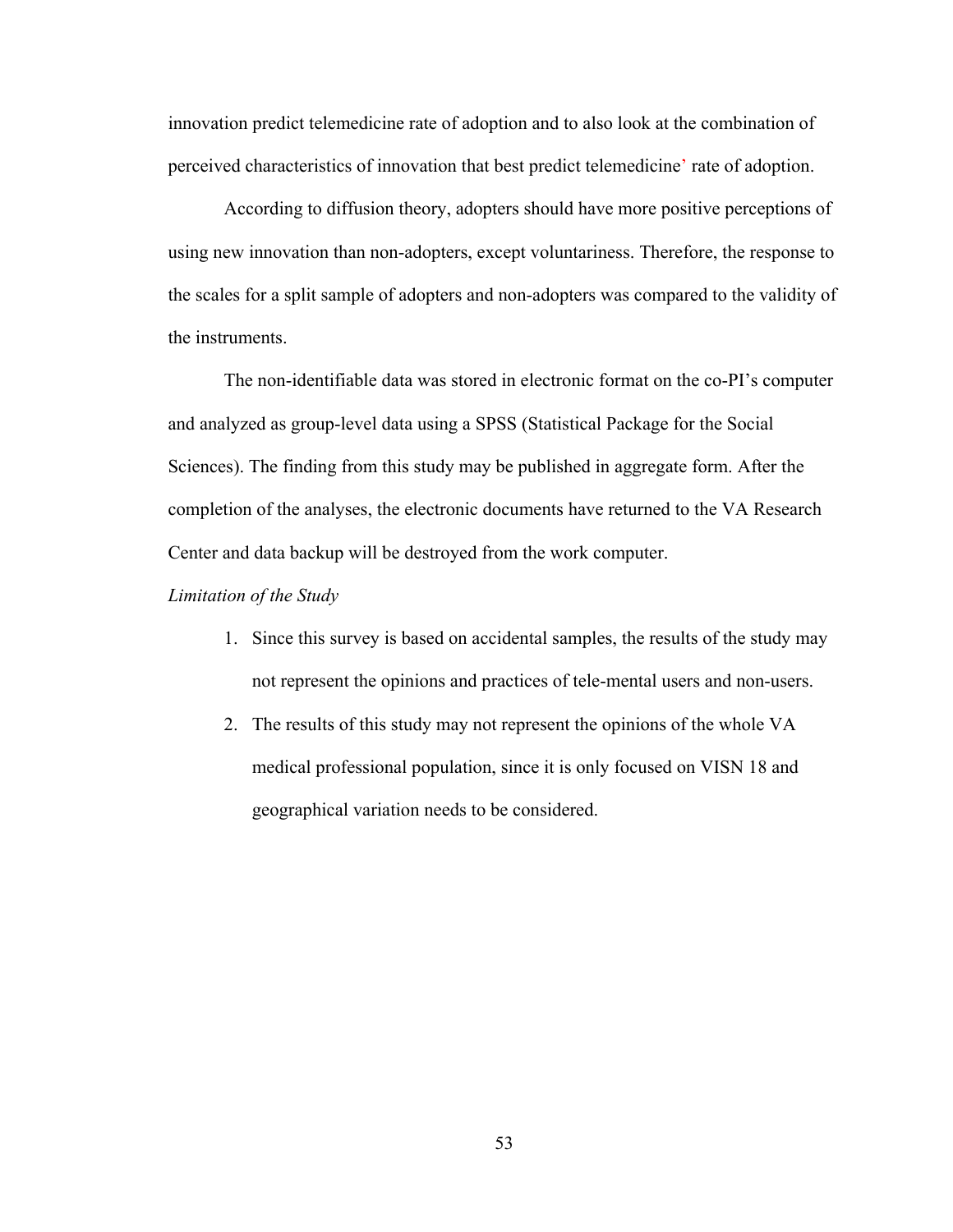#### Chapter 4

### Analysis and Results

The purpose of this study was to investigate factors that affect the telemedicine adoption rate by mental health professionals at the U.S. Department of Veterans Affairs. The research study involved psychiatrists, psychologists, primary care providers, clinical social workers, and other mental health professionals from Veterans Administration (VA) medical centers and community-based outpatient clinics (CBOC) that have experience in telemedicine or about the use of telemedicine.

The primary research question was:

What perceived characteristics of innovation predict telemedicine's rate of adoption by VA mental health professionals?

The sub-research question was:

What combination of perceived characteristics of innovation best predict telemedicine's rate of adoption by VA mental health professionals?

Additional barriers exist when it comes to adopting telemedicine outside of the Department of Veterans Affairs, such as a lack of telemedicine reimbursement and interoperability of electronic medical records among hospitals and clinics. The U.S. Veterans Affairs is in a unique position to conduct research to better understand the adoption of telemedicine without considering reimbursement and electronic medical records integration issues.

### *Pre-Analysis Preparation*

The data for this analysis were collected using an online survey that remained open for 14 weeks and also from Veterans Affairs' electronic medical records for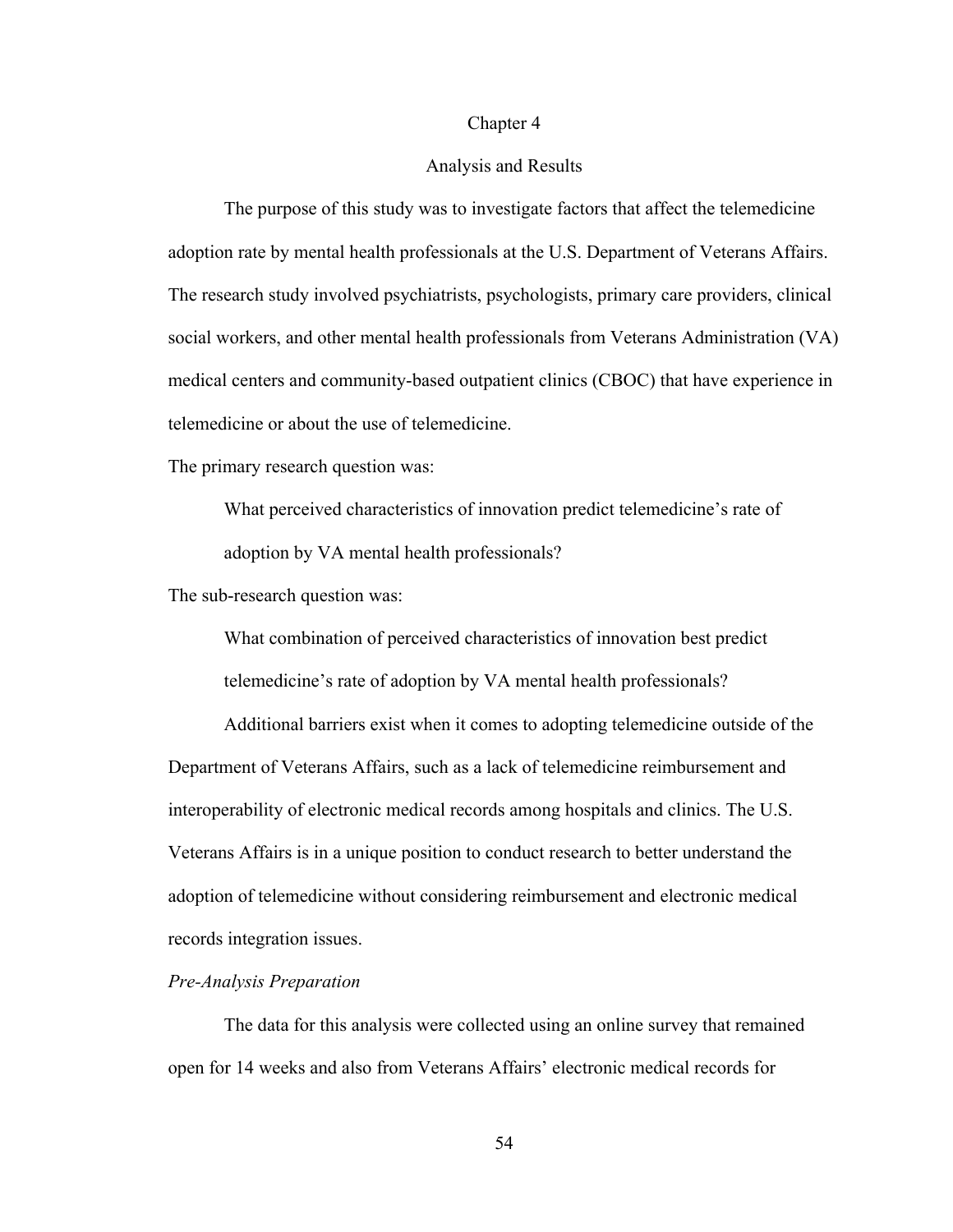gathering the number of telemedicine encounters. All behavioral health medical directors in the VA VISN 18 network were contacted for permission to distribute the survey. Out of seven healthcare systems in VISN 18, Albuquerque, Prescott Health Care Systems and their unions agreed to distribute the survey to their medical staff.

Ms. Murata, an honest broker who provided a firewall between clinical and research activities, used a Microsoft SQL to collect data from the VA's VistA electronic medical records (EMR). Clinical information was stripped of Health Insurance Portability and Accountability Act-denoted personal health identifiers by the honest broker. The data from the EMR contains only the number of encounters. The honest broker linked this data with each participating respondent in the survey and provided the report in an aggregated format.

The non-identifiable data were downloaded into the VA network drive for extra security, and all data analysis was conducted at the VA Albuquerque Informatics Center. SPSS (Statistical Package for the Social Sciences) software was used to analyze the data, and the electronic documents were archived with the VA Research Service.

#### *Reliability and Validity*

The internal consistency estimate of reliability was computed for all eight constructs with its items. This refers to the degree to which the items that make up the scale hang together. Ideally, the Cronbach's alpha coefficient of a scale should be above .7; however, Cronbach's alpha values could generate low values due to constructs with fewer than 10 items (DeVellis, 2003). Based on survey responses, reliability of the majority of the scales was at or above .7, except three constructs: voluntariness, compatibility, and visibility. Negative items were reversed to align with positive items.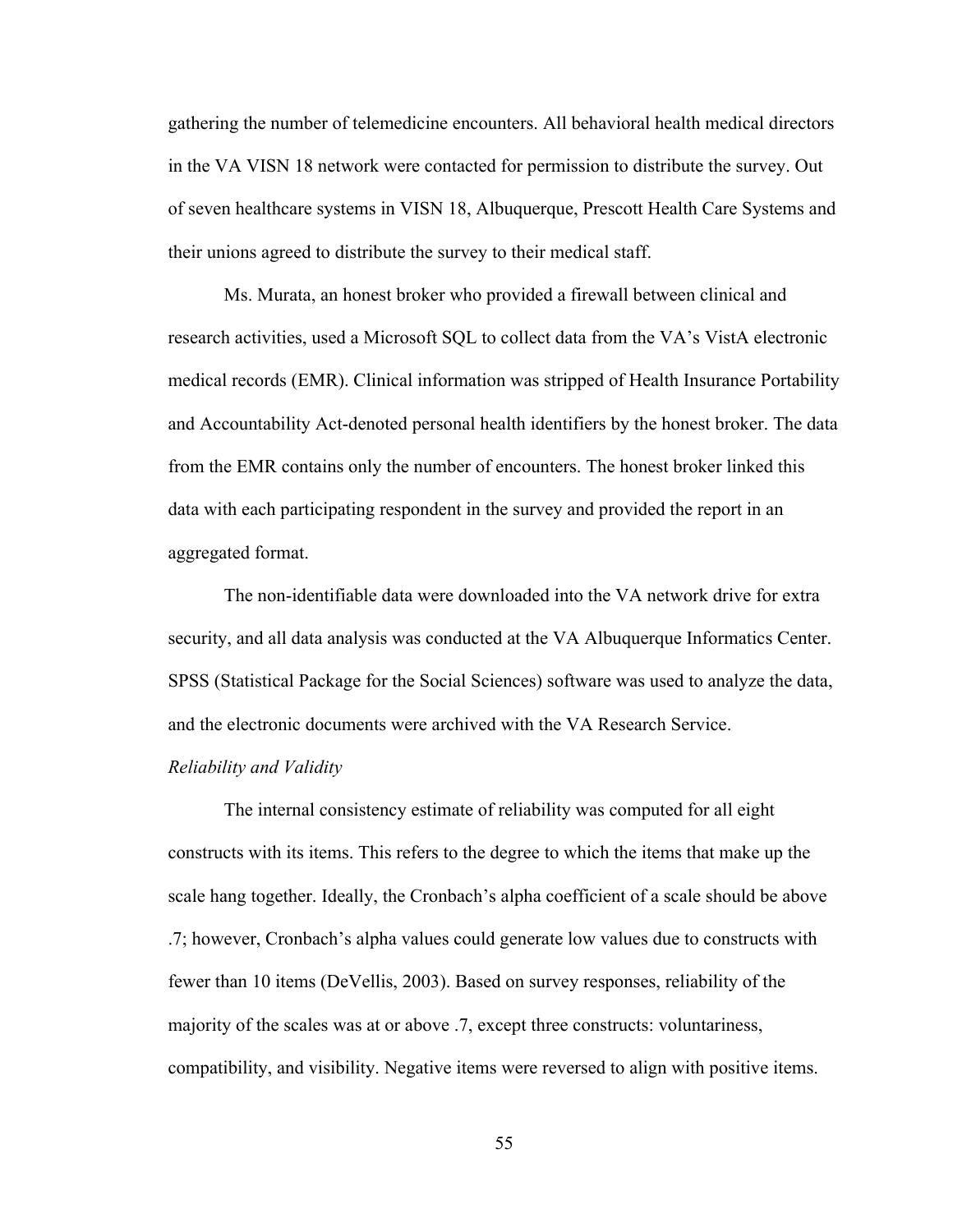# Table 4.1

|                               | Original       |              | If reduced       |              |
|-------------------------------|----------------|--------------|------------------|--------------|
| Scale Name                    | Items          | <b>ALPHA</b> | Item             | <b>ALPHA</b> |
| Voluntariness                 | 3              | .469         | $\overline{2}$   | .602         |
| Relative Advantage            | 5              | .735         |                  |              |
| Compatibility                 | 3              | .636         | 2                | .921         |
| Image                         | $\overline{2}$ | .813         |                  |              |
| Ease of Use                   | 7              | .709         |                  |              |
| <b>Result Demonstrability</b> | 3              | .872         |                  |              |
| Visibility                    | 3              | .541         | $\boldsymbol{2}$ | .544         |
| Trialability                  | $\overline{2}$ | .887         |                  |              |
| Usage & Recommendation        | 5              | .806         |                  |              |
|                               |                |              |                  |              |

*The Internal Consistency Estimate of Reliability of the PCI*

Item-total correlations for the compatibility construct yielded only one correlation that was less than.100: "Using CVT requires me to change how I work." A review was conducted to ensure the domain coverage (content validity) of the construct did not suffer. This item was deleted and raised the reliability of the scale from .636 to .921.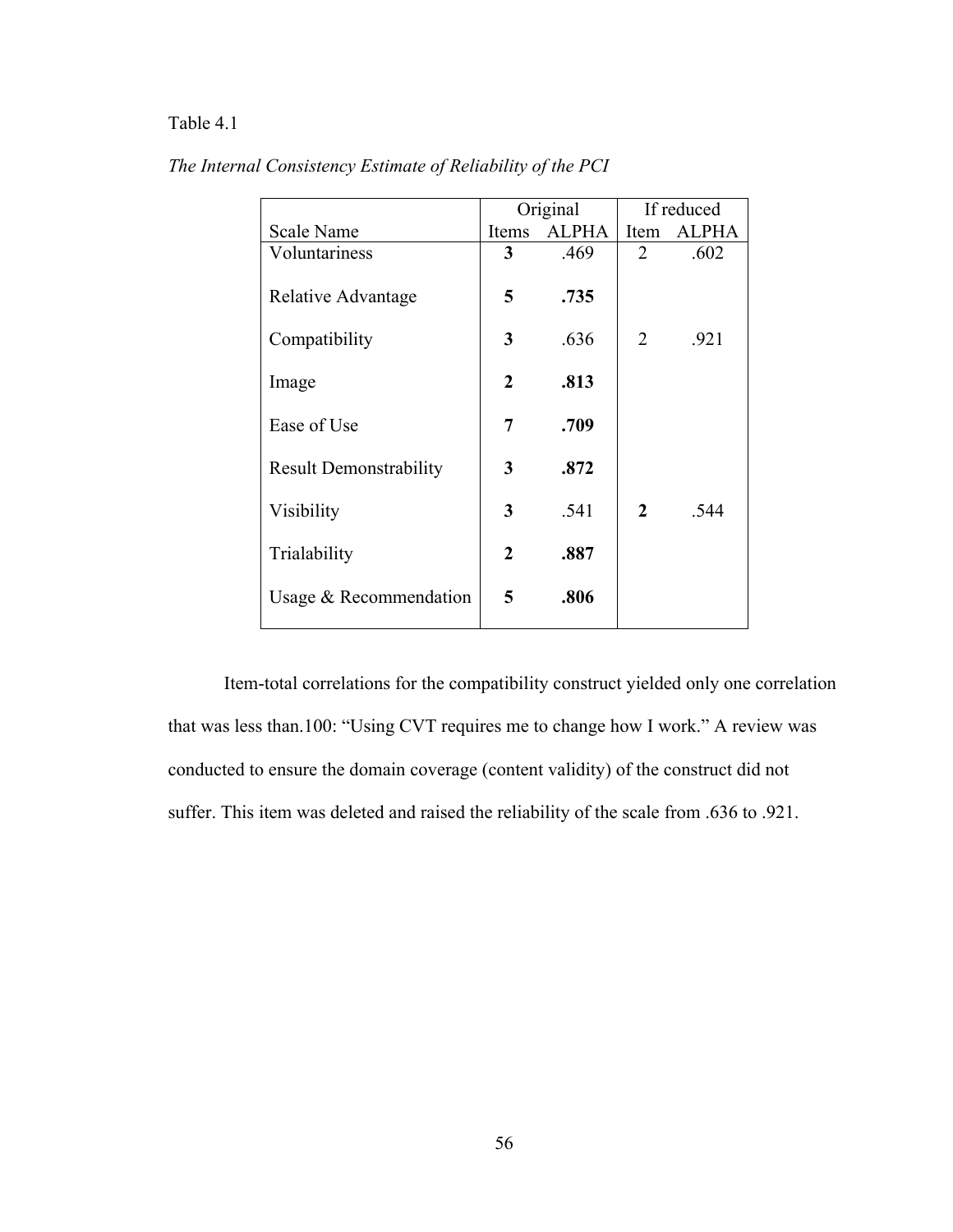#### Table 4.2

|                 | Scale   | Scale       | Corrected   | Squared     | Cronbach's    |
|-----------------|---------|-------------|-------------|-------------|---------------|
|                 | Mean if | Variance if | Item-Total  | Multiple    | Alpha if Item |
|                 | Item    | Item        | Correlation | Correlation | Deleted       |
|                 | Deleted | Deleted     |             |             |               |
| Compatibility1  | 7.7073  | 6.262       | .659        | .704        | .196          |
|                 |         |             |             |             |               |
| Compatibility2  | 7.7561  | 5.989       | .682        | .706        | .149          |
|                 |         |             |             |             |               |
| Compatibility3r | 9.1220  | 11.960      | .100        | .012        | .912          |
|                 |         |             |             |             |               |

#### *Compatibility's Item-Total Statistics*

Voluntariness and visibility both have three items and were lower than the recommended scale. After reviewing item-total correlations for both constructs, Cronbach's alpha was less than .7. Even with potential elimination of an item, Cronbach's alpha couldn't reach .7. The low values of Cronbach's alpha may mean that either a number of items were too small or it may have other issues. Further study is needed to elucidate the low value of Cronbach's alpha in voluntariness and visibility scale.

Pearson Correlation was conducted to examine potential multi-collinearity problems. The results in Table 4.3 indicate that none of the squared correlations was close to 0.80 to suggest a problem with multi-collinearity among the research variables (Hair, Anderson, Tatham and Black, 1995). Therefore, there was no evidence of significant multi-collinearity among the research variables.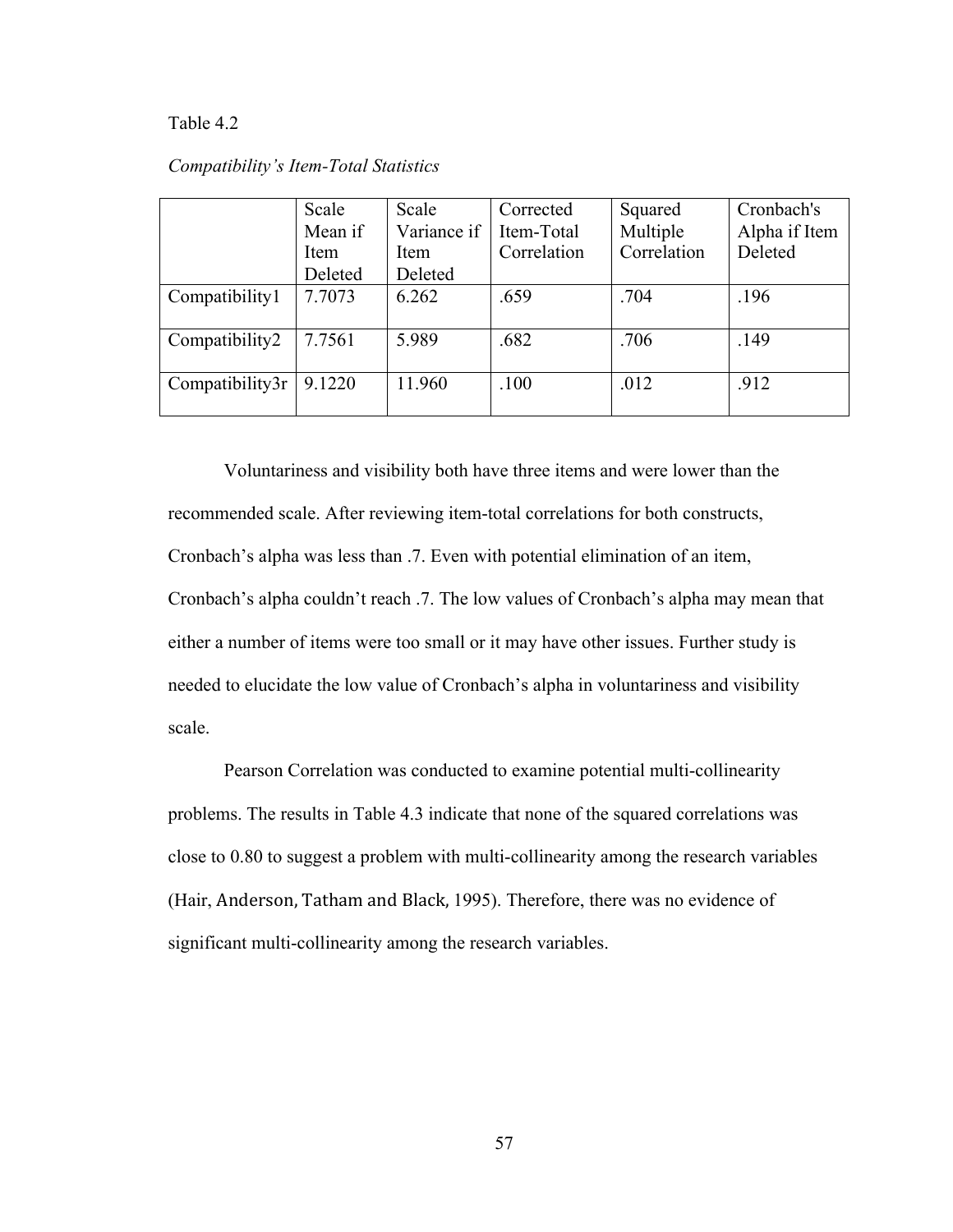### Table 4.3

| PCI            | Volunt. | Advant.  | Compat.  | Image        | Ease<br>of Use | Demo           | Visible      | Trial        | Usage        |
|----------------|---------|----------|----------|--------------|----------------|----------------|--------------|--------------|--------------|
| Volunt.        | 1       | .079     | $-.100$  | $-.084$      | $-152$         | $-.017$        | $-.063$      | $-275*$      | $-.146$      |
| Advant.        | .079    | 1        | $.627**$ | .068         | $.686**$       | $.534**$       | .137         | $.401**$     | $.635**$     |
| Compat.        | $-.100$ | $.627**$ | 1        | $.351*$      | .480**         | $.596**$       | .015         | .257         | $.546**$     |
| Image          | $-.084$ | .068     | $.351*$  | $\mathbf{1}$ | .301           | $.568**$       | .255         | $.408**$     | $.457**$     |
| Ease of<br>Use | $-152$  | $.686**$ | $.480**$ | .301         | $\mathbf{1}$   | $.383*$        | .289*        | $.672**$     | $.596**$     |
| Demo           | $-.017$ | $.534**$ | $.596**$ | $.569**$     | $.383*$        | $\overline{1}$ | $.318*$      | $.396**$     | $.650**$     |
| Visible        | $-.063$ | .137     | .015     | .255         | $.289*$        | $.318*$        | $\mathbf{1}$ | $.546**$     | $.502**$     |
| Trial          | $-275*$ | $.401**$ | .257     | $.408**$     | $.672**$       | $.396**$       | $.546**$     | $\mathbf{1}$ | $.646**$     |
| Usage          | .303    | $.635**$ | $.546**$ | $.457**$     | .596**         | $.650**$       | $.502**$     | $.646**$     | $\mathbf{1}$ |

*Correlation Matrix between Perceived Characteristics of Innovation*

\* Correlation is significant at the 0.05 level (2-tailed).

\*\* Correlation is significant at the 0.01 level (2-tailed).

Experts in diffusion research and telemedicine reviewed the modified items. Dr. Izak Benbasat, author of the original article and an expert in diffusion research, was asked to assess the degree to which individual items measured the intended attributes. Dr. Thomas Klobucar, an expert in VA telemedicine, was contacted to review items for accuracy in depicting the telemedicine adoption and to check the definition of its construct holistically to ensure content validity. Based upon these reviews, the primary change made was to restate items to include both positive and negative direction. The items for this survey were written using a Likert scale that ranged from 1 = Strongly Disagree to  $7 =$  Strongly Agree and were intended to include at least two items for each attribute. The modified survey was designed to measure the response on all eight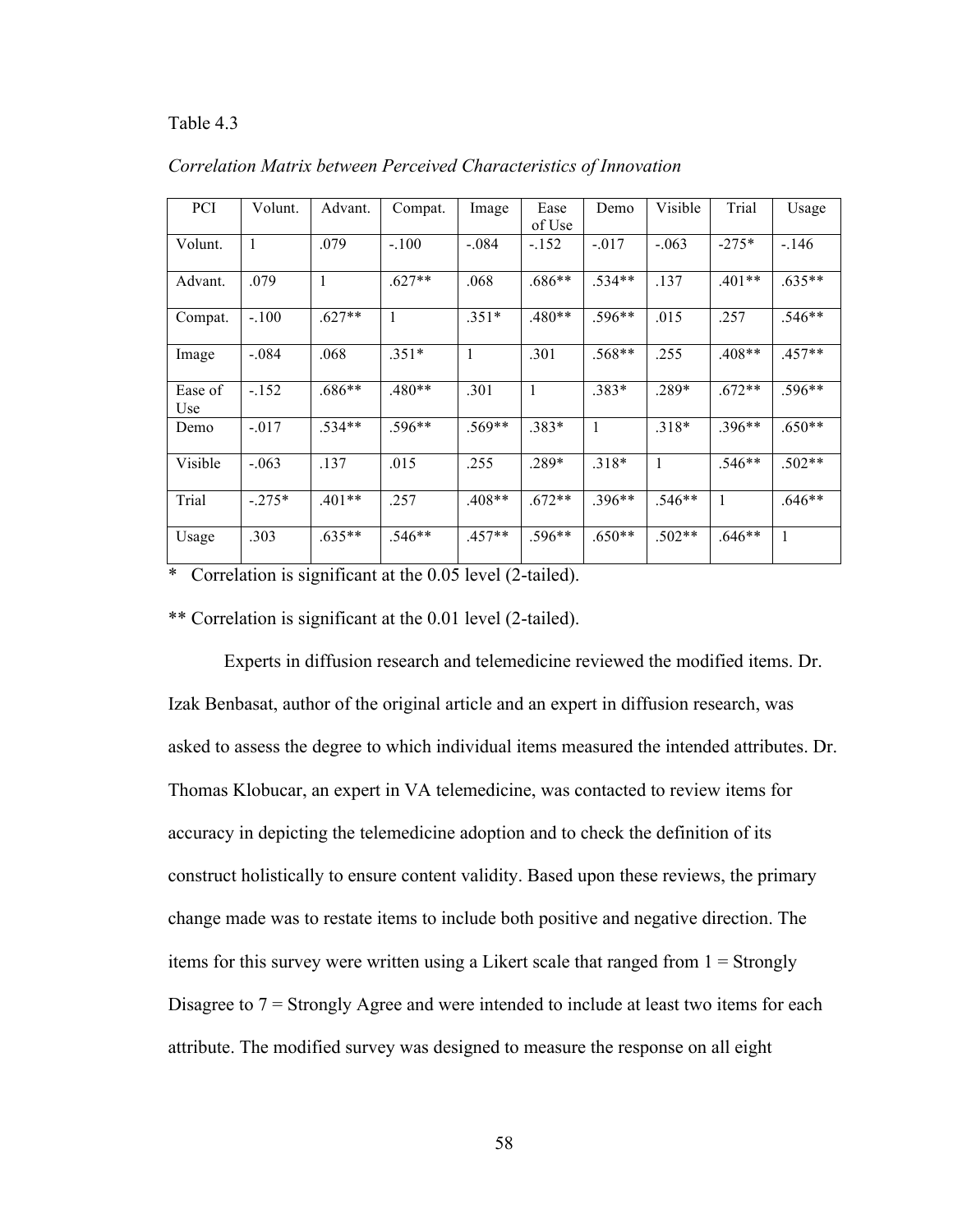attributes of adopting VA telemedicine innovation. Therefore, the measures are believed to have sufficient content validity.

## *Demographics*

The online survey yielded a 24 percent response rate (60/251). The sample of respondents was representative of all behavioral health medical staff in the Albuquerque VA and Northern Arizona VA. A total of 60 respondents participated in the survey: 45 females and 15 males as seen in Table 4.4; two-thirds of the participants were female and one-third was male. The ages of the participants were categorized into five ranges.

- 25-34  $(8)$ ,
- $35-44(13)$ ,
- $45-54(10)$ ,
- $55-64$  (23), and
- $\bullet$  65 or older (6).

The age range of 55-64 had the largest response with 38.3 percent of the study's participants, followed by 21.7 percent in the range of 35-44. This data is reflected in Table 4.5.

Table 4.4

*Gender*

| Gender | $\frac{0}{0}$ | N  |
|--------|---------------|----|
| Male   | 25            | 15 |
| Female | 75            | 45 |
| Total  | 100.0         | 60 |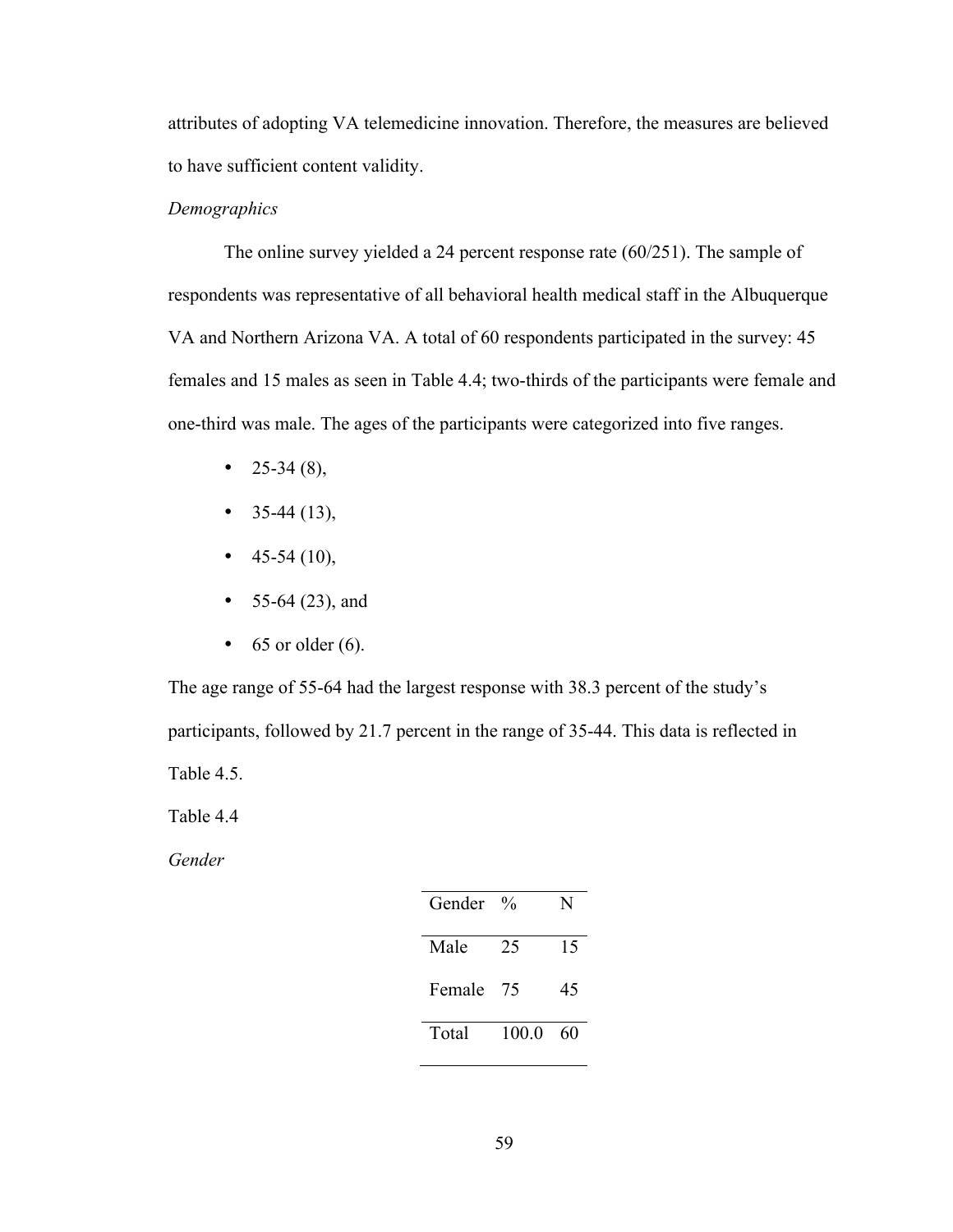*Age*

| Age         | $\frac{0}{0}$ | N  |
|-------------|---------------|----|
| $25 - 34$   | 13.3          | 8  |
| 35-44       | 21.7          | 13 |
| 45-54       | 16.7          | 10 |
| 55-64       | 38.3          | 23 |
| 65 or older | 10.0          | 6  |
| Total       | 100.0         | 60 |

The majority of the participants were either psychologists (Ph.D. or Psy.D) (41.7 percent) or clinical social workers (25 percent) when asked their profession. The numbers and percentages for each profession associated with this sample are presented in Table 4.6.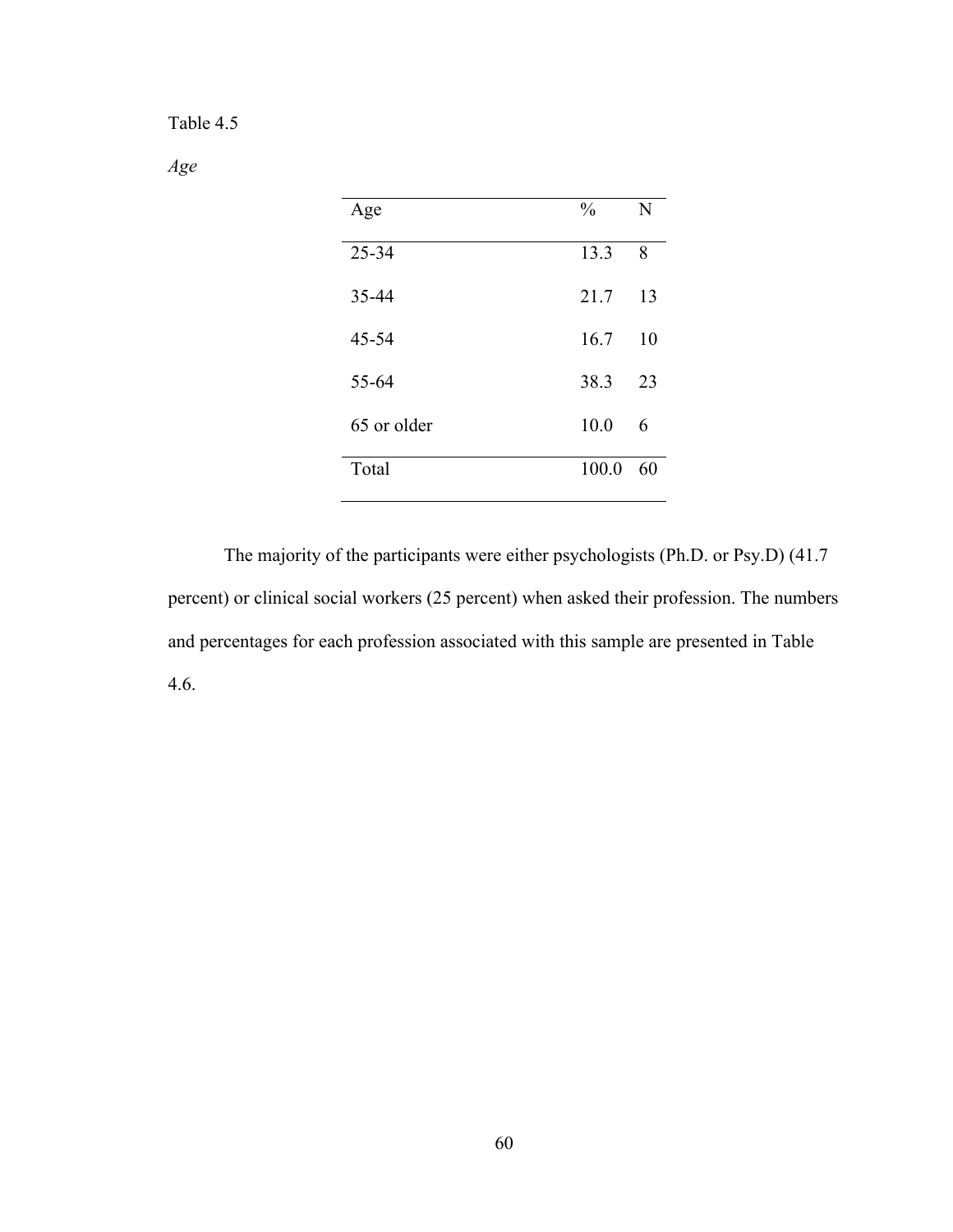## *Profession*

| Profession                      | $\frac{0}{0}$ | N  |
|---------------------------------|---------------|----|
| Psychologist (Ph.D. or Psy.D)   | 41.7          | 25 |
| Clinical Social Worker          | 25            | 15 |
| Psychiatrist (M.D.)             | 15            | 9  |
| PC Provider (PA/ARNP)           | 5             | 3  |
| Nurse (RN)                      | 5             | 3  |
| Primary Care Doctor (M.D.)      | 1.7           | 1  |
| Psychiatric Nurse               | 1.7           | 1  |
| Counselor                       | 1.7           | 1  |
| Tele-health Coordinator         | 1.7           | 1  |
| Tele-health Clinical Technician | 1.7           | 1  |
| Total                           | 100.0         | 60 |

The participants in this research were predominantly from VA medical centers (85 percent) and urban areas (75 percent). Some participants chose rural areas as their region, although they are physically located in an urban setting since they use tele-health to provide care to patients in rural areas. One of the participants stated in the survey, "I am located in an urban setting, but the veterans I serve are in rural locations." That explains variation between practice location and region in Table 4.7 and 4.8.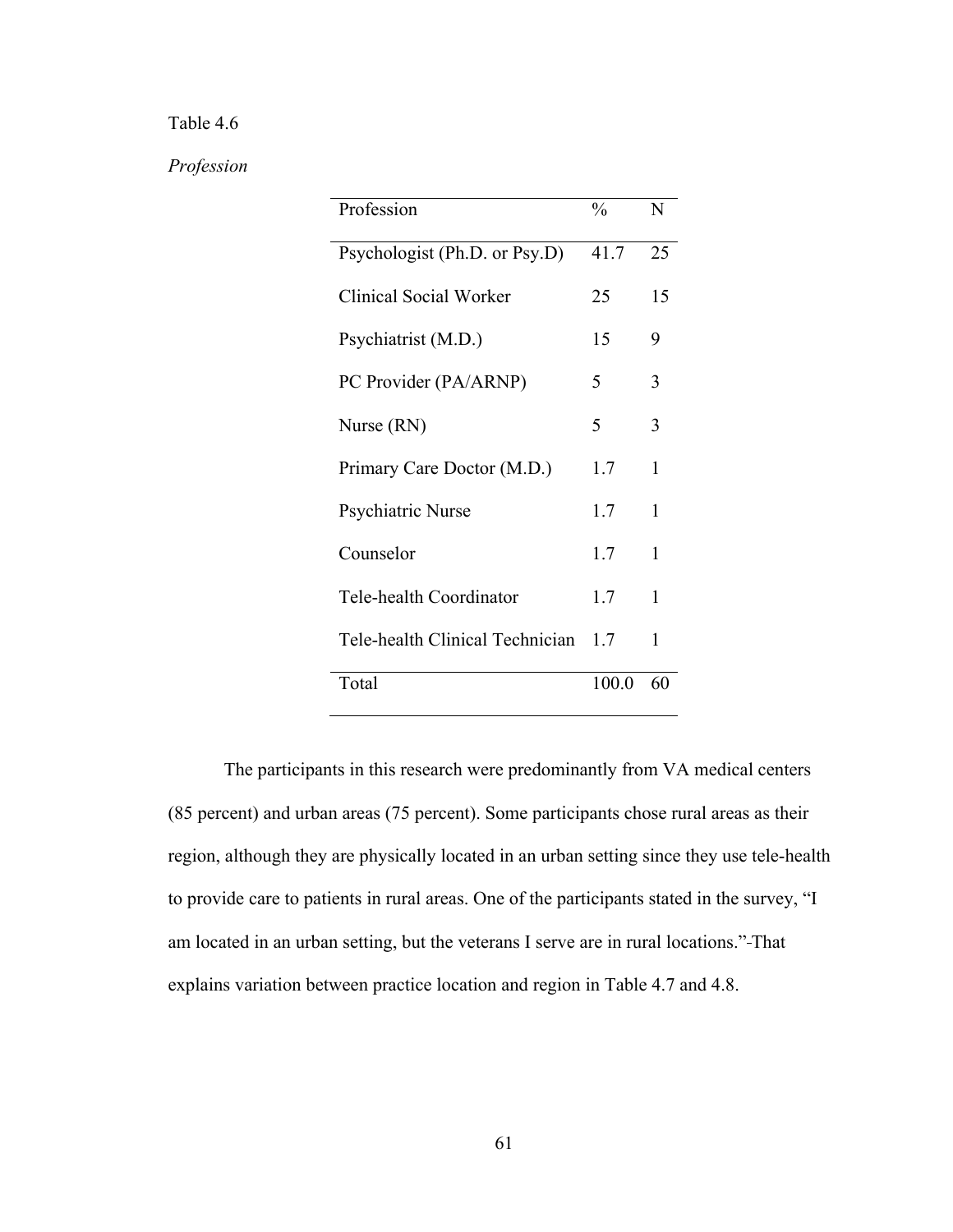*Practice Location*

| Practice Location               | $\frac{0}{0}$ | N             |
|---------------------------------|---------------|---------------|
| VA Medical Center               | 85.0          | 51            |
| VA CBOC                         | 67            |               |
| Tele-health Outreach Clinic 8.3 |               | $\mathcal{L}$ |
| Total                           | 100 0         |               |

Table 4.8

*Region*

| Region | $\%$  | N  |
|--------|-------|----|
| Urban  | 75 O  | 45 |
| Rural  | 25.0  | 15 |
| Total  | 100 0 | 60 |

Although 96.7 percent of participants reported that they have video-based telehealth equipment in their facility, only 65 percent of participants or participants' team use a clinical video tele-health system.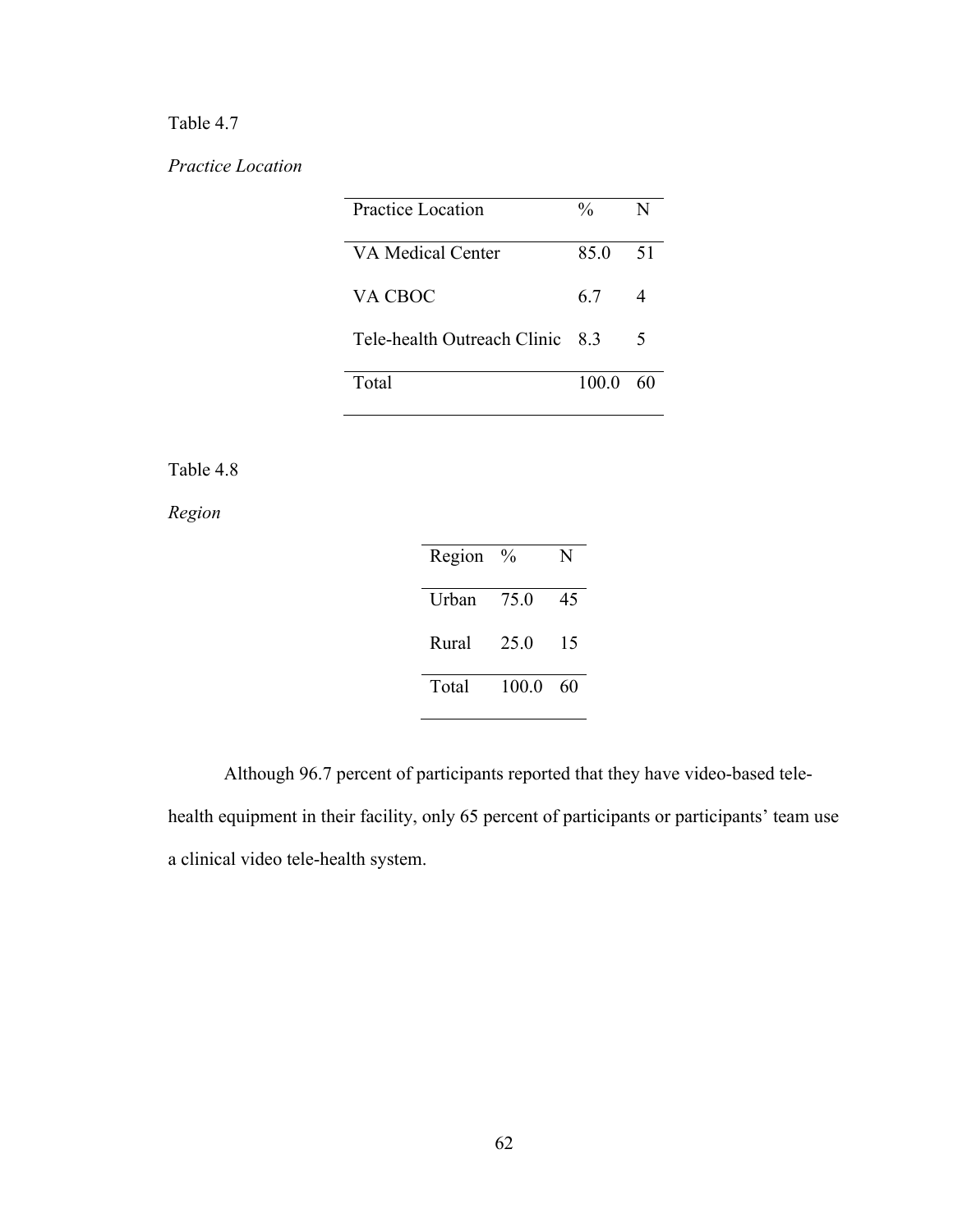## *Tele-Health Equipment Availability*

| Do you have a video-based tele-health equipment in your facility? |  |  |
|-------------------------------------------------------------------|--|--|
|                                                                   |  |  |

|      | Yes |                       | N <sub>0</sub> |               | Total |  |
|------|-----|-----------------------|----------------|---------------|-------|--|
| $\%$ |     | $\%$                  | N              | $\frac{0}{0}$ |       |  |
| 96.7 | 58  | 2 <sub>2</sub><br>J.J |                | 100.0         | 60    |  |

#### Table 4.10

## *Tele-Health Usage by Participant or His/Her Team*

Do you or your team use a clinical video tele-health system?

|               | Yes |      | No |       | Total |
|---------------|-----|------|----|-------|-------|
| $\frac{0}{0}$ |     | $\%$ |    | $\%$  |       |
| 65.0          | 39  | 35.0 | 21 | 100.0 | 60    |

The absence of a physical presence between a healthcare provider and the patient was believed by 21.7 percent of participants to severely limit the effectiveness of treatment, and 58.3 percent believed otherwise. Some of participants expressed that it depends on the type of treatments and populations in terms of effectiveness of treatment. Adopters stated that although it does limit somewhat, they could overcome the obstacles, and some non-adopters weren't sure, because they hadn't actually used the system yet.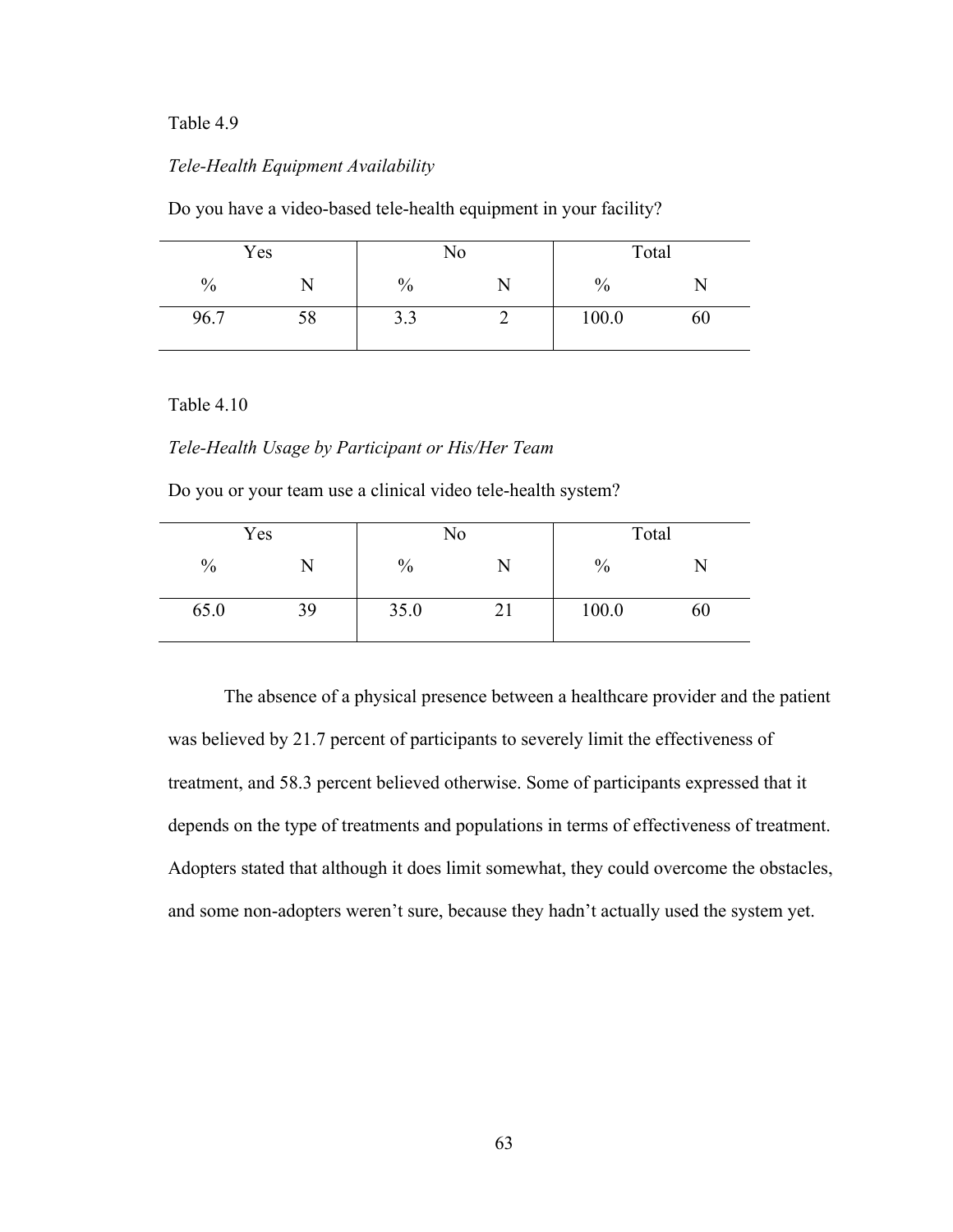### *Absence of Physical Presence*

Do you believe that the absence of a physical presence between a healthcare provider and the patient severely limits the effectiveness of treatment?

| Yes                        |  | No            |    | Missing |                         | Total |    |
|----------------------------|--|---------------|----|---------|-------------------------|-------|----|
| $\%$                       |  | $\frac{0}{0}$ |    | $\%$    |                         | $\%$  | P١ |
| $\mathbf{r}$<br>$\sim$ 1.1 |  | 58.3          | 35 | 20      | $\sim$<br>┸ <del></del> | 100.0 | 60 |

### *Perceptions of Innovation Attributes*

#### *Voluntariness*

As of 2013, medical providers at the VA are currently mandated to use some form of distance technology tool (phone and video, etc.) to provide patient care. A high percentage of respondents reported that they would use clinical video tele-health (CVT) voluntarily if they had the time and technology easily available to them. Some respondents stated that using CVT is too cumbersome and that the VA doesn't have enough staff to support the technology. One respondent has concerns about the safety and stated, "One simply cannot observe body language and other physical features clearly enough to do an accurate clinical assessment in some circumstances"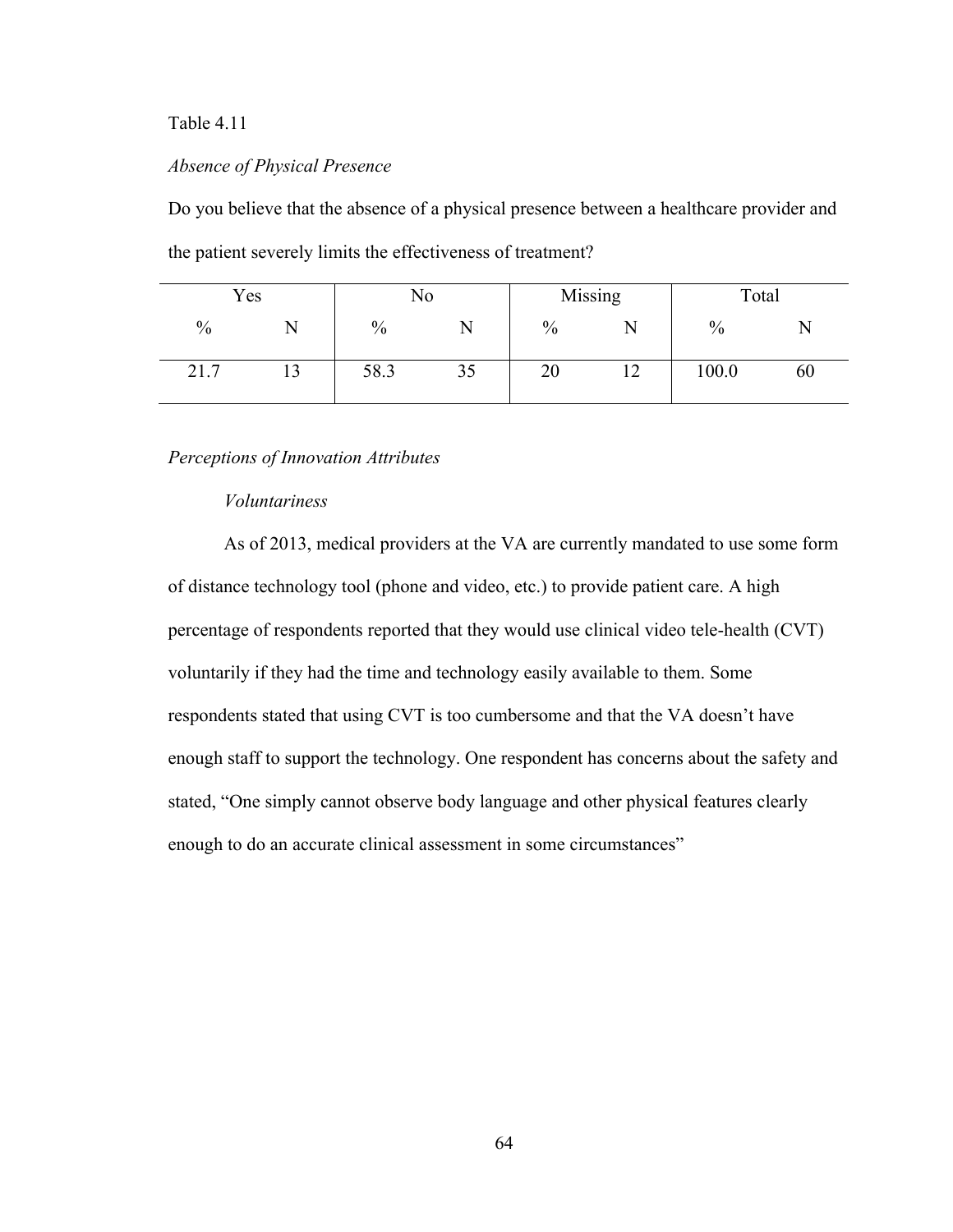*Attribute - Voluntariness*

| Attribute                                                      | Mean | <b>SD</b> | Median |
|----------------------------------------------------------------|------|-----------|--------|
| <i>Voluntariness</i>                                           | 4.18 | 1.673     |        |
| My superiors expect me to use CVT (clinical video tele-        | 4.76 | 2.370     | 5.50   |
| health). $\circledR$                                           |      |           |        |
| My use of CVT is voluntary.                                    | 4.04 | 2.231     | 4.00   |
| If I had the time and technology was easily available, I would | 5.37 | 1.755     | 6.00   |
| use CVT voluntarily.                                           |      |           |        |

Response: 1-7 Likert (Strongly Disagree – Strongly Agree) ® - Scores reversed for items requesting disagreement

### *Relative Advantage*

Respondents reported "disagree" on the first two items meaning that it's neither quick nor easy when it comes to using CVT. It was interesting to see the difference between the third and fourth items, meaning that VA mental health professionals are willing to use CVT for the sake of patients, although it's not beneficial for them as an individual, but they would use it because they are medical providers. One respondent stated, "Of course it is easier for me to just sit in my office and have the patient show up, but getting the machine set up and seeing the patient over CVT is really not difficult. If it means the vet doesn't have to drive into Albuquerque, that's worth it to me."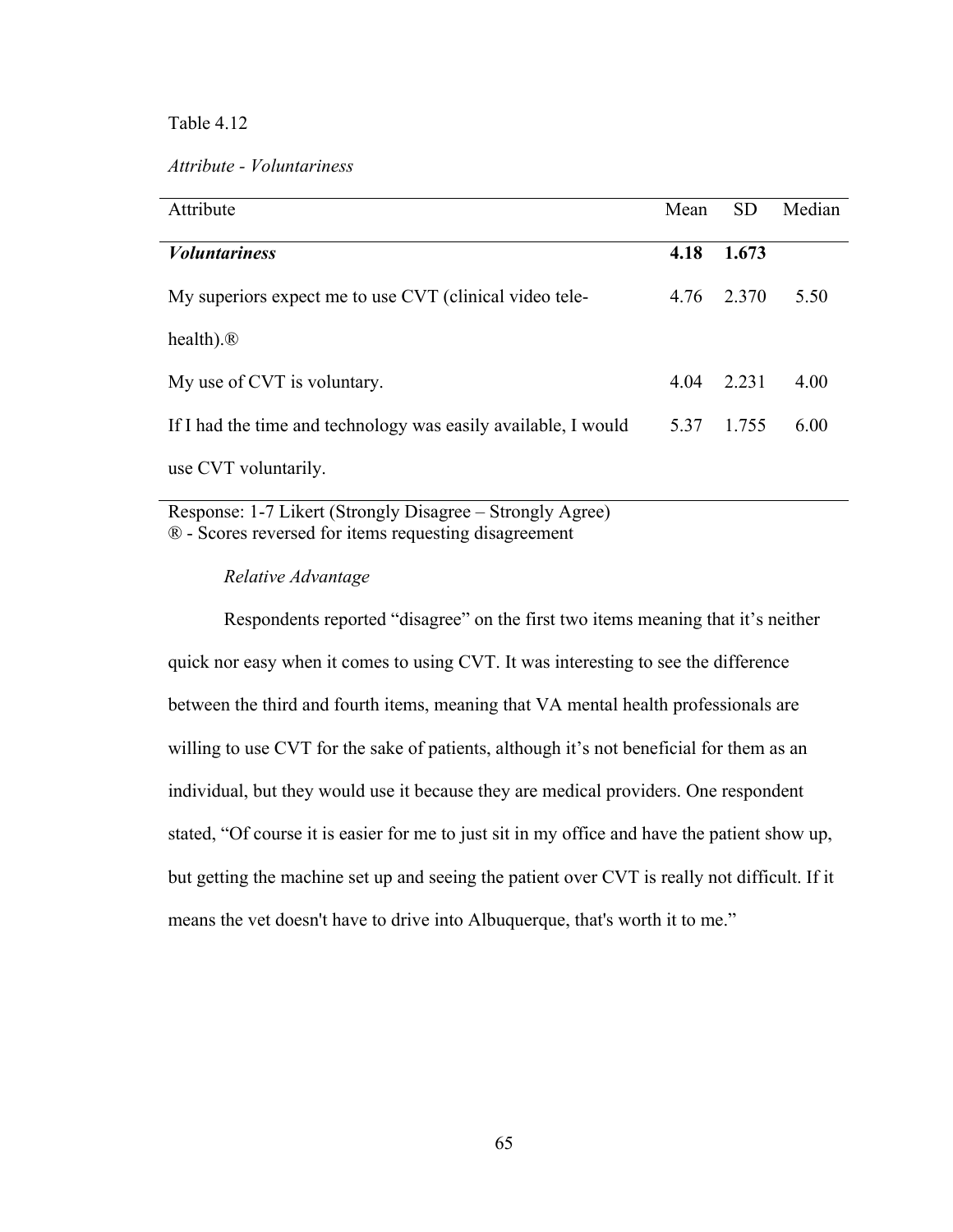## *Attribute – Relative Advantage*

| Attribute                                               | Mean | <b>SD</b> | Median |
|---------------------------------------------------------|------|-----------|--------|
| <b>Relative Advantage</b>                               | 4.36 | 1.150     |        |
| Using CVT enables me to accomplish tasks more quickly.  | 3.33 | 1.264     | 4.00   |
| Using CVT makes it easier to do my job.                 | 3.72 | 1.395     | 4.00   |
| The disadvantages of my using CVT far outweigh the      | 2.98 | 1.469     | 3.00   |
| advantages for my patients. ®                           |      |           |        |
| The disadvantages of my using CVT far outweigh the      | 3.41 | 1.647     | 3.00   |
| advantages for me as a care provider. ®                 |      |           |        |
| Overall, I find using CVT to be advantageous in my job. | 4.73 | 1.768     | 5.00   |

Response: 1-7 Likert (Strongly Disagree – Strongly Agree) ® - Scores reversed for items requesting disagreement

### *Compatibility*

Respondents reported "Neutral" when asked about using CVT in terms of compatibility. One respondent wrote,

*Primarily, it requires that I prepare ahead of time and think about what handouts or paperwork I want the veteran to have for our session. I need to mail them to the veteran beforehand or fax them to the CBOC and hope that staff there will get them to the vet before our (CVT) session.*

Others responded that they don't have experience in using CVT; therefore, they aren't sure whether it's compatible with their workflows.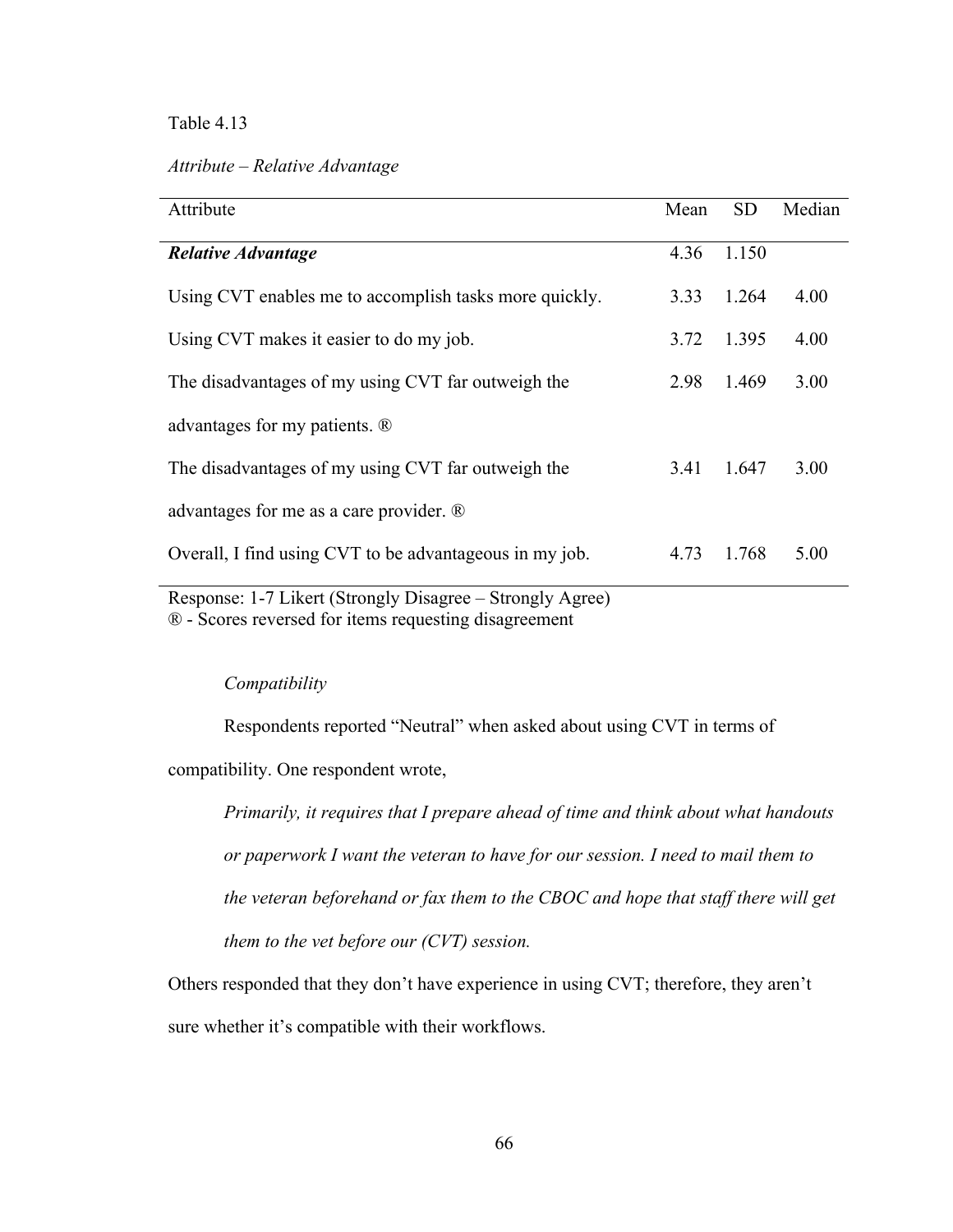## *Attribute - Compatibility*

| Attribute                                                   | Mean | <b>SD</b> | Median |
|-------------------------------------------------------------|------|-----------|--------|
|                                                             |      |           |        |
| Compatibility                                               | 4.43 | 1.788     |        |
| Using CVT is compatible with the way I currently perform my | 4.51 | 1.804     | 5.00   |
| work.                                                       |      |           |        |
| Using CVT fits into my work style.                          | 4.38 | 1.886     | 5.00   |
| Response: 1-7 Likert (Strongly Disagree – Strongly Agree)   |      |           |        |

Response: 1-7 Likert (Strongly Disagree – Strongly Agree)

*Image*

Respondents felt that using CVT slightly improves their images but not significantly.

Table 4.15

*Attribute -Image*

| Attribute                                                                | Mean | <b>SD</b>  | Median |
|--------------------------------------------------------------------------|------|------------|--------|
|                                                                          |      |            |        |
| <i>Image</i>                                                             |      | 4.53 1.498 |        |
|                                                                          |      |            |        |
| Using CVT improves my image within my organization.                      |      | 4.63 1.644 | 4.50   |
|                                                                          |      |            |        |
| Because of my use of CVT, others in my organization see me as 4.33 1.621 |      |            | 4.00   |
|                                                                          |      |            |        |
| a more valuable employee.                                                |      |            |        |
|                                                                          |      |            |        |

Response: 1-7 Likert (Strongly Disagree – Strongly Agree)

*Ease of Use*

Respondents chose "Agree" on item 4: "It is difficult to schedule a CVT session for patients." One respondent stated,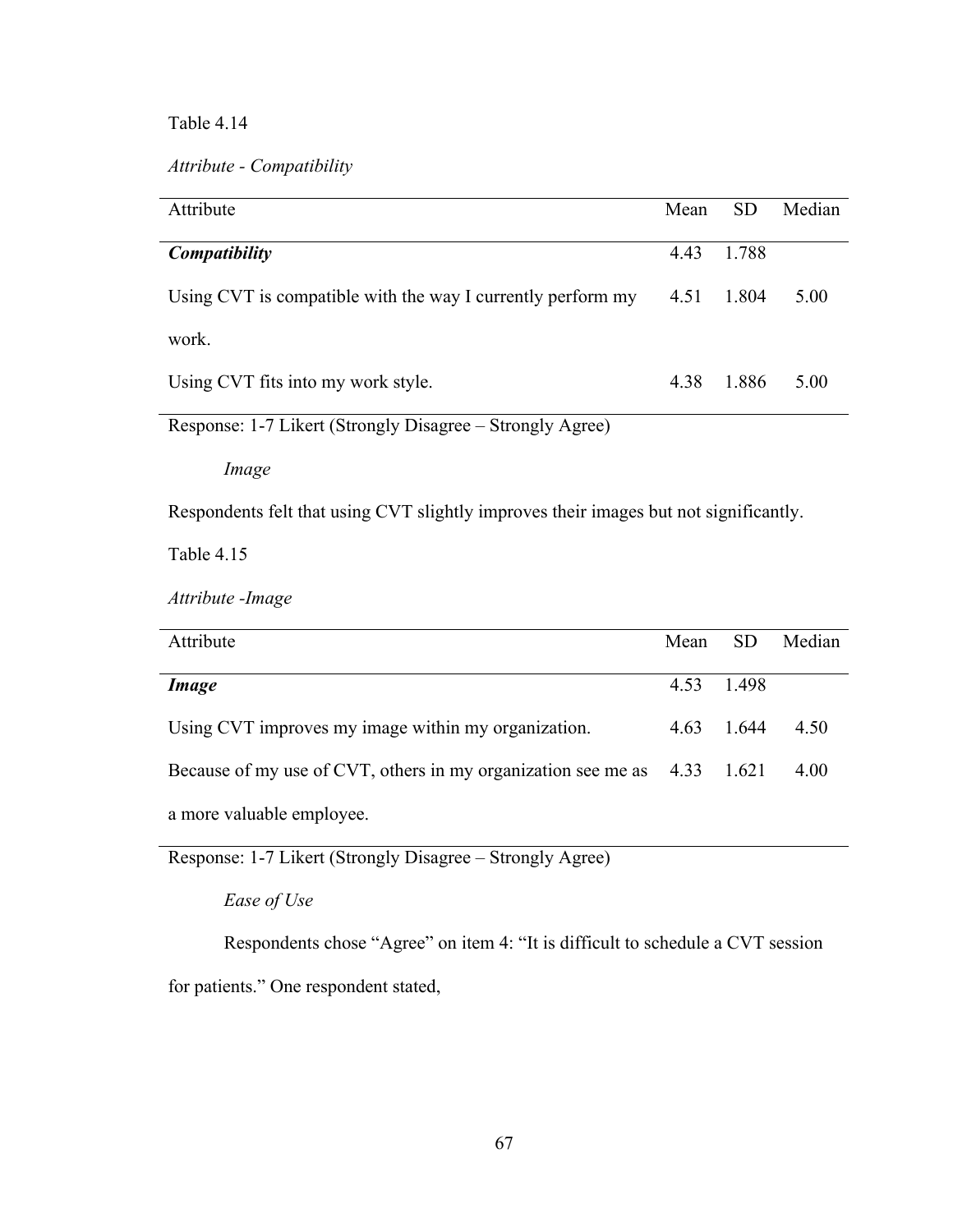*Scheduling patients is the trickiest part of using CVT, because most rural outpatient clinics have one or two machines that are used by several disciplines in the hospital. More machines would make scheduling much easier.*

Another respondent stated,

*The issue I face when scheduling appointments for veterans is that the CBOC schedule is not often concurrent with the provider's schedule.*

Respondents chose "Disagree" on Item 3: "CVT training is quick and easy." A

respondent stated,

*The only time I would use it is for screenings, which would be preferable to the phone screenings we now do. However, until the training/scheduling issues are dealt with, it is impossibly difficult.*

All other questions were slightly higher than neutral.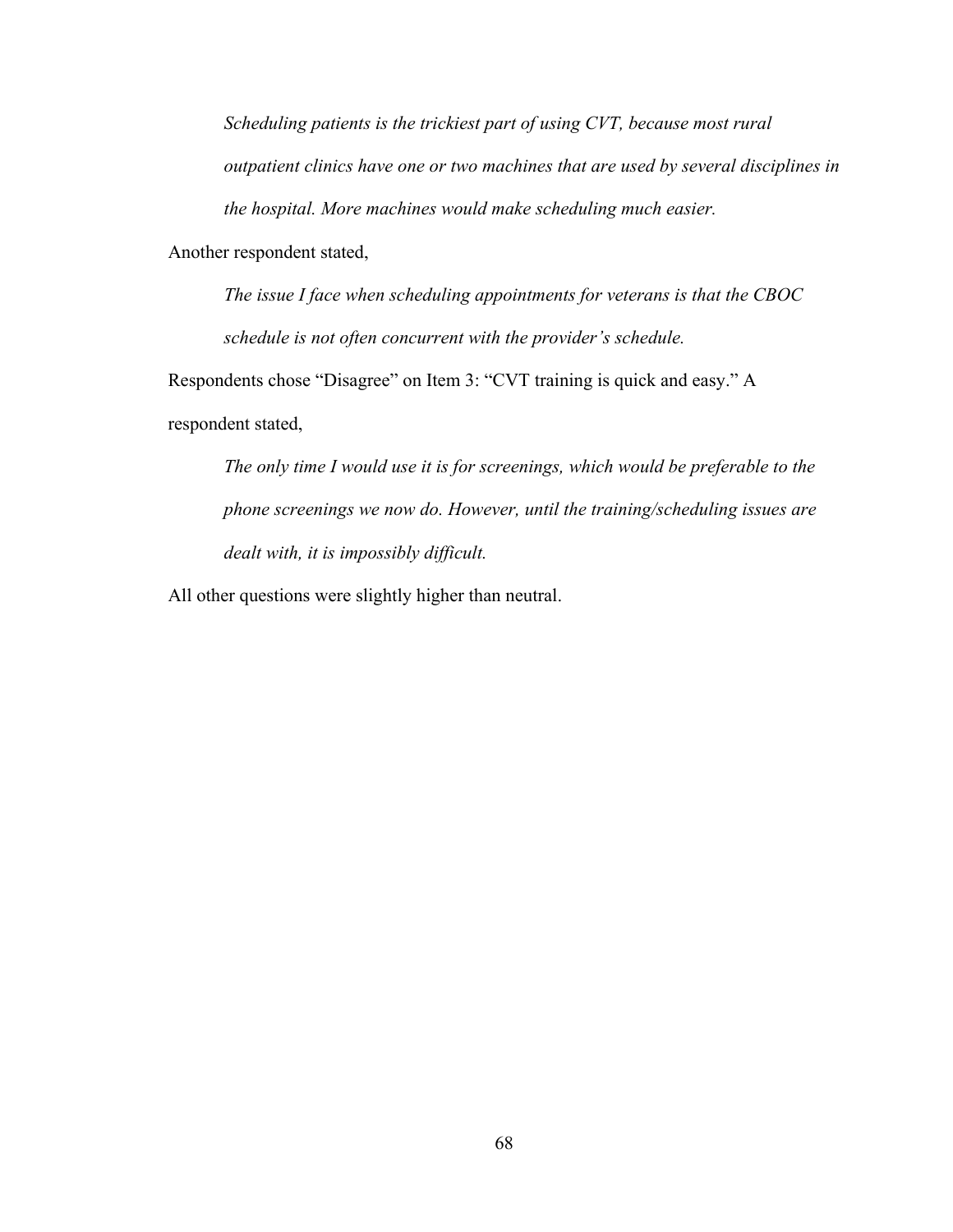*Attribute – Ease of Use*

| Attribute                                                  | Mean | <b>SD</b> | Median |
|------------------------------------------------------------|------|-----------|--------|
| <b>Ease of Use</b>                                         | 3.81 | 1.096     |        |
|                                                            |      |           |        |
| CVT is cumbersome to use. $\mathbb{R}$                     | 4.30 | 1.712     | 4.00   |
|                                                            |      |           |        |
| It's easy to get my CVT system to do what I want it to do. | 4.35 | 1.631     | 4.00   |
| CVT training is quick and easy.                            | 3.67 | 1.805     | 4.00   |
|                                                            |      |           |        |
| It is difficult to schedule a CVT session for patients. ®  | 5.00 | 1.897     | 5.00   |
| Reaching a CVT support team is difficult. $\mathbb{R}$     | 4.17 | 1.774     | 4.00   |
|                                                            |      |           |        |
| Overall, I believe that CVT is easy to use.                | 4.44 | 1.598     | 4.00   |
| It's easy to access CVT system in my facility.             | 4.29 | 1.914     | 4.00   |
|                                                            |      |           |        |
|                                                            |      |           |        |

Response: 1-7 Likert (Strongly Disagree – Strongly Agree)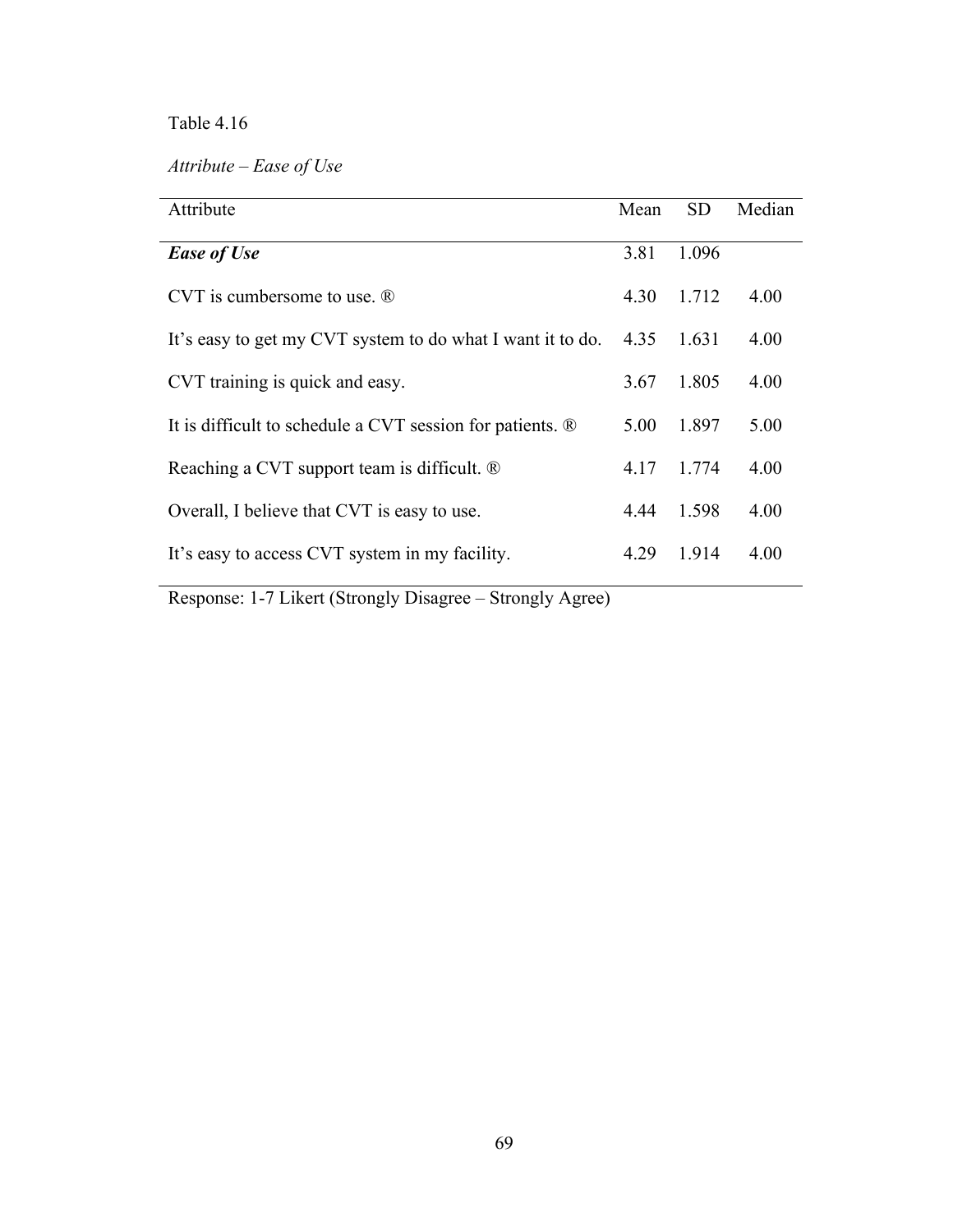#### *Result Demonstrability*

Responses were very positive for every item in Result Demonstrability. One respondent wrote,

*It's pretty obvious that this helps us reach rural veterans; I think the primary hesitation is before someone has used it and their fears that it puts a barrier between them and their client.*

Whether potential users agree or disagree on positive effectiveness of CVT, everyone agreed there is a huge benefit for rural veterans in terms of geographic convenience. Therefore, they are willing to tell others about using CVT.

Table 4.17

### *Attribute – Result Demonstrability*

| Attribute                                                                                | Mean | <b>SD</b> | Median |
|------------------------------------------------------------------------------------------|------|-----------|--------|
| <b>Result Demonstrability</b>                                                            | 5.20 | 1.581     |        |
| I would have no difficulty telling others about the advantages of 4.76 1.979<br>CVT.     |      |           | 5.00   |
| I believe that I could communicate to others the reasons for                             | 5.31 | 1.715     | 5.50   |
| using CVT.<br>I would have difficulty explaining why using CVT is beneficial. 2.54 1.637 |      |           | 2.00   |
| $^{\circledR}$                                                                           |      |           |        |

Response: 1-7 Likert (Strongly Disagree – Strongly Agree)

*Visibility*

Every item came out positive in Visibility. In 2012 the VA received funding to implement CVT equipment in every VA medical center and CBOC. Based on the responses, it is apparent that respondents knew that there are CVTs being used. One respondent wrote,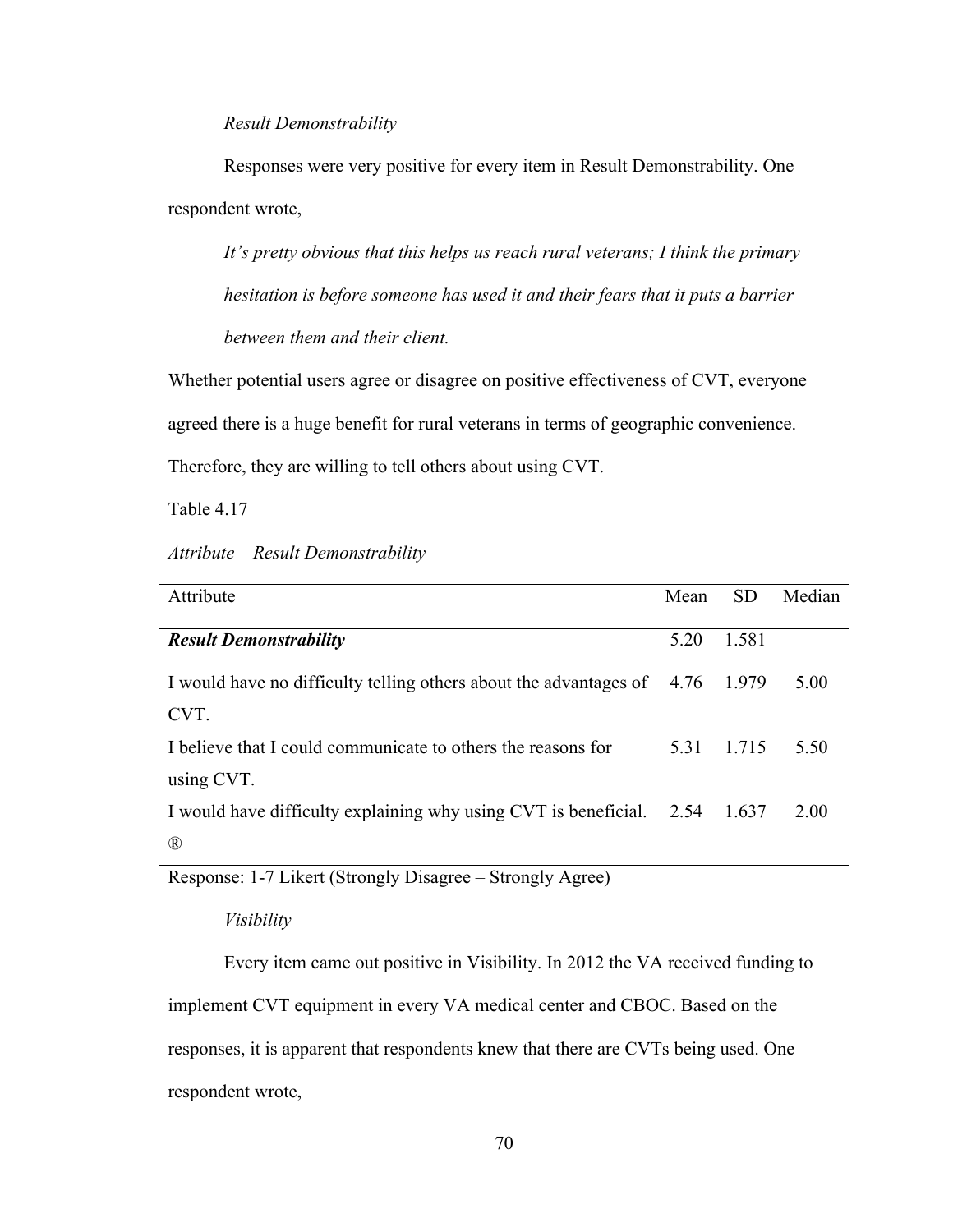*We all know it is used but most have not seen it in use, leaving some assumptions in place of knowledge.*

Table 4.18

*Attribute - Visibility*

| Attribute                                                            | Mean | SD.        | Median |
|----------------------------------------------------------------------|------|------------|--------|
| <b>Visibility</b>                                                    | 4 84 | -1496      |        |
| I have seen others using CVT in my organization. $5.67$ 1.845        |      |            | 6.00   |
| I have seen CVT in use outside my organization.                      |      | 4.20 2.298 | 5.00   |
| CVT use is not very visible in my organization. $\otimes$ 3.27 1.820 |      |            | 3.00   |

Response: 1-7 Likert (Strongly Disagree – Strongly Agree)

*Trialability* 

Although most respondents knew where they could experiment with a CVT system, they didn't get to actually try the system.

Table 4.19

*Attribute - Trialability*

| Attribute                                                 |            | Mean SD Median |
|-----------------------------------------------------------|------------|----------------|
| Trialability                                              | 4.39 2.214 |                |
| I've had many opportunities to try CVT system. 3.75 2.320 |            | 4.00           |
| I know where I can go to try out a CVT system. 4.94 2.257 |            | 6.00           |

Response: 1-7 Likert (Strongly Disagree – Strongly Agree)

*Usage and Recommendation*

Although the median of Item 1: "I consider myself to be a frequent CVT user" is 1.00, the median of Item 3: "I plan to use CVT in the future" is 6.00. It is very positive to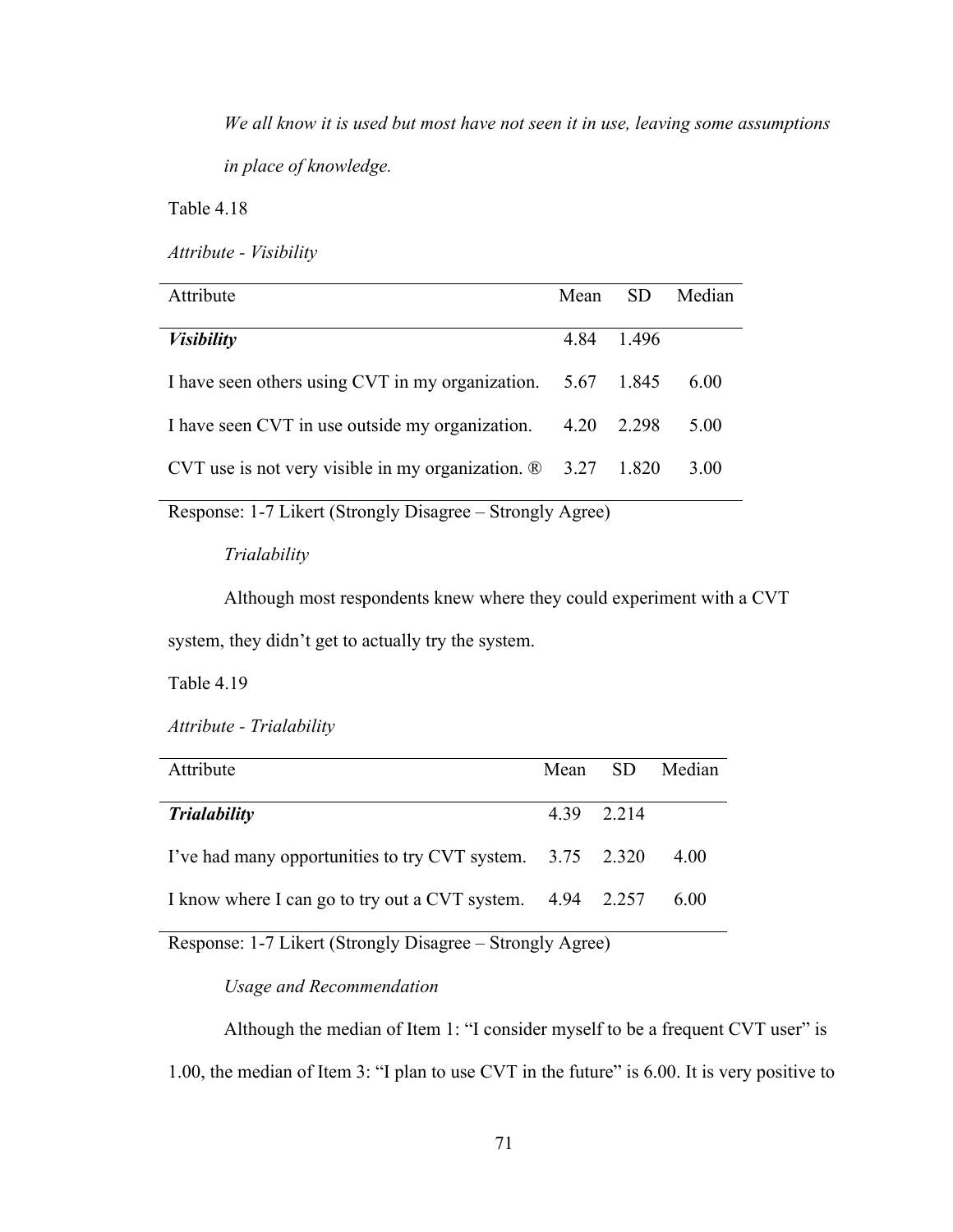see that they view themselves as future users of CVT and also recommend CVT to colleagues and patients. One respondent wrote,

*If given the opportunity, I would be glad to use CVT to see how it works and how it can be used to help veterans.*

Table 4.18

*Attribute - Usage and Recommendation*

| Attribute                                                   | Mean | <b>SD</b> | Median |
|-------------------------------------------------------------|------|-----------|--------|
| <b>Usage and Recommendation</b>                             | 3.98 | 1.814     |        |
| I consider myself to be a frequent CVT user.                | 2.90 | 2.323     | 1.00   |
| A lot of my patients receive CVT service(s) in my facility. | 3.73 | 2.182     | 4.00   |
| I plan to use CVT in the future.                            | 5.00 | 2.114     | 6.00   |
| I recommend CVT to my colleagues.                           | 4.82 | 1.936     | 5.00   |
| I recommend CVT to my patients.                             | 5 27 | 1.643     | 6.00   |

Response: 1-7 Likert (Strongly Disagree – Strongly Agree)

*Comparisons between Adopters and Non-Adopters*

In order to effectively compare adopters to non-adopters, the author verified and merged data between "I consider myself to be a frequent CVT user" item from the usage and recommendation construct and the actual number of telemedicine encounters from electronic medical records into *Adoption Rate* as a dependent variable into a 1-7 Likert scale. There were 19 adopters and 41 non-adopters.

*Demographics of Adopters and Non-Adopters*

There wasn't any major difference between adopters and non-adopters in terms of gender. About two-thirds of the adopters and non-adopters were female and one-third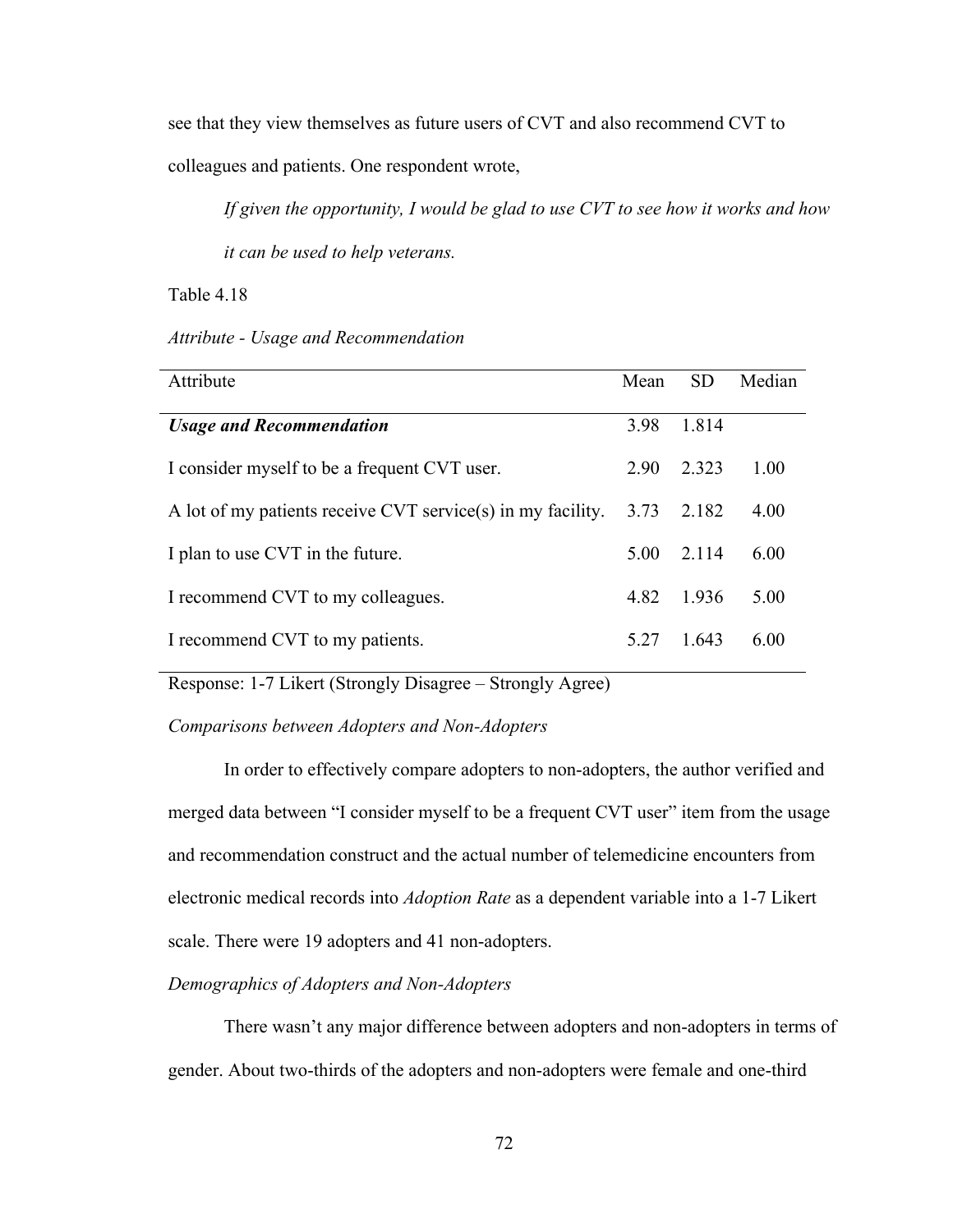was male. The ages of the participants were categorized into five ranges. The age range of 55-64 was highest for both adopters (47.4%) and non-adopters (31.1%), followed by the age range of 45-54 for adopters (21.1%) and the age range of 35-44 for non-adopters (29.3%). The numbers and percentages for each profession associated with this sample are presented in Table 4.20.

Table 4.21

| Gender |              | Adopters $(N)$ Non-adopters $(N)$ |
|--------|--------------|-----------------------------------|
| Male   | $26.3\%$ (5) | $24.4\%$ (10)                     |
| Female | 73.7% (14)   | $75.6\%$ (31)                     |
| Total  | $100\%$ (19) | $100\%$ (41)                      |

Table 4.22

*Age (Adopters vs Non-Adopters)*

| Age         | Adopters $(N)$ | Non-adopters (N) |
|-------------|----------------|------------------|
| 25-34       | $15.8\%$ (3)   | $12.2\%$ (5)     |
| 35-44       | $5.3\%$ (1)    | $29.3\%$ (12)    |
| 45-54       | $21.1\%$ (4)   | $14.6\%$ (6)     |
| 55-64       | $47.4\%$ (9)   | $34.1\%$ (14)    |
| 65 or older | $10.5\%$ (2)   | $9.8\%$ (4)      |
| Total       | $100\%$ (19)   | $100\%$ (41)     |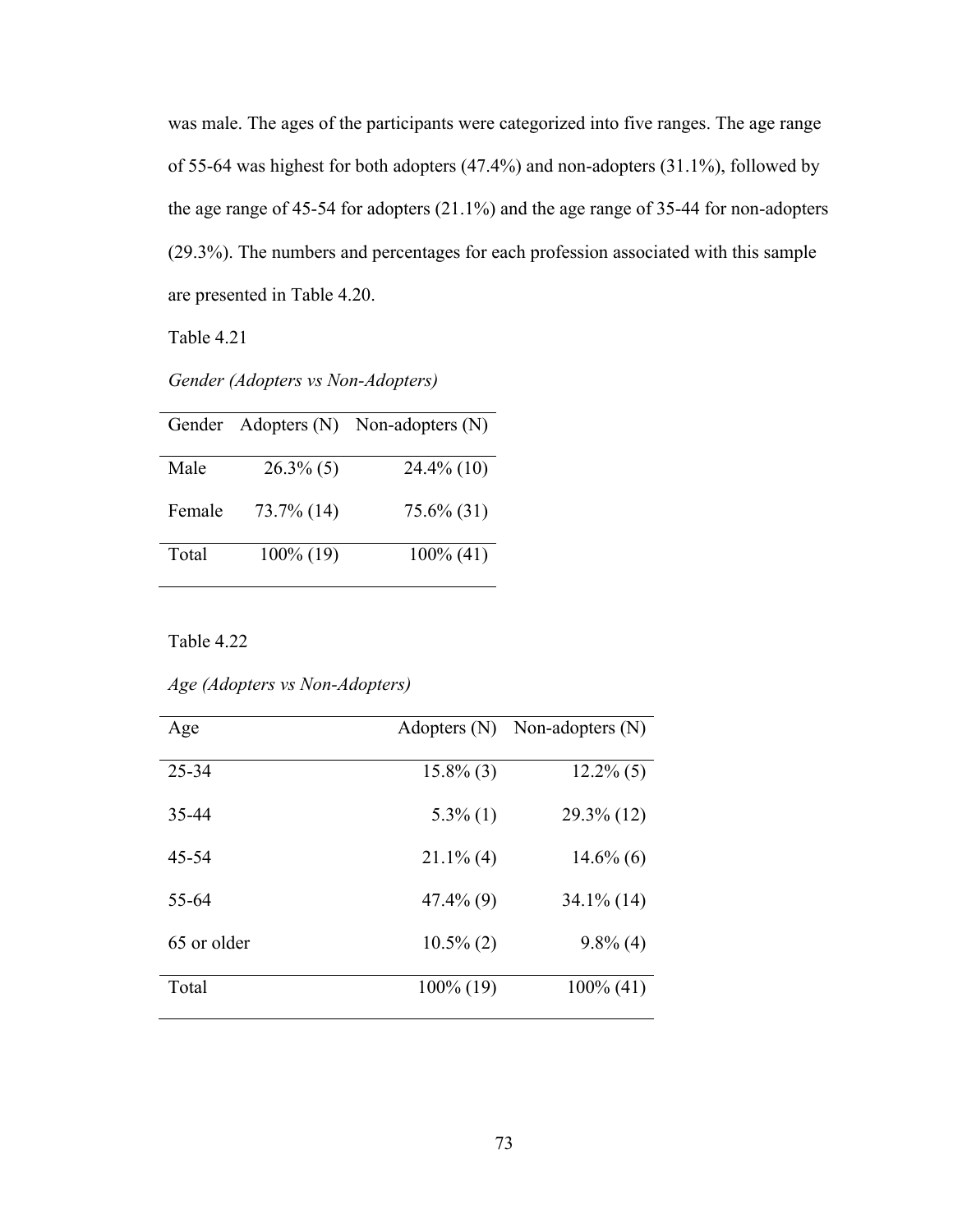The majority of the adopters were either psychologists (Ph.D. or Psy.D) (31.6%) or psychiatrists (M.D.) (31.6%), and the majority of the non-adopters were psychologists (Ph.D. or Psy.D) (46.3%). It was interesting to see that tele-health coordinators and telehealth clinical technicians view themselves as non-adopters.

Table 4.23

| Profession                      | Adopters (N) | Non-adopters $(N)$ |
|---------------------------------|--------------|--------------------|
| Psychologist (Ph.D. or Psy.D)   | $31.6\%$ (6) | $46.3\%$ (19)      |
| Clinical Social Worker          | $21.1\%$ (4) | $26.8\%$ (11)      |
| Psychiatrist (M.D.)             | $31.6\%$ (6) | $7.3\%$ (3)        |
| PC Provider (PA/ARNP)           | $10.5\%$ (2) | $2.4\%$ (1)        |
| Nurse $(RN)$                    | $0.0\%$ (0)  | $7.3\%$ (3)        |
| Primary Care Doctor (M.D.)      | $5.3\%$ (1)  | $0.0\%$ (0)        |
| Psychiatric Nurse               | $0.0\%$ (0)  | $2.4\%$ (1)        |
| Counselor                       | $0.0\%$ (0)  | $2.4\%$ (1)        |
| Tele-Health Coordinator         | $0.0\%$ (0)  | $2.4\%$ (1)        |
| Tele-Health Clinical Technician | $0.0\%$ (0)  | $2.4\%$ (1)        |
| Total                           | 100% (19)    | $100\%$ (41)       |

*Profession (Adopters vs Non-Adopters)*

Adopters (68.4%) and non-adopters (92.7%) were predominantly from VA medical centers. Some adopters chose rural areas as their region, although they are physically located in urban areas since they use tele-health to provide care to patients in rural areas. One of participants stated in the survey,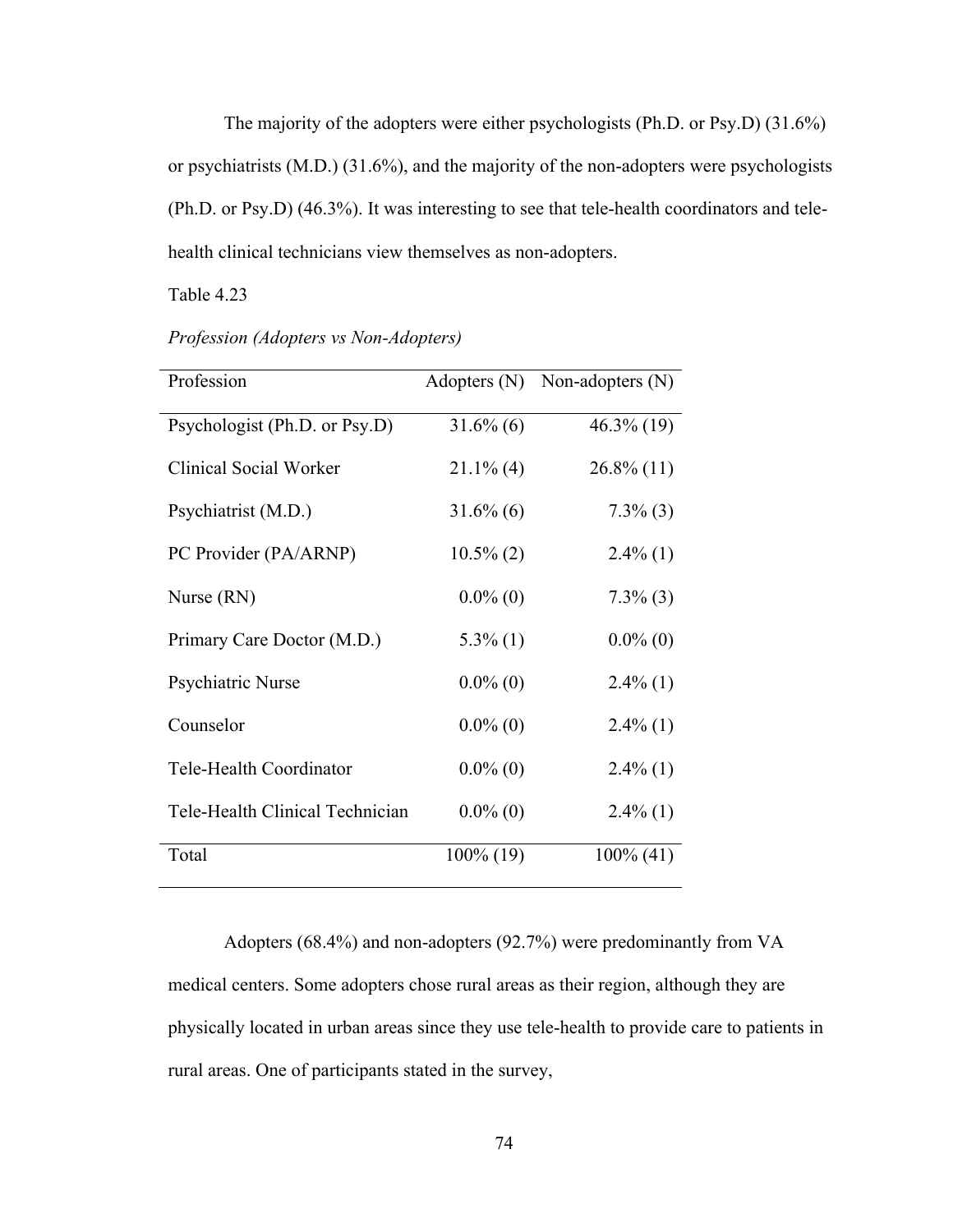*I am located in an urban setting, but the veterans I serve are in rural locations.*

That explains variation between practice location and region in table 4.22 and 4.23.

Table 4.24

| Practice Location           | Adopters (N)  | Non-adopters $(N)$ |
|-----------------------------|---------------|--------------------|
| VA Medical Center           | $68.4\%$ (13) | 92.7% (38)         |
| VA CBOC                     | $5.3\%$ (1)   | $7.3\%$ (3)        |
| Tele-health Outreach Clinic | $26.3\%$ (5)  | $0.0\%$ (0)        |
| Total                       | $100\%$ (19)  | $100\%$ (41)       |

*Practice Location (Adopters vs Non-Adopters)*

Table 4.25

*Regions (Adopters vs Non-Adopters)*

| Region |               | Adopters (N) Non-adopters (N) |
|--------|---------------|-------------------------------|
| Urban  | $52.6\%$ (10) | 85.4% (35)                    |
| Rural  | $47.4\%$ (9)  | $14.6\%$ (6)                  |
| Total  | $100\%$ (19)  | $100\%$ (41)                  |

While 100 percent of adopters reported that they have video-based tele-health equipment in their facility, only 4.9 percent of non-adopters reported otherwise. When asked whether a participant or participant's team used a clinical video tele-health system, 89.5 percent of adopters and 53.7 percent of non-adopters answered yes.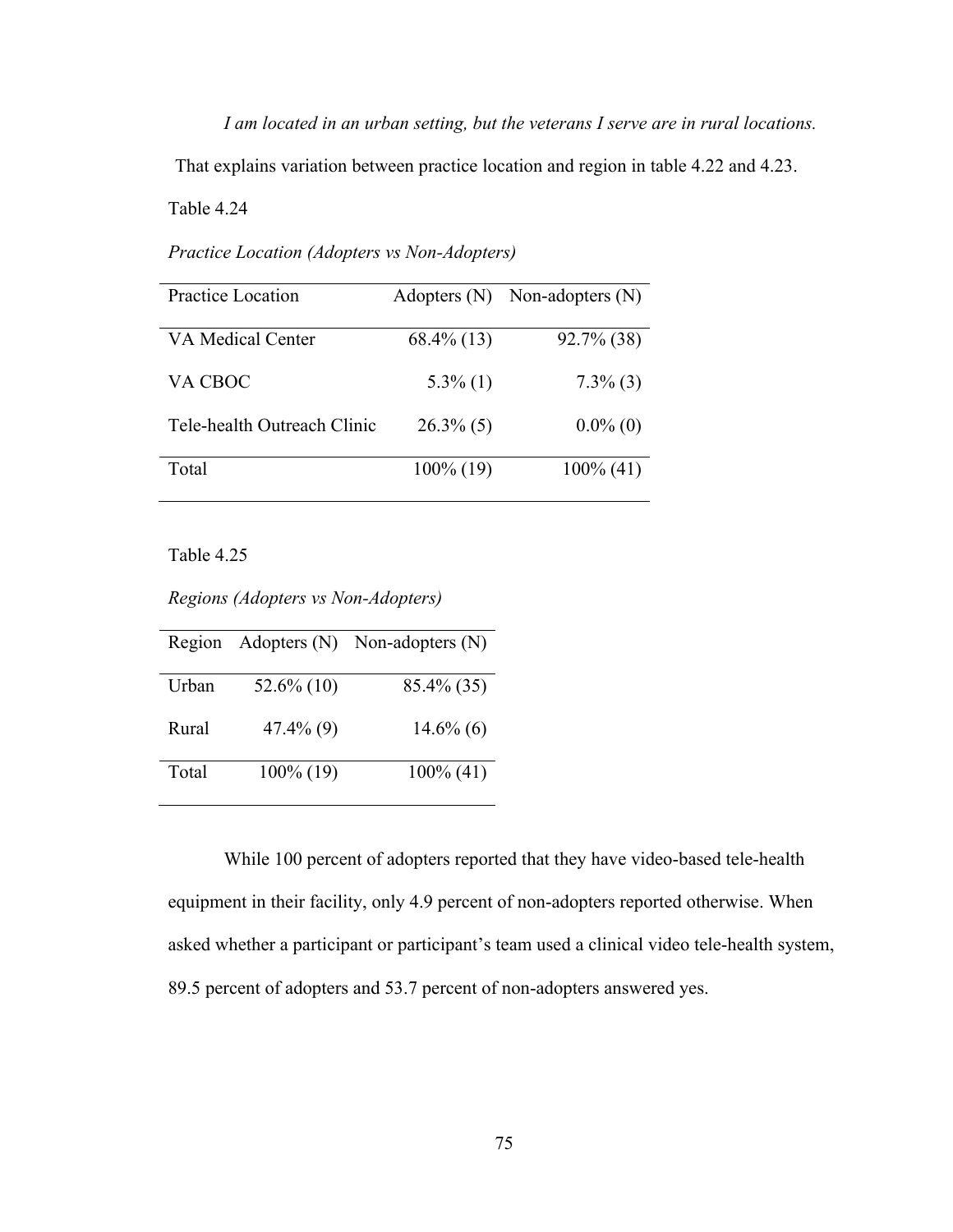## *Tele-Health Equipment Availability (Adopters vs Non-Adopters)*

| Yes      |         | N <sub>0</sub> |             | Total        |              |
|----------|---------|----------------|-------------|--------------|--------------|
| Adopters | Non-    | Adopters       | Non-        | Adopters     | Non-         |
| (N)      | adopter | (N)            | adopters    | (N)          | adopters     |
|          | (N)     |                | (N)         |              | (N)          |
| 100.0%   | 95.1%   | $0.0\%$ (0)    | $4.9\%$ (2) | $100\%$ (19) | $100\%$ (41) |
| (19)     | (39)    |                |             |              |              |

Do you have a video-based tele-health equipment in your facility?

### Table 4.27

*Tele-Health Usage by Participant or His/Her Team (Adopters vs Non-Adopters)*

| Yes      |         | N <sub>0</sub> |          | Total        |              |  |
|----------|---------|----------------|----------|--------------|--------------|--|
| Adopters | Non-    | Adopters       | Non-     | Adopters     | Non-         |  |
| (N)      | adopter | (N)            | adopters | (N)          | adopters     |  |
|          | (N)     |                | (N)      |              | (N)          |  |
| 89.5%    | 53.7%   | $10.5\%$ (2)   | 46.3%    | $100\%$ (19) | $100\%$ (41) |  |
| (17)     | (22)    |                | (19)     |              |              |  |

Do you or your team use a clinical video tele-health system?

A high number of adopters (68.4%) disagreed that the absence of a physical presence between a healthcare provider and the patient severely limits the effectiveness of treatment. Some of the participants expressed that it depends on the type of treatments and populations. Some adopters stated that although it does limit somewhat, it could be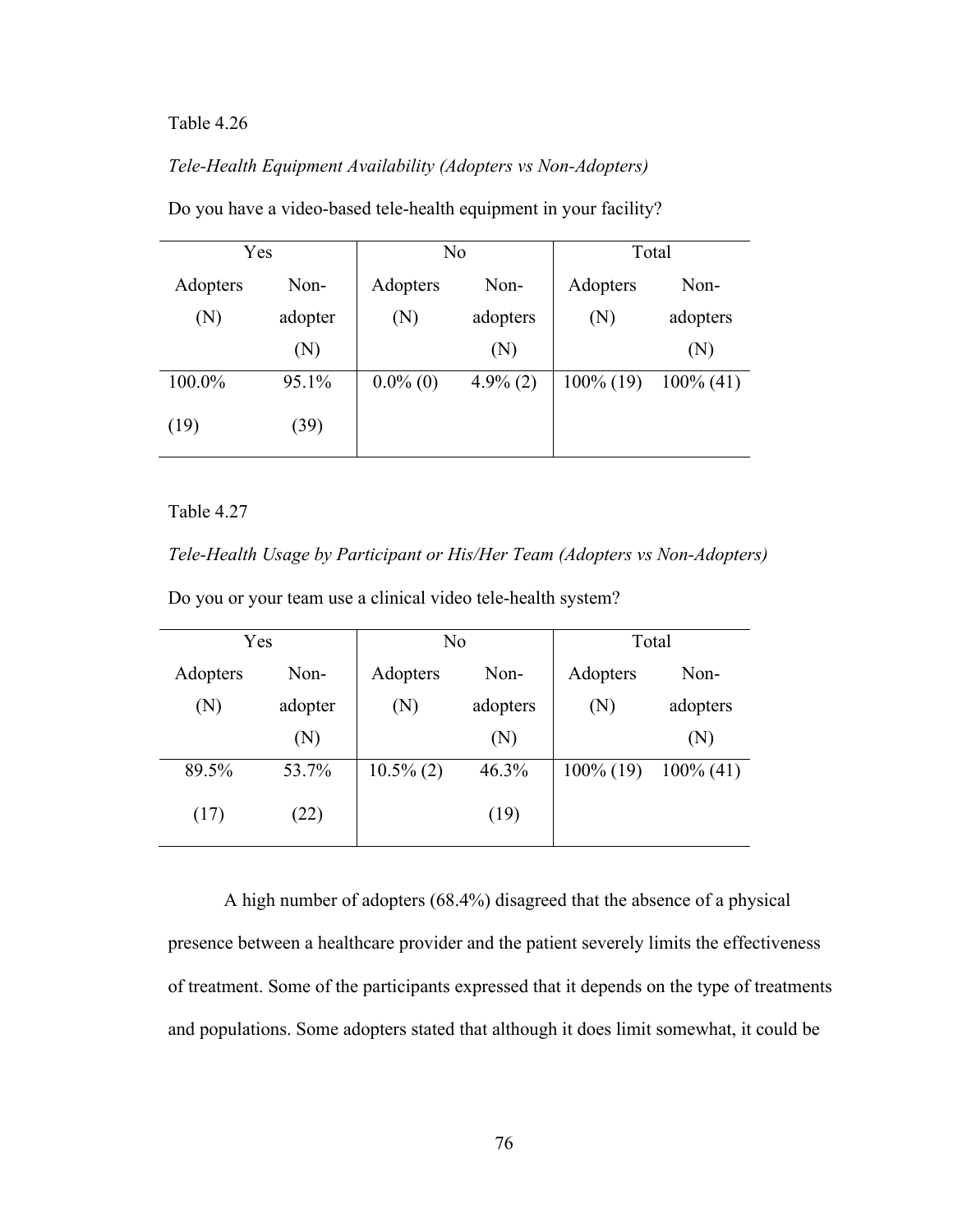overcome, and some non-adopters weren't sure, because they hadn't actually used the system yet.

Table 4.28

#### *Absence of Physical Presence (Adopters vs Non-Adopters)*

Do you believe that the absence of a physical presence between a healthcare provider and the patient severely limits the effectiveness of treatment?

| Yes      |         | N <sub>0</sub> |          | Missing  |          | Total    |          |
|----------|---------|----------------|----------|----------|----------|----------|----------|
| Adopters | Non-    | Adopters       | Non-     | Adopters | Non-     | Adopters | Non-     |
| (N)      | adopter | (N)            | adopters | (N)      | adopters | (N)      | adopters |
|          | (N)     |                | (N)      |          | (N)      |          | (N)      |
| 21.1%    | 22.0%   | 68.4%          | 53.7%    | 10.5%    | 24.4%    | 100%     | 100%     |
| (4)      | (9)     | (13)           | (22)     | (2)      | (10)     | (19)     | (41)     |

#### *Perceptions of Innovation Attributes (Adopters vs Non-Adopters)*

According to Moore and Benbasat (1991), adopters should have stronger agreement than non-adopters on every scale except voluntariness. This finding soundly supported the validity of their instrument, because they previously identified PCI (Perceived Characteristics of Innovation) associated with innovation adoption. In order to verify this research study with Moore and Benbasat's finding, a scale score was calculated for each respondent that was the sum of all item ratings within a construct and calculated overall scores for each construct. Scores were reversed for items requesting disagreement (see items from Table # that has  $\mathbb{R}$  sign); a ratings of 1 was changed to 7, 2 to 6, etc. The two groups (adopters/non-adopters) were then compared with the Mann-Whitney U test, which is the appropriate test for ordinal/nonparametric data.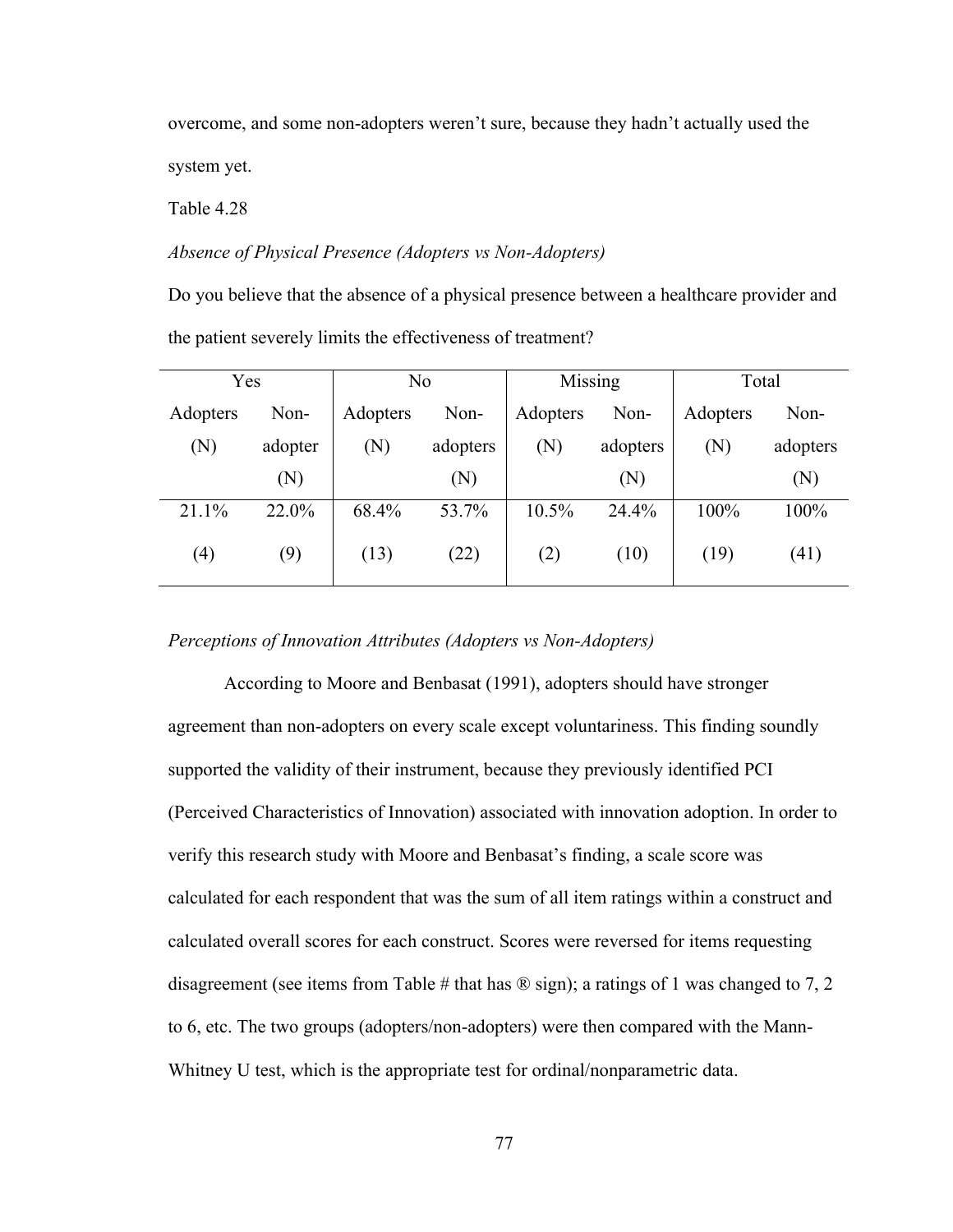| Attribute                                                                                 | Adopter<br>Means<br>(SD)<br>$N = 19$ | Non-<br>Adopter<br>Means (SD)<br>$N = 41$ | Score    | U-Test Z- Significance |
|-------------------------------------------------------------------------------------------|--------------------------------------|-------------------------------------------|----------|------------------------|
| <b>Voluntariness</b>                                                                      | 3.36<br>(1.568)                      | 4.57(1.598)                               | $-2.449$ | $0.014*$               |
| My superiors expect me to use CVT<br>(clinical video tele-health). ®                      |                                      | $6.76(.562)$ $3.73(2.281)$                | $-4.651$ | $0.000**$              |
| My use of CVT is voluntary.                                                               | 3.76<br>(2.488)                      | 4.21(2.094)                               | $-0.611$ | 0.541                  |
| If I had the time and technology was<br>easily available, I would use CVT<br>voluntarily. | 5.77<br>(1.536)                      | 5.24(1.822)                               | $-0.921$ | 0.357                  |
| <b>Relative Advantage</b>                                                                 | 4.70<br>(1.171)                      | 4.13(1.097)                               | $-2.853$ | $0.004*$               |
| Using CVT enables me to<br>accomplish tasks more quickly.                                 | 3.33<br>(1.328)                      | 3.33(1.238)                               | $-0.132$ | 0.895                  |
| Using CVT makes it easier to do my<br>job.                                                | 3.83<br>(1.465)                      | $3.62(1.359) -0.736$                      |          | 0.462                  |
| The disadvantages of my using CVT<br>far outweigh the advantages for my<br>patients. ®    | 2.44<br>(1.464)                      | $3.33(1.387) -2.179$                      |          | $0.029*$               |

*Perceptions of Innovation Attributes (Adopters vs Non-Adopters)*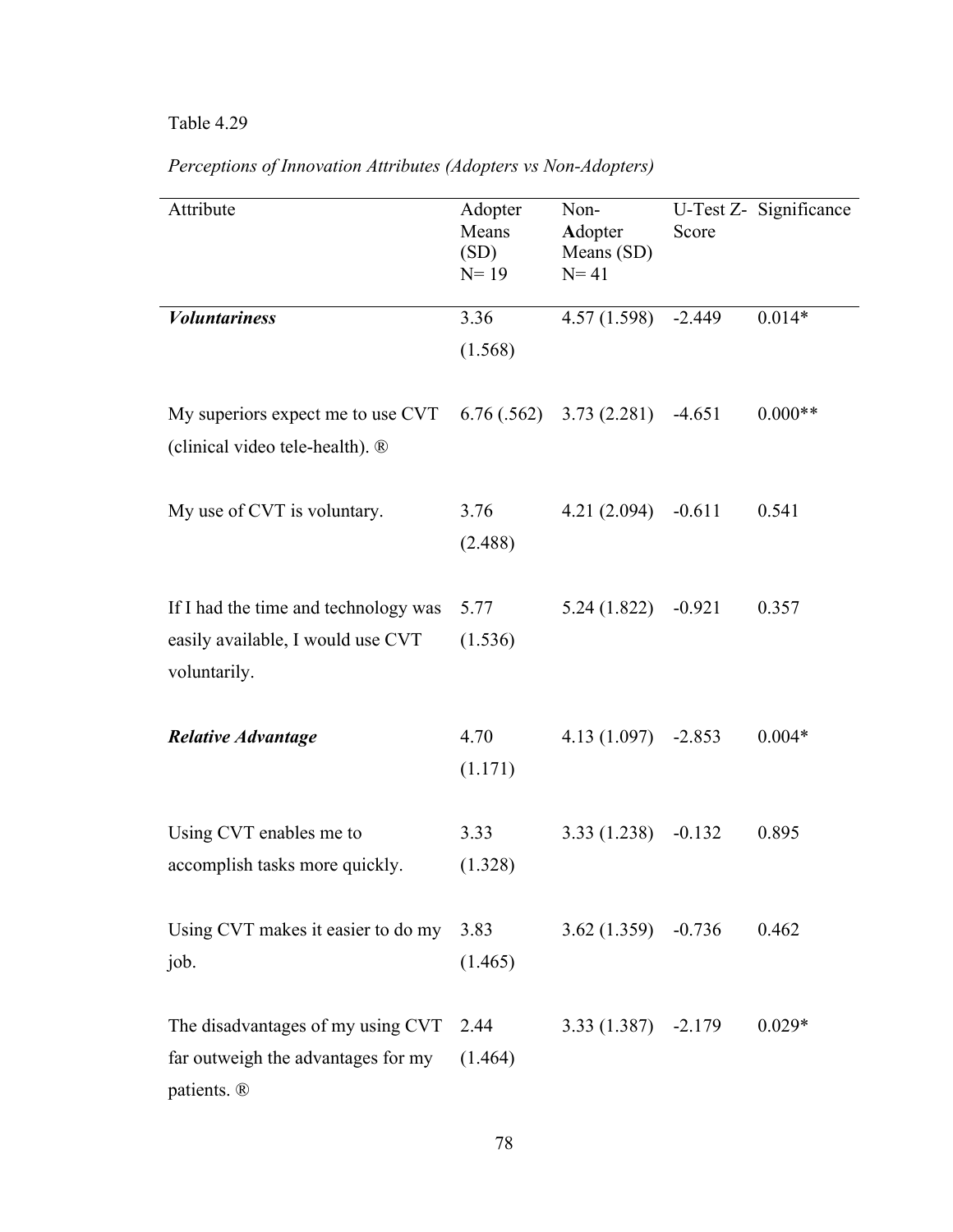| The disadvantages of my using $CVT$ 2.71                                                      |                 | $3.85(1.433) -2.614$ |          | $0.009*$  |
|-----------------------------------------------------------------------------------------------|-----------------|----------------------|----------|-----------|
| far outweigh the advantages for me<br>as a care provider. ®                                   | (1.759)         |                      |          |           |
| Overall, I find using CVT to be<br>advantageous in my job.                                    | 5.65<br>(1.539) | $4.04(1.637)$ -2.975 |          | $0.003**$ |
| <b>Compatibility</b>                                                                          | 5.35<br>(1.589) | $3.90(1.699) -3.033$ |          | $0.002**$ |
| Using CVT is compatible with the<br>way I currently perform my work.                          | 5.35<br>(1.618) | $4.00(1.743) -2.444$ |          | $0.015*$  |
| Using CVT fits into my work style.                                                            | 5.35<br>(1.693) | $3.79(1.771) -2.723$ |          | $0.006*$  |
| <b>Image</b>                                                                                  | 4.66<br>(1.513) | $4.44(1.513) -1.220$ |          | 0.222     |
| Using CVT improves my image<br>within my organization.                                        | 4.56<br>(1.672) | 4.67(1.659)          | $-0.300$ | 0.764     |
| Because of my use of CVT, others<br>in my organization see me as a more<br>valuable employee. | 4.75<br>(1.612) | $4.00(1.589) -1.287$ |          | 0.198     |
| <b>Ease of Use</b>                                                                            | 4.33<br>(1.062) | $3.53(1.024) -3.301$ |          | $0.001**$ |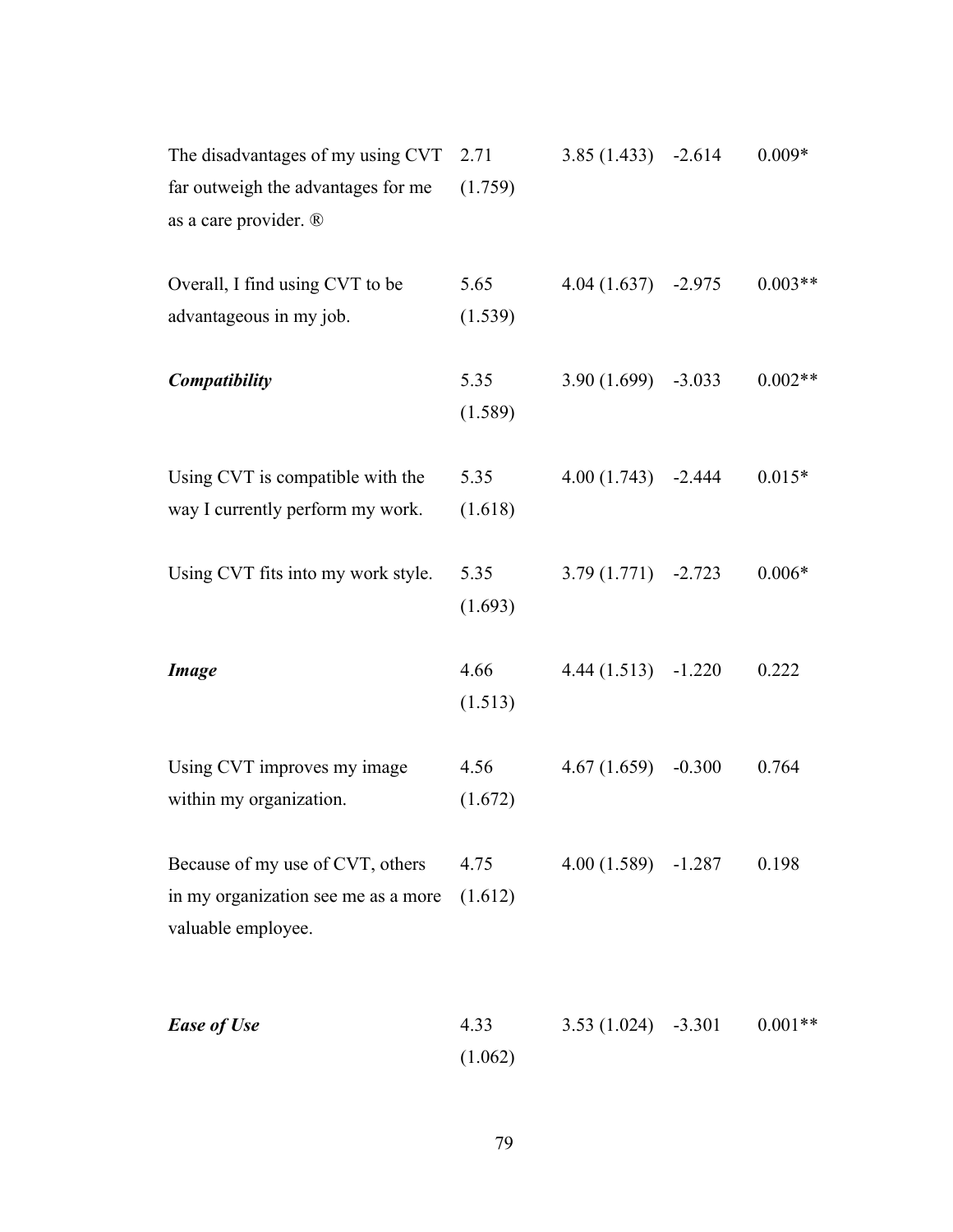| CVT is cumbersome to use. $\mathbb{R}$                                     | 3.82<br>(1.704) | $4.62(1.675) -1.452$ |          | 0.146    |
|----------------------------------------------------------------------------|-----------------|----------------------|----------|----------|
| It's easy to get my CVT system to<br>do what I want it to do.              | 4.94<br>(1.526) | $3.83(1.581) -1.965$ |          | $0.049*$ |
| CVT training is quick and easy.                                            | 4.13<br>(2.029) | $3.30(1.559) -1.17$  |          | 0.242    |
| It is difficult to schedule a CVT<br>session for patients. ®               | 4.40<br>(2.063) | $5.43(1.690) -1.582$ |          | $0.114*$ |
| Reaching a CVT support team is<br>difficult. ®                             | 4.13<br>(1.857) | $4.21(1.751) -0.152$ |          | 0.879    |
| Overall, I believe that CVT is easy<br>to use.                             | 4.76<br>(1.480) | 4.21(1.668)          | $-1.001$ | 0.317    |
| It's easy to access CVT system in<br>my facility.                          | 4.88<br>(1.799) | 3.88(1.918)          | $-1.679$ | $0.093*$ |
| <b>Result Demonstrability</b>                                              | 5.63<br>(1.301) | 4.97(1.690)          | $-1.762$ | $0.078*$ |
| I would have no difficulty telling<br>others about the advantages of CVT.  | 5.06<br>(1.853) | 4.57(2.063)          | $-0.728$ | 0.466    |
| I believe that I could communicate<br>to others the reasons for using CVT. | 5.76<br>(1.251) | 5.06 (1.896)         | $-1.068$ | 0.285    |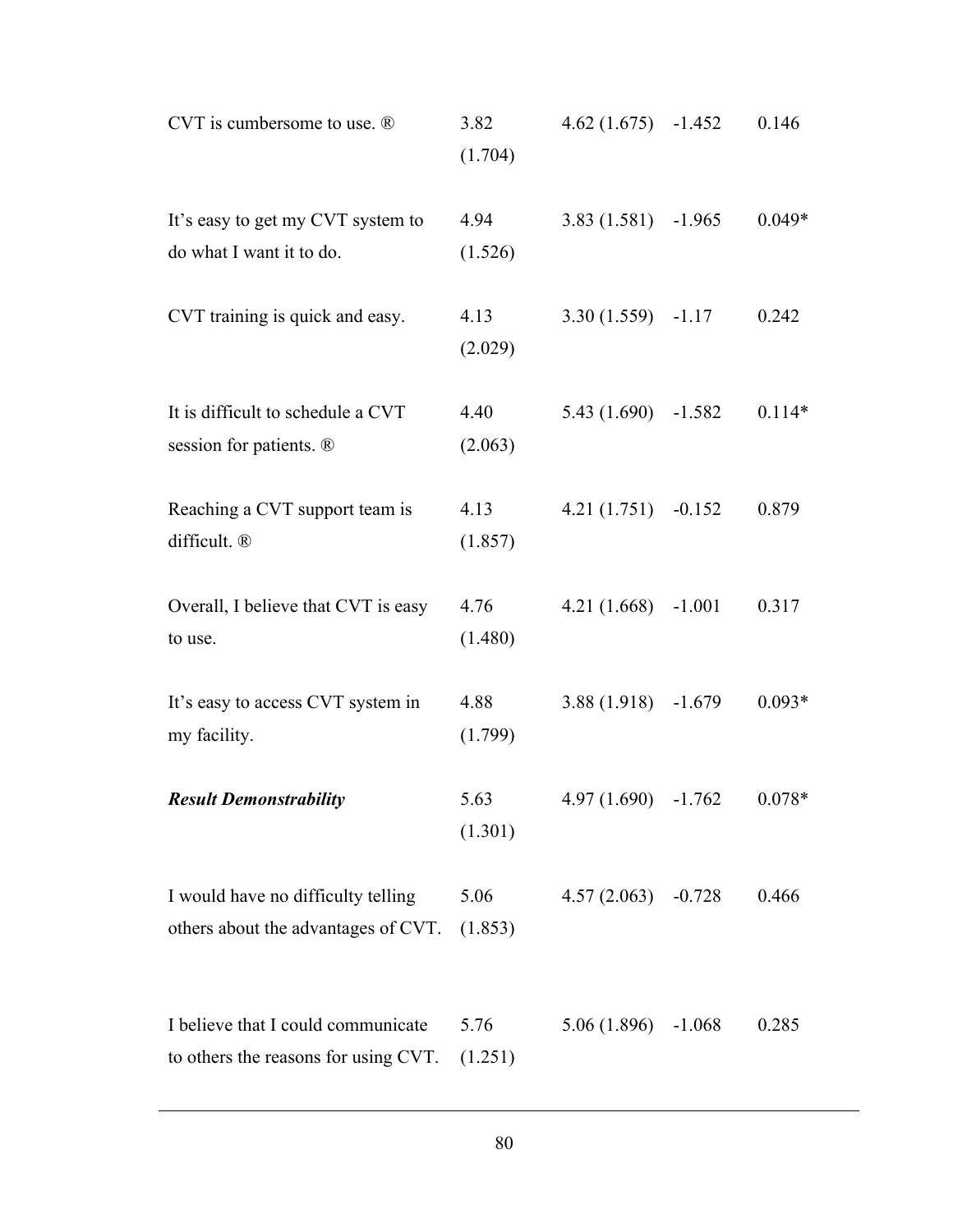| I would have difficulty explaining<br>why using CVT is beneficial. ® | 1.94<br>(1.298) | $2.87(1.727)$ -2.125       |          | $0.034*$  |
|----------------------------------------------------------------------|-----------------|----------------------------|----------|-----------|
| <b>Visibility</b>                                                    | 5.19<br>(1.324) | $4.68(1.559) -1.093$       |          | 0.274     |
| I have seen others using CVT in my<br>organization                   | 6.17<br>(1.465) | $5.44(1.971) -1.539$       |          | 0.124     |
| I have seen CVT in use outside my<br>organization.                   | 4.38<br>(2.156) | $4.11(2.386) -0.269$       |          | 0.788     |
| CVT use is not very visible in my<br>organization. ®                 | 2.82<br>(1.629) | $3.47(1.885) -1.187$       |          | 0.235     |
| Trialability                                                         |                 | $6.00(1.38)$ $3.67(2.147)$ | $-4.284$ | $0.000**$ |
| I've had many opportunities to try<br>CVT system.                    | 5.71<br>(1.611) | 2.83(2.021)                | $-4.124$ | $0.000**$ |
| I know where I can go to try out a<br>CVT system.                    | 6.29<br>(1.312) | 4.31(2.340)                | $-3.045$ | $0.002*$  |
| <b>Usage and Recommendation</b>                                      | 5.67<br>(1.444) | $3.20(1.389)$ -4.577       |          | $0.000**$ |
| I consider myself to be a frequent<br>CVT user.                      | 5.53<br>(1.744) | 1.37(0.888)                | $-6.355$ | $0.000**$ |
| A lot of my patients receive CVT<br>$s$ ervice $(s)$ in my facility. | 5.00<br>(2.000) | 3.09(2.006)                | $-2.909$ | $0.004*$  |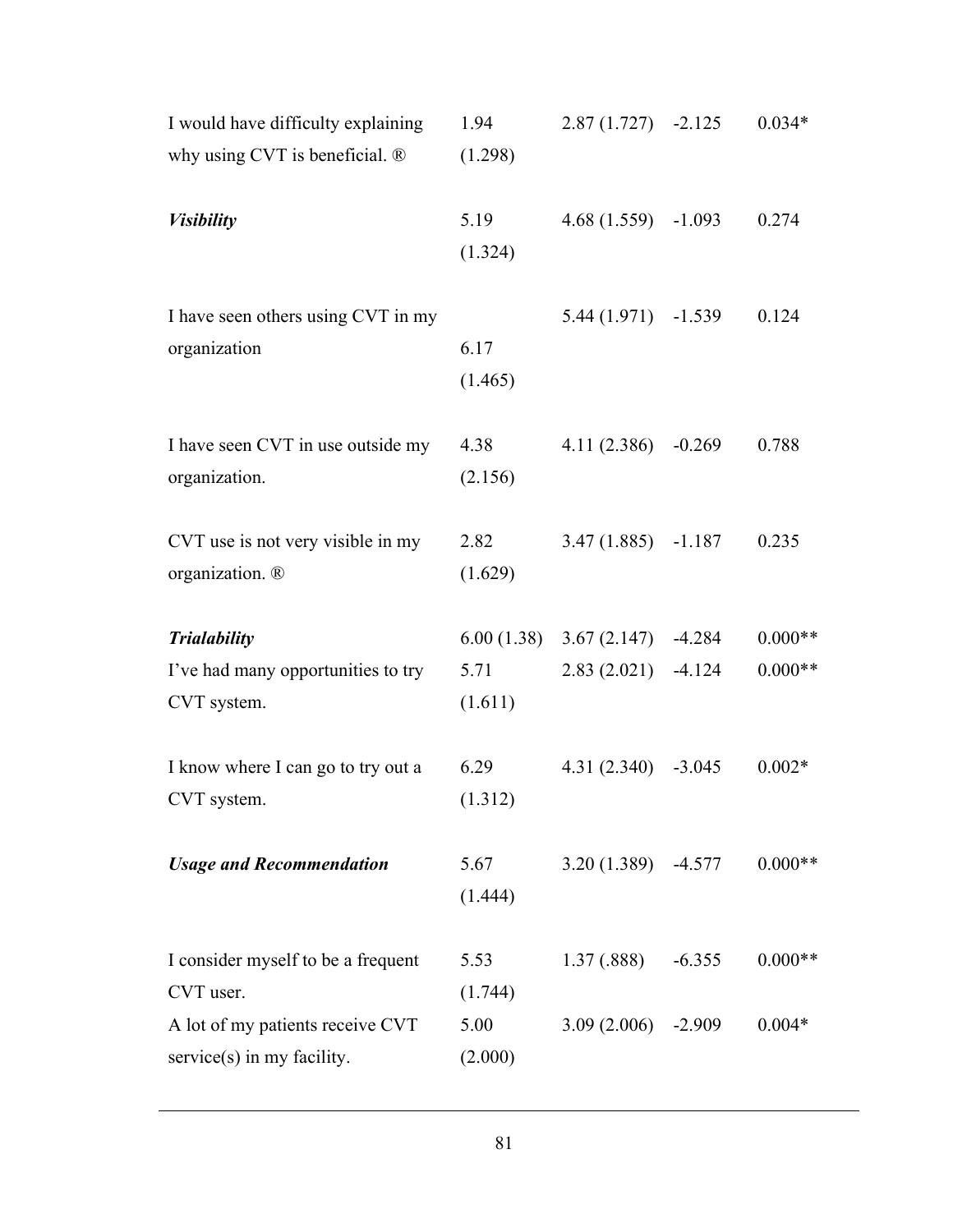| I plan to use CVT in the future.     |                 | $6.47(.874)$ $4.29(2.177)$ $-3.669$ | $0.000**$ |
|--------------------------------------|-----------------|-------------------------------------|-----------|
| I recommend CVT to my<br>colleagues. | 5.94<br>(1.519) | $4.26(1.896) -3.015$                | $0.003*$  |
| I recommend CVT to my patients.      | 6.24<br>(1.200) | $4.75(1.626) -3.459$                | $0.001**$ |

Response: 1-7 Likert (Strongly Disagree – Strongly Agree)

\* Mann-Whitney U test (R) is significant at the 0.3 level or higher (medium)

\*\* Mann-Whitney U test (R) is significant at the 0.5 level or higher (high)

This instrument reflected the higher agreement on every scale except voluntariness for adopters just as Moore and Benbasat predicted. Voluntariness's scale for adopters was less intentional compared to non-adopters, which shows that there is more pressure from supervisors for adopters to use CVT. Adopters believe that using CVT is more compatible, easy to use, and they have a good chance to try the system compared to non-adopters. Compatibility, Ease of Use, and Trialability were significantly higher for adopters.

When comparing the scores of adopters and non-adopters on the individual items, Mann Whitney U tests revealed that adopters had significantly stronger agreement on one voluntariness question and one relative advantage question in Table 4.27.

Based on adopters' comments, they made it clear that using CVT requires preplanning in order to have a telemedicine consultation with each patient. One adopter stated,

*Primarily it requires that I prepare ahead of time and think about what handouts or paperwork I want the veteran to have for our session. I need to mail them to*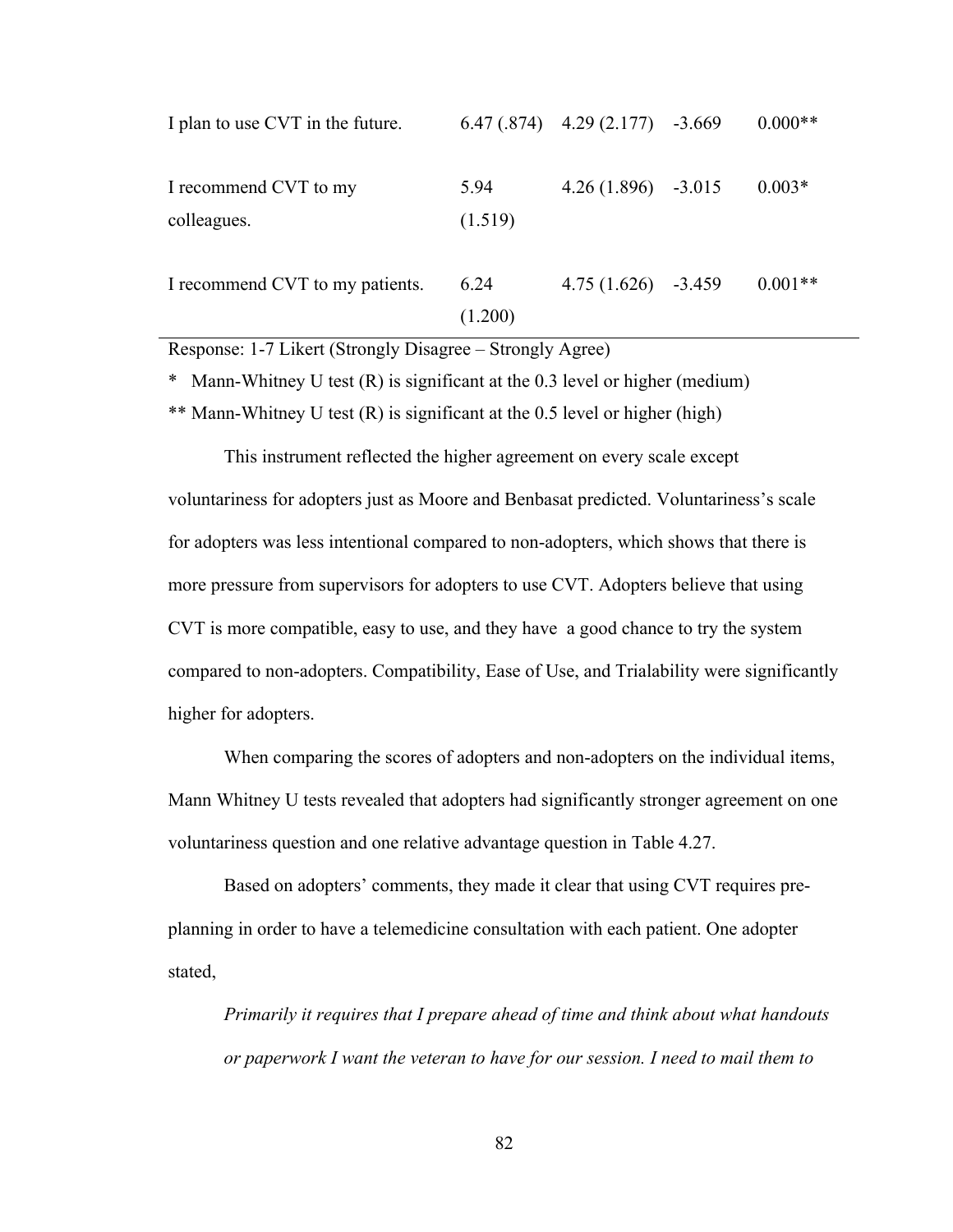*the veteran beforehand or fax them to the CBOC and hope that staff there will get them to the vet before our session.*

Another adopter made a similar statement:

*Time needs to be scheduled for faxing measures back and forth, for managing tech difficulties, so less patients can be seen per hour at this point*.

A non-adopter showed willingness to use the system but was reluctant because of training and scheduling issues. He/She is waiting for the VA to improve the system.

*The only time I would use it is for screenings, which would be preferable to the phone screenings we now do. However, until the training/scheduling issues are dealt with it, (CVT) is impossibly difficult*.

Another non-adopter stated,

*I expect CVT to be compatible with how I perform my work, but as I have stated I have not started seeing patients this way yet. It has added to my work so far in that we have to go through the trainings, developing protocols, and installing technology. Sharing handouts with patients is very challenging in CVT.*

Both adopters and non-adopters expressed concern about effectiveness of treatment using CVT:

*I worked with this technology for three years in rural Colorado. Staffing was never sufficient to support needs of patients and providers, and there were some significant concerns about safety. Also, one simply cannot observe body language and other physical features clearly enough to do an accurate clinical assessment in some circumstances. Most of my patients have been interested in this resource.*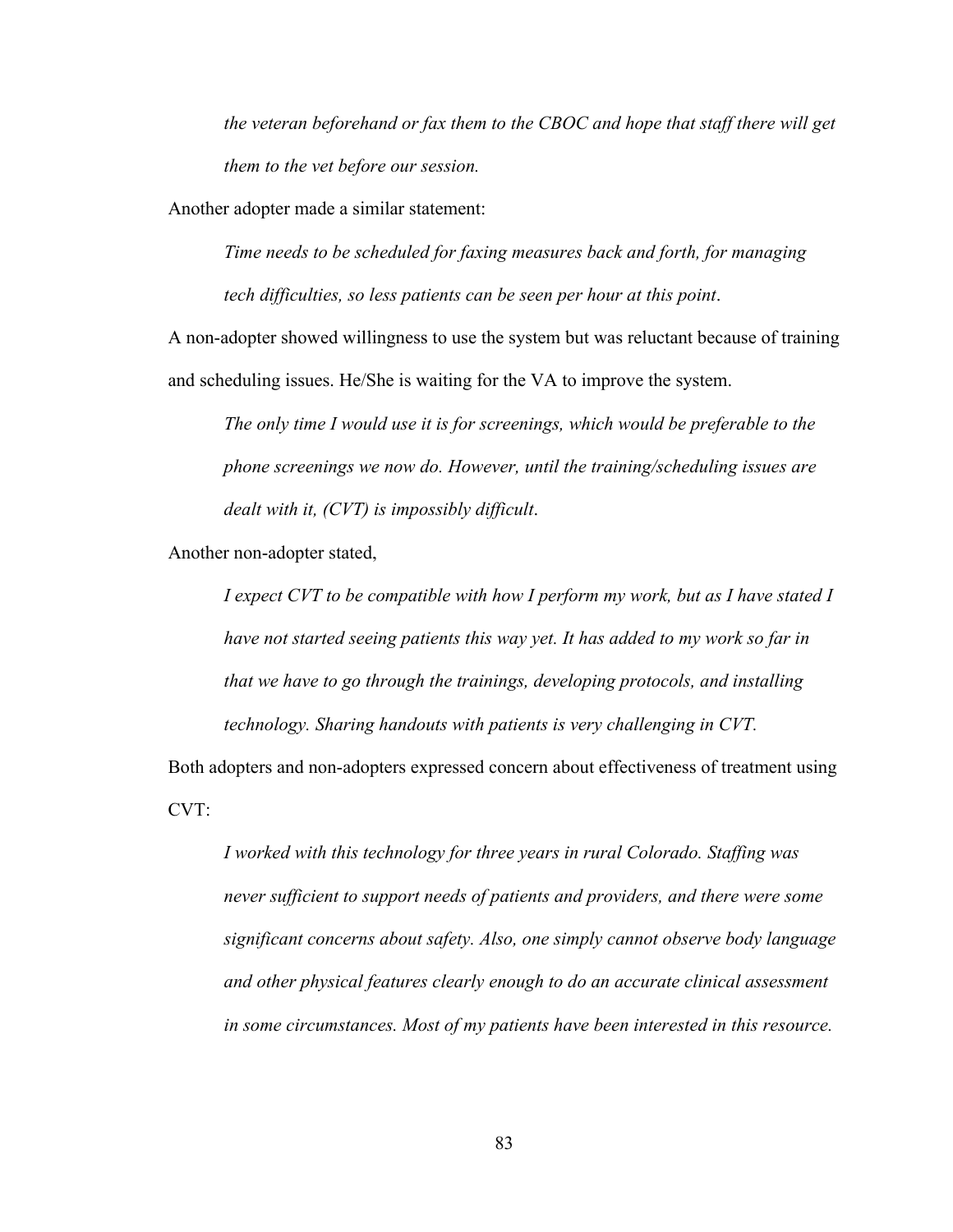*However, there is one of my patients who refuse to believe that the interaction via CVT will be the same quality as a face-to-face interaction.*

A non-adopter stated that a patient liked using CVT but didn't like a little room that has a CVT.

*From what I have heard from providers using CVT, they find that it works well and that they are able to help veterans as much as they feel they could seeing them face to face in the same room. However, I have heard from some veterans that have used CVT that do not like it but not because of the CVT itself but rather because they are cramped in a little room and trying to hear and see using the CVT and that makes it hard on them. Lack of studio space at the CBOCs is a major impediment.*

Adopters expressed frustrations over scheduling and workflow issues:

*Scheduling patients is the trickiest part of using CVT, because most rural outpatient clinics have one or two machines that are used by several disciplines in the hospital. More machines would make scheduling much easier. The issue I face when scheduling appointments for veterans is that the CBOC schedule is not often concurrent with the provider's schedule. Scheduling is cumbersome.*

*The problem at the VA is the paperwork needed to set up CVT - at least forms including a business plan, scheduling at sites outside our facility catchment area, and potential errors when encounter forms do not match at the destination and origination sites.*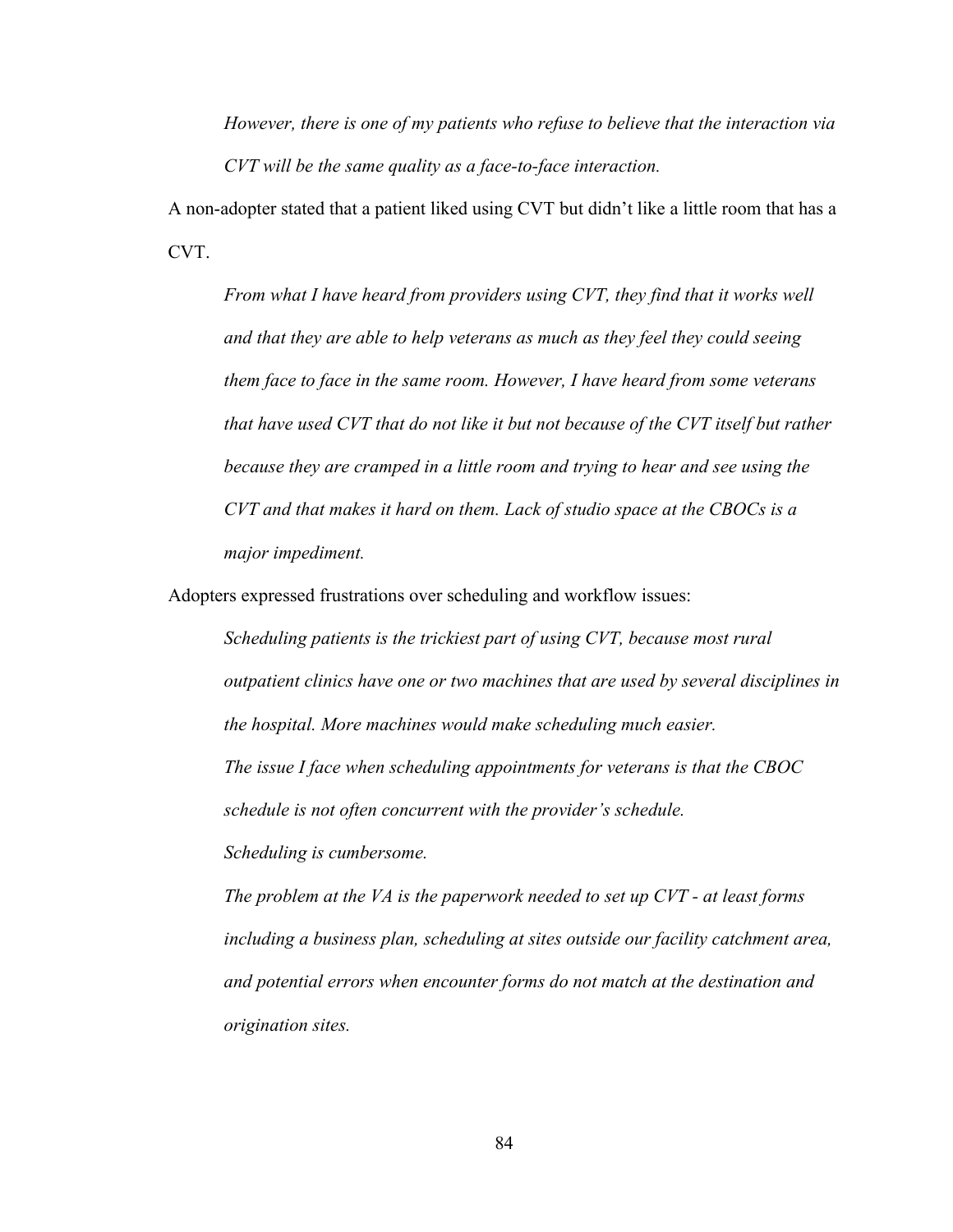*The training and certification process is very unclear, and the "conditions of participation" each site has to meet are very difficult. Each site has to separately construct policies and safety procedures when a template example could have been provided nationally. The VA's "two encounter" method of workload capture and documentation requires two progress notes and two encounters per visit. Logistical issues with other-end personnel and equipment.*

*I believe eventually staff will become familiar enough with CVT that less reliance on support staff will be require; however, presently, the infrastructure to facilitate the use of CVT is lacking.*

Non-adopters showed interests in using CVT.

*If given the opportunity, I would be glad to use CVT to see how it works and how it can be used to help veterans.*

*I would still prefer face-to-face to my patients; have to be convinced after I use CVT for the first time. I'm willing to try it.*

*It's pretty obvious that this helps us reach rural veterans. I think the primary hesitation is before someone has used it and their fears that it puts a barrier between them and their client.*

*We all know it is used, but most have not seen it in use, leaving some assumptions in place of knowledge.*

*Association between Perceptions and Adoption Rate* 

Correlations were used with the adoption rate in order to discover whether using CVT increased the strength of agreement with the innovation attributes. As Moore and Benbasat predicted, voluntariness negatively correlated with the adoption rate, and all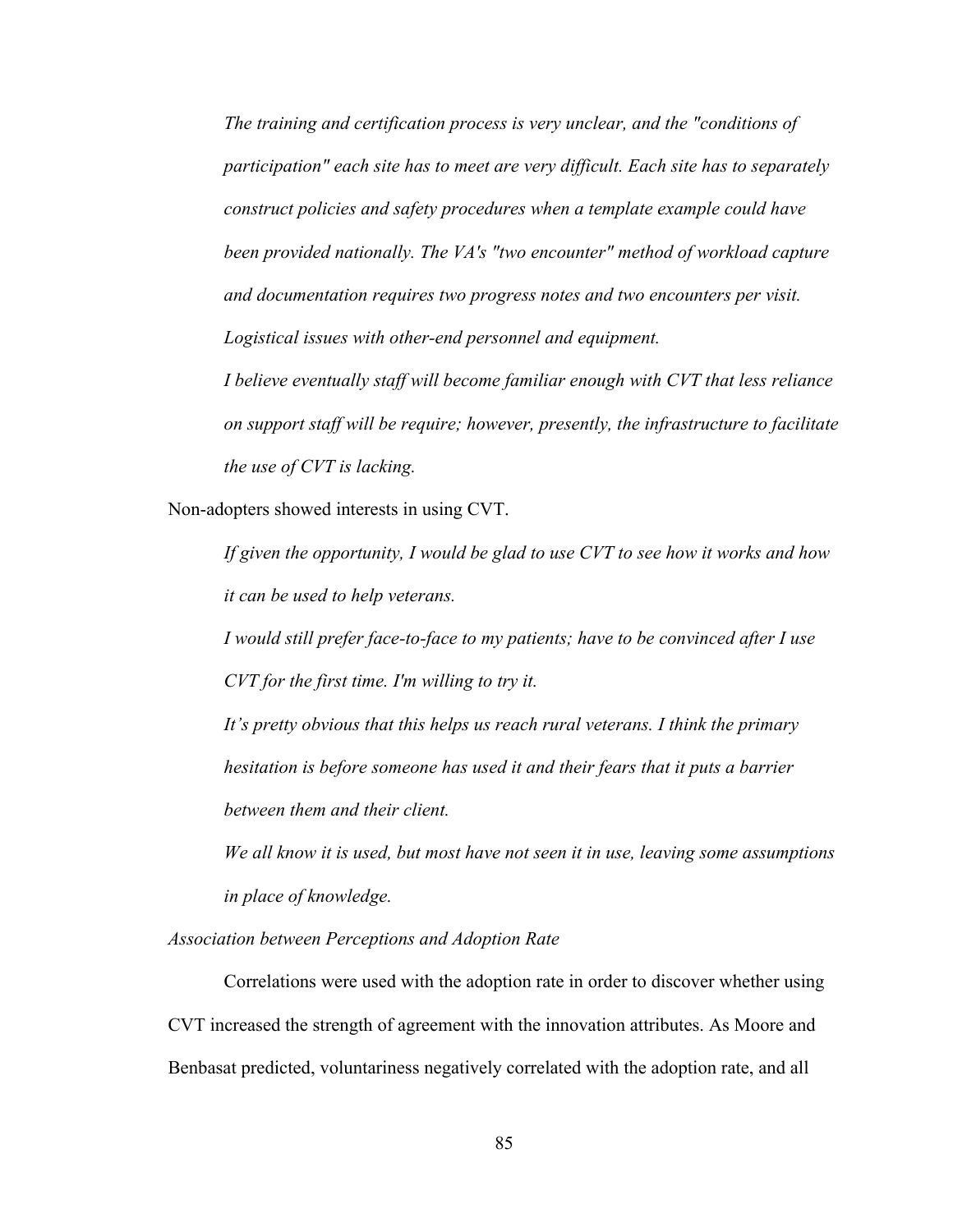other constructs were positively correlated except Image. According to Moore and Benbasat, Image is the degree to which use of innovation is perceived to enhance one's image or status in one's social system. Image didn't correlate with the adoption rate.

Table 4.30

*Correlation Matrix for Adoption Rate and Perceived Characteristics* 

| Adoption   | Volun.    | Advant. | Compat. | Image | Ease     | Demo     | Visible | Trial  |
|------------|-----------|---------|---------|-------|----------|----------|---------|--------|
| Rate       |           |         |         |       | of Use   |          |         |        |
| Pearson    | $-.366**$ | .492**  | .439**  | .234  | $.532**$ | $.377**$ | $.341*$ | .694** |
| Correlatio |           |         |         |       |          |          |         |        |
| n          |           |         |         |       |          |          |         |        |
| Sig.       | .003      | .000    | .001    | .073  | .000     | .004     | .005    | .000   |
| (2-tailed) |           |         |         |       |          |          |         |        |

\* Correlation is significant at the 0.05 level (2-tailed)

\*\* Correlation is significant at the 0.01 level (2-tailed)

## *Multiple Regression Analysis*

A stepwise multiple regression was conducted to evaluate eight perceived characteristics of innovation that were necessary to predict telemedicine adoption by VA mental health professionals at the Department of Veterans Affairs. At Step 1 of the analysis, trialability entered into the regression equation and was significantly related to adoption rate F (1, 33) = 30.725, p < .001. The multiple correlation coefficient was .69, indicating approximately 48.2 percent of the variance of the adoption rate could be accounted for by trialability. The other seven characteristics did not enter into the equation in Step 1.

The primary research question was What perceived characteristic of innovation predicts telemedicine's rate of adoption by VA mental health professionals? The telemedicine adoption by VA mental health professionals will be positively related to the perceived trialability (Predicted Adoption Rate  $= .372 *$  Trialability - .433).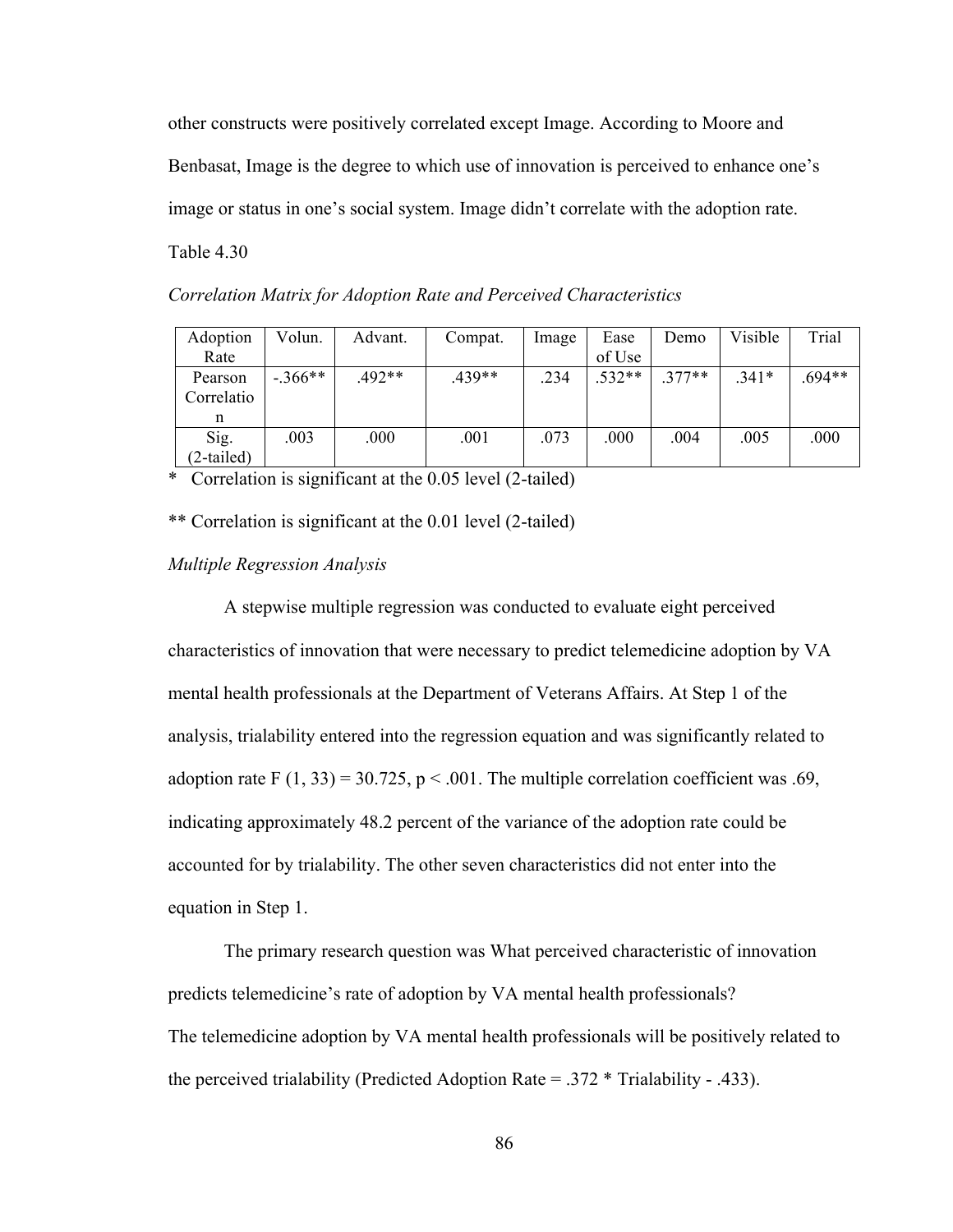At Step 2 of the analysis, compatibility joined trialability into the regression equation and was significantly related to adoption rate  $F(2, 32) = 19.948$ , p<.001. The multiple correlation coefficient was .75 for trialability and compatibility, indicating approximately 55.5 percent of the variance of the adoption rate could be accounted for by trialability and compatibility. The other six characteristics did not enter into the equation.

The sub-research question was What combination of perceived characteristics of innovation best predict the telemedicine rate of adoption by VA mental health professionals? Trialability and compatibility are the combination of perceived characteristics of innovation that best predict telemedicine's rate of adoption by VA mental health professionals; thus, the regression equation (Predicted Adoption Rate =  $(.333 + .173) * (trialability + compatibility) - 1.583).$ 

Table 4.31

| Model | Variables     | Variables | Method                                        |
|-------|---------------|-----------|-----------------------------------------------|
|       | Entered       | Removed   |                                               |
|       | Trialability  |           | Stepwise (Criteria: Probability-of-F-to-enter |
|       |               |           | $\leq$ . 050, Probability-of-F-to-remove      |
|       |               |           | $\geq 100$ ).                                 |
|       | Compatibility |           | Stepwise (Criteria: Probability-of-F-to-enter |
|       |               |           | $\leq$ 0.50, Probability-of-F-to-remove       |
|       |               |           | $\geq 100$ ).                                 |

1. Dependent Variable: Adoption Rate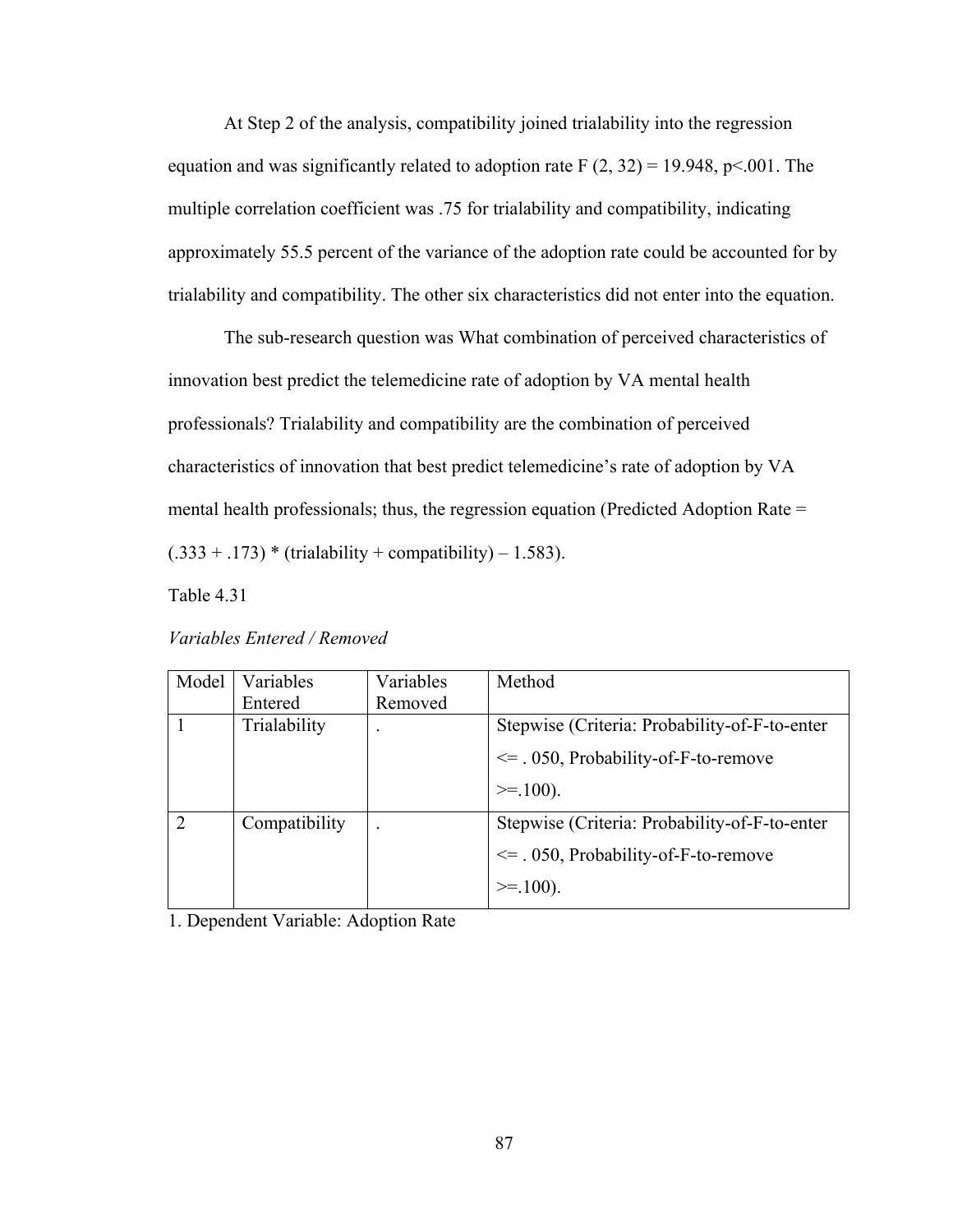## *Model Summary*

| Model R |      |      |      | R Square   Adjusted R Square   Std. Error of the Estimate |
|---------|------|------|------|-----------------------------------------------------------|
|         | .694 | .482 | .466 | 1.677                                                     |
|         | .745 | .555 | .527 | 1.579                                                     |

a. Predictors in model 1: (Constant), Trialability

b. Predictors in model 2: (Constant), Trialability, Compatibility

c. Dependent Variable: Adoption Rate

Table 4.33

*ANOVA*

| Model         | Sum of  | df | Mean   | F      | Sig  |
|---------------|---------|----|--------|--------|------|
|               | Squares |    | Square |        |      |
| 1. Regression | 86.406  |    | 86.406 | 30.725 | .000 |
| Residual      | 92.805  | 33 | 2.812  |        |      |
| Total         | 179.211 | 34 |        |        |      |
| 2. Regression | 99.447  | 2  | 49.724 | 19.945 | .000 |
| Residual      | 79.764  | 32 | 2.493  |        |      |
| Total         | 179.211 | 34 |        |        |      |
|               |         |    |        |        |      |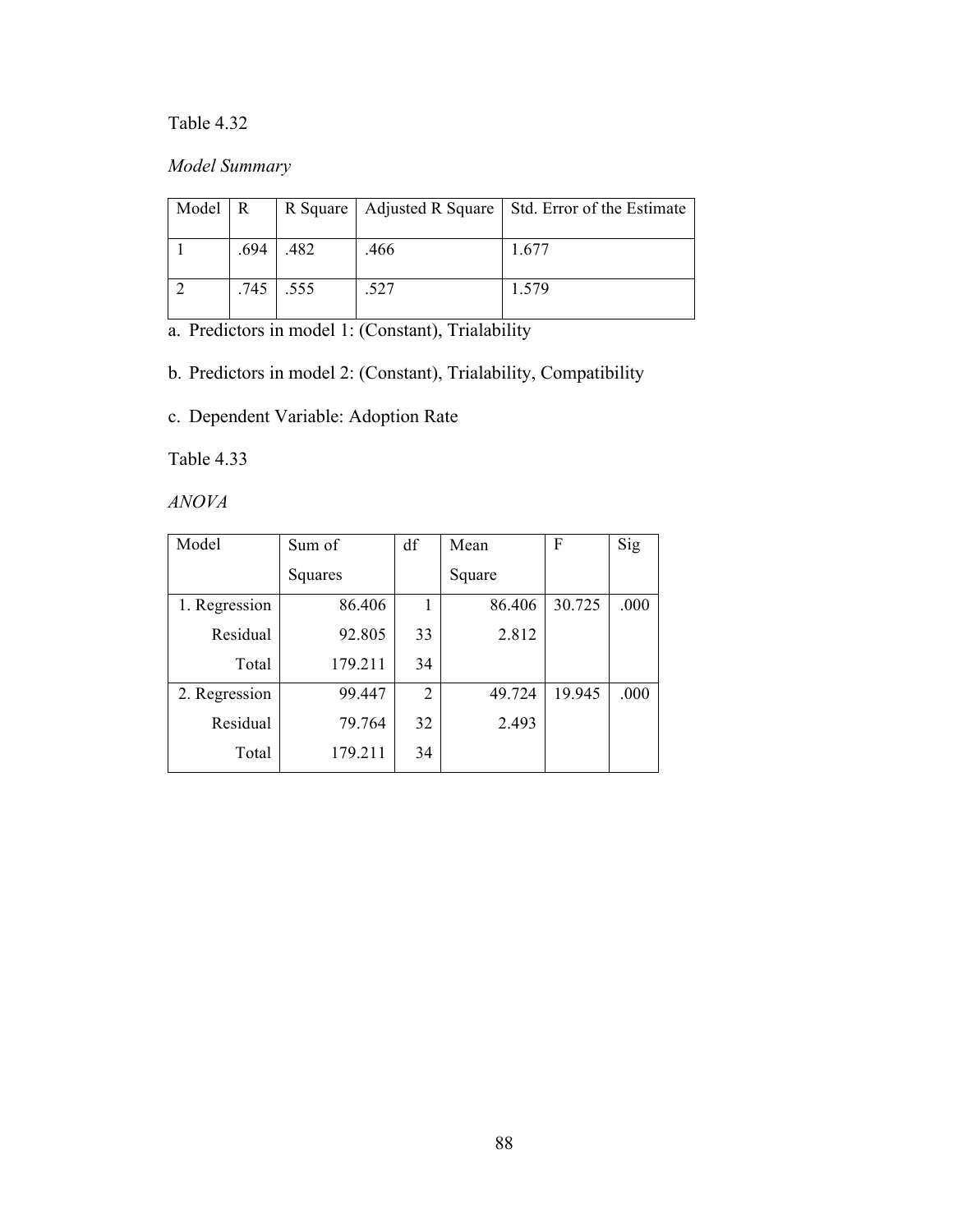# *Coefficients*

|                |               | <b>Unstandardized Coefficients</b> |            | <b>Standardized Coefficients</b> |          |      |
|----------------|---------------|------------------------------------|------------|----------------------------------|----------|------|
| Model          |               | B                                  | Std. Error | Beta                             | t        | Sig  |
|                | (Constant)    | $-.433$                            | .630       |                                  | $-.687$  | .497 |
|                | Trialability  | .372                               | .067       | .694                             | 5.543    | .000 |
| $\overline{2}$ | (Constant)    | $-1.583$                           | .777       |                                  | $-2.036$ | .050 |
|                | Trialability  | .333                               | .065       | .623                             | 5.103    | .000 |
|                | Compatibility | .173                               | .076       | .279                             | 2.287    | .029 |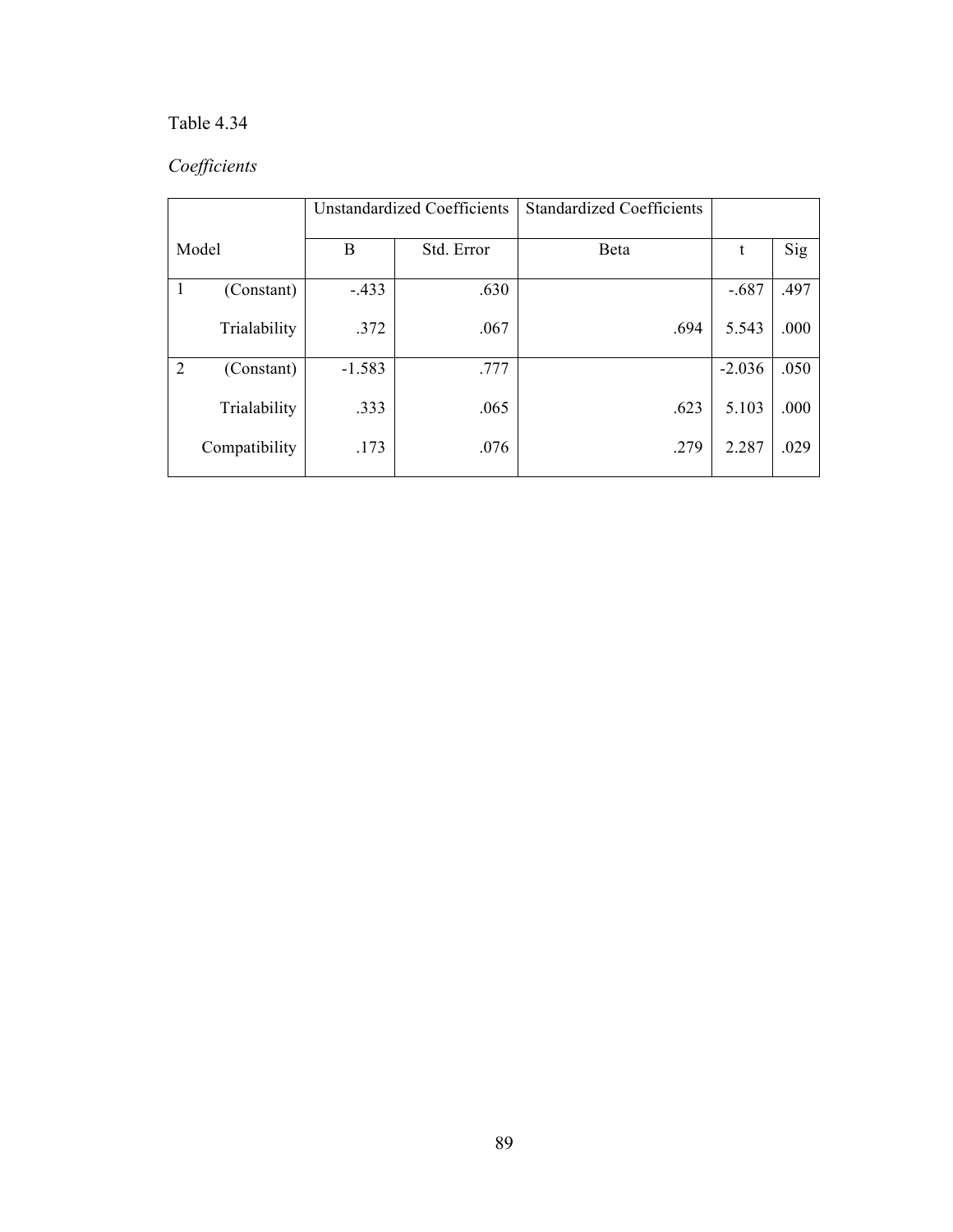## *Excluded Variables*

| Model          |                    | Beta In | $\mathbf t$ | Sig  | Partial Correlation |
|----------------|--------------------|---------|-------------|------|---------------------|
|                |                    | $-.190$ |             |      |                     |
| $\mathbf{1}$   | Voluntariness      |         | $-1.483$    | .148 | $-.254$             |
|                | Relative Advantage | .255    | 1.942       | .061 | .325                |
|                | Compatibility      | .279    | 2.287       | .029 | .375                |
|                | Image              | $-.060$ | $-.429$     | .671 | $-.076$             |
|                | Ease of Use        | .119    | .697        | .491 | .122                |
|                | Result Demo        | .121    | .888        | .381 | .155                |
|                | Visibility         | $-.054$ | $-.354$     | .726 | $-.062$             |
| $\overline{2}$ | Voluntariness      | $-.181$ | $-1.503$    | .143 | $-.261$             |
|                | Relative Advantage | .124    | .773        | .445 | .138                |
|                | Image              | $-.154$ | $-1.150$    | .259 | $-.202$             |
|                | Ease of Use        | $-.046$ | $-.258$     | .798 | $-.046$             |
|                | Result Demo        | $-.061$ | $-.389$     | .700 | $-.070$             |
|                | Visibility         | $-.004$ | $-.027$     | .979 | $-.005$             |

a. Dependent Variable: Adoption Rate

- b. Predictors in the Model 1: (Constant), Trialability
- c. Predictors in the Model 2: (Constant), Trialability, Compatibility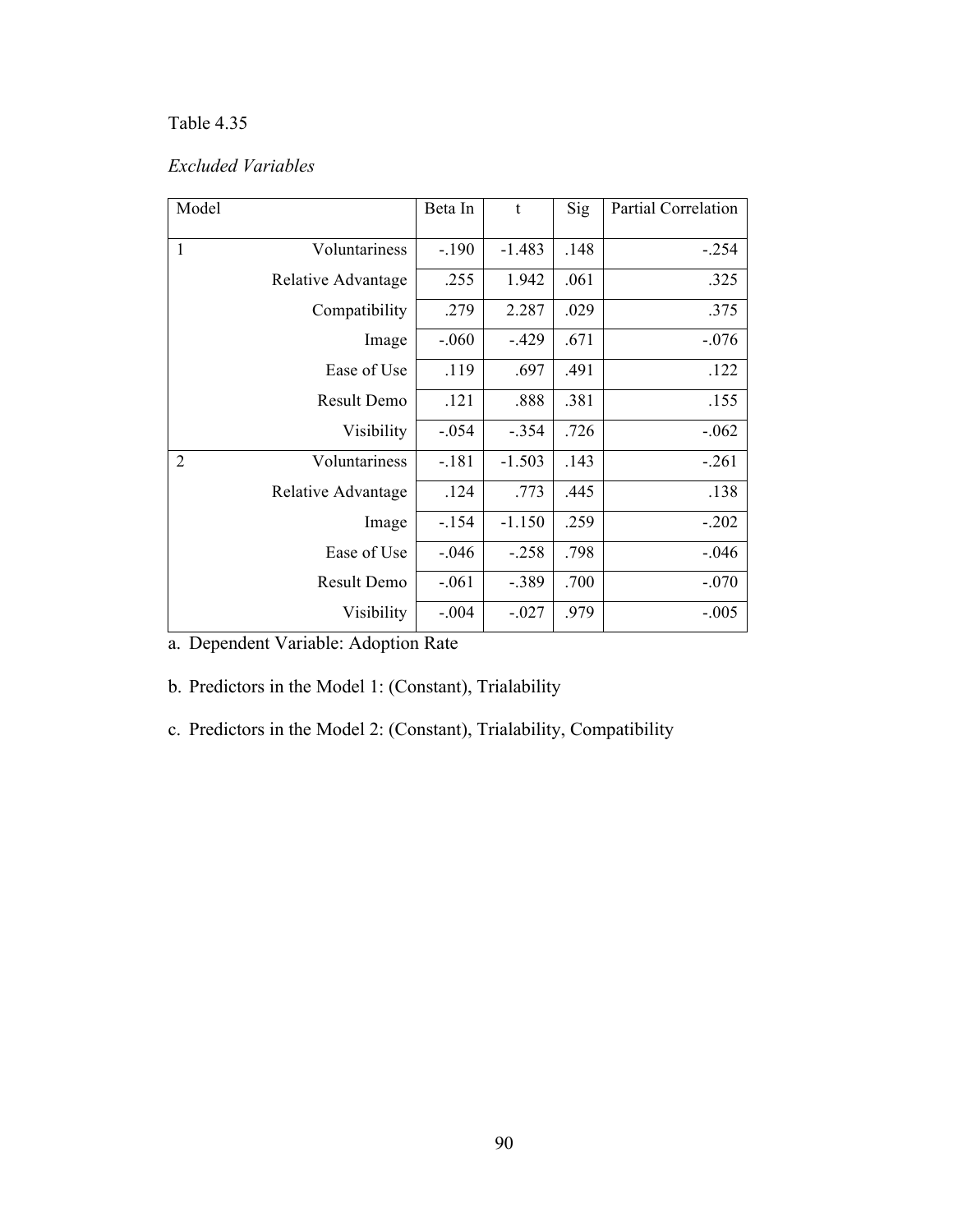#### Chapter 5

## Discussions and Conclusions

In this chapter, the major findings regarding the factors that affect the telemedicine adoption rate by mental health professionals at the U.S. Department of Veterans Affairs will be discussed, as well as the implications of the study, recommendations, limitations, and areas for future research.

### *Major Findings*

This study surveyed mental health professionals at the Albuquerque and Prescott Veterans Administration (VA) Health Care System at the U.S. Department of Veterans Affairs to investigate factors that affect the telemedicine adoption rate. Out of 60 usable responses, there were 19 (32%) adopters and 41 (68%) non-adopters. The correlation analysis shows that there was a significant correlation between perceived characteristics of innovation and adoption rate, except Image. Relative Advantage, Compatibility, Ease of Use, Result Demonstrability, Visibility, and Trialability were positively correlated with adoption rate, which means that the positive perception of these six characteristics led to higher adoption rates. On the other hand, Voluntariness negatively correlated with adoption rate indicating when there is pressure from supervisors, the adoption rate increases.

Regression analysis further investigated which characteristics of innovation best predict telemedicine adoption within a significant level. The results show that trialability emerged as the most important factor affecting telemedicine adoption by mental health professionals, which is significant, because many of non-adopters didn't get to actually

91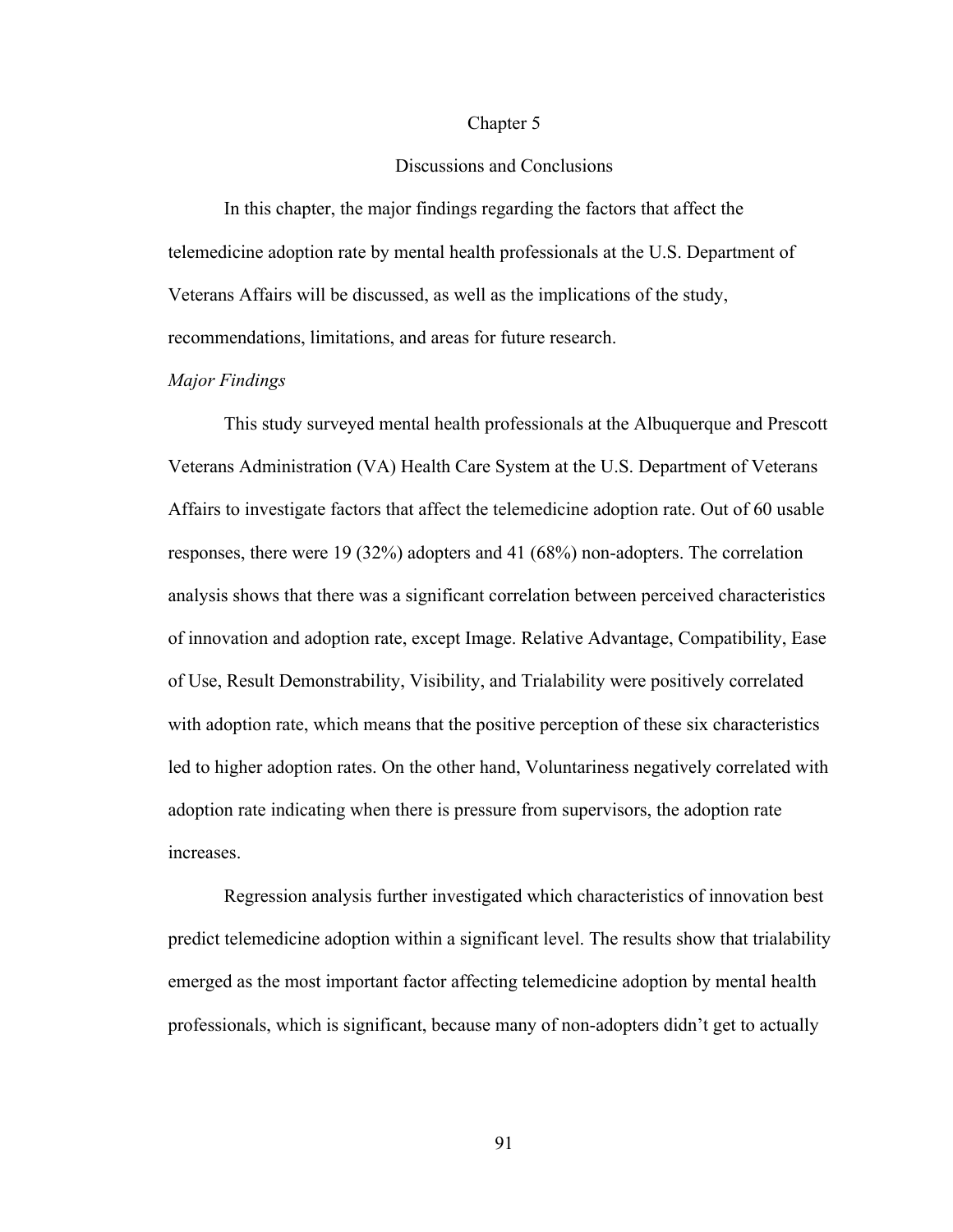try telemedicine equipment. According to Rogers (2003), if potential adopters are able to try new innovation, then it creates less uncertainty; therefore, adoption rate increases.

Compatibility is another important factor in explaining telemedicine adoption by VA mental health professionals along with Trialability. Compatibility is the degree to which an innovation is perceived as being consistent with the existing values, needs, and past experiences of potential adopters (Rogers, 2003, p.250). The rate of adoption increases as the compatibility of the innovation with the adopter increases. A new innovation that is compatible based on the adopter's perception creates less uncertainty and helps to adapt to new innovation. If a new idea is perceived as very similar to past innovation, then the rate of adoption increases.

Based on comments submitted by respondents, both adopters and non-adopters believe it requires enormous administrative work in order to conduct a telemedicine consultation.

Using clinical video tele-health (CVT) requires

- 1. Multiple scheduling: an appointment with a specialist, arranging for the telemedicine equipment, the availability of the CBOC coordinator, room availability, etc.
- 2. Faxing patient surveys back and forth between medical centers and CBOC.
- 3. Troubleshooting telemedicine equipment and Internet connection with technical support personnel (The medical center and CBOC telemedicine equipment have to work together)

4. Calling and locating patients from CBOC when the patient doesn't show up. A respondent stated,

92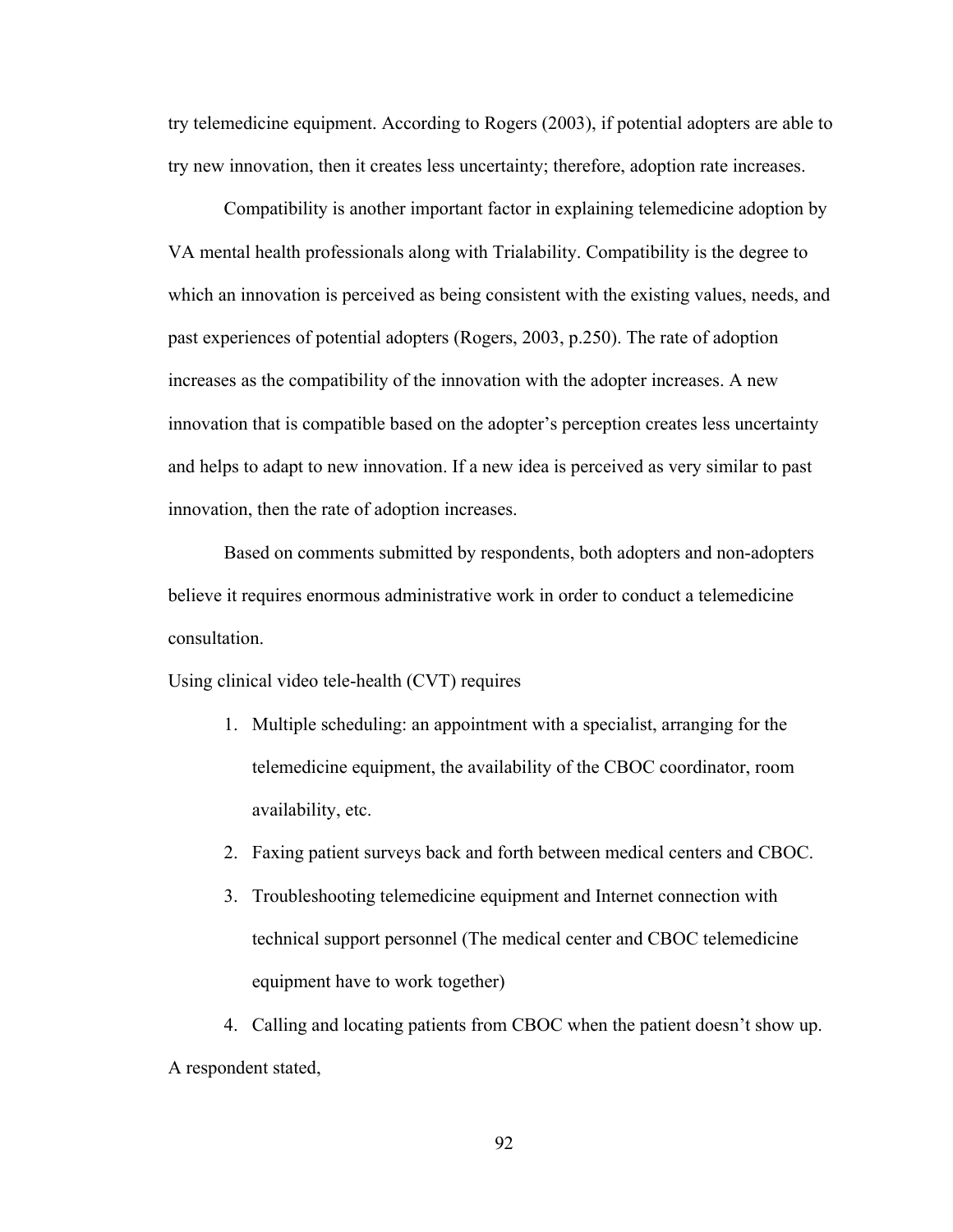*Time needs to be scheduled for faxing measures back and forth, for managing tech difficulties, so less patients can be seen per hour at this point.*

There is also a question whether using CVT means seeing fewer patients because of additional administrative work. Further research is needed to evaluate the work productivity of telemedicine compared to face-to-face consultation.

#### *Implications and Recommendations*

Hart (2000) has described telemedicine as the single most important way to equalize the difference in resource availability between rural and urban areas. The benefits of telemedicine for rural areas are obvious. Rural veteran patients can simply drive to local clinics to see a specialist through a clinical videoconference system instead of driving several hours to see the same doctor. For those who have conditions such as traumatic brain injury (TBI) or post-traumatic stress disorder (PTSD), telemedicine service is crucial for them, because less travel time means that they can stay with their families and friends. Although telemedicine seems to be the perfect fit for veteran patients who live in rural areas, the adoption of telemedicine has been slow.

The population that plays an important role in diffusing VA tele-mental is VA mental health professionals. Rural veteran patients are recipients of the service, whereas VA mental health professionals are the actual users of telemedicine. Therefore, having an acceptance from this population is crucial in making the service available in rural areas. After conducting regression analysis on perceived characteristics of innovation with the adoption rate, the result identified that trialability and compatibility emerged as the important combination factor that affects telemedicine adoption by mental health professionals, indicating approximately 55.5 percent of the variance. Based on comments

93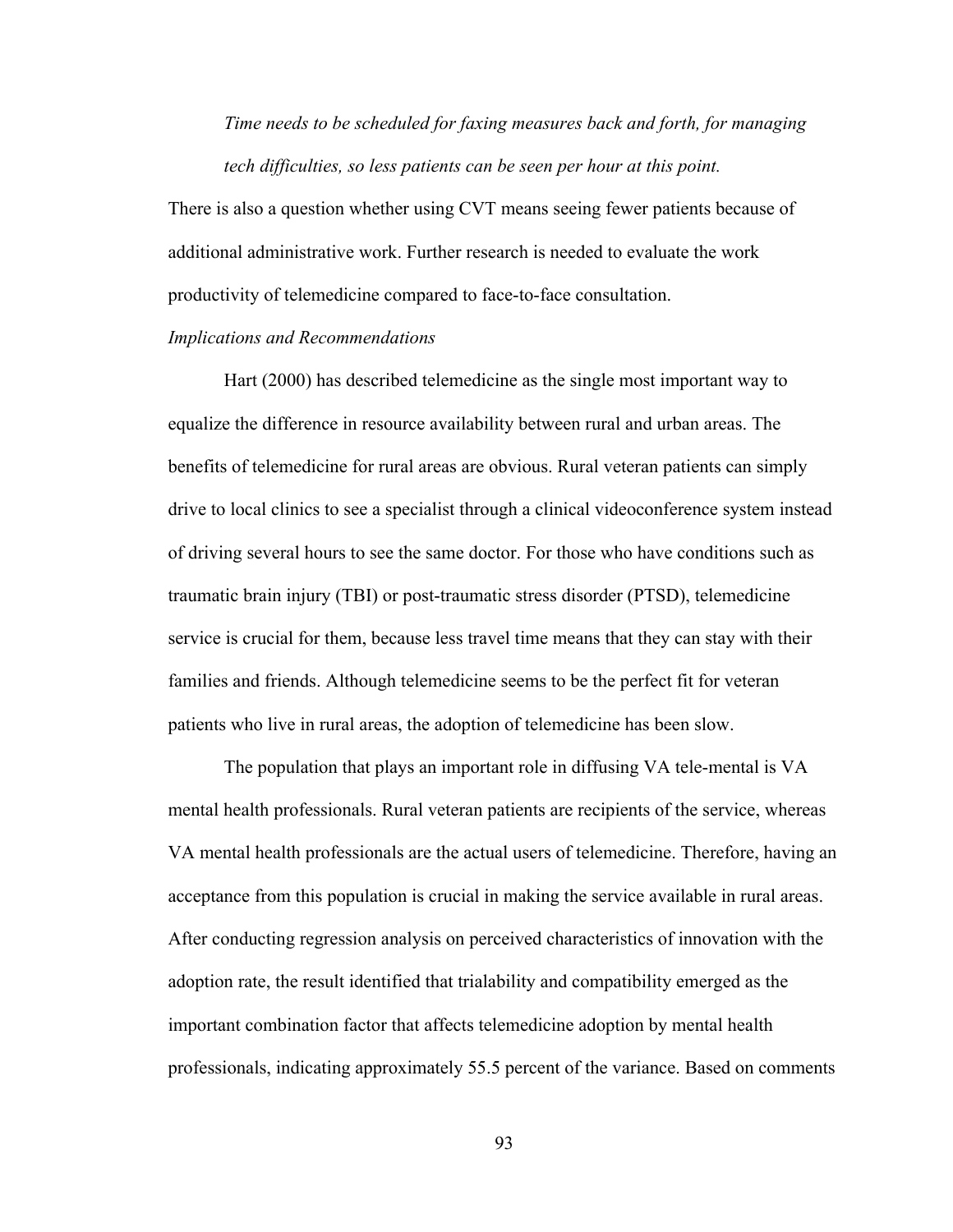submitted by respondents, there is a clear indication that there is enormous administrative work when using a CVT compared to a face-to-face session with each patient.

Adjusting routine workflow to adopt telemedicine in clinics is not an easy task, especially when using CVT requires additional work, which is not compatible with workflow. The VA recently initiated a mandate to use some form of distance technology such as CVT and/or phone to provide patient care. This research confirmed the importance of the mandate initiative in terms of increasing the use of CVT based on the significant correlation between adoption rate and the voluntariness Item 1 ("My superiors expect me to use CVT.").

As described in Chapter 2, the use of telemedicine has been around more than 100 years. Surprisingly, the adoption of telemedicine has been slow in spite of obvious benefits. The VA recently reported to the Congressional Requesters in July 2013 that spending for the VA beneficiary travel program doubled in the last five years increasing from approximately \$370 million in 2008 to approximately \$860 million in 2012. Based on the current trend, expenses will surpass \$1 billion within the next three years in order to sustain the beneficiary travel program at the VA. Telemedicine for the VA means more than providing alternative option for its patients. It is the only solution for the VA to be able to control the budget crisis for the VA beneficiary travel program and still provide high quality healthcare to 3.4 million veterans in rural areas.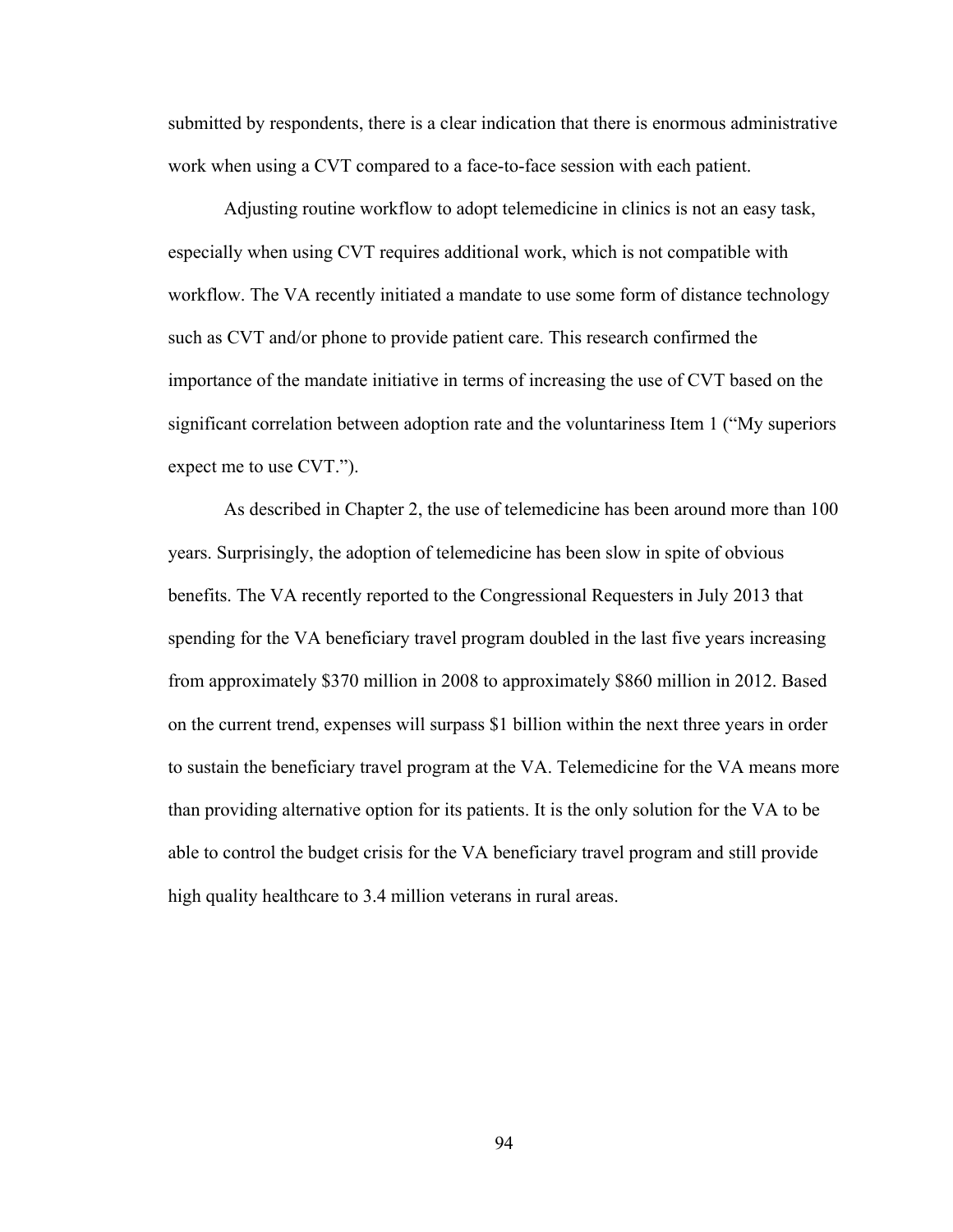### Figure 3.

### *VHA Spending*



Source: VA Health Care Report to Congressional Requesters, July 2013

There were major challenges while early innovators were trying to implement telemedicine, including establishing appropriate technology infrastructure and sustaining high operating costs during the last 100 years. Due to the advancement of technology and the decreased cost of high-speed bandwidth and clinical videoconference equipment, those barriers are no long challenges in the  $21<sup>st</sup>$  Century. For the VA, telemedicine infrastructure is already established and operational throughout the country, but because of the unsolved challenges previously mentioned, the adoption of telemedicine is still slow.

## *Recommendations*

1. Staging – Using CVT requires enormous administrative work for medical providers. Therefore, the VA leadership needs to consider a pilot study to evaluate the effectiveness of the staged telemedicine program, which allows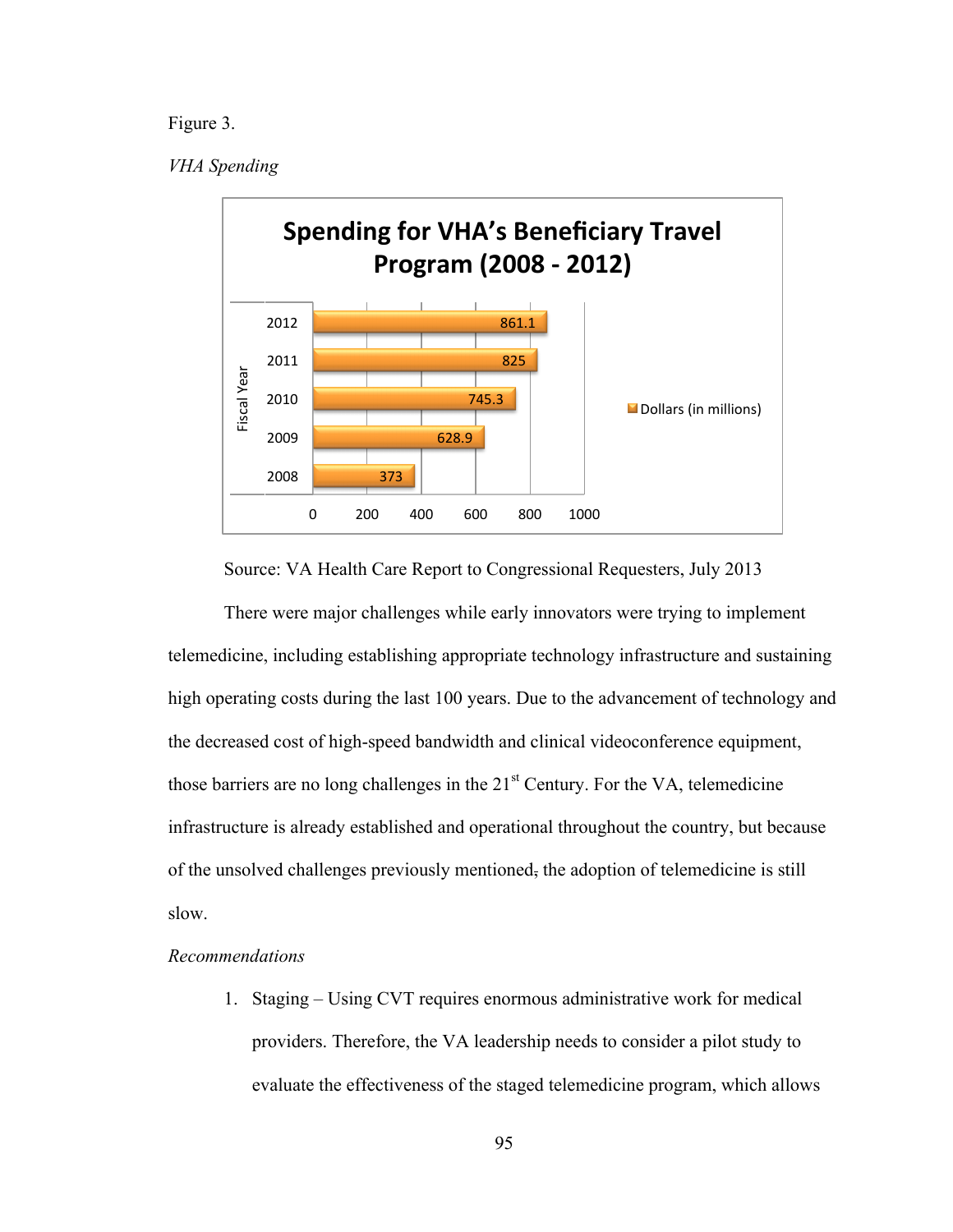medical providers to simply walk in and see patients through CVT without handling multiple administrative tasks. Administrative assistants set up telemedicine equipment, make schedules, and collect patient survey documents ahead of time. Staging will create a homologous work environment like a face-to-face session that medical providers are accustomed to and will allow them to focus on providing high quality care to veteran patients without juggling administrative details. As the adoption rate increases, this program will not only reduce significant travel reimbursement fees but also improve patient satisfaction and work productivity. Further research is needed to measure satisfaction and work productivity when using CVT accurately.

- 2. Trialability CVT adoption rate increases once non-users try it. Just hearing about CVT is not enough for non-users to adopt it; it actually takes them using the system. According to Rogers (2003), the heart of the diffusion process consists of the modeling and imitating by potential adopters of their network partners who have previously adopted. Therefore, the VA leadership needs to create a program to give an opportunity for non-users to try the system along with their colleagues that are currently using it. Therefore, the VA leadership needs to mandate mental health professionals to try the system along with their colleagues that are currently using it after improving workflow of CVT.
- 3. Compatibility Using CVT requires significant workflow adjustment for medical providers; therefore, VA leadership needs to focus on improving:

96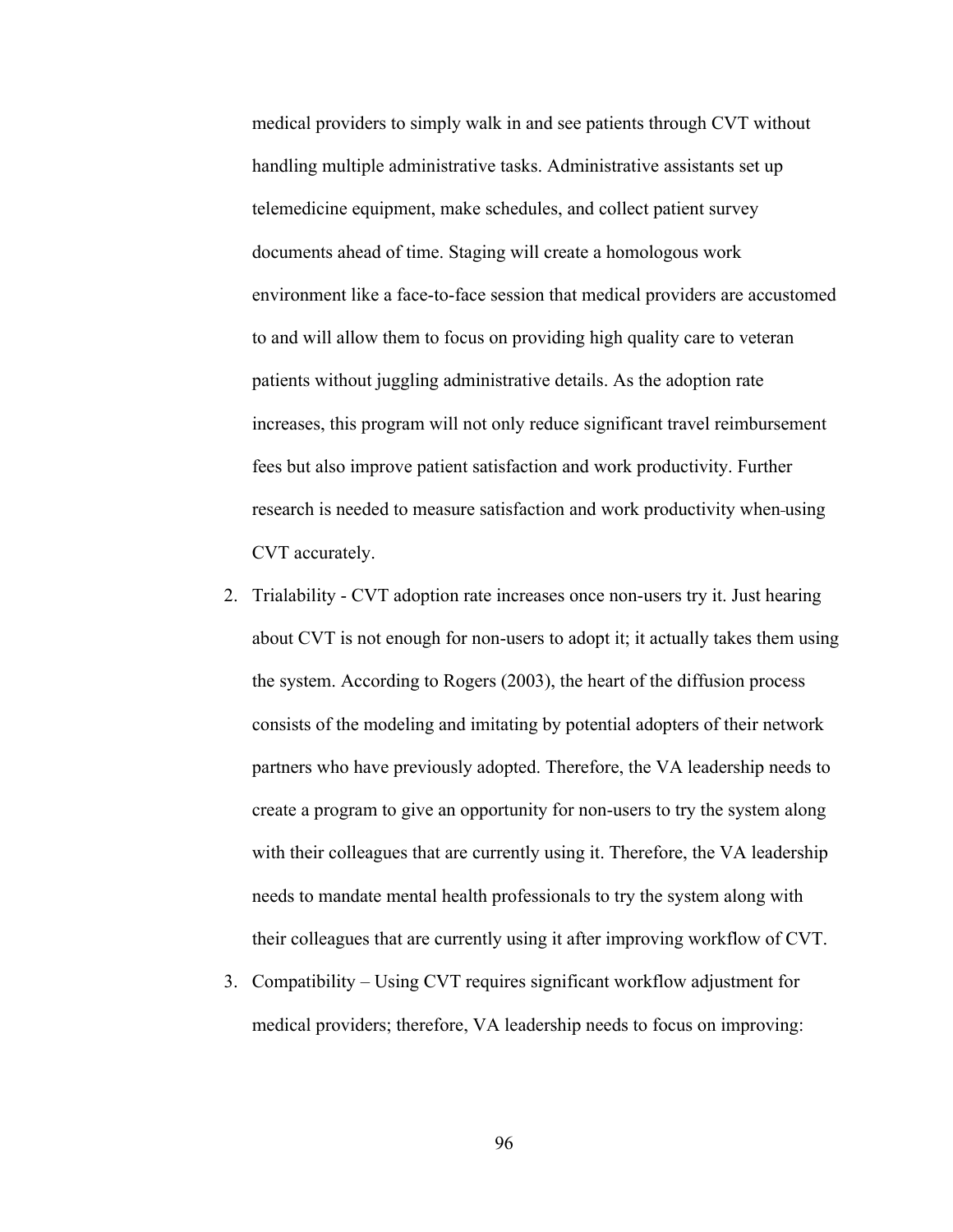- Multiple scheduling:
	- 1. With specialist,
	- 2. With telemedicine equipment,
	- 3. Availability of CBOC coordinator, and
	- 4. Room availability, etc.
- Faxing patient survey back and forth between medical center and CBOC
- Troubleshooting telemedicine equipment and Internet connections with the technical support team (both medical center and CBOC telemedicine equipment have to work together).
- Manually calling CBOC when the patient doesn't show.
- 4. Benefit There is a misalignment when it comes to using CVT in terms of benefits. VA mental health professionals are the actual users of the CVT, and veteran patients are the recipients of the service. Using CVT doesn't generate any real benefits to medical providers; the benefit is on the patient side. Rural veteran patients can simply go to local clinics to see a specialist through a clinical videoconference system instead of driving several hours to see the same doctor. Although there is no real benefit to medical providers, they are considering using CVT for their patients' sake. It is the inner gratification that medical providers receive when they see patients receiving the benefit when using CVT. Therefore, the VA leadership needs to consider creating incentive programs for CVT users, such as telecommuting option, financial benefits, and an increase in RVU (relative value unit), etc., to encourage the use of CVT.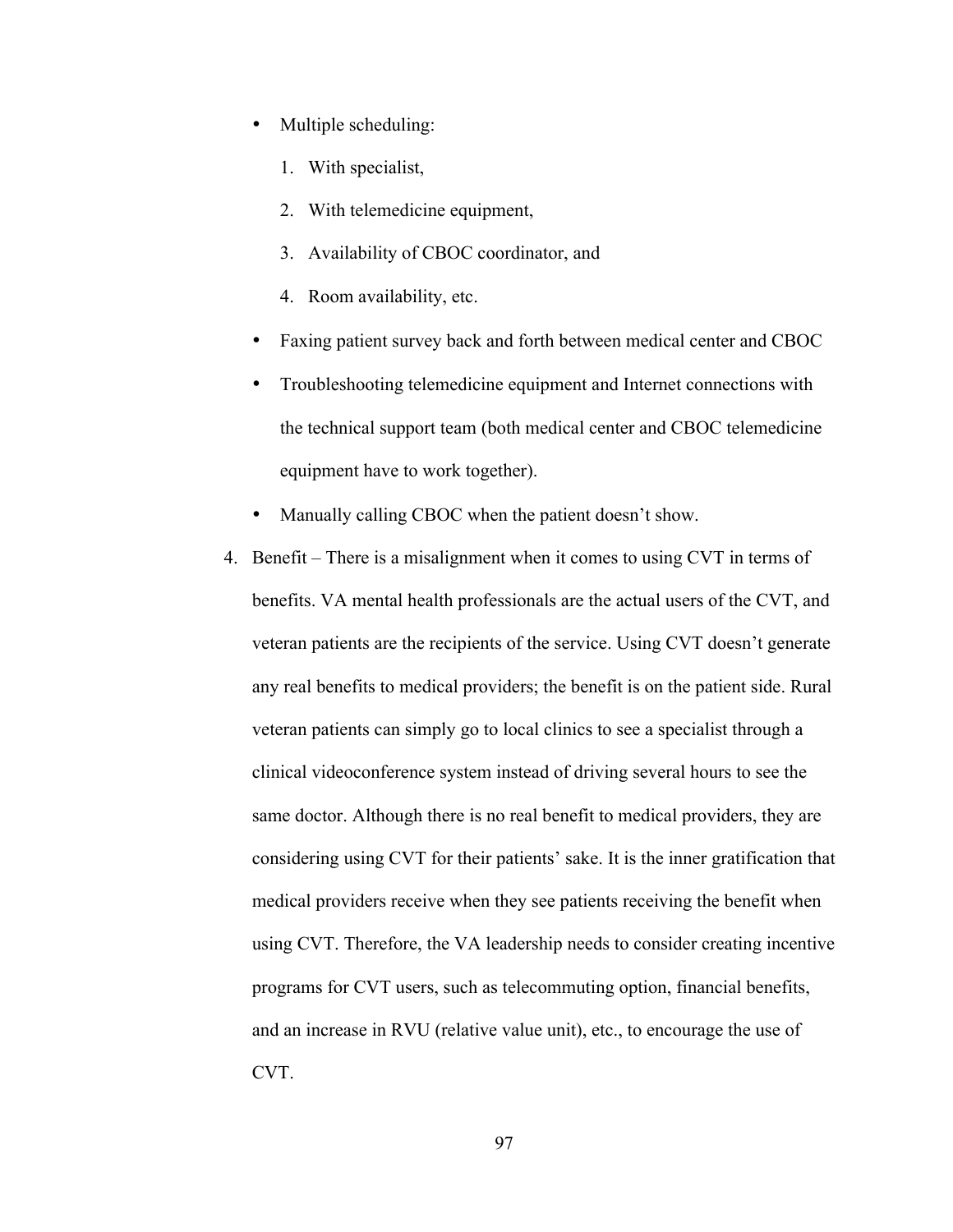## *Limitations*

- 1. Because this study was limited in its degree of analysis and sample size, the results of the study may not represent the opinions and practices of tele-mental users and non-users.
- 2. This survey is based on accidental samples. The results of the study may not represent the opinions and practices of tele-mental users and non-users.
- 3. The result of this study may not represent the opinions of the VA medical professional population, since it is only focused on VISN 18. Geographical variation needs to be considered.

## *Directions for Future Research*

- 1. Further research is needed to measure satisfaction of using CVT for medical providers compared to face-to-face consultation.
- 2. There is also a question whether using CVT means seeing fewer patients because of additional administrative work. Further research is needed to evaluate the work productivity of telemedicine compared to face-to-face consultation.
- 3. Using CVT requires enormous administrative work for medical providers. Therefore, VA leadership needs to consider conducting a pilot study to evaluate the effectiveness of the staged telemedicine program.
- 4. Further research is needed for ceiling and floor effects to be able to substantiate predictions and also consider conducting a regression diagnostic to explain patters of using CVT.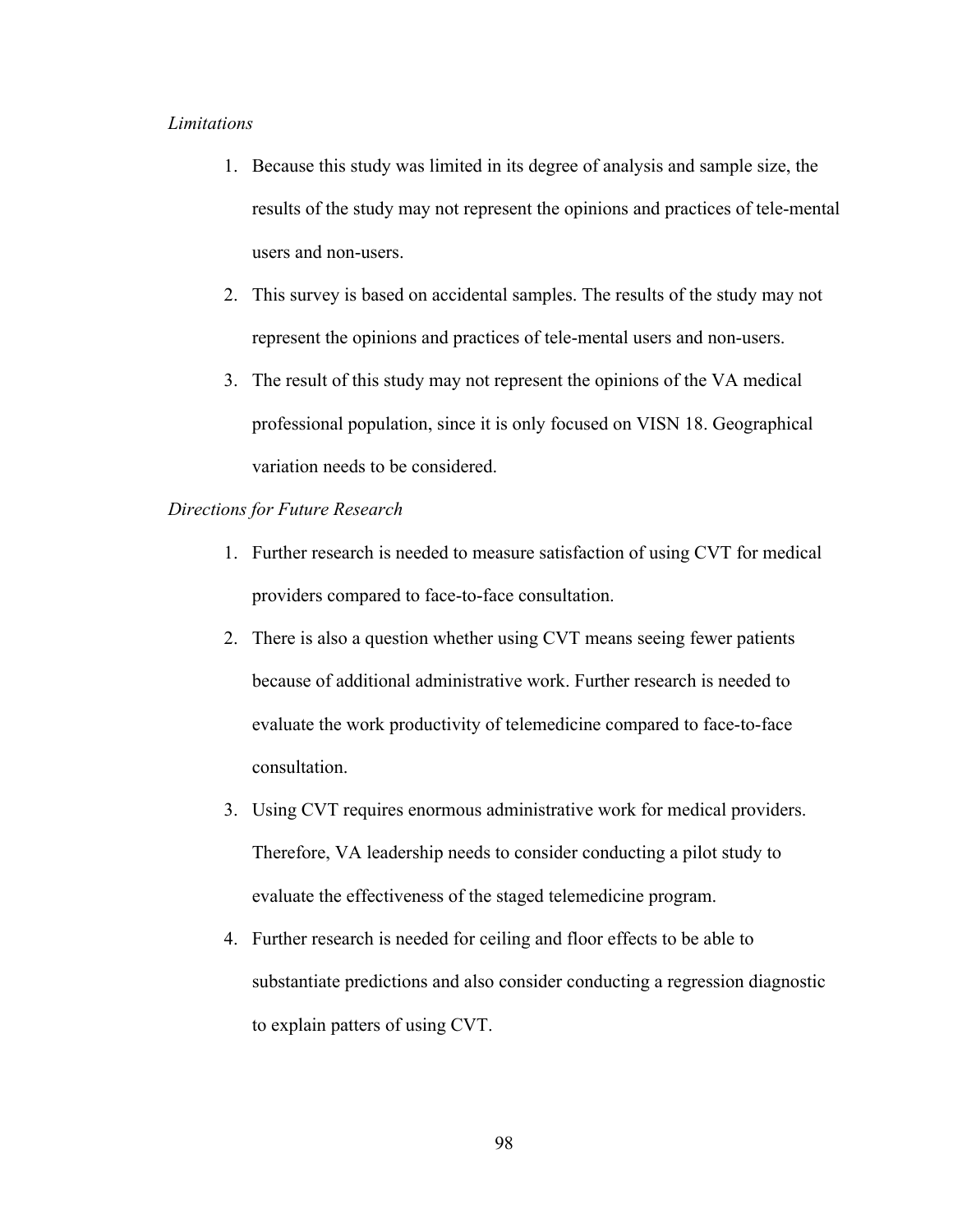5. Further research is needed to increase the value of the research by conducting power analysis.

## *Conclusions*

Fifty percent of all military recruits come from rural areas. As a result, 41 percent of VA-enrolled patients are from rural areas. Since VA CBOCs do not offer a diverse range of healthcare services at rural locations, these patients still have to travel long distances to receive specialty services to which they are entitled. For that reason, the VA spent \$861 million just for transferring patients between rural and urban areas in 2012. Technology such as telemedicine could equalize the uneven distribution of healthcare resources between urban and rural areas and make healthcare services readily available to rural veteran patients, but the adoption of telemedicine has been slow by VA medical providers.

Rogers (2003), Moore, and Benbasat (1991) identified eight perceived characteristics of innovations that a variety of diffusion studies have shown to consistently influence adoption:

- Relative Advantage,
- Compatibility,
- Complexity,
- Image,
- Ease of Use,
- Result Demonstrability,
- Visibility, and
- Trialability.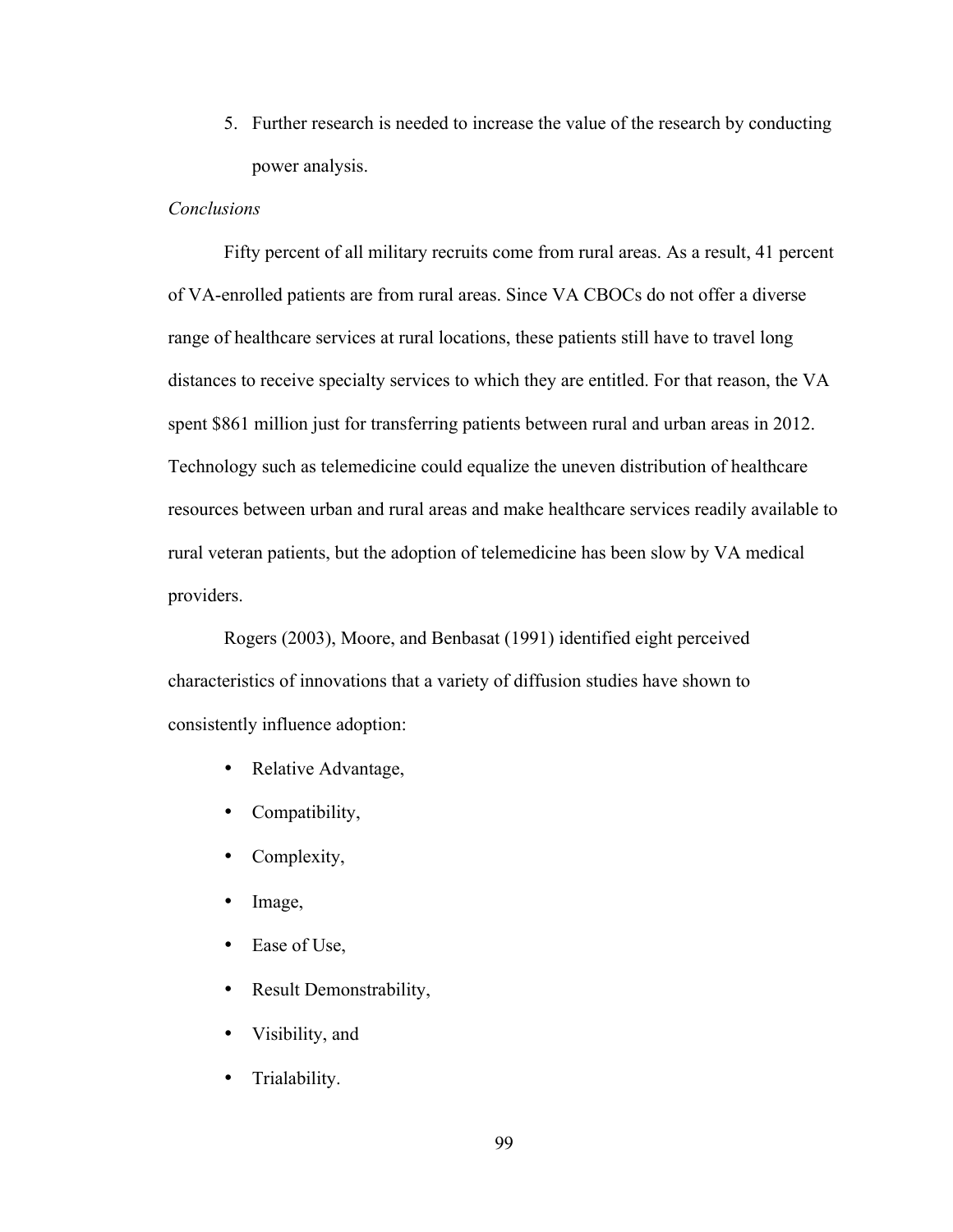After conducting regression analysis on perceived characteristics of innovation with the adoption rate, the result identified Trialability and Compatibility as the most important combination factor that affects telemedicine adoption by mental health professionals, indicating approximately 55.5 percent of the variance. Based on comments submitted by respondents, there is a clear indication that there is a large administrative workload when using a CVT compared to a face-to-face session with each patient.

Due to the advancement of technology and the decreased operational cost of highspeed bandwidth and clinical videoconference equipment, technology isn't a focal point of telemedicine anymore. Perhaps our early innovators thought that faster and better technology was the answer for diffusing telemedicine. Using the framework of diffusion of innovation theory by Rogers, the research demonstrated that it is the acceptance of the innovation by people that sparks diffusion, not the other way around. The diffusion of telemedicine won't become the mainstream until we closely look at the workflow of people using the system.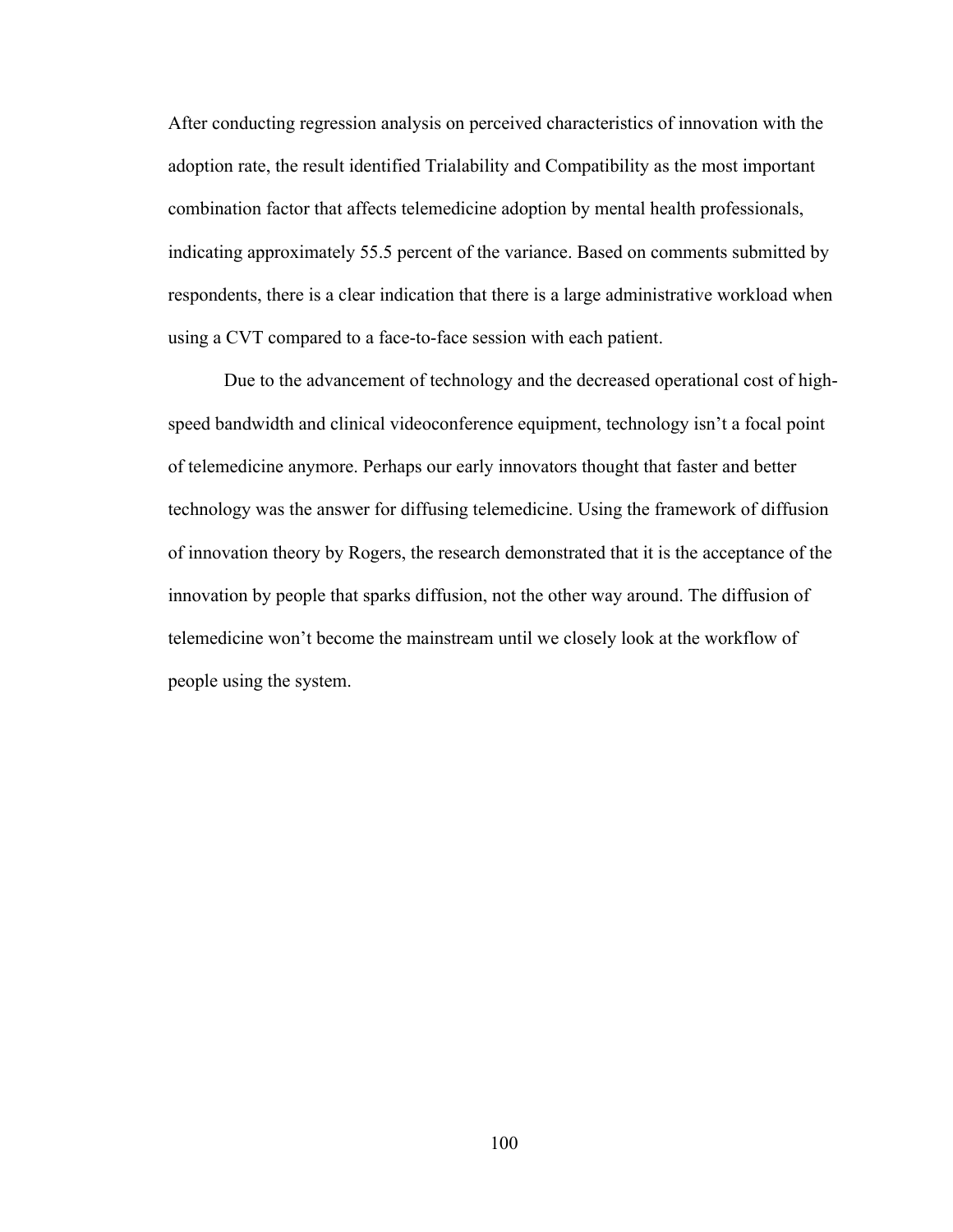## References

- Adhikari, N., Beyene, J., Sam, J. & Haynes, R. (2005). Effects of computerized clinical decision support systems on practitioner performance. *Practitioner*, 293(10), 1223–1238.
- Ajzen, I. & Fishbein, M. (1980). *Understanding attitudes and predicting behavior.* Englewood Cliffs, NJ: Prentice-Hall Inc.
- Alexander, M. (1989). The adoption and implementation of computer technology in organizations: The example of database machines. (Unpublished Doctoral Dissertation), Indiana University.
- Bair, B. (n.d.). PPT rural veterans. *Director*, 1–15.
- Bashshur, R. (1997). Critical issues in telemedicine. *Telemedicine Journal : The Official Journal of the American Telemedicine Association*, *3*(2), 113–26. Retrieved September 1, 2011 from www.ncbi.nlm.nih.gov/pubmed/19659416.
- Bashshur, R. L., & Shannon, G. W. (2009). *History of Telemedicine* (1st ed., p. 210). Mary Ann Liebert.
- Benbasat, I. (1989). Laboratory experiments in information systems studies with a focus on individuals: A critical appraisal. *Harvard Business School Research Colloquium*, 33–47.
- Benschoter, R. (1971). *Modern communications to assist a state hospital*. Washington, DC: Public Health Services.
- Blackburn, H. (1957). Wm Einthoven: The telecardiogram. *American Heart Journal*, *53*(4), 602–15.

Bourque, L. & Fielder, E. (1995). *The survey kit*. Los Angeles: Sage Publications, Inc.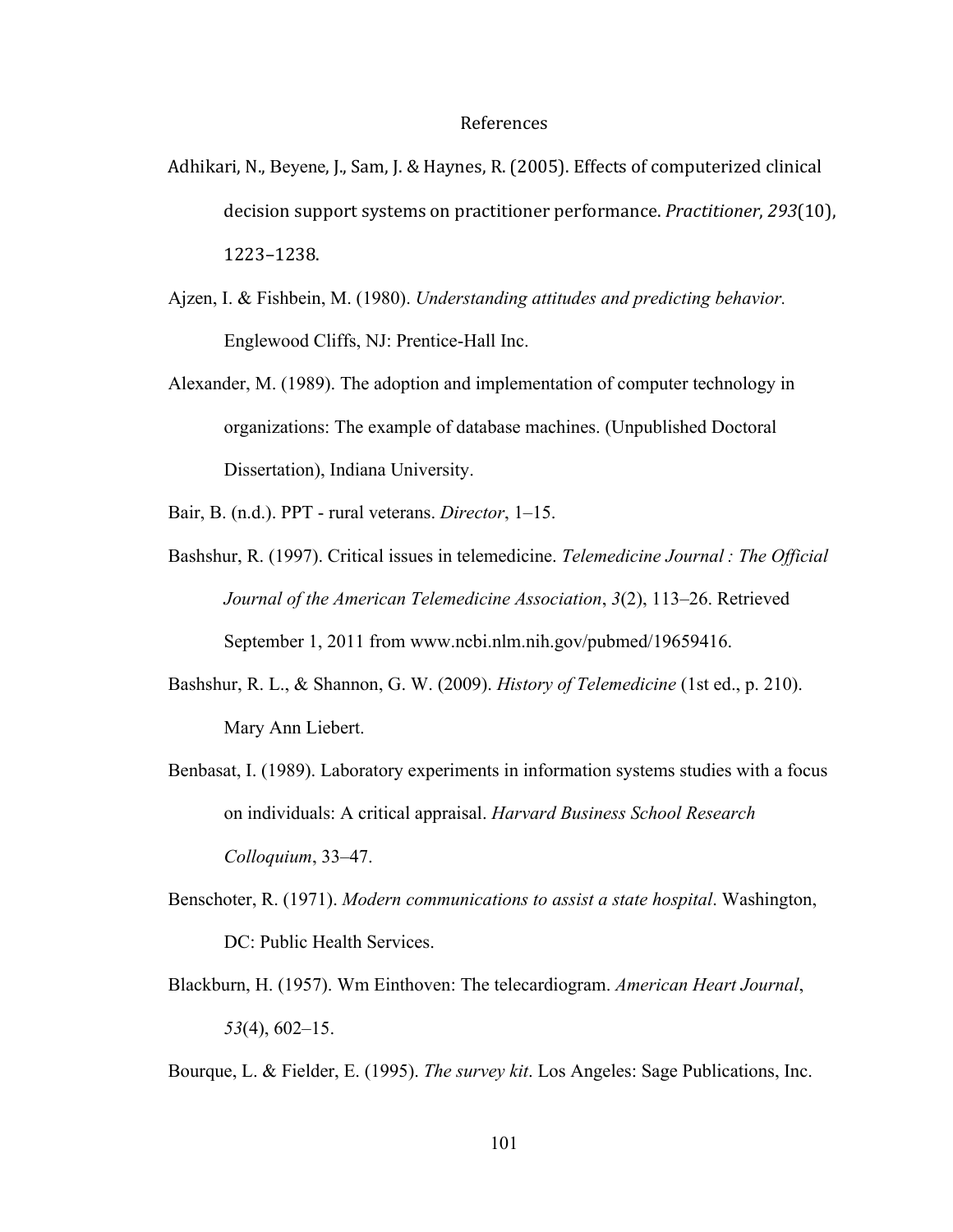- Brancheau, J. & Wetherbe, J. (1990). The adoption of spreadsheet software: Testing innovation diffusion theory in the context of end-user computing. *Information Systems Research*, *1*(2), 115–143. doi:10.1287.
- Brown, S. (1910). A telephone relay. *Journal of the Institution of Electrical Engineers*, *39*(5), 590–619.
- Castle, C. (1963). Open circuit television in postoperative medical education. *Journal of Medical Education*, 254–60.
- Cisco. (2013). Cisco Visual Networking Index. Retrieved March 10, 2013, from http://www.cisco.com/en/US/solutions/collateral/ns341/ns525/ns537/ns705/ns827/w hite paper c11-520862.html
- Cohen, J. (1960). A coefficient of agreement for nominal scales. *Educational and Psychological Measurement*, *20*(1), 37–46. doi:10.1177/001316446002000104.
- Darkins, A. (2013). Transform 2013. *Mayo*. Retrieved September 1, 2012 from www.mayo.edu/people/adam-darkins-md.
- Darkins, A. & Cary, M. (2000). *Telemedicine and tele-health*. New York, NY: Springer Publishing Company.
- Davis, F. (1986). A technology acceptance model for empirically testing new end user information systems: Theory and results. (Unpublished Doctoral Dissertation), Massachusetts Institute of Technology.
- Davis, F. (1989). Perceived usefulness, perceived ease of use, and user acceptance of information technology. *MIS Quarterly*, *13*(3), 319–340.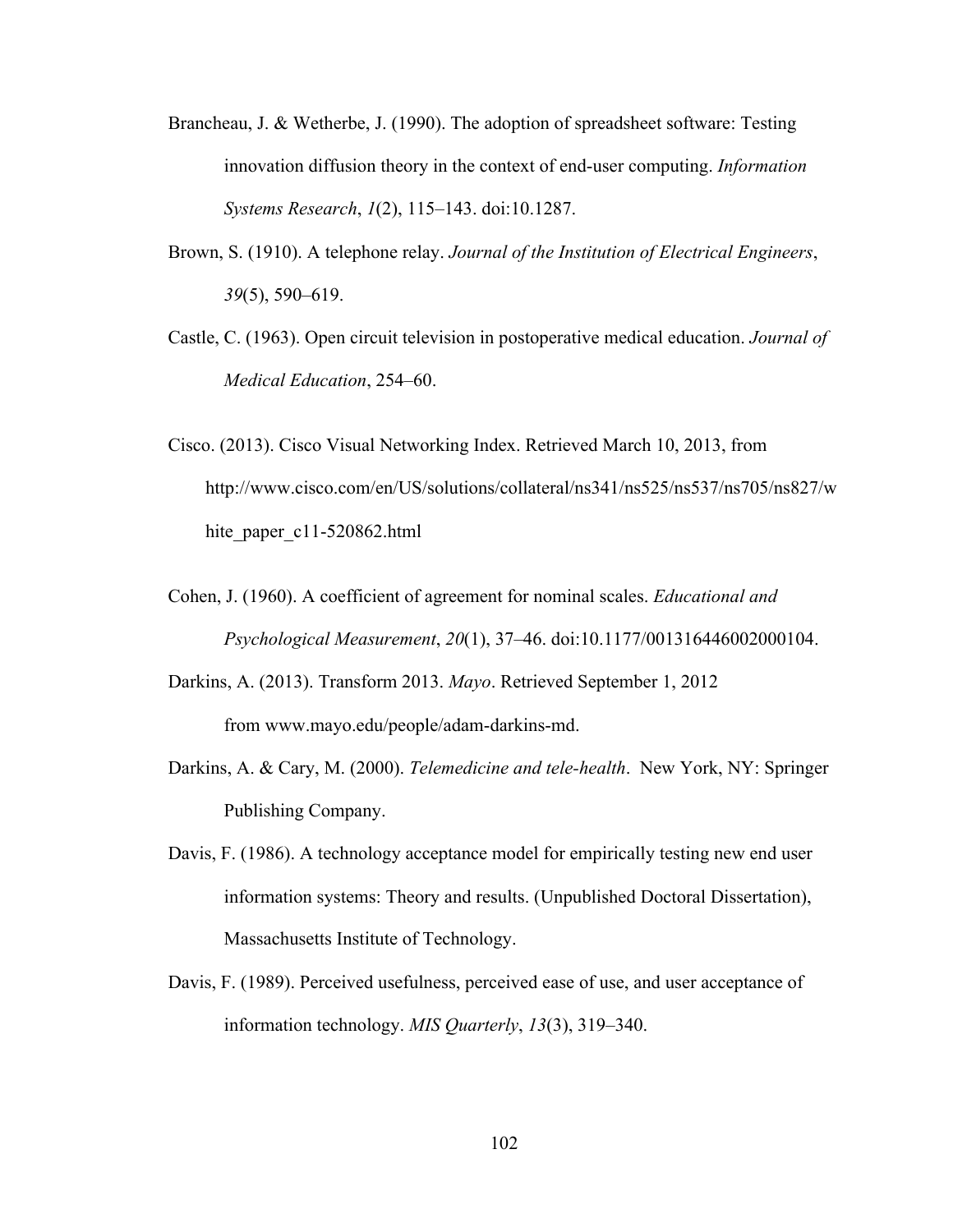- DeVellis, R. (2003). Scale development: Theory and applications (2nd Ed). Thousand Oaks, CA: Sage Publications, Inc.
- Downs Jr., G. & Mohr, L. (1976). Conceptual issues in the study of innovation. *Academic Journal*, *21*(4), 700.
- Einthoven, W. (2003). Einthoven Foundation. Retrieved September 1, 2011 from einthoven.nl.
- Field, M. (1996). *Telemedicine: A guide to assessing telecommunications for health care*.
- Gershon-Cohen, J. & Cooley, A. (1950). Telegnosis: Three years' experience with diagnosis by telephone - transmitted roentgenograms. *Radiology*, *55*(4), 582–7.
- Glantz, A. (2013). Veterans waiting longer. The baby citizen. Retrieved July 01, 2013 from www.baycitizen.org/news/veterans/infographic-vets-wait-longer/.
- Godleski, L., Darkins, A. & Peters, J. (2012). Outcomes of 98,609 U.S. Department of Veterans Affairs patients enrolled in tele-mental health services, 2006-2010. *Psychiatric Services* (Washington, D.C.), *63*(4), 383–5. doi:10.1176/appi.ps.201100206
- Gregory, R. (1951). Sidney George Brown. *Obituary Notices of Fellows of the Royal Society*, *7*(20), 318–27.
- Guttman, L. (1945). A basis for analyzing test-retest reliability. *Psychometrika*, *10*(4), 255–282. doi:10.1007/BF02288892.
- Hageboeck, M. & Rosenberg, J. (1975). *Practical concepts for using interactive television: Application in the medical community*. Bethesda, MD: National Library of Medicine: Lister Hill National Center for Biomedical Communications.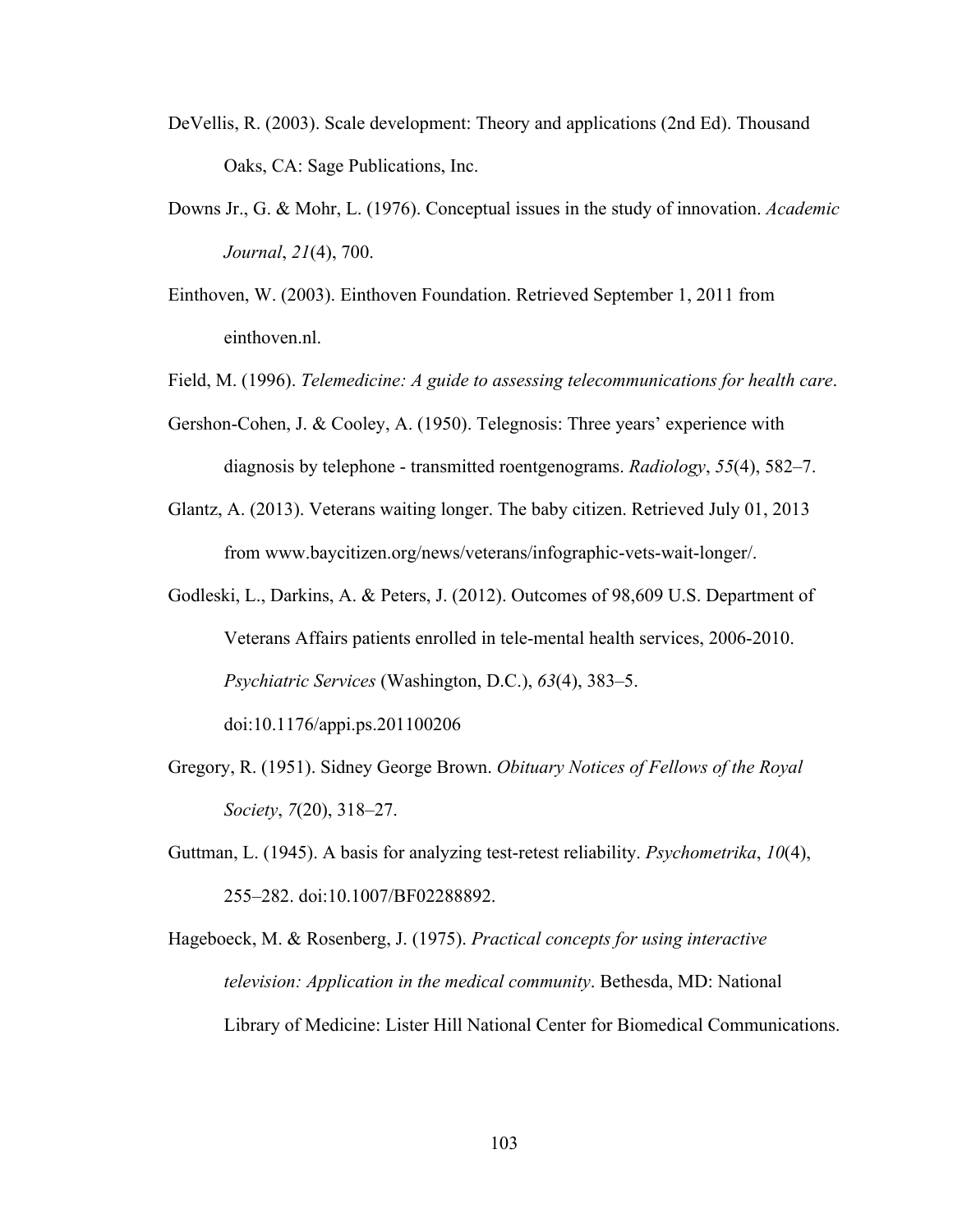- Hair, J. Jr., Anderson, R., Tatham, R. & Black, W. (1995). Multi-variate data analysis (3<sup>rd</sup> ed). New York: Macmillan Publishing Company.
- Hart, G. (2000). Physicians and rural America. *Culture and Medicine*, *173*(November), 348–351. Retrieved September 1, 2012 from www.ncbi.nlm.nih.gov/pmc/ articles/PMC1071163/.
- Hays, J. (1973). Interactive communication is goal of CCTV network. *Biomedical Communication*, *18*, 4–52.
- Heady, H. (2011). Rural veterans: Invisible heroes, special people, special issues. *Journal of Rural Social Sciences*, *26*(3), 1–13. Retrieved September 1, 2012 from www.ag.auburn.edu/auxiliary/srsa/pages/Articles/JRSS 2011 26 3 1-13.pdf.
- Hedeen, A., Heagerty, P., Fortney, J., Borowsky, S., Walder, D. & Chapko, M. (2002). VA community-based outpatient clinics: Quality of care performance measures. *Medical Care*, *40*(7), 570–7. doi:10.1097/01.MLR.0000017788.86565.36.
- Hosek, J. & Kavanagh, M. (2006). *How deployments affect service members*. Rand Corporation. Retrieved September 1, 2012 from www.rand.org/content/dam/rand/pubs/monographs/2005/RAND\_MG432.sum.pdf.
- Huber, G. (1983). Cognitive style as a basis for MIS and DSS design: Much ado about nothing? *Management Science*, *29.5*, 567–582.
- Hudson, H. (2005). Rural telemedicine: Lessons from Alaska for developing regions. *Telemedicine and e-Health*, *11*(4), 460–467.
- IAVA. (2013). Member survey 2013. *Iraq and Afghanistan veterans of America*. Retrieved May 1, 2013 from www.iava.org.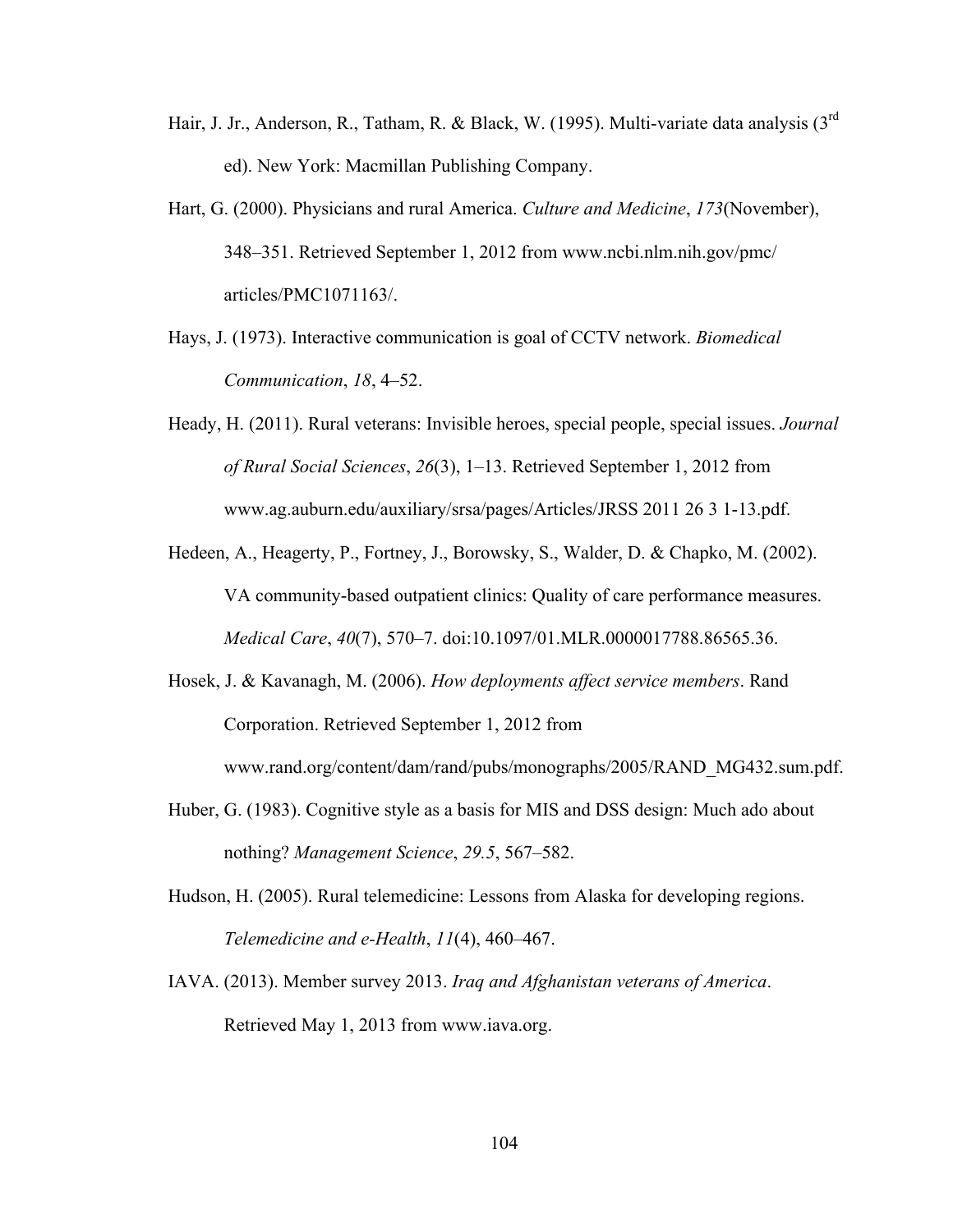- Ives, B. & Olson, M. (1984). User involvement and MIS success: A review of research. *Management Science*, *30*(5), 586–603., doi:10.1287.
- Jacobson, M. (2011). Is tele-health just around the corner ? *Scientia Advisors Blog*. Retrieved March 7, 2012 from www.scientiaadv.com/blog/2011/02/10/is-telehealth-just-around-the-corner/.
- Jarvenpaa, S. (1989). The effect of task demands and graphical format on information processing strategies. *Management Science*, *35*(3), 285–303, doi:10.1287.
- Jha, A., DesRoches, C., Campbell, E., Donelan, K., Rao, S., Ferris, T. & Blumenthal, D. (2009). Use of electronic health records in U.S. hospitals. *The New England Journal of Medicine*, *360*(16), 1628–1638. doi:10.1056/NEJMsa0900592.
- Johnson, B. & Rice, R. (1987). *Managing organizational innovation: The evolution from word processing to office information systems*. New York, NY: Columbia University Press.
- Keen, P. (1980). MIS research: Reference disciplines and a cumulative tradition. In *Proceedings of the First International Conference on Information Systems*, 9–18.
- Klein, R. (2001). The changing veteran population, 1990–2020. U.S. Department of Veterans Affairs.
- Klein, R. & Stockford, D. (2001). Data on the socioeconomic status of veterans and on VA program usage. *U.S. Department of Veterans Affairs*.

Lipson, L. & Henderson, T. (1996). State initiatives to promote telemedicine. *Telemedicine Journal*, *2*(2), 109–121. doi:10.1089/tmj.1.1996.2.109.

Moore, G. (1987). End user computing and office automation: A diffusion of innovations perspective. *INFOR*, *25*, 214–235.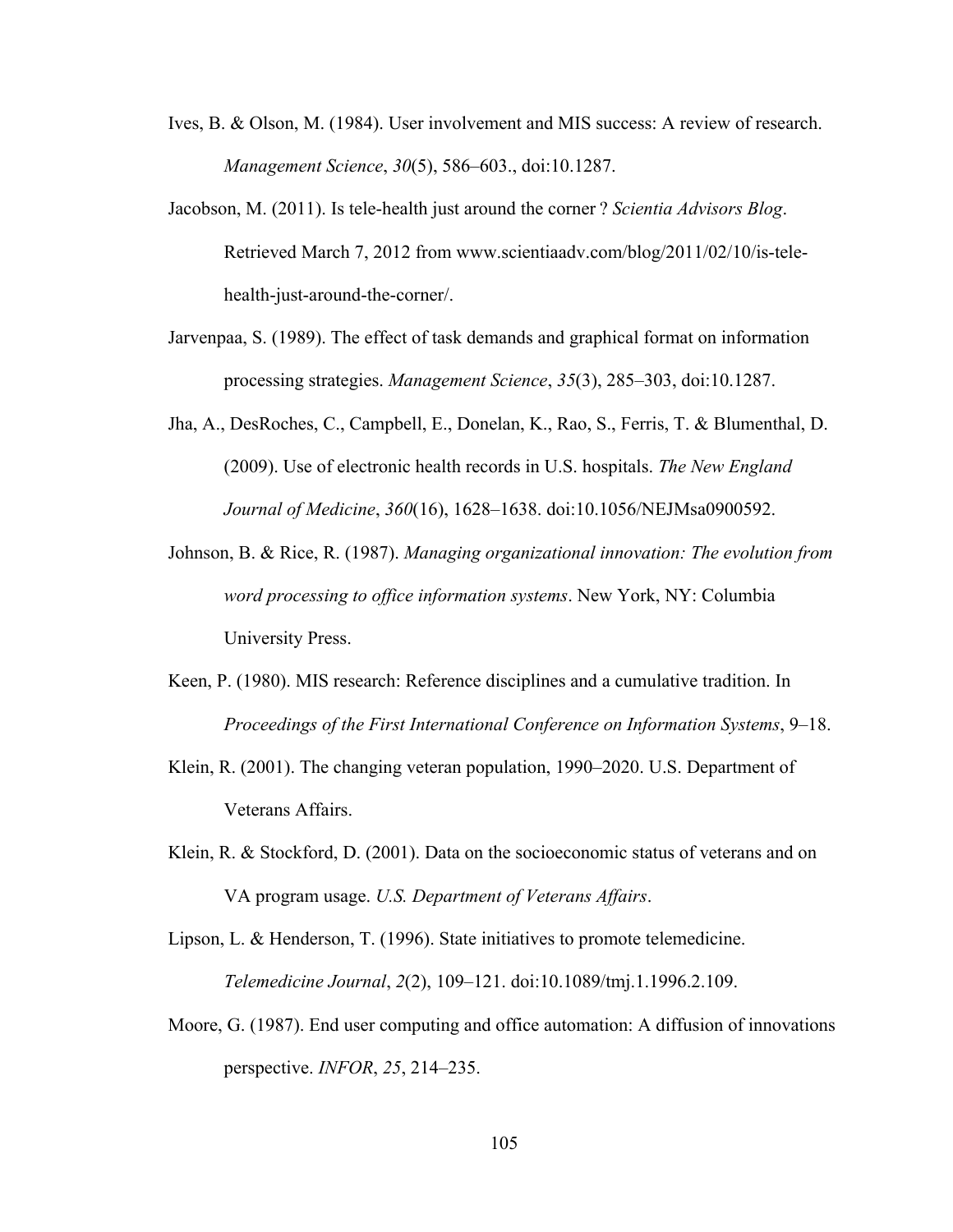- Moore, G. & Benbasat, I. (1991). Development of an instrument to measure the perceptions of adopting an information technology innovation. *Information Systems Research*, *2*(3), 192–222. doi:10.1287.
- Morgan, R., Teal, C., Reddy, S., Ford, M. & Ashton, C. (2005). Measurement in veterans affairs health services research: Veterans as a special population. *Health Services Research*, *40*(5 Pt 2), 1573–83. doi:10.1111/j.1475-6773.2005.00448.x.
- Nelson, R., Hicken, B., West, A. & Rupper, R. (2011). The effect of increased travel reimbursement rates on health care utilization in the VA. *The Journal of Rural Health*, *00*, no–no. doi:10.1111/j.1748-0361.2011.00387.x.
- Panangala, S. & Mendez, B. (2010). *Veterans health administration : Community-Based outpatient clinics*. Retrieved September 1, 2012 from www.crs.gov.
- Park, B. (1974). *An introduction to telemedicine: Interactive television for delivery of health services*. New York, NY

Rafto, T. (1955). *Telegrafverkets historie: 1855-1955*. Bergen, Norway: J. Griegs boktr.

- Ramos, V. (2010). Contributions to the history of telemedicine of the TICs. *Health (San Francisco)*. Retrieved September 1, 2012 from online.liebertpub.com/doi/abs/ 10.1089/15305620252933428?url\_ver=Z39.88-2003&rfr\_id=ori:rid:crossref. org&rfr\_dat=cr\_pub=pubmed.
- RAND Corporation. (2008). One in five Iraq and Afghanistan veterans suffer from PTSD or major depression. Retrieved May 07, 2013 from www.rand.org/news/press/ 2008/04/17.html.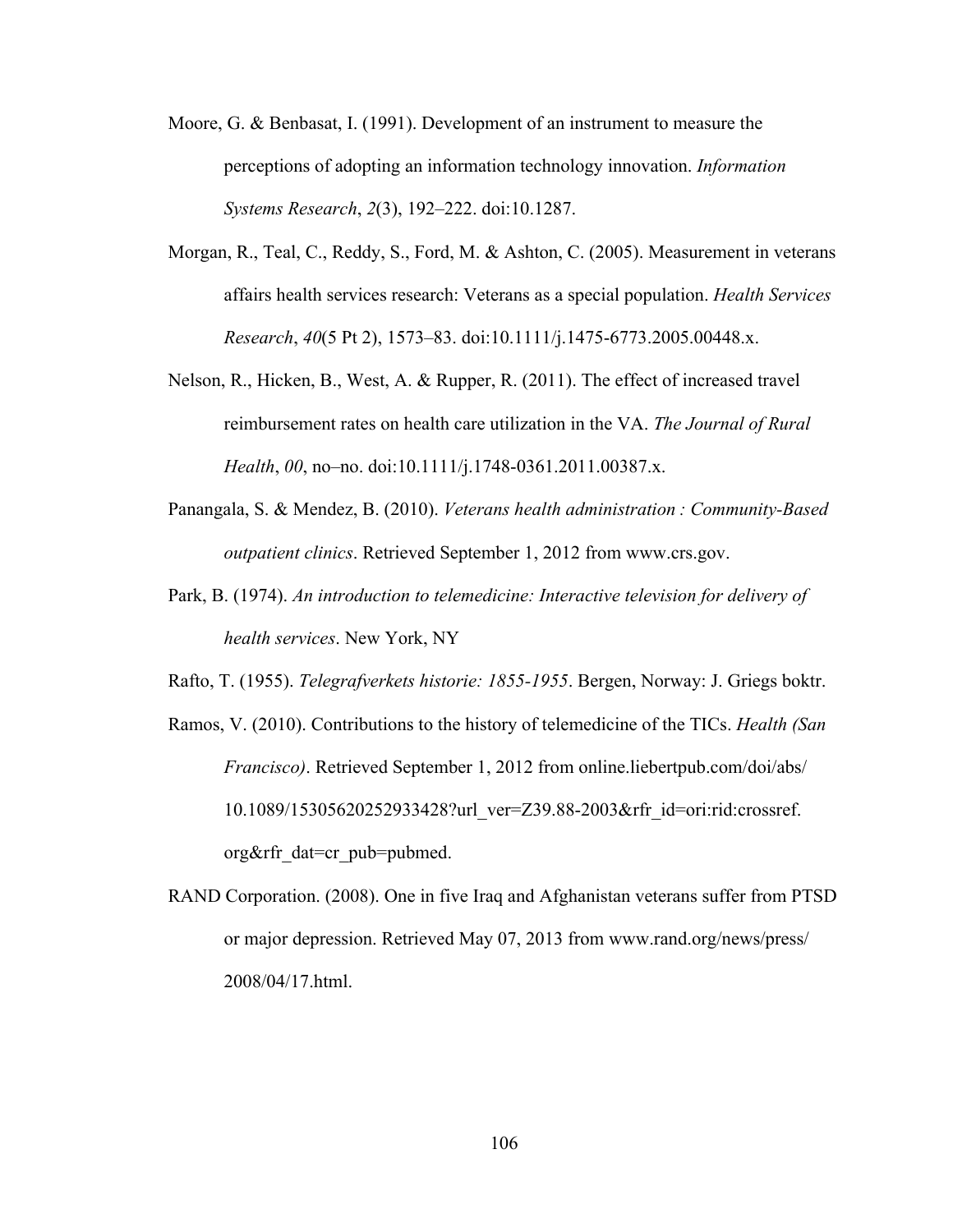- Regan T. (2004). Report: High survival rate for U.S. troops wounded in Iraq. *Christian Science Monitor*. November 29. Retrieved November 27, 2006 from www.csmonitor.com/2004/1210/dailyUpdate.html.
- Richards, R. (1978). *Continuing medical education: Perspectives, problems, prognosis*. New Haven, CT: Yale University Press.
- Ricketts, T. (2000). The changing nature of rural healthcare. *Annual Review of Public Health*, *21*(1), 639–657. Retrieved September 1, 2012 from www.annualreviews.org/doi/abs/10.114(6/annurev.publhealth.21.1.639

Rogers, E. 1983). *Diffusion of innovations* (3rd ed.). New York, NY: Free Press.

- Rogers, E. (2003). *Diffusion of innovations* (5th ed.). New York, NY: The Free Press, A Division of Simon & Schuster, Inc.
- Rosenheck, R. (2000). Primary care satellite clinics and improved access to general and mental health services. *Health Services Research*, *35*(4), 777–790. Retrieved September 1, 2012 from www.pubmedcentral.nih.gov/articlerender.fcgi?artid= 1089152&tool=pmcentrez&rendertype=abstract.
- SAMHSA. (2012). Behavioral health issues among Afghanistan and Iraq U.S. war veterans. Retrieved May 1, 2013from http://store.samhsa.gov/shin/ content//SMA12-4670/SMA12-4670.pdf.
- Smith, R. (1972). *The wired nation - cable TV: The electronic communications highway*. Harper & Row.
- Stachura, M. E. (2001). The Georgia state-wide telemedicine network: Some lessons learned. *J Telemed Telecare*, *7*(2), 62. doi:10.1258/1357633011937164.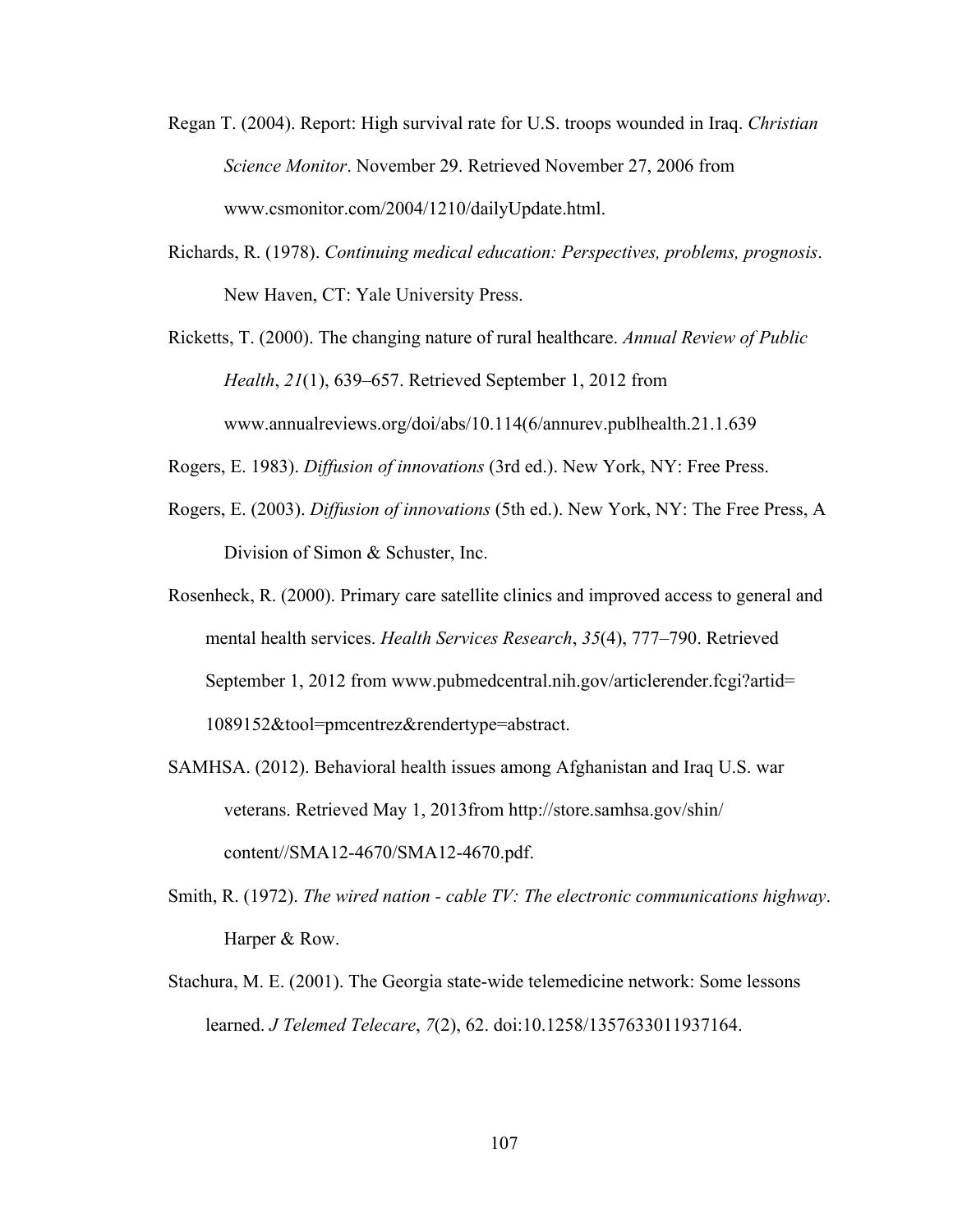- Tanner. (2007). Remarks to the senate committee on health education, labor, and pensions. *Field Hearing*.
- Taylor, R. & Benbasat, I. (1980). A critique of cognitive styles theory and research. *Proceedings of the First International Conference on Information Systems*, 82– 90.
- Treacy, M. (1986). *Toward a cumulative tradition of research on information technology as a strategic business factor*. Cambridge, MA: MIT Sloan School of Management.
- Tucker, H., Lewis, R., Martin, G. & Over, C. (1957). Television therapy: Effectiveness of closed-circuit television as a medium for therapy in treatment of the mentally ill. *Arch NeurPsych*, *77*(1), 57–69. doi:10.1001/archneurpsyc.1957.02330310067013.
- U.S. Census Bureau, G. D. (2010). United States Census Bureau. Retrieved March 28, 2012 from www.census.gov/geo/www/ua/urbanruralclass.html.
- U.S. Department of Defense Office of the Under Secretary of Defense Personnel and Readiness. (2008). Population representation in the military services: Fiscal year 2008. Retrieved September 2, 2011 from prhome.defense.gov/mpp/ACCESSION percent20POLICY/PopRep2008/summary/summary.html.
- U.S. Department of Health and Human Services Health Resources and Services Administration. (2010). Executive Summary for the 2011 HRSA Congressional Justification. Retrieved September 2, 2011 from www.hrsa.gov/about/ budgetjustification/executivesummary.pdf.
- U.S. Department of Veterans Affairs. (2012). National Center for Veterans Analysis and Statistics. Retrieved March 28, 2012 from www.va.gov/vetdata/Quick\_Facts.asp.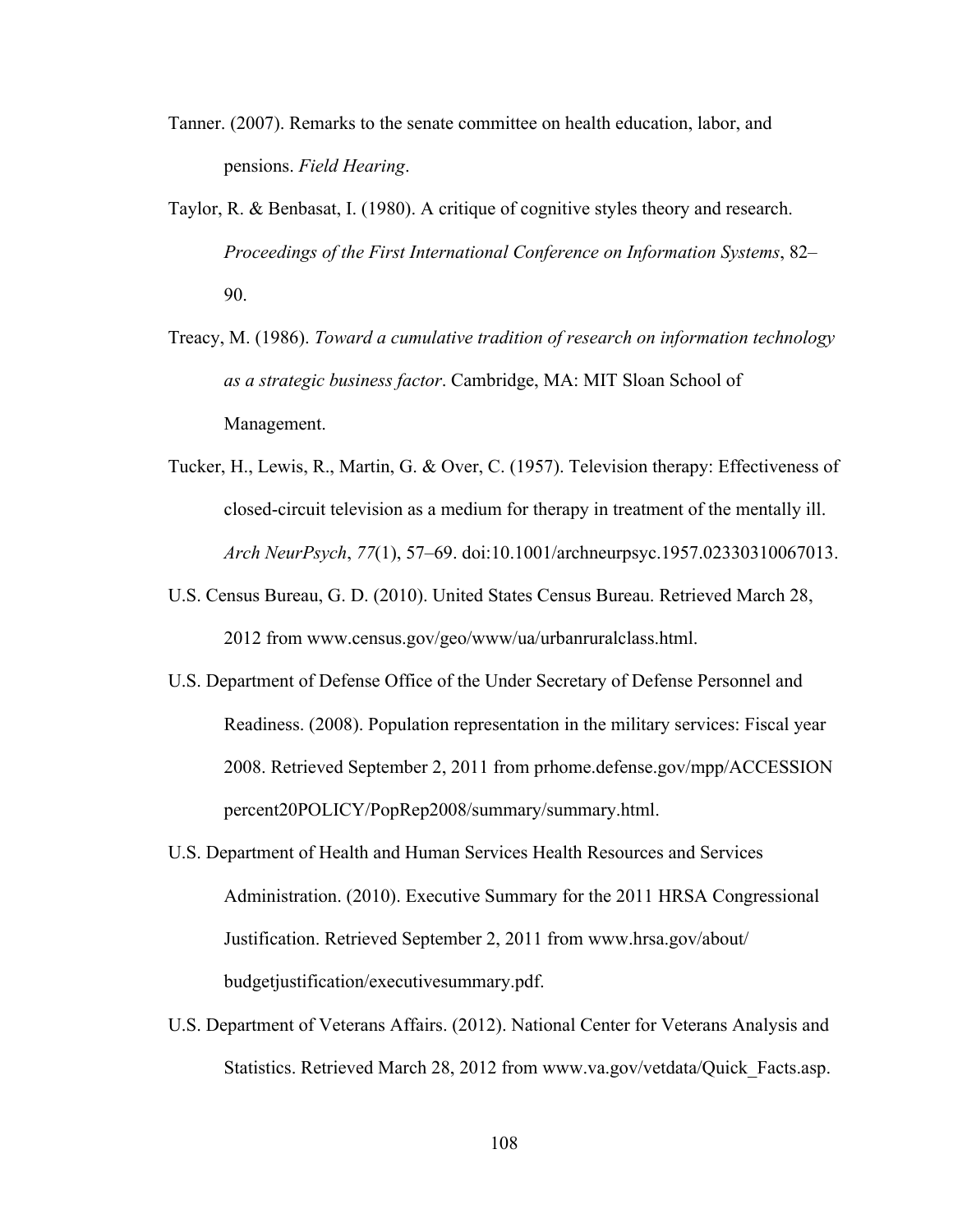- V.A. Office of Public Health. (2012). VA Office of Public Health Report. Retrieved November 13, 2012 from www.publichealth.va.gov/epidemiology/reports/ oefoifond/health-care-utilization/.
- VHA Office of Rural Health. (2012). Retrieved March 28, 2012 from www.rural health.va.gov/about/index.asp.
- Warden, D. (2006). Military TBI during the Iraq and Afghanistan wars. *Journal of Head Trauma Rehabilitation*, Vol. 21, Nov. 5, pp. 398-402.
- Watson, A. (2012). The top three barriers to tele-health adoption. Retrieved March 6, 2012 from www.mhimss.org/blog/top-three-barriers-tele-health-adoption.
- Weeks, W., Wallace, A., Wang, S., Lee, A. & Kazis, L. (2006). Rural-urban disparities in health-related quality of life within disease categories of Veterans. *The Journal of Rural Health : Official Journal of the American Rural Health Association and the National Rural Health Care Association*, *22*(3), 204–11. doi:10.1111/j.1748- 0361.2006.00033.x.
- Weeks, W., Wallace, A., West, A., Heady, H. & Hawthorne, K. (2008). Research on rural veterans: An analysis of the literature. *The Journal of Rural Health : Official Journal of the American Rural Health Association and the National Rural Health Care Association*, *24*(4), 337–44, doi:10.1111/j.1748-0361.2008.00179.x.
- World Health Organization. (1997). Tele-health and telemedicine will henceforth be part of the strategy for health for all. Retrieved September 1, 2012 from www.who.ch/.
- Zoler, M. (2012). VA's telemental health efficacy surpasses face-to-face encounters. *Clinical Psychiatry News*. Retrieved July 22, 2013 from www.clinical